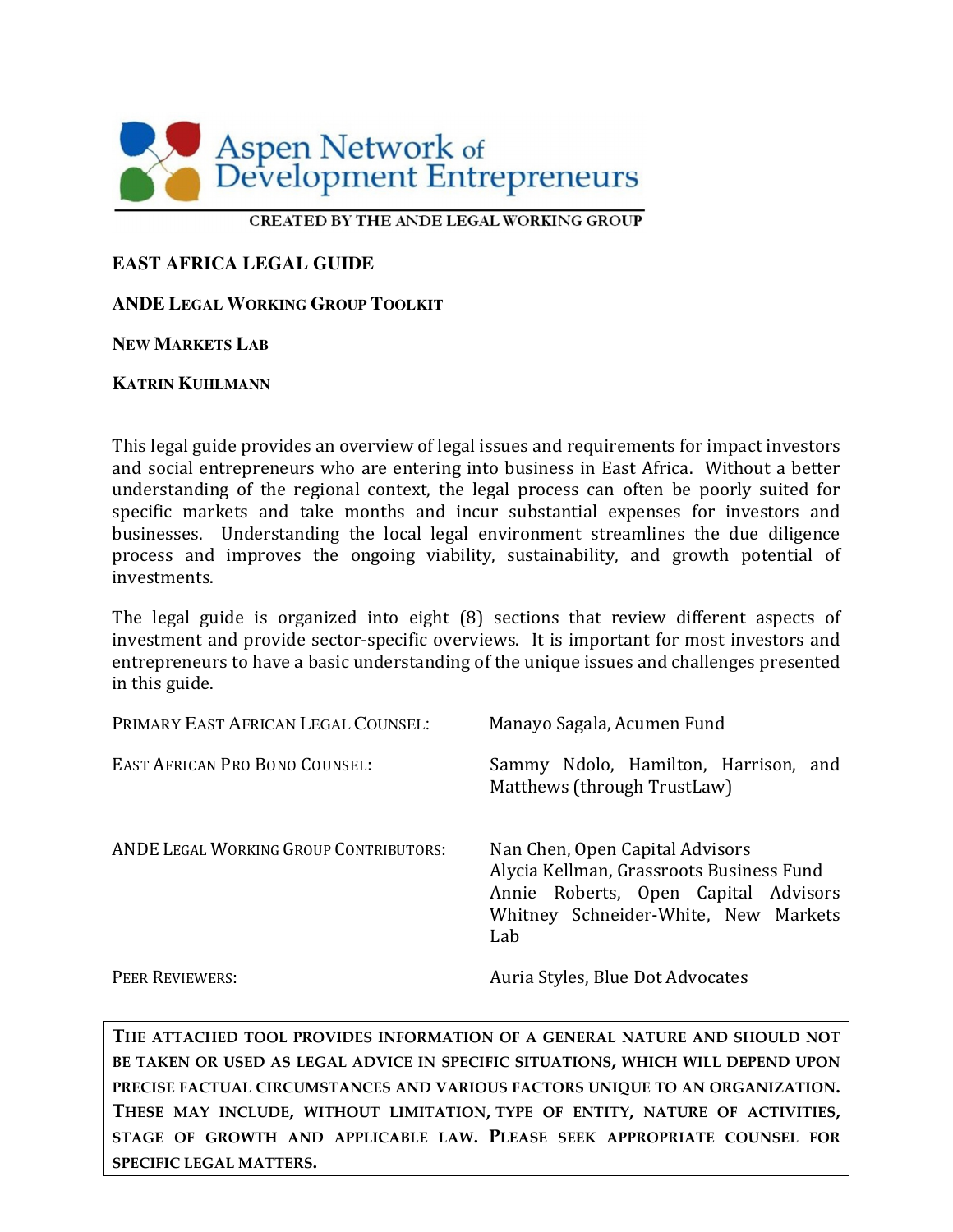THE ATTACHED TOOL PROVIDES INFORMATION OF A GENERAL NATURE AND SHOULD NOT BE TAKEN OR USED AS LEGAL ADVICE IN SPECIFIC SITUATIONS, WHICH WILL DEPEND UPON PRECISE FACTUAL CIRCUMSTANCES AND VARIOUS FACTORS UNIQUE TO AN ORGANIZATION. THESE MAY INCLUDE, WITHOUT LIMITATION, TYPE OF ENTITY, NATURE OF ACTIVITIES, STAGE OF GROWTH AND APPLICABLE LAW. PLEASE SEEK APPROPRIATE COUNSEL FOR SPECIFIC LEGAL MATTERS.

# East Africa Legal Guide

| Section 1- Prevailing Law, Choice of Law and Dispute Settlement in East Africa 2 |  |
|----------------------------------------------------------------------------------|--|
|                                                                                  |  |
|                                                                                  |  |
|                                                                                  |  |
|                                                                                  |  |
|                                                                                  |  |
|                                                                                  |  |
|                                                                                  |  |
|                                                                                  |  |
|                                                                                  |  |
|                                                                                  |  |
|                                                                                  |  |
|                                                                                  |  |
|                                                                                  |  |
|                                                                                  |  |
|                                                                                  |  |
|                                                                                  |  |
|                                                                                  |  |
|                                                                                  |  |
|                                                                                  |  |
|                                                                                  |  |
|                                                                                  |  |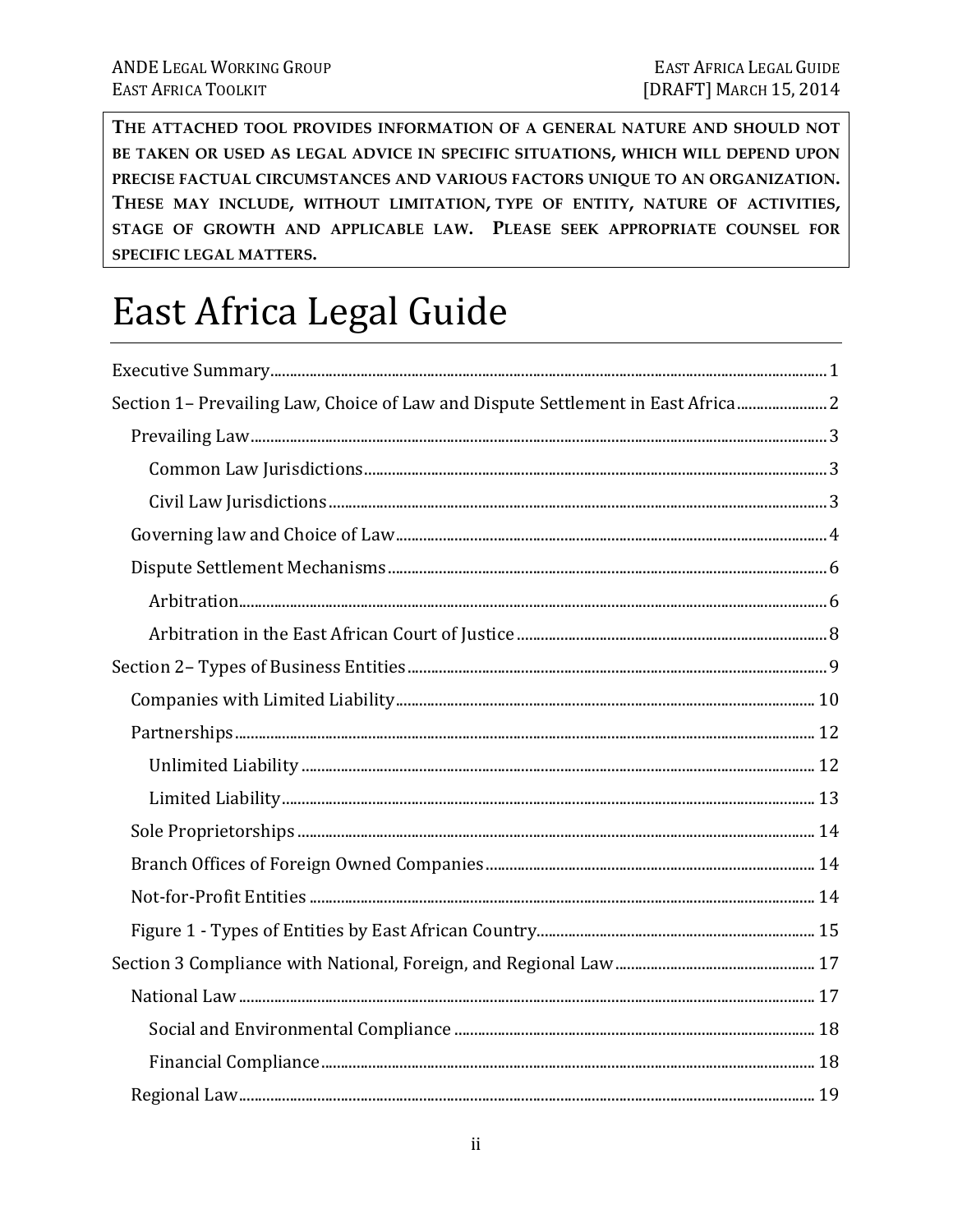| Foreign Corrupt Practices Act: Anti-bribery and Accounting Provisions  21               |  |
|-----------------------------------------------------------------------------------------|--|
|                                                                                         |  |
|                                                                                         |  |
|                                                                                         |  |
|                                                                                         |  |
|                                                                                         |  |
|                                                                                         |  |
|                                                                                         |  |
|                                                                                         |  |
|                                                                                         |  |
| Section 5 - Sector-Specific Legal and Regulatory Issues in East Africa: Agriculture 30  |  |
|                                                                                         |  |
|                                                                                         |  |
|                                                                                         |  |
|                                                                                         |  |
|                                                                                         |  |
|                                                                                         |  |
|                                                                                         |  |
| Section 6 - Sector-Specific Legal and Regulatory Issues in East Africa: Information and |  |
|                                                                                         |  |
|                                                                                         |  |
|                                                                                         |  |
|                                                                                         |  |
|                                                                                         |  |
|                                                                                         |  |
|                                                                                         |  |
|                                                                                         |  |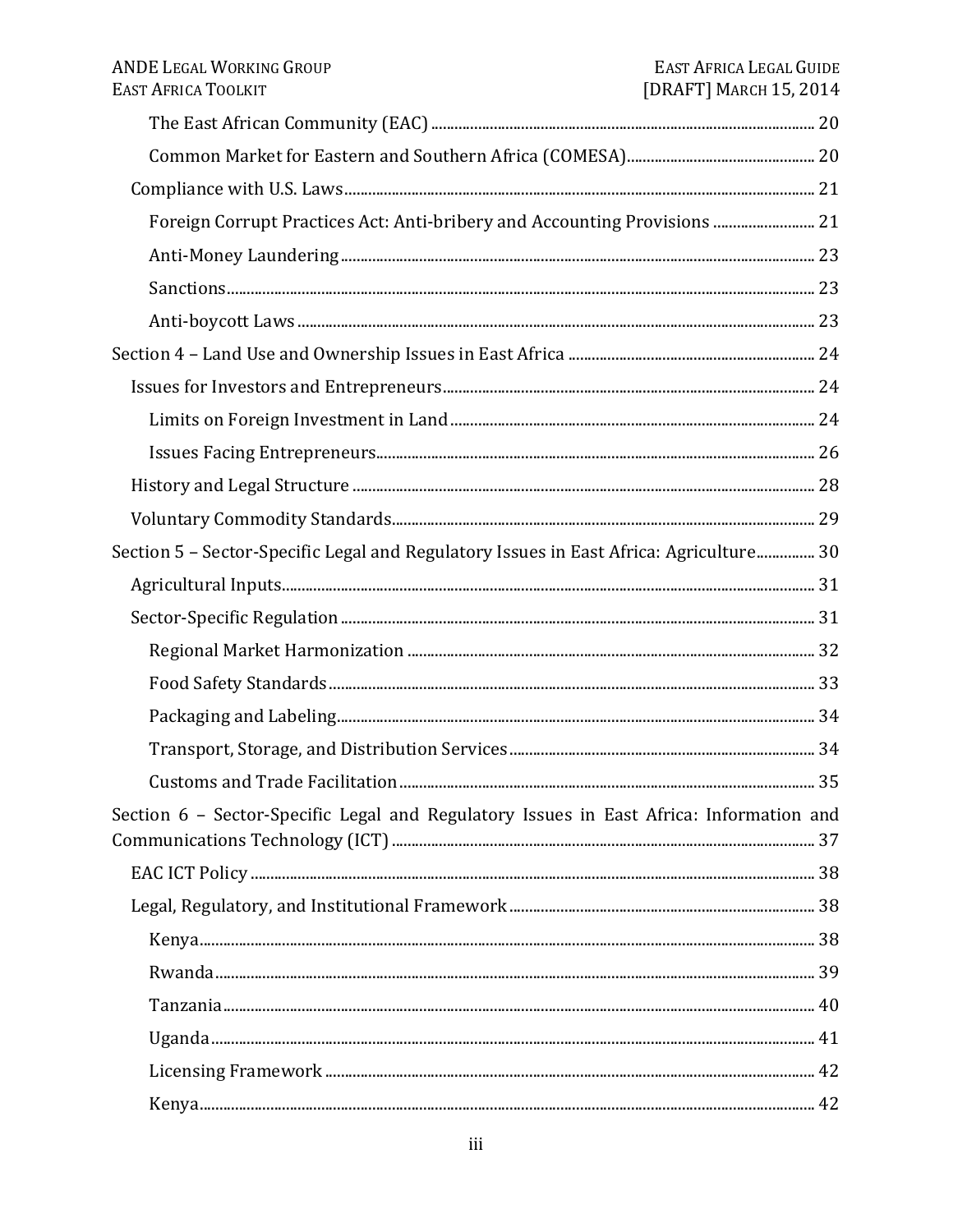| Section 7 - Sector-Specific Legal and Regulatory Issues in East Africa: Energy  49 |  |
|------------------------------------------------------------------------------------|--|
|                                                                                    |  |
|                                                                                    |  |
|                                                                                    |  |
|                                                                                    |  |
|                                                                                    |  |
|                                                                                    |  |
|                                                                                    |  |
|                                                                                    |  |
|                                                                                    |  |
|                                                                                    |  |
|                                                                                    |  |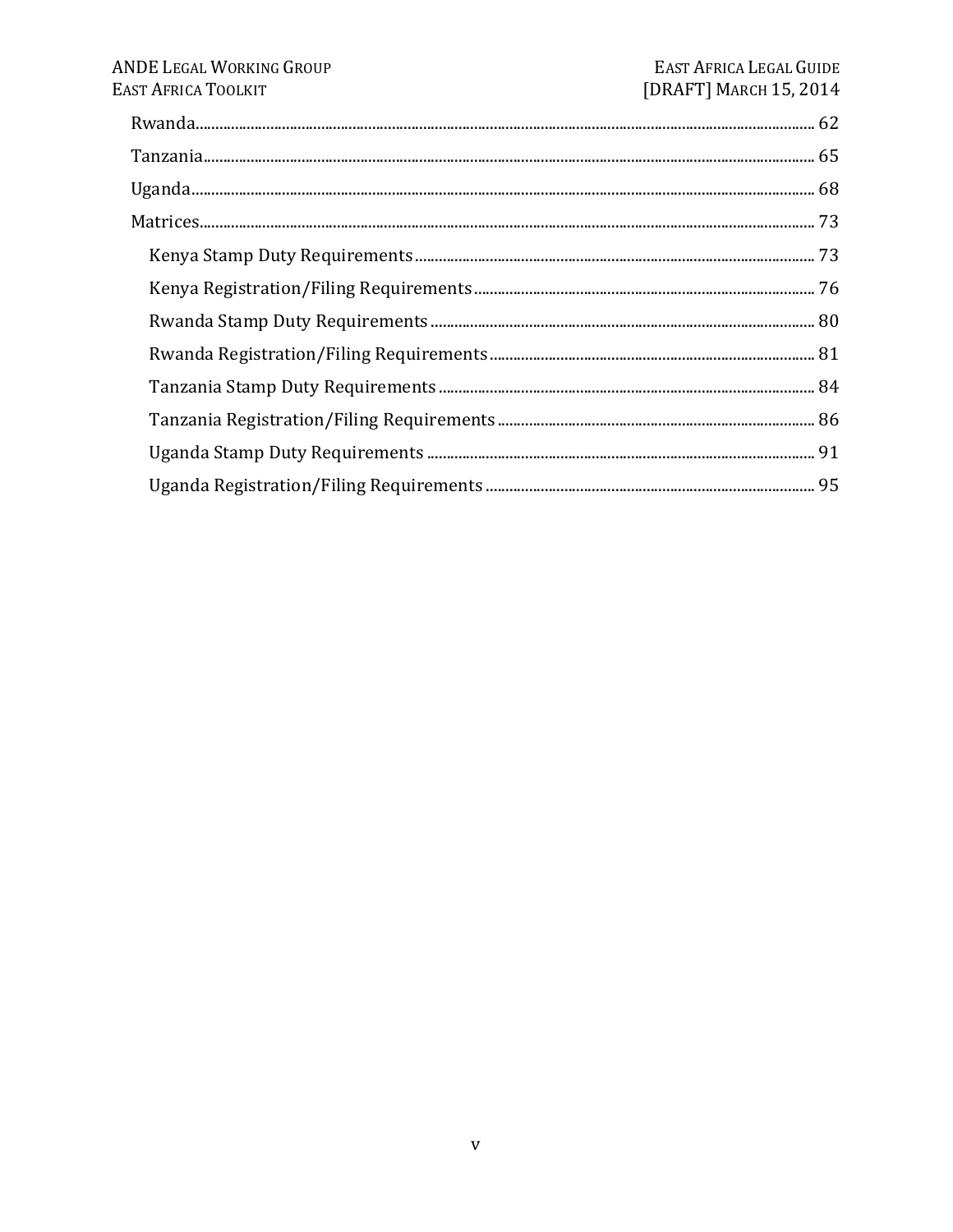#### **EXECUTIVE SUMMARY**

This legal guide provides an overview of common issues and requirements that impact investors, social entrepreneurs, and their counsel should be aware of when working in East Africa. The national and regional context are important factors in the legal process, and, based on extensive interviews in the development of this guide, legal approaches can take longer and involve substantial expenses for investors and businesses if this context is not considered. Understanding the local legal environment can streamline the due diligence process and improve the ongoing viability, sustainability, and growth potential of investments.

This legal guide is organized into eight (8) sections that cover different aspects of the investment environment and specific sectors. It is important for most investors and entrepreneurs to have a basic understanding of the unique issues and challenges presented in this guide, but the guide is in no way intended to take the place of specialized legal counsel.

The eight sections covered are:

#### **(1) PREVAILING LAW, CHOICE OF LAW AND DISPUTE SETTLEMENT IN EAST AFRICA**

- **(2) TYPES OF BUSINESS ENTITIES**
- **(3) COMPLIANCE WITH NATIONAL LAWS, REGIONAL STANDARDS, AND INTERNATIONAL NORMS**
- **(4) LAND USE AND OWNERSHIP ISSUES IN EAST AFRICA**

**(5) SECTOR-SPECIFIC LEGAL AND REGULATORY ISSUES IN EAST AFRICA: AGRICULTURE**

**(6) SECTOR-SPECIFIC LEGAL AND REGULATORY ISSUES IN EAST AFRICA: INFORMATION AND COMMUNICATIONS TECHNOLOGY**

**(7) SECTOR-SPECIFIC LEGAL AND REGULATORY ISSUES IN EAST AFRICA: ENERGY**

#### **(8) SUMMARY OF INVESTMENT-SPECIFIC REQUIREMENTS**

In each of these areas, this legal guide aims to facilitate a better understanding of basic legal issues in the East Africa region in order to reduce risk, better focus the role of legal counsel, and save time and money for both investors and entrepreneurs. The overall project was designed to streamline the existing process so that entrepreneurs, investors, and counsel are not spending time and money reinventing the wheel deal by deal. We will continue to update this guide and welcome comments.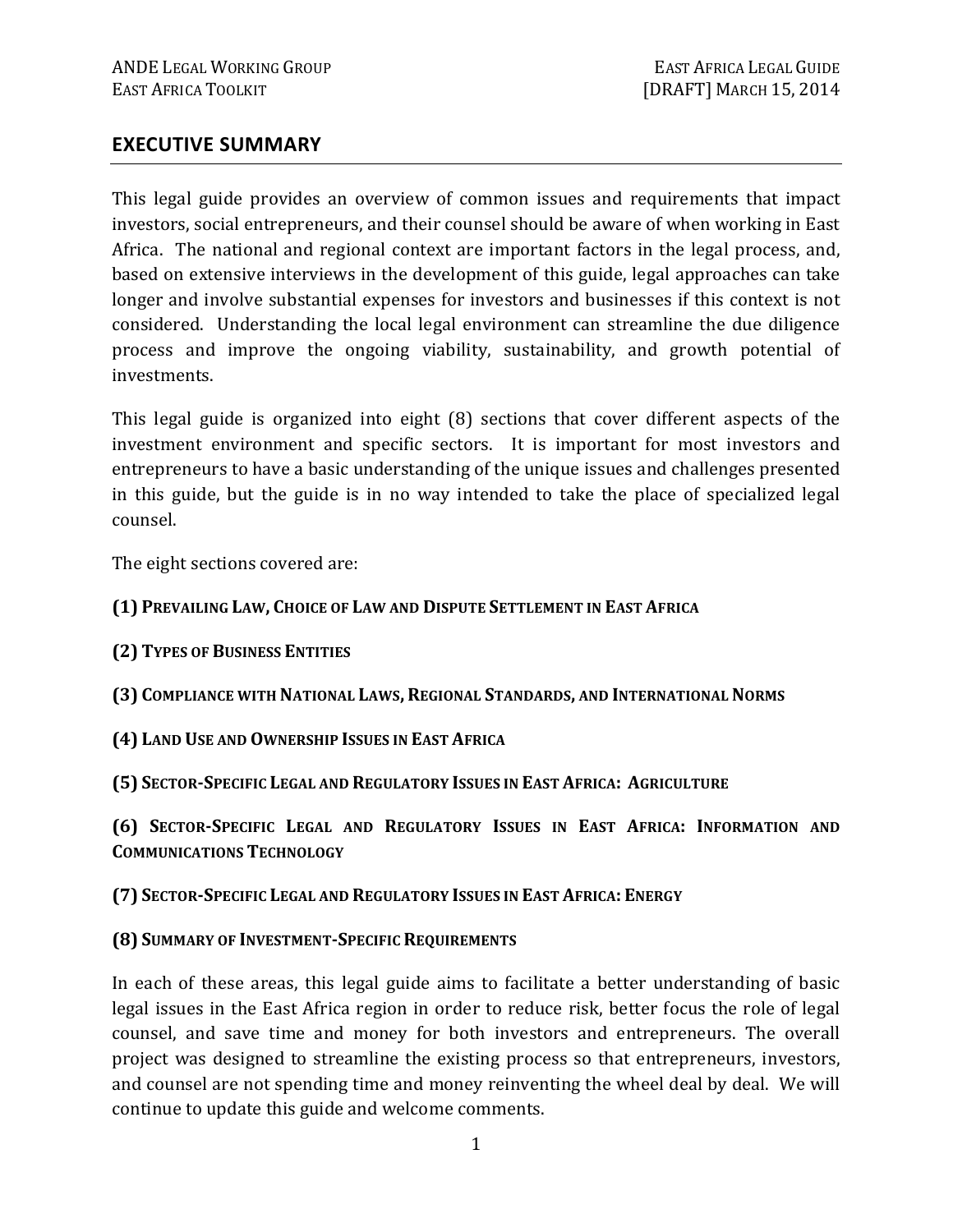<u>.</u>

**THE ATTACHED TOOL PROVIDES INFORMATION OF A GENERAL NATURE AND SHOULD NOT BE TAKEN OR USED AS LEGAL ADVICE IN SPECIFIC SITUATIONS, WHICH WILL DEPEND UPON PRECISE FACTUAL CIRCUMSTANCES AND VARIOUS FACTORS UNIQUE TO AN ORGANIZATION. THESE MAY INCLUDE, WITHOUT LIMITATION, TYPE OF ENTITY, NATURE OF ACTIVITIES, STAGE OF GROWTH AND APPLICABLE LAW. PLEASE SEEK APPROPRIATE COUNSEL FOR SPECIFIC LEGAL MATTERS.** 

# **SECTION 1– PREVAILING LAW, CHOICE OF LAW AND DISPUTE SETTLEMENT IN EAST AFRICA**

In any investment, parties must choose what will happen in the event of a dispute, including the type of dispute settlement mechanism – e.g. recourse through the courts, arbitration, mediation, etc. – and the law that will govern the terms of a contract. Effective decision-making in this area can be complicated, especially since some of these issues can be effectively dealt with through contractual provisions while others may be determined by local law and custom. This section will explain some of the basic considerations related to choice of law and dispute settlement in the East African context.

Legally, the jurisdiction under which a transaction is conducted and how a governing body will determine which law applies in the case of a dispute make up a somewhat complex procedural area referred to as choice of law. Because this can have significant implications for an investment transaction, investors and entrepreneurs are advised to seek experienced counsel. For example, many U.S. investors request that the law of New York or Delaware govern, but this is often not well received by local courts, on the basis that emerging markets have established law that can, and should, apply.

In East Africa,<sup>1</sup> most legal systems follow English Common law and have a number of elements in common with the U.S. system, although there are exceptions. Because of the Common Law tradition, English law may be an attractive compromise in investment transactions in East Africa. In the event of a dispute, the parties to an agreement will often choose arbitration or another form of alternative dispute resolution instead of litigation, since the courts are notoriously slow and have a significant backlog of cases. This section provides an overview of the legal concepts surrounding governing law and choice of law as

<sup>&</sup>lt;sup>1</sup> East Africa generally refers to the countries of the East African Community, namely Kenya, Rwanda, Tanzania, Burundi, and Uganda. For purposes of this guide, the laws of Kenya, Rwanda, Tanzania and Uganda will be discussed, with any reference to a particular country's laws explicitly noted.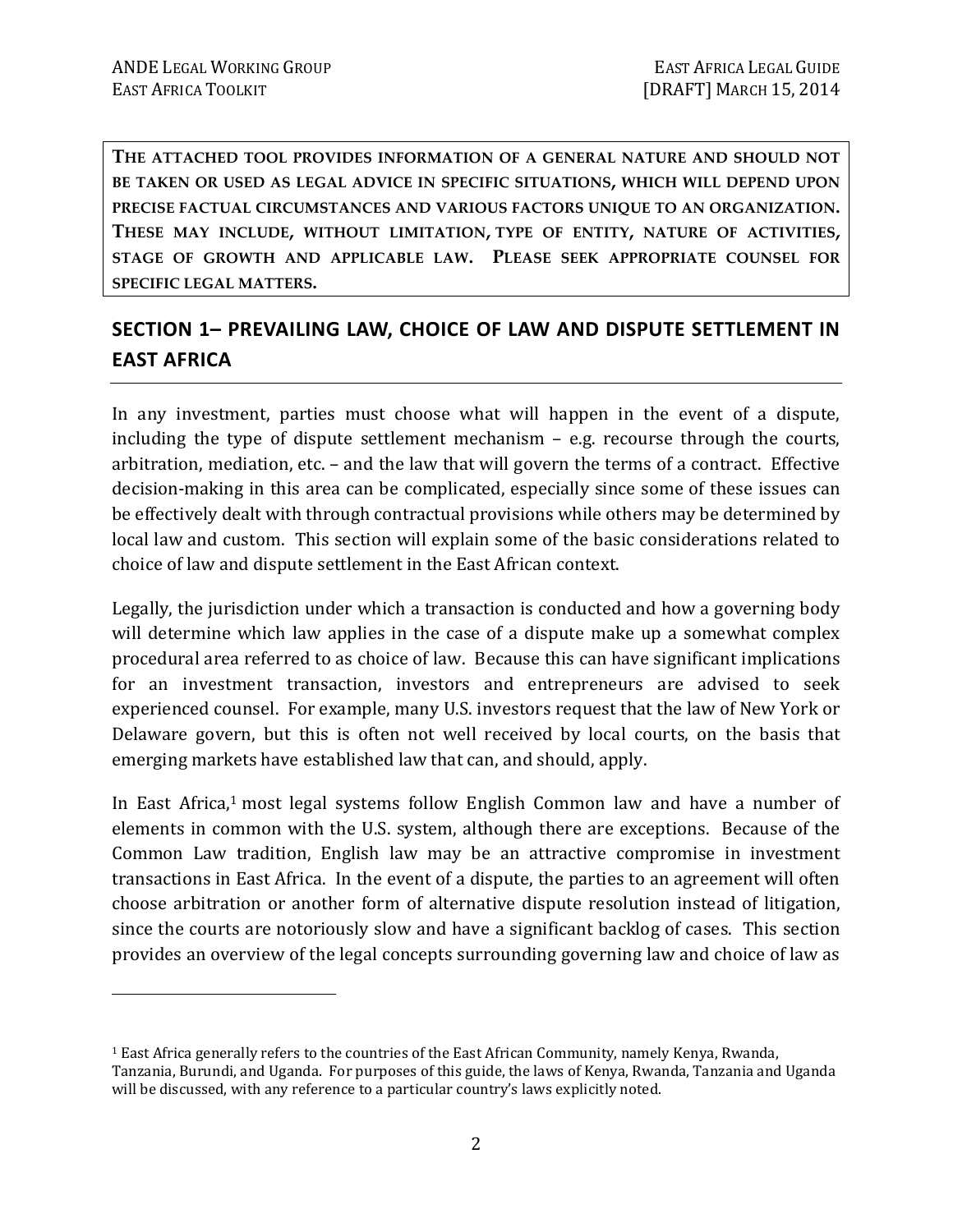well as discusses the implications that arise from the choice of dispute settlement mechanisms.

#### **PREVAILING LAW**

#### **COMMON LAW JURISDICTIONS**

Most countries in East Africa are Common Law jurisdictions and follow the English legal tradition. This is true of Kenya, Tanzania, and Uganda. In Common Law jurisdictions, statutory law is developed by the legislature and regulatory law is the domain of the executive branch. The courts will define the law when a question of interpretation arises or in the absence of specific applicable statutory or regulatory law. This system should seem familiar to many outside investors, including those from the United States, another Common Law country.

Common Law jurisdictions are sometimes viewed as more commercially friendly, due to the more detailed nature of many legal instruments and court decisions. Common Law jurisdictions can sometimes be silent on some specific elements central to investment transactions, however. For example, Kenya's Companies Act does not include specific provisions on right of first refusal or tag-along rights, drag-along rights, etc.2 making specific interpretation of these rights difficult. Tanzanian law is similarly silent on these aspects, creating possible difficulties for investors seeking to enforce such provisions.

Common Law courts, while they usually follow precedent, can also reinterpret existing law. This can make litigation outcomes unpredictable. This tends to be more common in jurisdictions that have weak judicial systems and, when coupled with the judicial backlog in the region, recourse through the court system can be a time-consuming and costly proposition.

#### **CIVIL LAW JURISDICTIONS**

 $\overline{a}$ 

Rwanda, similar to most of Africa, has traditionally been a Civil Law (or "Code Law") jurisdiction that traces its legal systems back to Roman law and the Napoleonic Code instead of English law. In order to become more investment friendly, Rwanda has begun

#### **Investor's Perspective on Governing Law:**

Most investors will choose governing law that they are familiar with, but this may not stand the test in East Africa. However, choosing governing law that is similar to the laws in the region, i.e. English Law, can often be a good compromise between the interests of investor and entrepreneur.

<sup>&</sup>lt;sup>2</sup> For definitions of these, and other related terms, the ANDE Legal Working Group, through the International Transactions Clinic at the University of Michigan Law School, has created a glossary of terms related to social enterprise, including basic business and legal terms.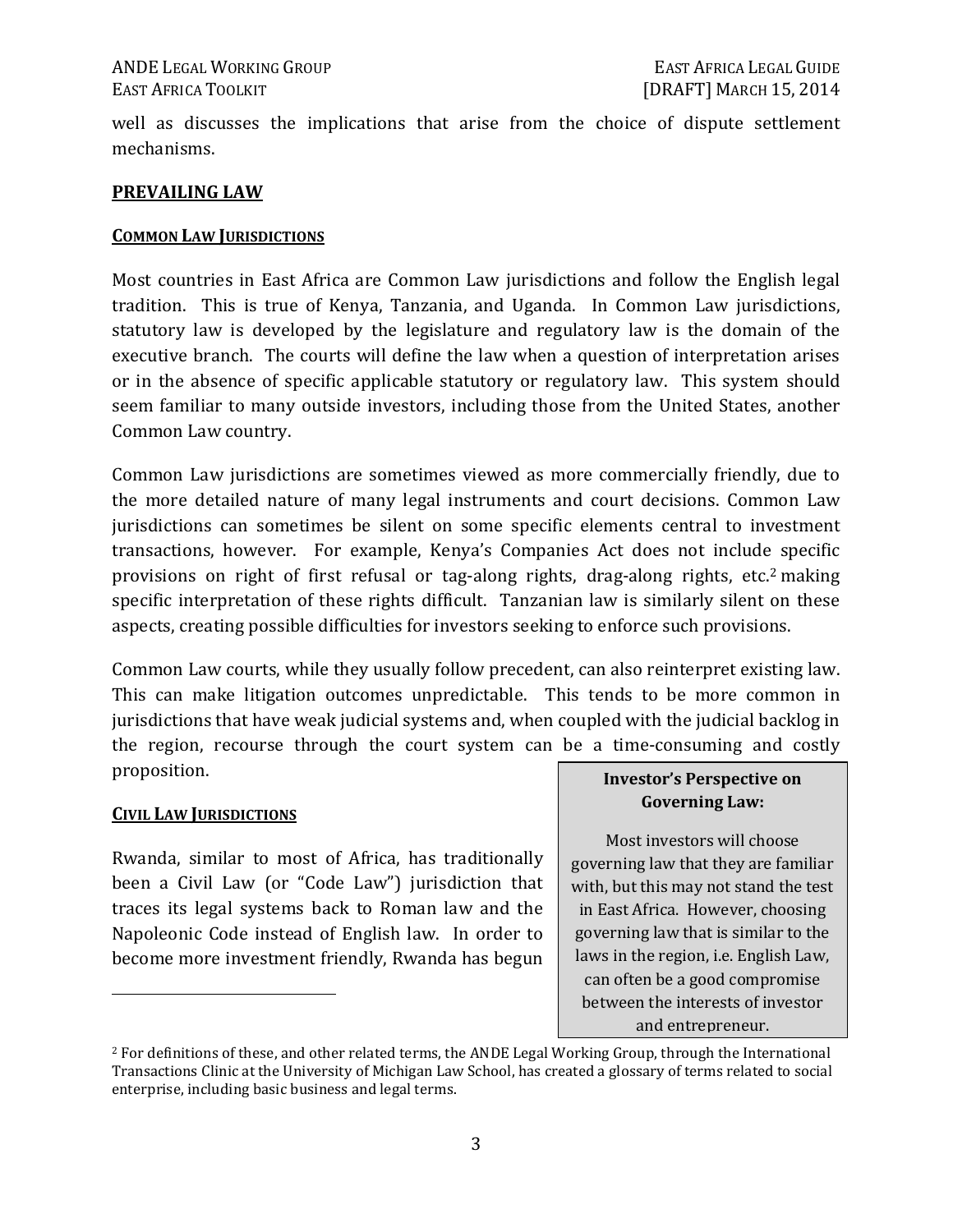to move towards a Common Law system since it committed to significant legal reforms in the mid-1990s. While this process is not yet complete, it does signal a significant shift in policy.

Civil Law jurisdictions operate quite differently from Common Law jurisdictions. Civil Law jurisdictions will not allow the courts to determine the law where a statute or regulation is silent. Civil Law statutes tend to be more detailed than those in Common Law jurisdictions, so some Civil Law jurisdictions may afford greater certainty to investors. Once again, the overall strength of the legal system will determine how reliable it is for investors and other parties to enter into commercial contracts.

#### **GOVERNING LAW AND CHOICE OF LAW**

<u>.</u>

Governing law determines the rights and obligations of the parties in a commercial contract, so an important consideration for both investors and entrepreneurs. Governing law will be the law that applies in the event of a dispute. While some elements will always be subject to local or national law, e.g. procedural issues, business structure, etc., other issues can be decided under the laws of another jurisdiction. Other factors may also override the "choice of law" clause in the contract. For example, in questions of real property or title, the law of the state in which the property is located will govern. Local jurisdiction rules will also have to be followed, as will statute of limitations provisions, ability to have/waive a jury trial, caps on awards, and any other rules that pertain to whether a claim can be brought, how a trial is conducted, and availability of remedies under litigation.

Most parties can (and should) specify governing law<sup>3</sup> through a "choice of law" clause in the contract, but the courts may intervene to determine the governing law, making custom in a particular region very important. If foreign law is chosen and questioned, the case for applying foreign law will have to be pleaded and proven by a lawyer from that jurisdiction appearing before a local court.

Ultimately, practicality, convenience, and applicability should determine which law the parties choose, and defaulting to a foreign jurisdiction is not recommended as a matter of course. Because contract rules are different across jurisdictions, some claims that would succeed in one jurisdiction will fail in another. This can become an issue if a local judge is asked to apply a foreign law and the result under foreign law is contrary to the local policy. Some judges may claim to be applying the foreign law but will make sure the outcome

<sup>3</sup> Governing law is also referred to as "applicable law" or "proper law" in Common Law jurisdictions.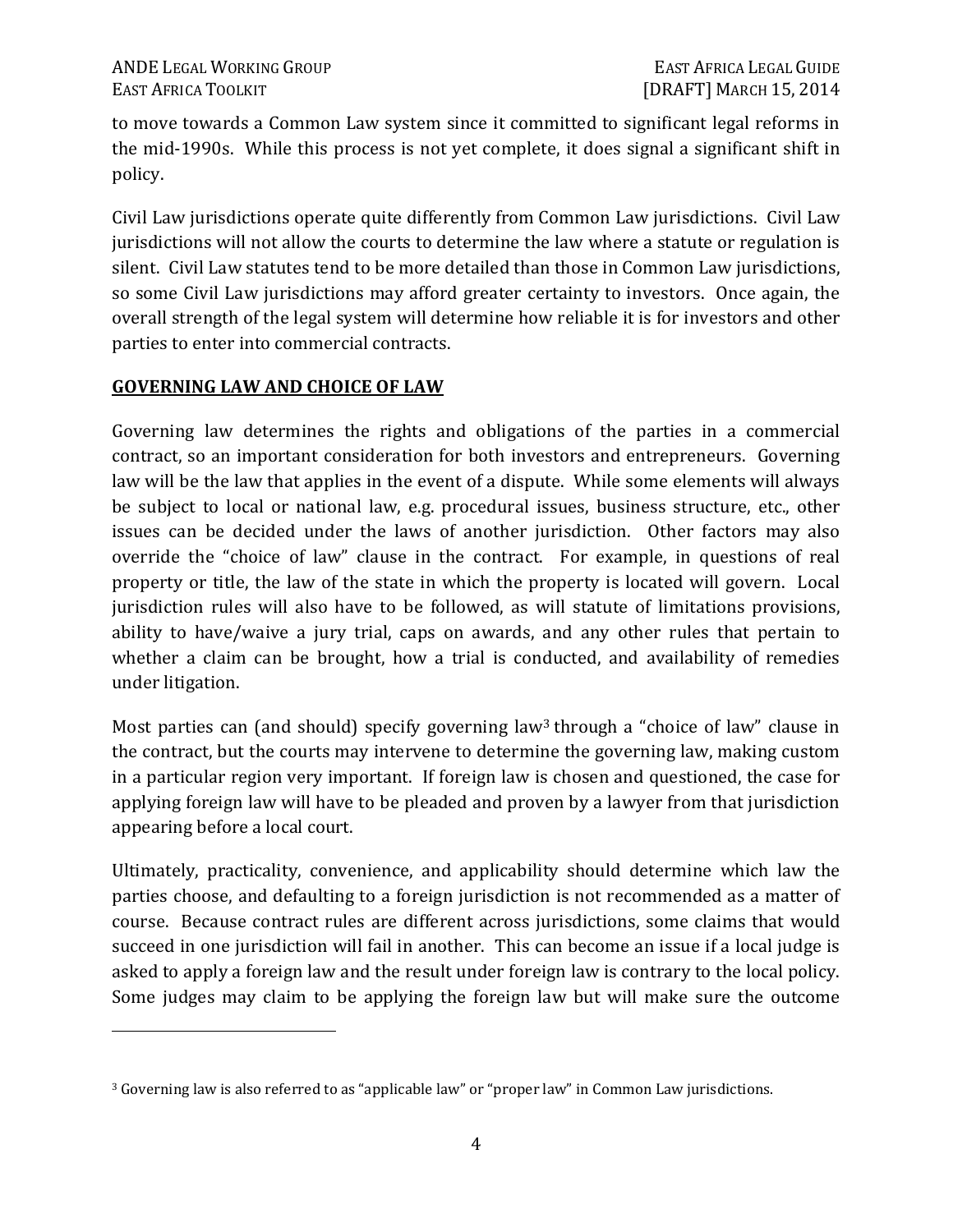<u>.</u>

aligns with local law. In any case, consulting local counsel is advisable when choosing which law should govern.

In many commercial contracts, New York law is chosen because it transparently protects investors' rights. In East Africa, despite the fact that a party to a transaction wishes to choose New York law, the best path for creating an enforceable contract may be choosing the law of the host country. Even if a contract specifies a particular governing law, a judge or arbitrator may not resolve the dispute in accordance with that law. For example, Kenyan courts prefer to enforce Kenyan law even if New York law is specified in the contract. In investment deals, a variety of traditional financing structures are available under Kenyan law, so many of the same protections will apply.

If governing law is not specified, the Rome Convention on The Law Applicable to Contractual Obligations<sup>4</sup> or local conflict of laws<sup>5</sup> rules will apply. Conflicts of laws rules determine which jurisdiction's laws applies by looking at the domicile of the parties, the jurisdictions that could be applied to the transaction, and the choice of law provisions in the relevant jurisdictions. Contractual choice of law clauses often include a phrase excluding the conflicts of laws rules within the chosen jurisdiction (see box). This is done because certain jurisdictions will have conflicts of laws rules that, when followed, will lead to the laws of a different jurisdiction being applied. By exempting that jurisdiction's conflict of laws rules, the parties are better able to ensure that their chosen jurisdiction's laws will apply.

In some countries, Kenya for example, investors report that the courts will usually respect any contractual terms that do not conflict with domestic laws, but in these cases, consultation with local counsel will be particularly important. To ensure enforceability, investors should consider specifying that agreements carried out in Kenya are governed by Kenyan law. Decisions of English courts and courts based in Commonwealth countries are not binding on the Kenyan courts, but they are taken to be highly persuasive if similar facts and law are involved and they are clearly not inconsistent with the interests and circumstances of Kenya and its inhabitants.

<sup>4</sup> The Convention on the Law Applicable to Contractual Obligations is a treaty concluded at Rome on June 6, 1980 and registered on April 11, 1991. It applies to contractual obligations in choice of law situations and all members of the EU are members, as well as some non-member states.

<sup>5</sup> Conflict of laws can also be referred to as private international law, particularly in civil law jurisdictions.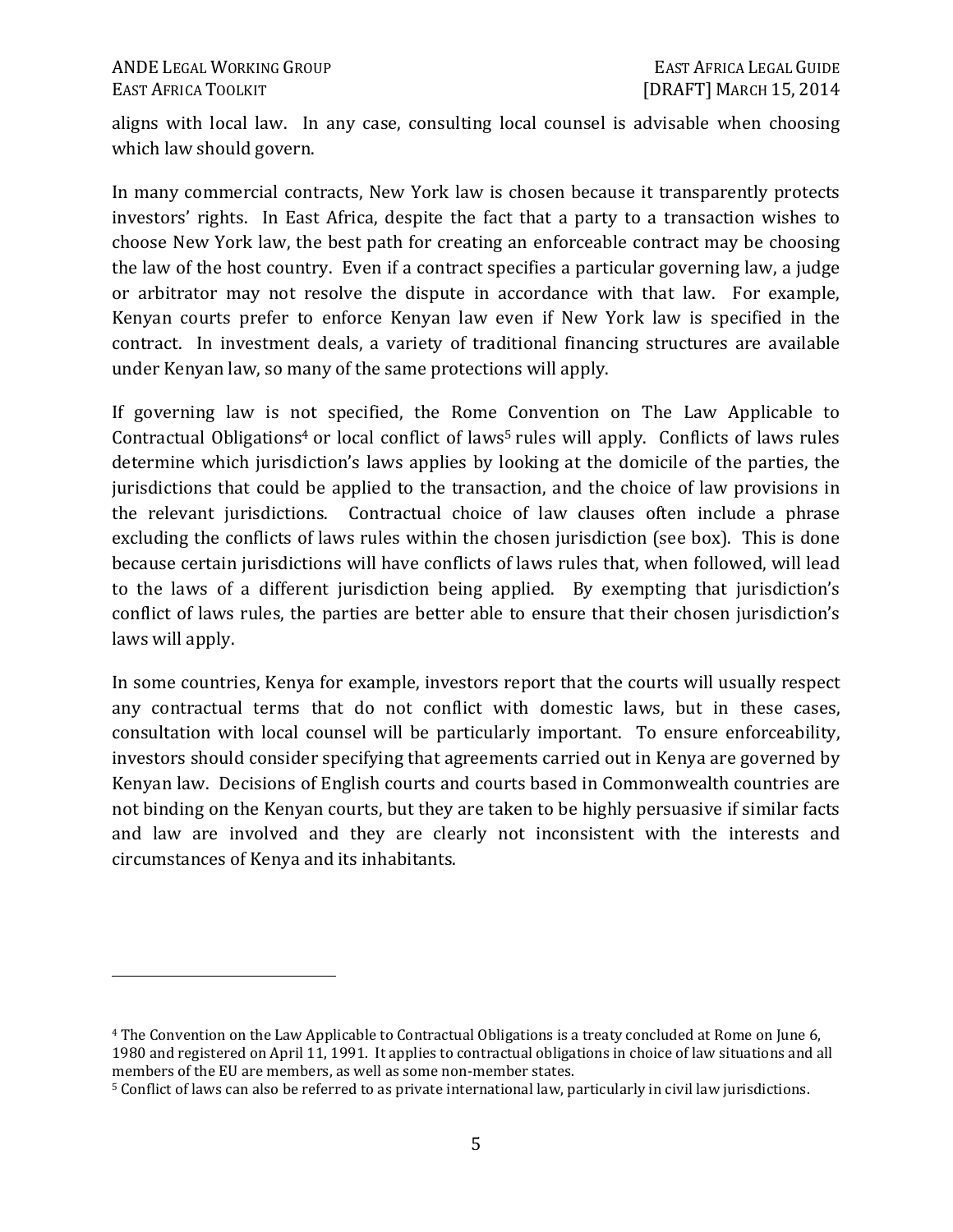Another enforceability issue can appear, either through arbitration or litigation, when a decision is made that needs to be enforced in a different jurisdiction. For example, a loan dispute litigated in a New York court with a personal guarantee in Kenya, under Kenyan law, may prove unenforceable when the prevailing party attempts to collect the money promised under the guarantee, possibly even requiring additional litigation in Kenya. The

Kenyan Foreign Judgments (Reciprocal Enforcement) Act provides for the enforcement in Kenya of judgments given in other countries that accord reciprocal treatment to judgments given in Kenya, but so far Kenya has entered into reciprocal enforcement agreements only with Australia, the United Kingdom, Malawi, Tanzania, Uganda, Zambia, and Seychelles. Other East African countries accord reciprocal enforcement of agreements – including with their neighbors – but it is

**Entrepreneurs Perspective on Arbitration** 

Arbitration is the preferred method of dispute settlement, but the courts can -- and do -- work.

important to verify that reciprocal enforcement exists before dispute settlement.

#### **DISPUTE SETTLEMENT MECHANISMS**

Any investment contract must involve provisions for dealing with a dispute, and the form of dispute resolution should be explicitly stated. Investors, entrepreneurs, and counsel should give proper consideration to the type of dispute resolution that will best protect the interests of the parties and to how the parties' views on governing law will lead to the most efficient resolution of any dispute that does arise.

#### **ARBITRATION**

Arbitration is often a preferred option to litigation in the case of cross-jurisdictional

contracts. Given the weak and slow judicial system, as well as the unpredictability of regional court judgments, arbitration is viewed as a more commercially reliable manner for resolving disputes. Related reasons for choosing arbitration include greater neutrality for foreign parties, flexibility, and the ability to maintain confidentiality of judgments.

#### **Sample Choice of Law Clause**

This Agreement shall be governed by and construed in accordance with the laws of [jurisdiction], without regard to its conflict of laws rules.

The decision of whether to choose arbitration over litigation is region, and country, specific. While arbitration can be an appealing alternative to litigation in some jurisdictions, including East Africa, it does not always result in quicker resolution or lower and more predictable costs. Arbitration does not have a foreseeable timeline and fixed costs are supplemented with travel, lodging, and hourly arbitrator costs. Ultimately, the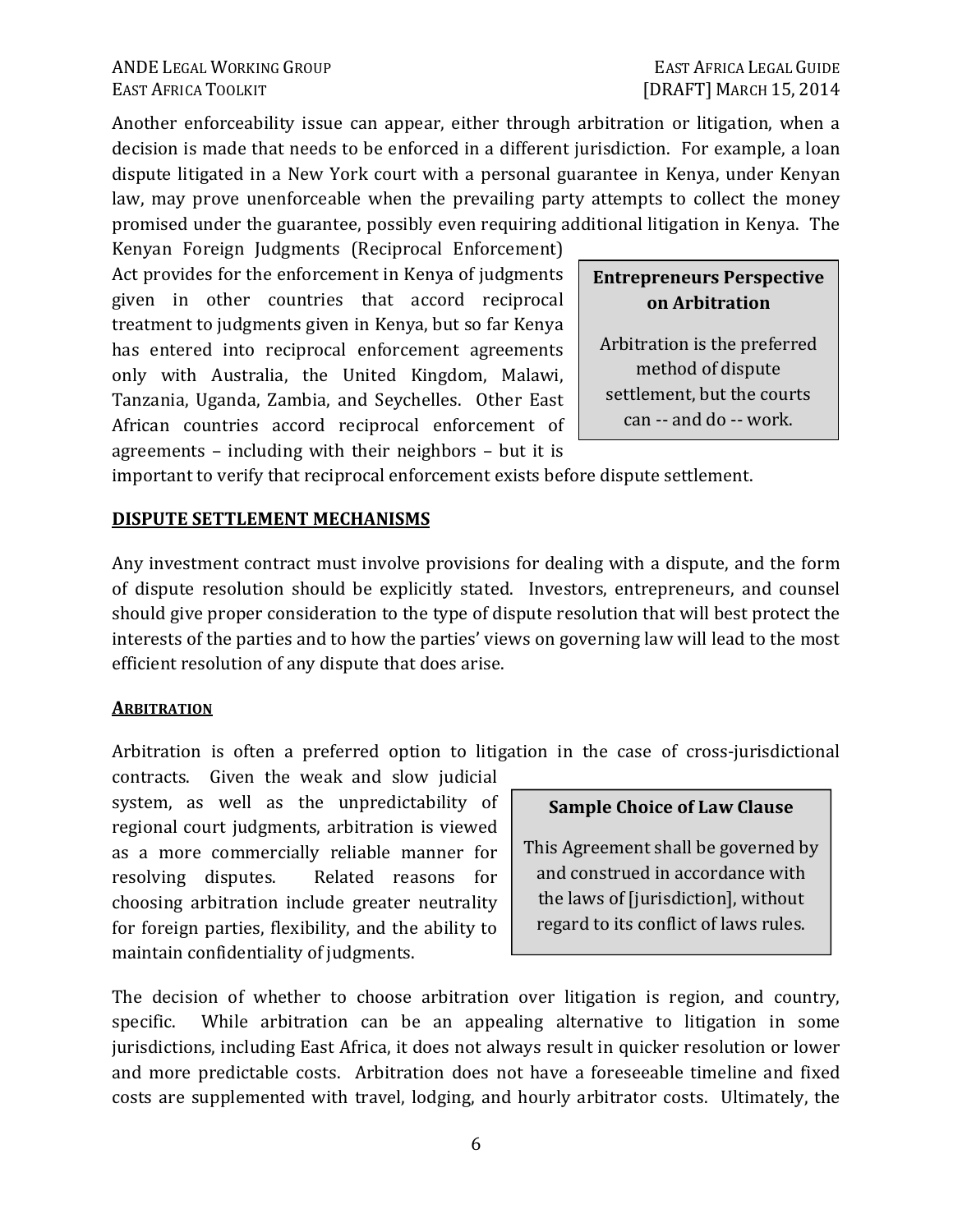decision of whether to subject a dispute to binding arbitration should be made based on a number of factors, including the reliability of the local court system, availability of qualified arbitrators, and local costs involved.

Arbitrators do not have power to enforce their rulings, though arbitration rulings are legally binding. If a party refuses to comply with an arbitration judgment, the ruling must ultimately be enforced by the local courts. The provisions of the Convention on the Recognition and Enforcement of Foreign Arbitral Awards, also known as the New York Convention, make arbitral awards easier to enforce in foreign jurisdictions than court judgments. The 140

### **Common Arbitration Clause Elements in Kenya**

In many commercial agreements in Kenya, arbitration provisions call for appointment of a single arbitrator, with either party having the ability to apply to the Kenya Branch Chairman of the Chartered Institute of Arbitrators in accordance with the Arbitration Act No. 4 of 1995 or any statutory modification or re-enactment thereof. Arbitration is generally specified to take place in Nairobi.

signatories to the New York Convention, including Kenya, Rwanda, Tanzania, and Uganda, have all agreed to recognize and enforce arbitral awards, which are generally final and not subject to appeal.

Choice of law issues will also arise when arbitration is the chosen method for dispute resolution because the arbitrator must apply a specific law in determining the outcome of the dispute. Under Article 35 of the United Nations Commission on International Trade Law (UNCITRAL) Rules, the arbitral tribunal shall apply the rule of laws specified by the parties, and, if the parties fail to specify choice of law, the arbitral tribunal shall decide the governing law. UNICTRAL rules are primarily used in ad hoc arbitration, that is, arbitration in which parties choose their own procedures, rules, and arbitrators without the support of an institution. Institutional arbitration is supervised by an existing arbitral institution that is chosen by the parties and can be international, regional, or local.

Despite the appeal of using arbitration in commercial cases, it does have negative factors that should be considered. Arbitration may be very complex to arrange, and few avenues

### **Local Counsel Perspective on Arbitration**

Arbitration has been the default because of the backlog in the courts, but the cost balance is shifting, making courts a better alternative for commercial disputes.

for appeal exist in most jurisdictions.

Arbitration is common in East Africa, with choice of law tending to be the host country's legal system. Rwanda has now established an arbitration center in Kigali, and Kenya is developing an arbitration center as well.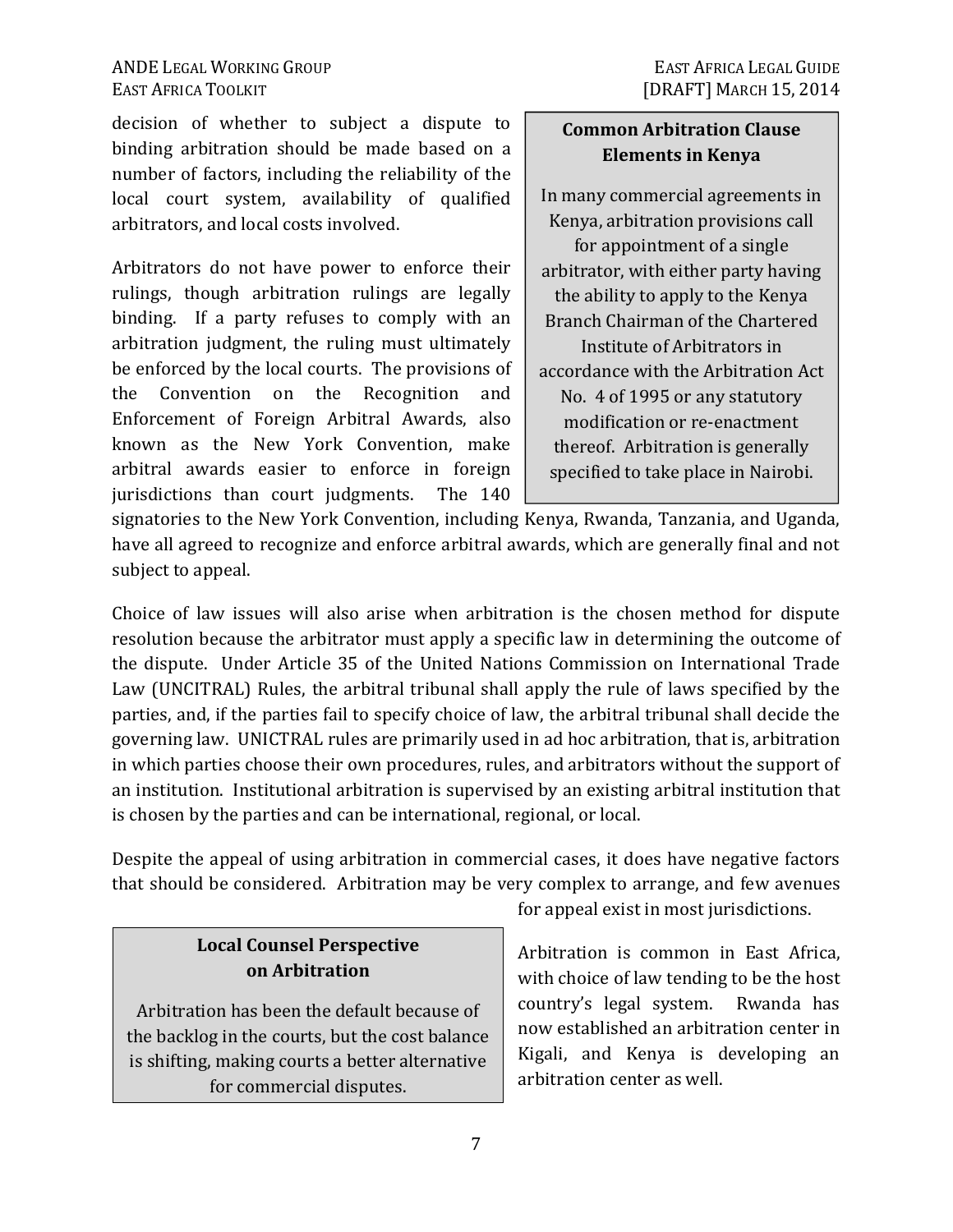ANDE LEGAL WORKING GROUP **EAST AFRICA LEGAL GUIDE** EAST AFRICA TOOLKIT [DRAFT] MARCH 15, 2014

For more detailed information on arbitration, the ANDE Legal Working Group, through the International Transactions Clinic at the University of Michigan Law School, has created a guide to arbitration decisions and annotated arbitration clause.

#### **ARBITRATION IN THE EAST AFRICAN COURT OF JUSTICE**

The Treaty for Establishment of the East African Community (EAC Treaty) established the East African Community (EAC) in 2000 in order to foster cooperation between Kenya, Uganda, Tanzania, Burundi, and Rwanda. Article 9 of EAC Treaty established the East African Court of Justice (EACJ),<sup>6</sup> which provides a forum for any person in a member nation to seek arbitration under the EAC Treaty. Under Article 32 of the EAC Treaty, parties may refer arbitration to the EACJ when pursuant to a contractual dispute resolution clause designating the EACJ as having arbitral jurisdiction or, by agreement after a dispute has arisen. In 2001, the EACJ drafted Rules of Arbitration ("EAC Rules"), which govern proceedings referred to EACJ arbitration; these were updated in March 2012.7 The language of the Tribunal is English (EACJ Rule 22).

The EACJ arbitration may be more beneficial than some other arbitration options because it appoints a tribunal or sole arbitrator from among the judges of the EACJ, has a clearly defined process with time limits (similar to litigation), and keeps fees reasonable. The parties do not have to pay fees to the arbitrator, though they still must pay administrative expenses and other costs of arbitration, and filing fees are relatively low (as low as \$100 if the amount in dispute is under \$10,000).

To date, the EACJ jurisdiction over arbitration has not been utilized fully but the EACJ is working to improve the public's access to, and understanding of, the process by expanding its regional presence and hosting classes to inform locals about the benefits of its arbitration options.

<sup>6</sup> Robert Sentner & Paige Berges, *Doing Business in Africa—New Regional Institutions Bring International Arbitration to Sub-Saharan Africa*, NIXON PEABODY (Feb. 4, 2013), http://www.nixonpeabody.com/New\_regional\_institutions\_bring\_international\_arbitration\_to\_Sub\_Saharan\_ Africa.

 $\overline{a}$ 

<sup>7</sup> *Id.*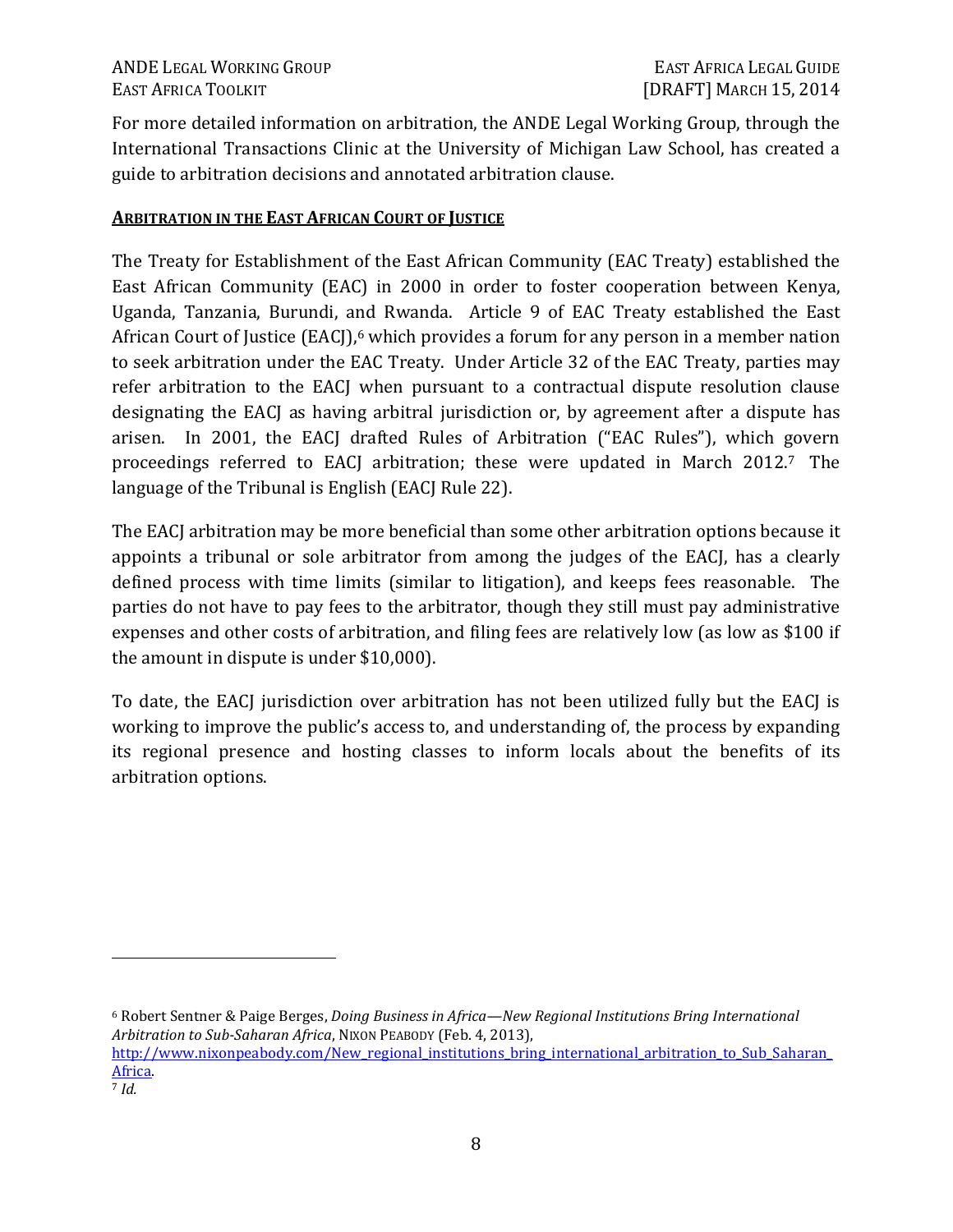**THE ATTACHED TOOL PROVIDES INFORMATION OF A GENERAL NATURE AND SHOULD NOT BE TAKEN OR USED AS LEGAL ADVICE IN SPECIFIC SITUATIONS, WHICH WILL DEPEND UPON PRECISE FACTUAL CIRCUMSTANCES AND VARIOUS FACTORS UNIQUE TO AN ORGANIZATION. THESE MAY INCLUDE, WITHOUT LIMITATION, TYPE OF ENTITY, NATURE OF ACTIVITIES, STAGE OF GROWTH AND APPLICABLE LAW. PLEASE SEEK APPROPRIATE COUNSEL FOR SPECIFIC LEGAL MATTERS.** 

### **SECTION 2– TYPES OF BUSINESS ENTITIES**

One of the first concerns when starting a new business is the type of entity that should be formed. Certain types of entities must relate to certain goals so, depending upon the goals of the enterprise, it may be prudent to begin a company's life as one type of entity and transition to a different type after certain goals have been met. Key factors to consider are the level of liability, form of taxation, number of desired owners (ranging from one through publicly traded), and type of ownership (public or private). It is also necessary to consider whether the new enterprise is a not-for-profit or a subsidiary or branch of a foreign company. The ideal corporate form may not exist, so it will be important for owners to decide what tradeoffs can be made with the least amount of risk.

Liability for corporate entities refers to the amount of liability that owners have when an action is brought against a company. Unlimited liability means that parties with claims against the business can recover damages from the company's owners if there is not enough capital in the entity's assets. Limited liability means that the owners cannot lose their personal assets to cover the company's obligations but will be liable only for the amount that they have already invested into the company.

The primary tax issue surrounds whether there is double or pass-through taxation. Double taxation means that the company has to pay corporate taxes on income, and then the owners have to pay personal taxes on the money that the business pays to them. Passthrough taxation does not tax the entity separately from the owners. Instead, the owners are taxed on the business's income when it is made, whether or not it is actually distributed to the owners.

Publicly owned companies are traded on public markets and have few restrictions on trade. Privately owned companies are owned by specific individuals who are usually restricted in to whom, when, and how they can transfer their shares.

This section highlights issues related to type of business entities for entrepreneurs, investors, and their counsel to act as a guide when doing business in East Africa. The guide divides the types of entities into those with limited liability and partnerships. It then briefly discusses sole proprietorships, not-for-profit options, and foreign owned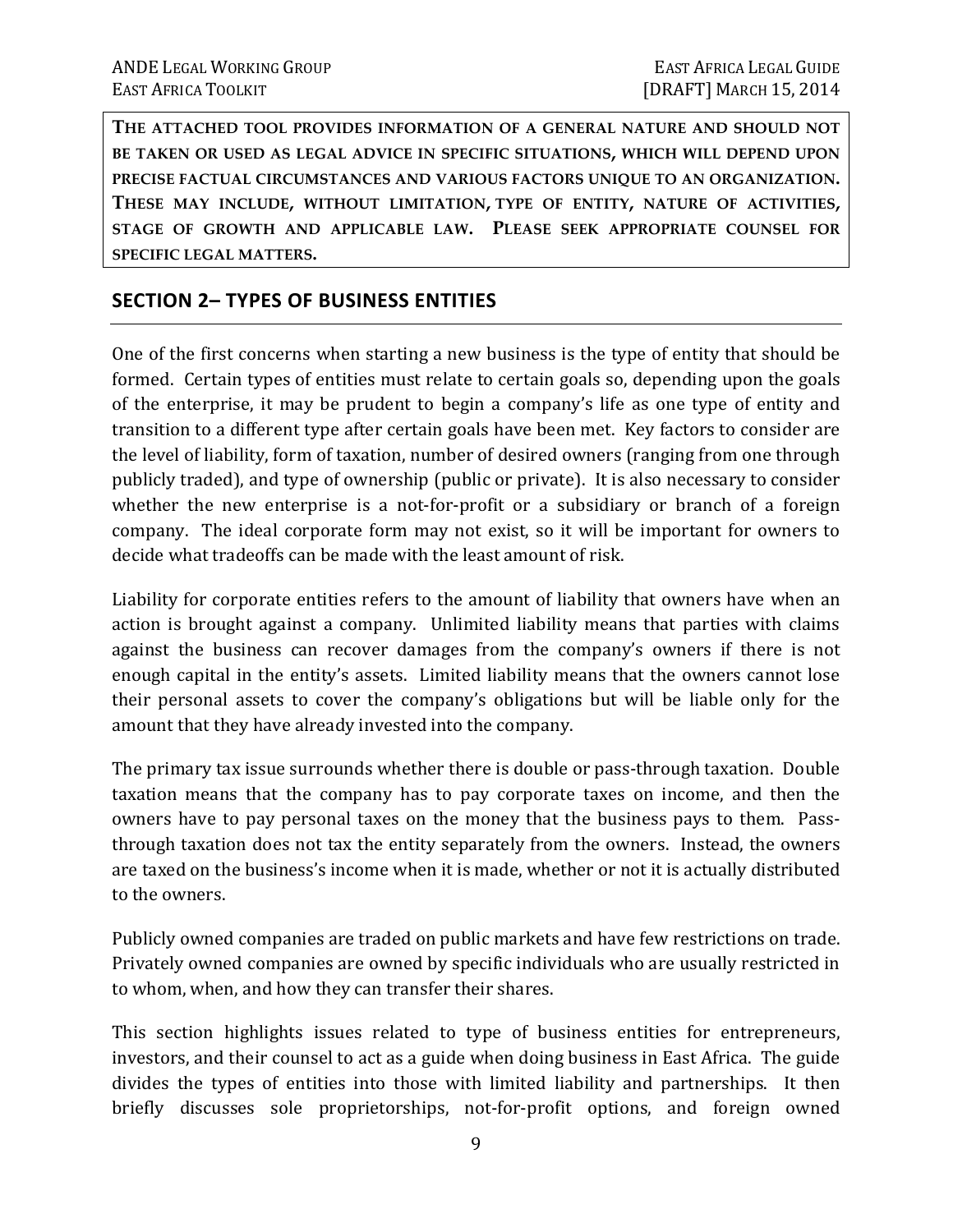EAST AFRICA TOOLKIT **EXECUTE:** [DRAFT] MARCH 15, 2014

businesses. As with the other guides in this toolkit, this section is presented for informational purposes only and should not be taken as legal advice.

#### **COMPANIES WITH LIMITED LIABILITY**

Most countries have a corporate form that allows for an unlimited number of owners and grants limited liability and freedom to trade shares to all of the entity's owners. The primary advantage of these types of entities is that they provide the most

**Lawyer's Perspective** Do not confuse the Limited Liability Company in Kenya and Rwanda with the "limited liability company" entity in the United States. While a U.S. "limited liability company" can choose to be taxed like a partnership, the LLCs in Kenya are more analogous to a U.S. C Corporation wherein both the company profits *and* the individual incomes or dividends of members are taxed.

liability protection: the members<sup>8</sup> of the entity are not personally liable for its debts. The drawback to this entity usually comes in the form of double taxation and cumbersome registration and reporting requirements. Entrepreneurs should carefully consider the important trade-off between limitations on liability and higher taxes.

These companies are usually the only form that can "go public," be listed on the stock exchange, or offer shares for the general public to buy and sell with little restriction. Public companies usually have stringent, ongoing reporting requirements outlined in the country's corporate laws. Being a public company means that financial information must be regularly disclosed to the government and all shareholders for the life of the public entity. Typically, most companies do not go public at the time of incorporation. Many companies begin as private companies and then go public when the market and timing is right for them. When considering listing as a public company, local counsel should be consulted for guidance on these complex regulations. In some cases, where misstatements in a public prospectus may have led to shareholder reliance on those statements and consequent damage, the company may incur civil or criminal liability.

In Kenya and Rwanda, this type of company is called a Limited Liability Company (LLC) and is the most common corporate structure in either country. The Kenyan<sup>9</sup> and Rwandan<sup>10</sup> LLCs are more analogous to the U.S. C Corporation<sup>11</sup> than the U.S. LLC.

 $\overline{a}$ 

<sup>&</sup>lt;sup>8</sup> Members are those who own shares in the business. Members can also be referred to as shareholders, stockholders, or equity owners.

<sup>9</sup> Companies Act Cap 486 of the Laws of Kenya.

<sup>&</sup>lt;sup>10</sup> The Companies Act of Rwanda (Law No<sup>o</sup>7/2009 of 27/04/2009 relating to companies).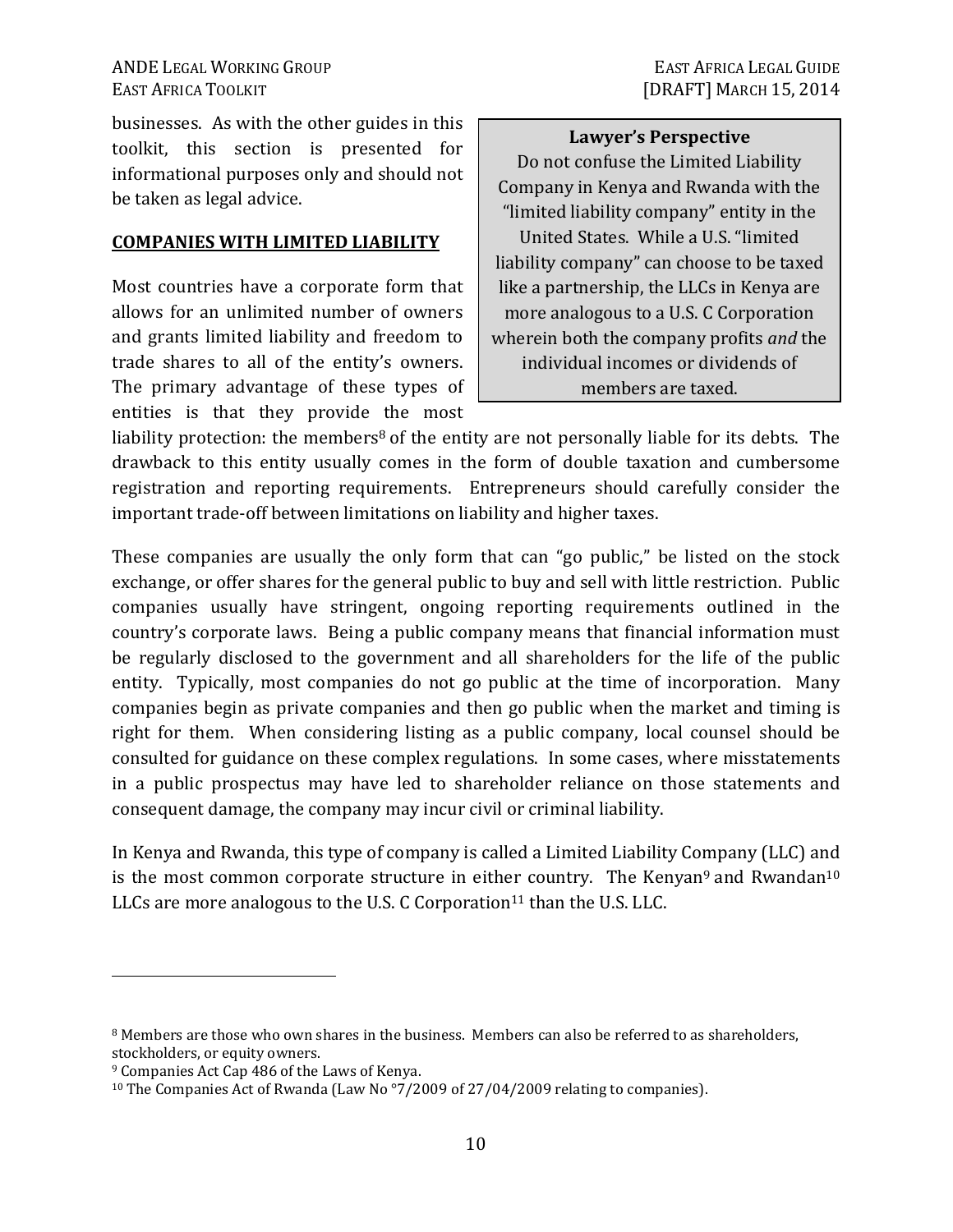The process of registering an LLC in East Africa is the most cumbersome, but they provide other advantages as discussed above. Kenya imposes a direct tax on the profits of LLCs so the members of an LLC are effectively taxed twice: once on the profits of the LLC and once on their personal income.12 LLCs are further divided between private and public LLCs: a private LLC may have no more than 50 members, excluding its employees, while a public LLC has no cap on membership numbers (but must have a minimum of seven members)

#### **Entrepreneur's Perspective**

Many companies attempt to register as a public company early on when there is no need to do so. Companies should wait until they are firmly established, have strong financials, and see evidence of sufficient demand for stock in the company. Otherwise, the company is just going through the hassle of registering and listing, without any of the benefits.

and may sell its shares to the public.

Public LLCs in Kenya that are quoted on the exchange or that otherwise offer shares to the public have reporting and disclosure requirements in accordance with the Capital Markets Act (Cap 485A), the various capital market regulations, the Capital Markets Authority, and the Nairobi Securities Exchange (if listed). Kenyan LLCs are governed by the Companies Act (Cap 486). However, the Companies Bill 2012 is intended to repeal Cap 486 and modernize Kenya's business laws. As

of the writing of this guide, the Companies Bill has yet to be finalized or passed into law, and the Companies Act remains in effect. The current version of the Companies Bill also retains the LLC as a business entity. The general descriptions in this guide will still apply under this version of the Companies Bill, but counsel should be consulted regarding the specifics of any law that may have passed.

Limited Liability Companies (LLCs) and Public Limited Companies (Public LCs) are the two most common forms of corporate organization in Rwanda. Like Kenya, the LLC is the private version of the Public LC, and both offer limited liability to their shareholders. LLCs may have two to fifty shareholders and, as of the time of this publication, a LLC must have a minimum initial share capital of Rwf 500,000 (USD 850). Private companies may not be in the business of banking, insurance, finance, or leasing. A Public LC must have at least seven shareholders, requires an initial share capital of Hundred million Rwandan francs (USD 170,000), and has no restrictions on the type of business it may engage in. Rwanda has

<u>.</u>

<sup>&</sup>lt;sup>11</sup> A C Corporation in the U.S. is the standard type of corporation created that can be publicly traded, is its own legal entity, and grants its owners freedom from liability.

<sup>12</sup> The Income Tax Act (Cap 470) (Kenya).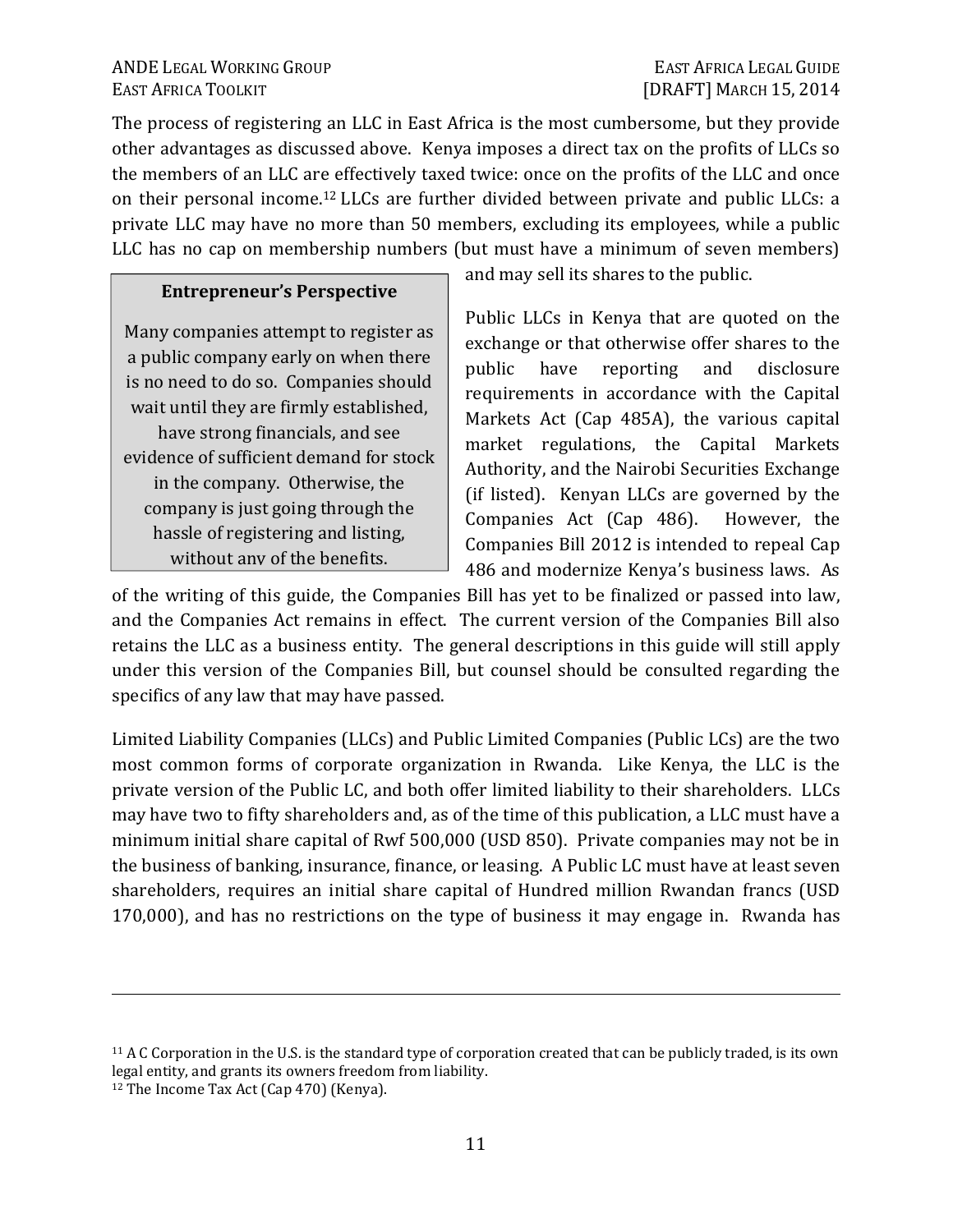established a fast, simple procedure for registering businesses online.<sup>13</sup> In Tanzania<sup>14</sup> and Uganda,15 this entity is called a Company Limited by Shares.

### **PARTNERSHIPS**

A partnership, although regulated under a country's partnership act, can be formed with the act of two people contracting to go into business together. Partnerships consist of a finite group of owners – partners—with pass-through taxation and limited ability to transfer ownership. The primary downside to partnership is that the members are jointly and severally liable; and in a limited liability partnership at least one partner has unlimited liability. There are also numerous restrictions to transferring ownership share in a partnership and, if one partner dies, some jurisdictions will automatically dissolve the partnership.

#### **UNLIMITED LIABILITY**

In a simple partnership that is created by two, or more, people who want to go into business together without any additional formalities, members of a Partnership are "jointly and separately" liable for all debts incurred by the Partnership. This means that each partner can be personally liable for all of the businesses' debts.

Kenyan partnerships are regulated under Kenya's Partnership Act (Cap 29) and may not have more than 20 members. If a Partnership gains more than 20 members, it will have to be converted to an LLC or a Limited Liability Partnership (LLP). Partnership agreements or deeds do not have to be registered with the Registrar of Companies, but the Partnership will have to file a Statement of Particulars with the Registrar (along with a filing fee, which, at the time of writing, was Shs 800). A new Partnership Act (2012) has been enacted, but it will come into force by notice in the Kenya Gazette. Local counsel should be consulted regarding the specifics of this law.

Partnerships in Rwanda are classified in the typical manner but are referred to differently than in other jurisdictions. A Limited Partnership consists of two or more partners with unlimited liability (instead of the typical meaning discussed below).

 $\overline{a}$ 

<sup>13</sup> For a summary of the procedure, visit the Rwanda Office of the Registrar General at http://org.rdb.rw/. The Rwanda High Commission in The UK and Ireland also offers helpful resources including a summary of businesses in Rwanda at http://www.rwandahc.org/trade-and-investment/registering-a-business-inrwanda/.

<sup>14</sup> The Companies Act (CAP 212) (Tanzania).

<sup>15</sup> Companies Act No. 1 of 2012 (Uganda)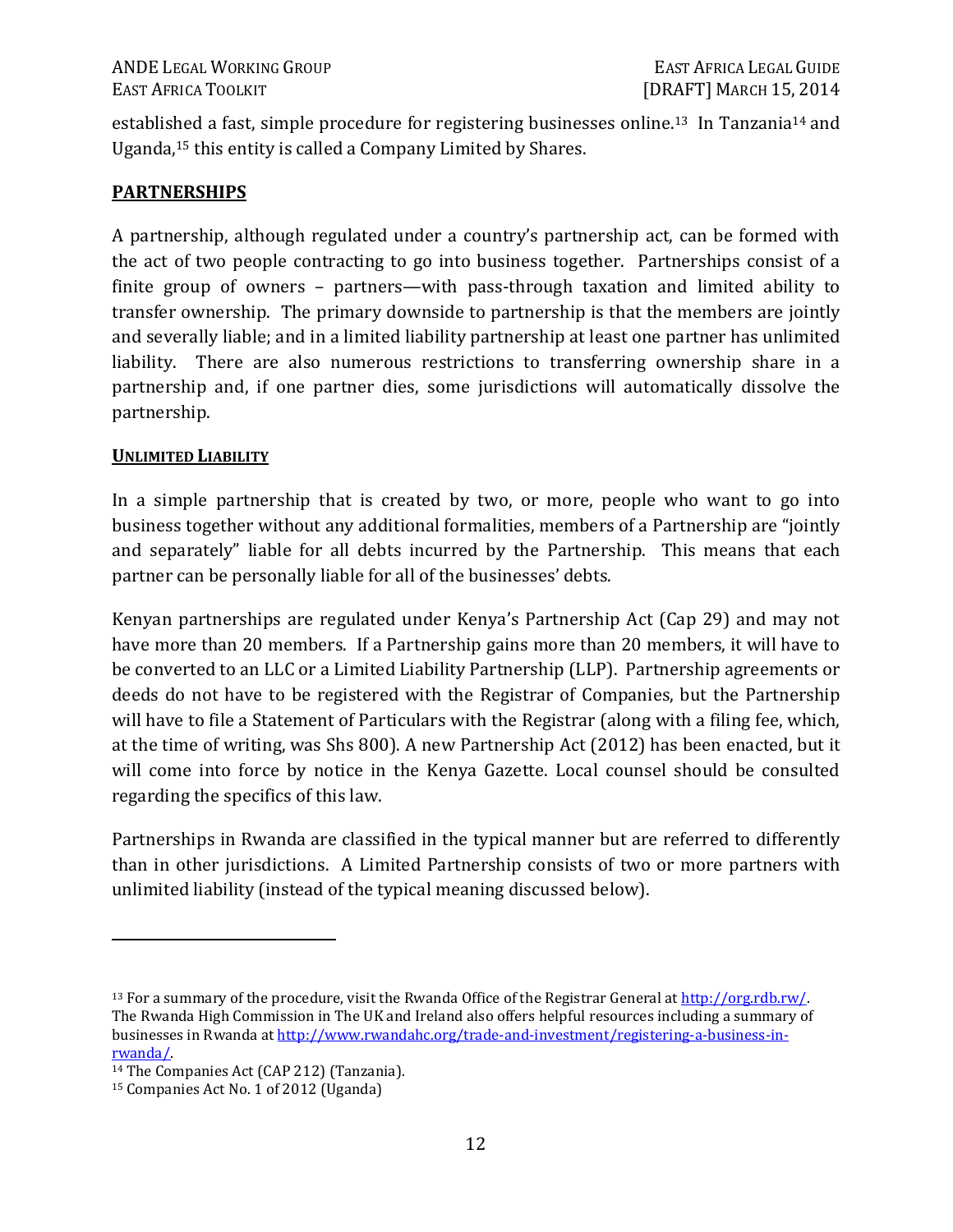ANDE LEGAL WORKING GROUP **EAST AFRICA LEGAL GUIDE** EAST AFRICA TOOLKIT [DRAFT] MARCH 15, 2014

Partnerships in Tanzania are referred to as firms and are regulated under the Law of Contract Act (Cap.345 Part XI (1961)). They are bound by the contract between partners and have few limitations under law.

Under the Ugandan Partnership Act of 2010, a partnership is a group of fewer than 20 partners who have not incorporated under any other law. If a partnership has been created for the purpose of carrying out a profession (e.g., accountants, lawyers, etc.), it can have up to 50 partners. All partners have joint and several liability.<sup>16</sup>

#### **LIMITED LIABILITY**

 $\overline{a}$ 

Partnerships can also be formed so that some partners have limited liability, though there will typically have to be at least one partner with unlimited liability. This partner is often called the general partner and also has control over the day-to-day operations of the business. Limited partners do not have personal liability, but they also do not have any management control over the entity.

In Kenya, Limited Liability Partnerships (LLPs) are formed under the Limited Liability Partnership Act (2011). Members of an LLP are not individually liable for the debt of the LLP. The LLP is a separate legal entity from its partners. An LLP must have at least two partners (individual or corporate) and a manager (individual). Partners of an LLP are not liable for the firm's debts and obligations nor are they liable for each other's debts and obligations. The LLP is liable for a partner's wrongful acts or

#### **Investor's Perspective**

Investors typically prefer that a company be an LLC as opposed to a Partnership or Sole Proprietorship. In particular, an investor will almost never invest equity into a Partnership because of the risk of liability for the Partnership's debt.

omissions, to the same extent as that partner, where the partner is engaging in the LLP's business or acting with its authority. Local counsel should be consulted regarding the specifics of this law.

A Rwandan limited liability partnership is called a Commercial Partnership. It has two categories of partners and both have limited liability. The difference between the two partner categories is that one has management capabilities (like a U.S. general partner) and one is simply an investor (like a U.S. silent partner).

<sup>&</sup>lt;sup>16</sup> Joint and several liability means that the all the partners are liable as a group but are also liable for the entire problem on their own.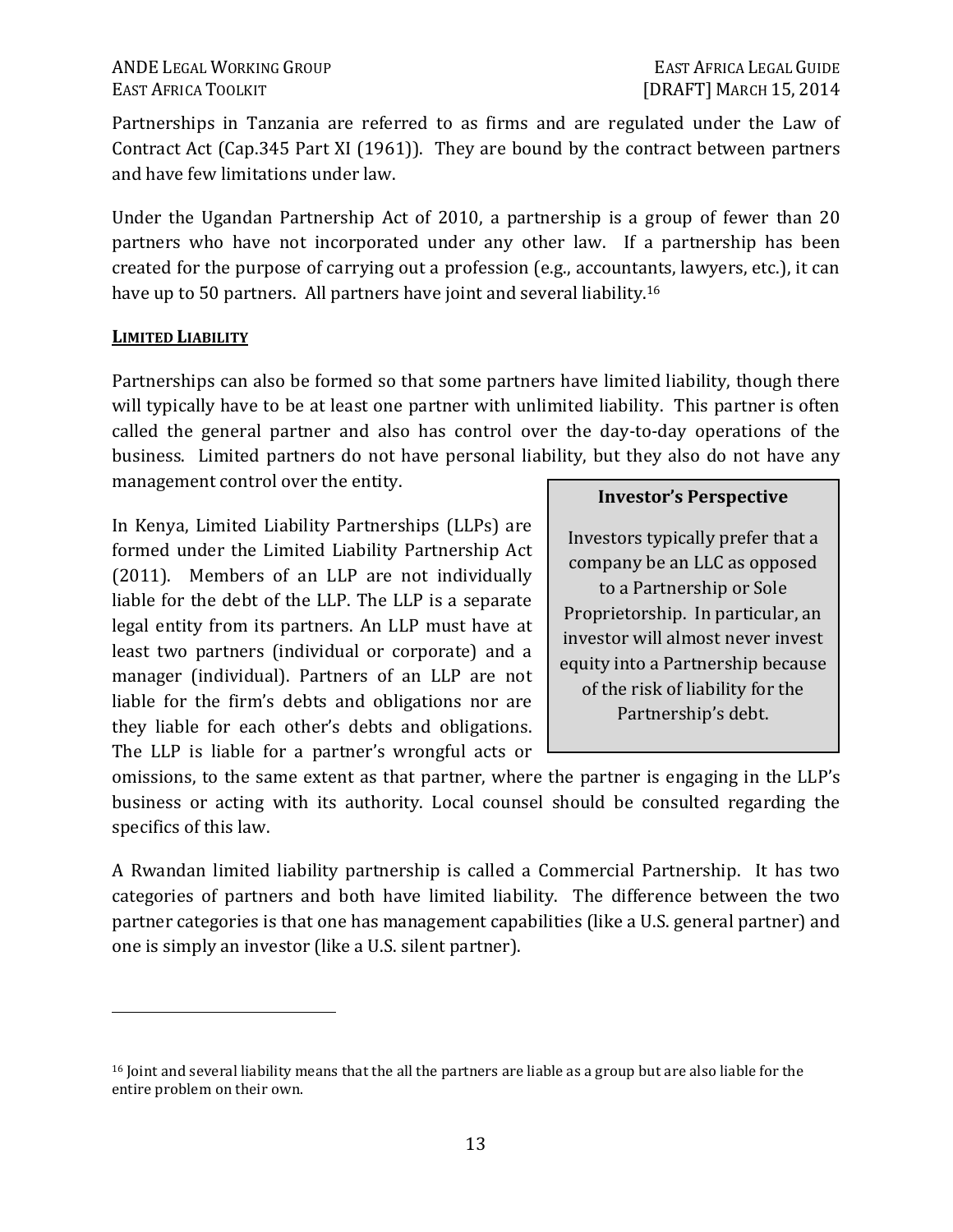Tanzania does not offer limited partnerships.

In Uganda, Limited Liability Partnerships may be formed with general partners (having unlimited liability) and limited liability partners who are not responsible for more than the amount of capital they contributed and do not take part in the management of the partnership.

#### **SOLE PROPRIETORSHIPS**

A sole proprietorship is a company owned by a single person. The sole proprietor is personally liable for all the debts of the company and is typically required to file some registration documents with the registrar.

#### **BRANCH OFFICES OF FOREIGN OWNED COMPANIES**

Companies incorporated outside of an East African country may conduct business activities in that country through a subsidiary or branch office. Certification by the state may be required and certain documents will have to be filed.

#### **NOT-FOR-PROFIT ENTITIES**

<u>.</u>

Not-for-profit entities have an almost completely separate set of requirements and restrictions than for-profit entities. While this guide focuses on entrepreneurs in the forprofit field, a brief overview of some not-for-profit options is instructive. In most countries, not-for-profits usually require an application and approval process by a government agency.

Non-governmental organizations are generally non-profit organizations that are organized on a local, national, or international level.17 Societies are organized for a purpose other than solely for profit, typically associations, non-governmental organizations, or other nonprofit organizations.<sup>18</sup> Trusts are organized for any religious, educational, literary,

<sup>17</sup> Organic Law 55/2008 of 10/09/2008 Governing Non-Governmental Organizations, Law No. 04/2012 of 17/02/2012 Governing the Organization and Functioning of National Non-Governmental Organizations, and Law No. 05/2012 of 17/02/2012 Governing the Organization and Functioning of International Non-Governmental Organizations (Rwanda); Non-Governmental Organizations Act, Act No.24 of 2002 (Tanzania); Non Governmental Organizations (Amendment) Act 2006 and the NGO Registration Regulations, SI 113-1 (Uganda)and the Non-Governmental Organizations Co-ordination Act (1990) (Kenya) which is to be replaced with the newly enacted Public Benefits Organisations Act (2013) that will come into force by notice in the Kenya Gazette.

<sup>&</sup>lt;sup>18</sup> The Societies Act (Cap 108) (Kenya); The Societies Act (Cap.337), the Building Societies Act (Cap.87), and the Tanganyika Law Society Act (Cap.307) (Tanzania).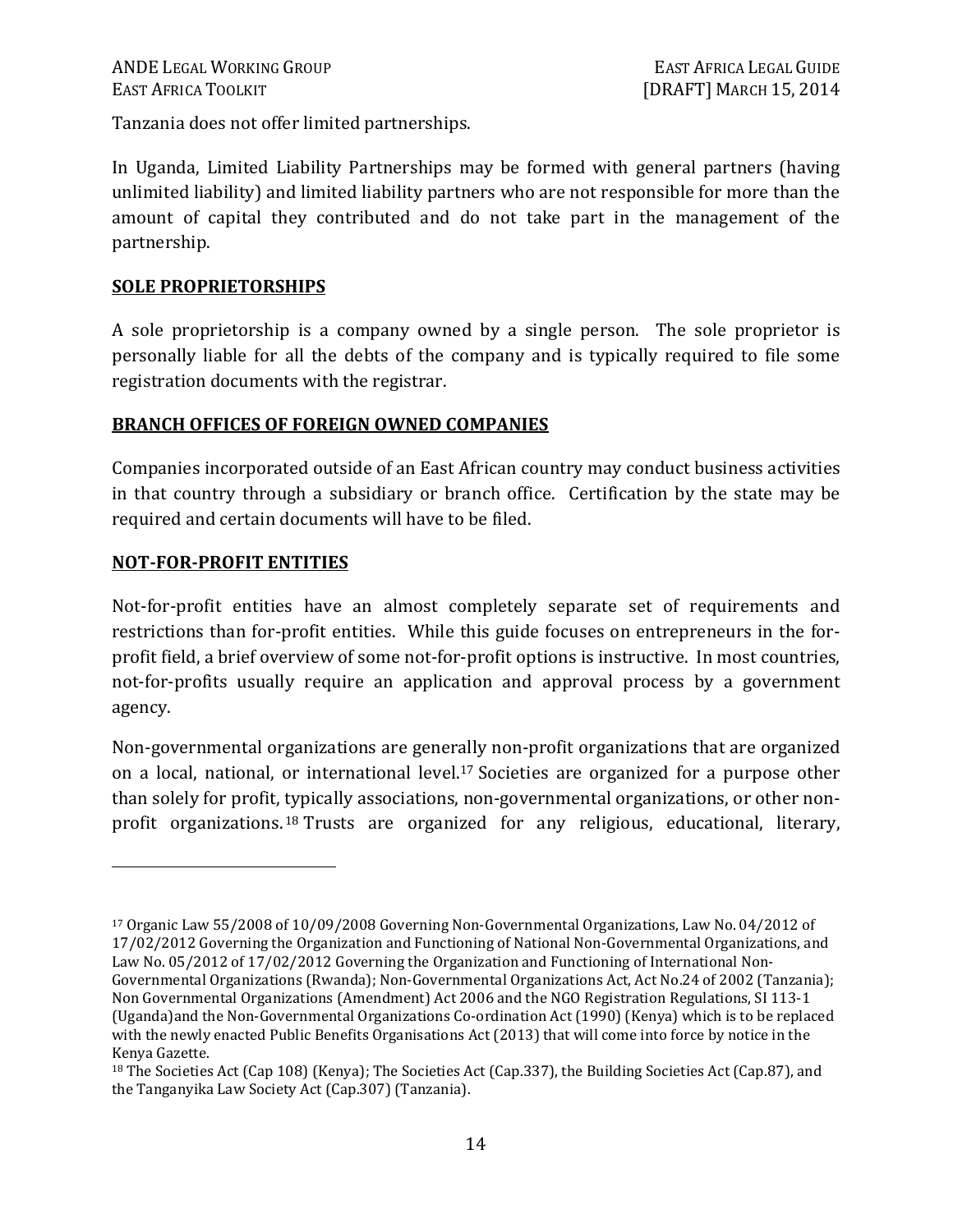$\overline{a}$ 

scientific, social, athletic, or charitable purpose. <sup>19</sup> Not-for-profit organizations can be organized under many titles for many purposes.<sup>20</sup>

| <b>Entity Features</b>                                                                                   | <b>Kenya</b>                                                               | Rwanda                                                                                                                                                                          | <b>Tanzania</b>                                                | Uganda                                                                                                                                                                                              |
|----------------------------------------------------------------------------------------------------------|----------------------------------------------------------------------------|---------------------------------------------------------------------------------------------------------------------------------------------------------------------------------|----------------------------------------------------------------|-----------------------------------------------------------------------------------------------------------------------------------------------------------------------------------------------------|
| Publicly Traded,<br>Limited Liability,<br>General Purpose,<br>Double Taxation,<br><b>Multiple Owners</b> | Public LLC<br>$\geq$ 7 members<br>CAP 485A & 486                           | Public LC<br>$\geq$ 7 members<br>Law N°07/2009                                                                                                                                  | Limited<br>Company<br>by Shares<br>Act No. 12 of 2002          | Public<br>Company<br>Limited by Shares<br>or Guarantee<br>Unlimited members                                                                                                                         |
| Privately Owned,<br>Limited Liability,<br>General Purpose,<br>Double Taxation,<br><b>Multiple Owners</b> | Private LLC<br>2-50 members<br><b>CAP 486</b>                              | <b>LLC</b><br>2-50 members<br>Law N°07/2009                                                                                                                                     | Limited<br>Company<br>by Shares<br>Act No. 12 of 2002          | Private<br>Company<br>Limited by Shares<br>or Guarantee<br>$\leq 100$ members                                                                                                                       |
| Limited<br>or<br>Personal Liability,<br>General Purpose,<br>Single Taxation,<br><b>Multiple Owners</b>   | Limited<br>Liability<br>Partnership<br>$\geq$ 2 partners<br>Act 42 of 2011 | Commercial<br>Partnership<br>Limited Liability<br>(some partners run<br>organization,<br>the<br>others<br>while<br>are<br>only investors)<br>$\geq$ 2 partners<br>Law N°07/2009 | None                                                           | Limited<br>Liability<br>Partnership<br>Limited<br>(limited)<br>liability<br>partners)<br>Personal<br>and<br>(general<br>partners)<br>Liability<br>$\leq$ 20 partners<br>Partnership<br>Act,<br>2010 |
| Personal Liability,<br>General Purpose,<br>Single Taxation,<br><b>Multiple Owners</b>                    | Partnership<br>$\leq$ 20 partners<br>Cap 29                                | Limited Partnership<br>$\geq$ 2 partners<br>Law N°07/2009                                                                                                                       | Partnership<br>Under the Law of<br>Contract<br>Act:<br>Cap.345 | Partnership<br>$\leq$ 20 partners<br>Partnership<br>Act,<br>2010                                                                                                                                    |

#### **FIGURE 1 - TYPES OF ENTITIES BY EAST AFRICAN COUNTRY**

<sup>19</sup> Trusts Act (Cap 161) (Kenya); Trustees' Incorporation Act, (Cap. 318, R.E. 2002) (Tanzania). <sup>20</sup> In Rwanda domestic or foreign non-profit making organizations (NPOs) (the Public Benefit Organisations Bill, 2012) and religious organizations (Law No. 06/2012 of 17/02/2012 Governing the Organization and Functioning of Religious-Based Organizations) may be formed. In Tanzania a private company limited by guarantees may be formed as a not-for-profit without including "limited" in its name if it has a purpose to promote commerce, art, science, education, religion, charity or any other useful or social object. It may not pay dividends, only applying its income to furthering its purpose. In Uganda not-for-profit companies can be formed as community based organizations (CBOs) or charitable organizations under the Companies Act (without tax exemptions). In Kenya, a not for profit entity may be registered under the Non-Governmental Organizations Co-ordination Act (1990). This will soon be replaced by the Public Benefits Organisations Act (2013) that was recently enacted, but to come into force by notice in the gazette. A not for profit entity may also be incorporated as a company limited by guarantee under the Companies Act (Cap 486).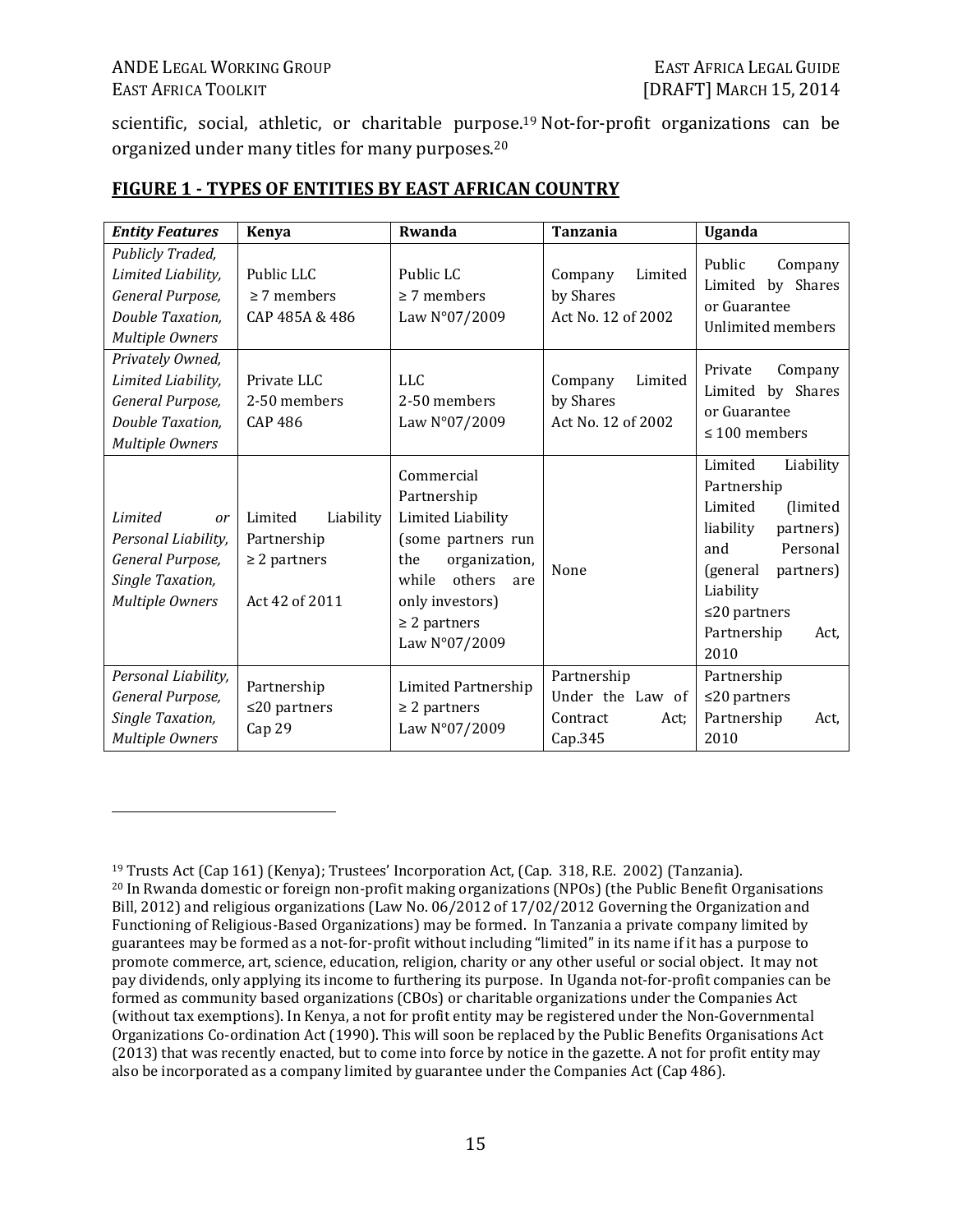# ANDE LEGAL WORKING GROUP EAST AFRICA LEGAL GUIDE<br>EAST AFRICA TOOLKIT FOUR EAST AFRICA TOOLKIT

# **[DRAFT] MARCH 15, 2014**

| <b>Entity Features</b>                                                      | <b>Kenya</b>                                                   | Rwanda                                               | <b>Tanzania</b>                                                               | <b>Uganda</b>                                                  |
|-----------------------------------------------------------------------------|----------------------------------------------------------------|------------------------------------------------------|-------------------------------------------------------------------------------|----------------------------------------------------------------|
| Personal Liability,<br>General Purpose.<br>Single Taxation,<br>Single Owner | Sole Proprietorship                                            | Sole Proprietorship<br>Law N°07/2009                 | Sole Proprietorship                                                           | Sole Proprietorship                                            |
| Non-Profit<br><b>Options</b>                                                | Limited<br>Company<br>by Guarantee<br>NGO.<br>Society<br>Trust | N <sub>P</sub> O<br>NGO<br>Religious<br>Organization | Limited<br>Company<br>by Guarantees<br>NGO<br>Society<br>Partnership<br>Trust | NGOs<br>Trust<br>Community<br>Based<br>Organizations<br>(CBOs) |
| Foreign<br>Incorporated                                                     | <b>Branch Office</b><br>$Cap$ 486                              | Subsidiary<br>or<br>Branch Office                    | <b>Branch Office</b>                                                          | Foreign Branch                                                 |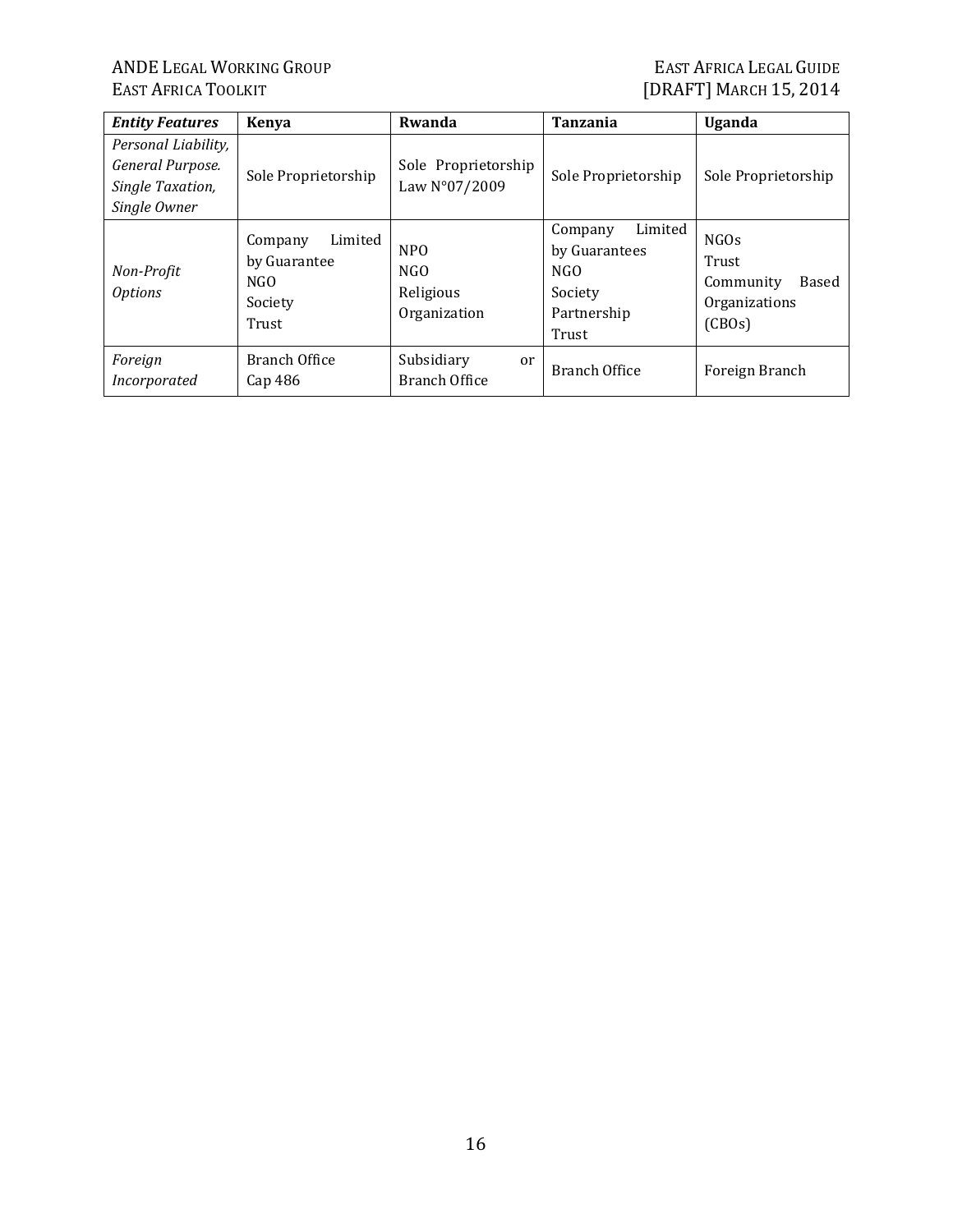**THE ATTACHED TOOL PROVIDES INFORMATION OF A GENERAL NATURE AND SHOULD NOT BE TAKEN OR USED AS LEGAL ADVICE IN SPECIFIC SITUATIONS, WHICH WILL DEPEND UPON PRECISE FACTUAL CIRCUMSTANCES AND VARIOUS FACTORS UNIQUE TO AN ORGANIZATION. THESE MAY INCLUDE, WITHOUT LIMITATION, TYPE OF ENTITY, NATURE OF ACTIVITIES, STAGE OF GROWTH AND APPLICABLE LAW. PLEASE SEEK APPROPRIATE COUNSEL FOR SPECIFIC LEGAL MATTERS.** 

# **SECTION** 3 **COMPLIANCE WITH NATIONAL, FOREIGN, AND REGIONAL LAW**

Entities investing in East Africa will need to create a compliance program that incorporates a wide variety of interconnected considerations. These will include compliance with local laws, international standards, and, in many cases, U.S. laws related to doing business abroad. Relevant issues will include, but are not limited to: social and environmental compliance; compliance issues related to the cross-border nature of the investment; financial compliance; compliance with U.S. laws (or laws of other jurisdictions when foreign investors are involved); compliance with the host country's laws; and enforceability. Similarly, entities operating in East Africa will need to monitor compliance with a variety of laws, regulations, and standards, and compliance will be a factor in investment transactions. Enterprises doing business with U.S. entities should also be aware of compliance issues related to U.S. law. In addition, compliance issues will also arise related to an enterprise's business practices. These are touched upon in this guide but will be the subject of additional tools through the ANDE Legal Working Group.

This section provides an overview of some of the most common types of compliance issues that may be relevant to a transaction. A number of these areas are merely highlighted and are not discussed in detail, although some of the areas discussed below are covered in greater detail in sections 4-8 of this guide. Before entering into a contract or setting up operations in a foreign country, investors and other entities should research the compliance requirements that are specific to the locality. It is advisable to retain qualified counsel, including local counsel that is familiar with both the region and the field of law and regulation, in order to ensure compliance with all relevant laws and policies. Appropriate counsel should be obtained to review compliance issues related to each transaction.

#### **NATIONAL LAW**

Compliance with national laws and customs is important, both to ensure legality and to facilitate local cooperation. While legal requirements must be taken into account, an investor entering a new locale should also become familiar with the needs of, and effects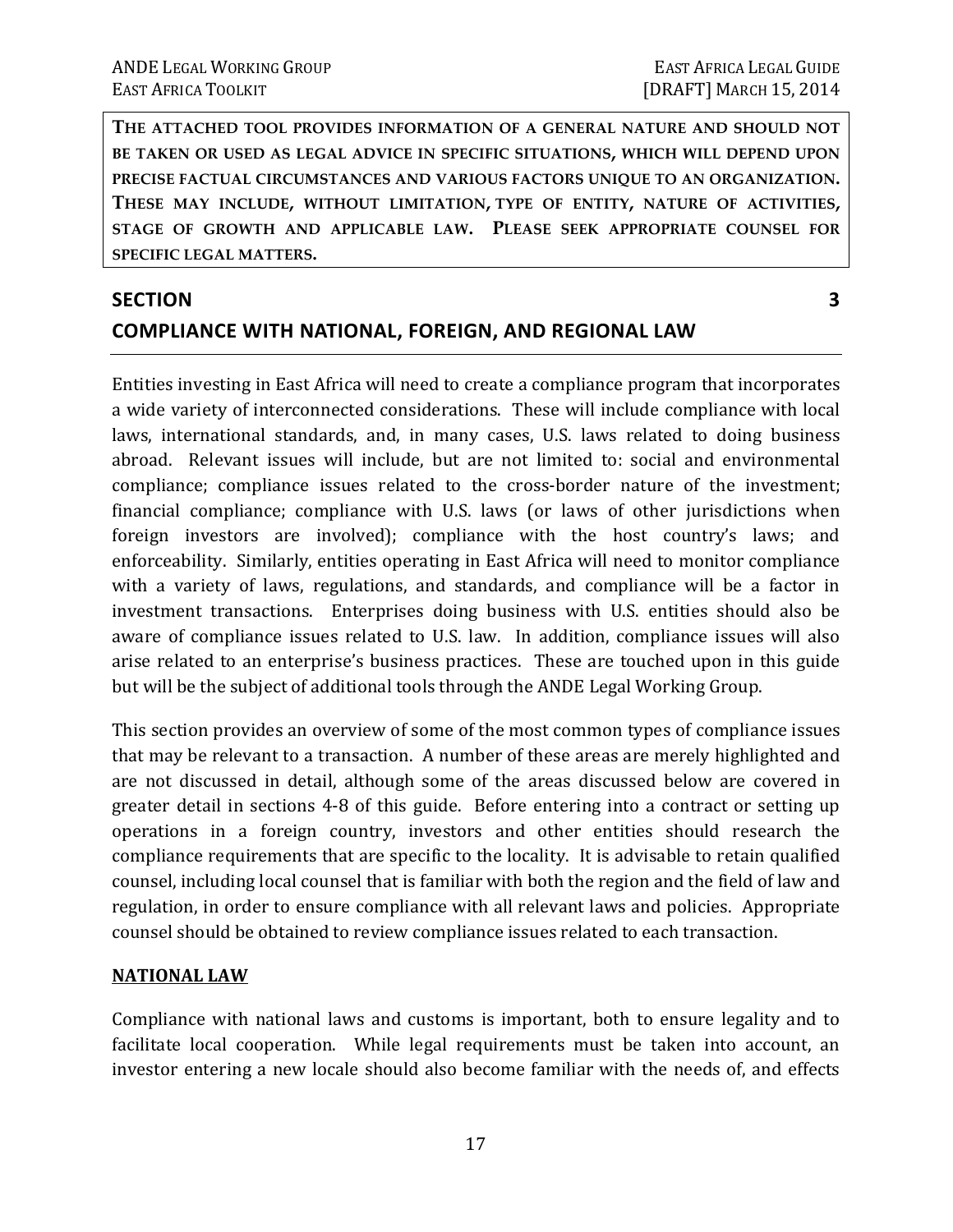on, potential customers, possible suppliers, and third parties, such as communities, that may be affected by the deal.

The laws of the country of investment must be complied with, in addition to local and regional laws and regulations. In some cases local law or custom may not be in line with the laws of the country or region within which the business is incorporated. In these situations, it is important to consult counsel and find an appropriate legal solution. This is also a compelling reason to include a governing law clause in any investment contract.

A host of national laws must be complied with, ranging from laws around land use and ownership (Section 4) to sector-specific laws and regulations (Sections 5-7). Employment and labor requirements within the country of the transaction also must be considered when establishing company practices and hiring employees or contractors. It is notable that many countries in East Africa do not recognize at-will employment (a basic tenant of U.S. employment law) which can severely limit a company's ability to change employees. Local labor union practices must also be taken into account.

Also of note is regulation around the legal profession. In Kenya, for example, simple changes to a transaction that require the work of local counsel can trigger scaling fees that may quickly render a small change quite costly.

#### **SOCIAL AND ENVIRONMENTAL COMPLIANCE**

Many investment transactions – particularly in the impact investment field – include social covenants related to compliance with labor and environmental standards. In addition, a country may have specific laws governing social conduct, *e.g.*, labor or environmental laws, regulations, and standards, to which the parties to an investment agreement must adhere. The parties to an investment transaction may also want to be familiar with relevant international standards, such as the International Labor Organization's Conventions, which may be linked with national law. Social covenants will be enforceable through the same procedures as other contractual provisions and may subject investors to possible breach of contract claims. Accountability may depend largely upon the standards in national legislation and degree to which laws are enforced. In addition to consulting counsel, investors may seek to hire an in-country Environmental & Social Consultant to monitor a company's operations in this area.

#### **FINANCIAL COMPLIANCE**

A number of financial issues come into play with any business transaction. In addition, certain considerations must also be taken into account when transactions cross borders.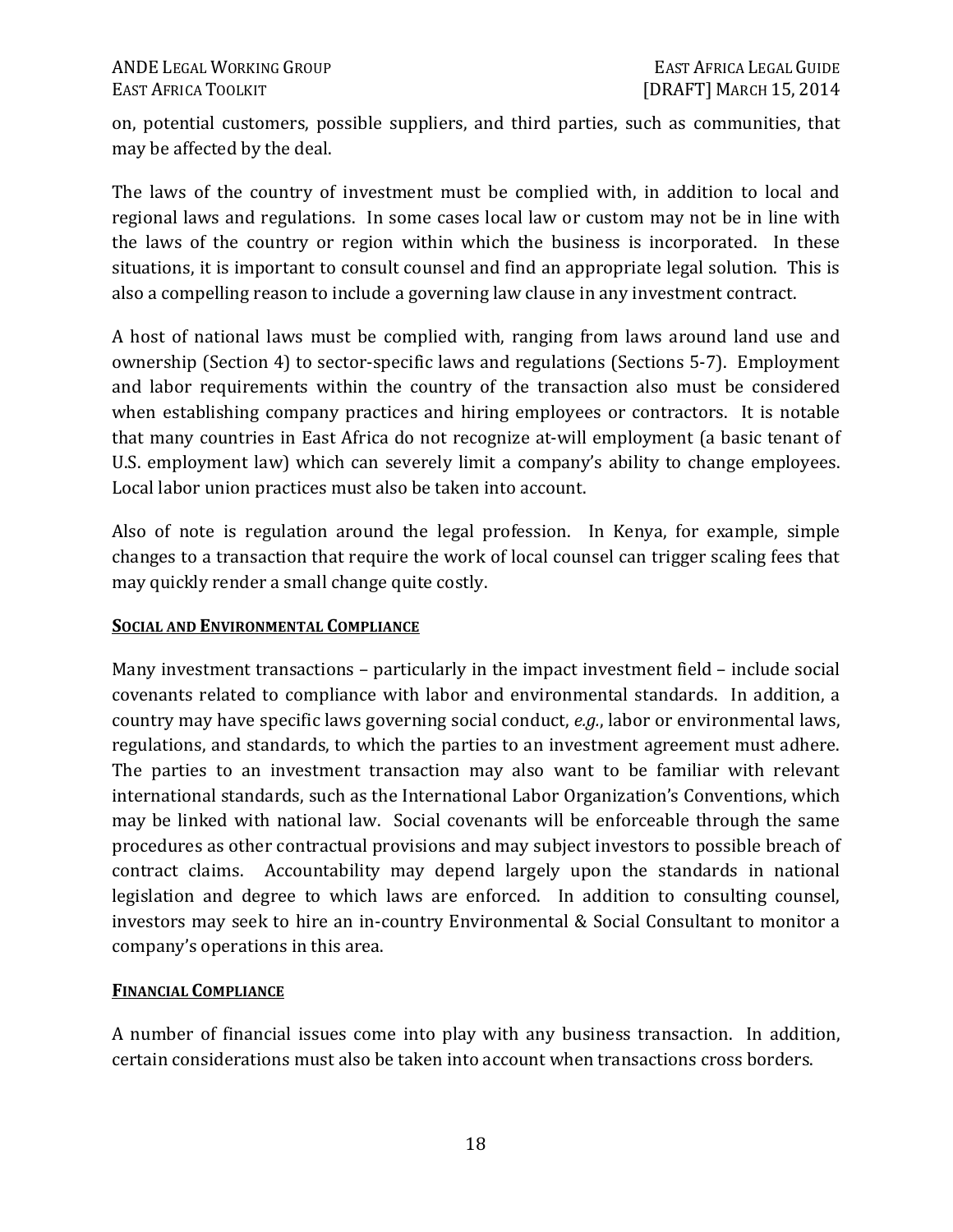Each country has its own tax structure, and some tax laws extend to citizens even when they are not residing, or generating income, within their home country's borders. When entering into a cross-border transaction, investors need to determine what they will be taxed on and which authority will be taxing them. Categories of taxes can include income, dividends, proceeds from a sale, etc. Some countries have entered into tax treaties that govern these types of issues, and these treaties supersede local law.

Accounting and disclosure requirements will also change based on the countries of investment. Generally Accepted Accounting Principles will change based on the jurisdiction and will not always comply with jurisdictional financial reporting standards. In addition, International Accounting Standards and/or International Financial Reporting Standards may be necessary for certain transactions and do not always harmonize with local requirements.

#### **REGIONAL LAW**

Regional Economic Communities (RECs), which are often regional entities formed by trade agreements, are prevalent in sub-Saharan Africa. Most countries belong to a number of RECs, which often have different and overlapping rules and regulations. In East Africa, the five countries subject to this study (Burundi, Kenya, Rwanda, Tanzania, and Uganda) all belong to the East African Community (EAC), and four (Kenya, Burundi, Rwanda, and Uganda) belong to the larger Common Market of Eastern and Southern Africa (COMESA). All five are also a member of the Cross Border Initiative. Kenya also belongs to the Community of Sahel-Saharan States, Burundi is a member of the Economic Community of Great Lakes Countries, and Tanzania is a member of the Southern African Development Community (SADC).

Of these, the EAC, COMESA, and SADC are all considered signification regional initiatives, and in 2008 the three organizations entered into a Tripartite Agreement and agreed to work towards an integrated free trade area. Each has its own commitments and governance mechanisms.

While most countries have committed to reform under these arrangements, actual implementation of commitments has been slow and piecemeal. The pace of regional integration seems to be increasing, however, and investors, entrepreneurs, and legal experts are advised to keep abreast of developments at the regional level. Because of its prominence and relevance to all five East African countries, the EAC will be discussed briefly below and, where relevant, in the sections to follow.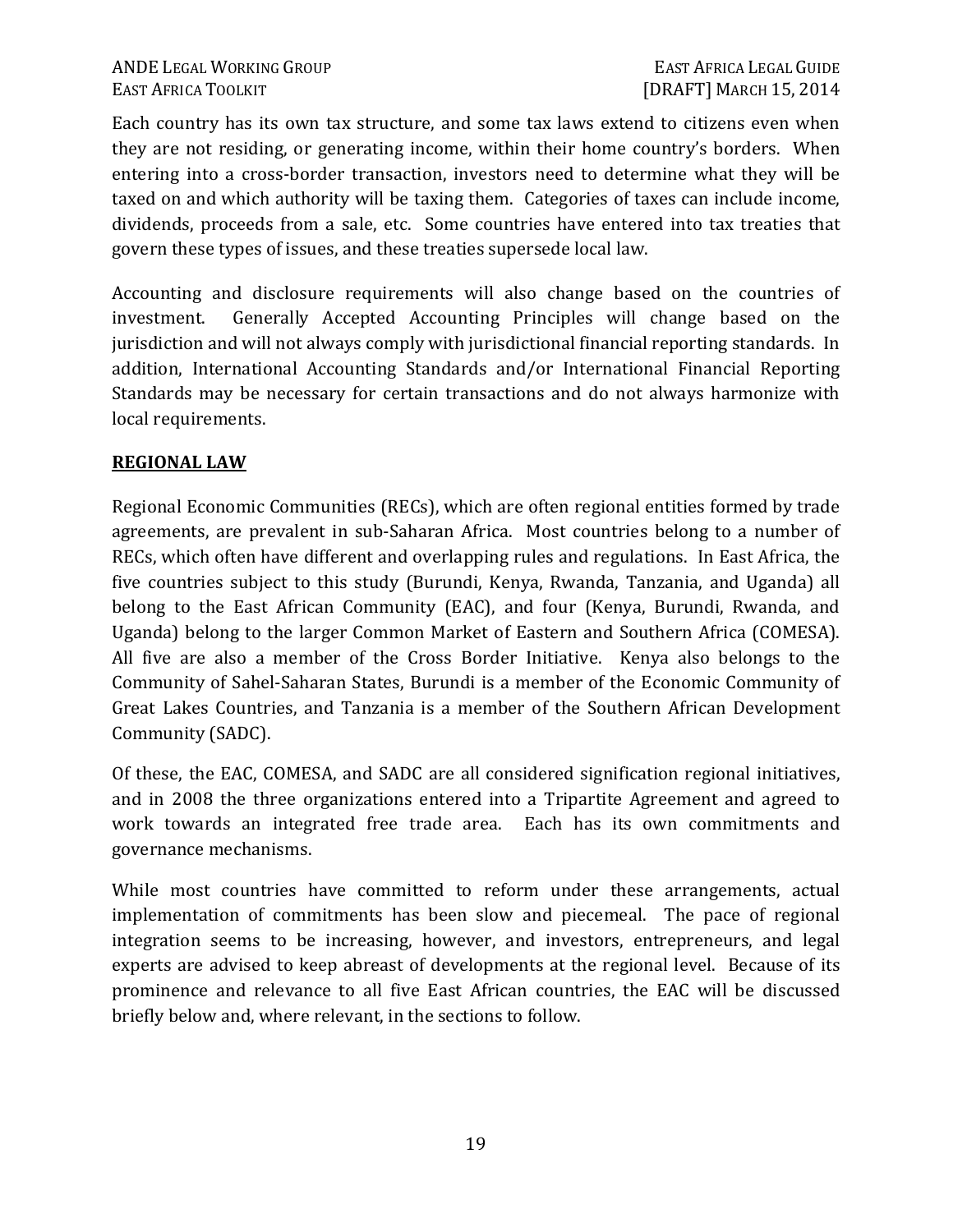$\overline{a}$ 

#### **THE EAST AFRICAN COMMUNITY (EAC)**

The EAC is the regional intergovernmental organization of Kenya, Uganda, Tanzania, Burundi, and Rwanda. The aims and objectives of the EAC include widening and deepening co-operation in, inter alia, political, economic, and social areas. To this extent, the EAC countries established a customs union (2005), a protocol on a common market (2010), a monetary union (negotiations commenced in 2011), and ultimately aim to develop a Political Federation of the East African States.

The EAC Treaty provides for direct applicability of EAC law. Article 8 provides that a regulation shall have general application, shall be binding in its entirety, and is directly applicable in all Member States. Member states of the EAC have enacted legislation giving 'the force of law' to 'the provisions of any Act of the Community … from the date of the publication of the Act in the Gazette.' The EAC Treaty provides for the principle of supremacy of the laws of the community, ensuring that conflicts between community law and national law are resolved in favor of the former. Although this gives EAC law supremacy, differences in application between national law and EAC law still exist. However, individuals can invoke EAC law before national courts, and courts can use EAC law as an independent, direct and autonomous basis of decisions. Again, this is still being implemented in practice, but it is an additional aspect of doing business in the region of which investors should become increasingly aware.

#### **COMMON MARKET FOR EASTERN AND SOUTHERN AFRICA (COMESA)**

COMESA is a regional economic organization that consists of 19 member states.<sup>21</sup> It is the largest regional economic organization in Africa with a combined population of nearly 390 million people. COMESA was founded in December of 1994 as a replacement to the Preferential Trade Area, which had been in place since 1981.

COMESA aims to form a large economic and trading unit that will assist in overcoming barriers to development. A free trade area began in 2000 and has expanded to 14 member states (including Burundi, Kenya, Rwanda, and Uganda). In 2009, a customs union was also launched. COMESA also intends to implement a common visa system and create a monetary union. COMESA has also established programs in trade policy, trade facilitation,

<sup>21</sup> Member Countries: Republic of Burundi, Union of the Comoros, Democratic Republic of the Congo, Republic of Djibouti, Arab Republic of Egypt, State of Eritrea, Federal Democratic Republic of Ethiopia, Republic of Kenya, Libya, Republic of Madagascar, Republic of Malawi, Republic of Mauritius, Republic of Rwanda, Republic of Seychelles, Republic of the Sudan, Kingdom of Swaziland, Republic of Uganda, Republic of Zambia, and Republic of Zimbabwe.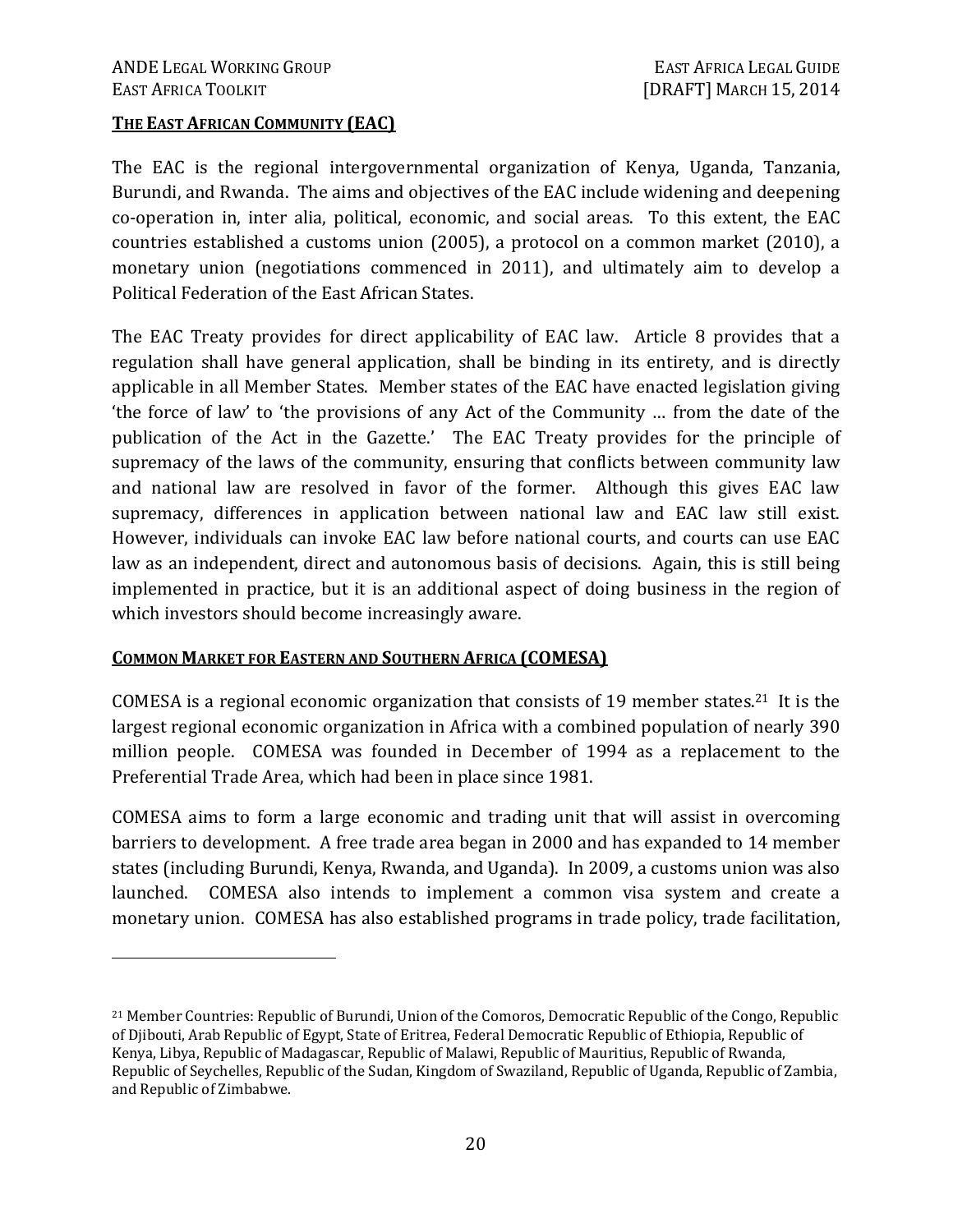multilateral transport, information communication technology (ICT), energy, private sector development, investment promotion, and gender mainstreaming.

COMESA tariffs must be applied when trading with a non-member state. If an investment transaction involves one or more COMESA country, the acquisition must also be filed within COMESA.

#### **COMPLIANCE WITH U.S. LAWS**

Any U.S. investor, and some non-U.S. entities that do certain business in the United States, will need to comply with U.S. laws regarding doing business abroad. These restrictions include anti-bribery policies (the Foreign Corrupt Practices Act), prohibitions on the financing of terrorism, anti-money laundering rules, compliance with U.S. sanctions, and anti-boycott requirements.

#### **FOREIGN CORRUPT PRACTICES ACT: ANTI-BRIBERY AND ACCOUNTING PROVISIONS**

The Foreign Corrupt Practices Act (FCPA) prohibits the payments or offers of payment (anything of value, with some exceptions) to foreign government officials or public officers in exchange for promises to obtain, retain, or direct business. This includes actions that will give the bribing party an improper advantage or those that will induce the official to take, or not take, an action in violation of his or her duties. It covers U.S. citizens, businesses organized in the United States, and organizations whose principal place of business are in the United States.

The FCPA also requires companies whose securities are listed in the United States to meet its accounting provisions. These accounting provisions require corporations covered by the provisions to (1) make and keep books and records that accurately and fairly reflect the transactions of the corporation and (2) devise and maintain an adequate system of internal accounting controls.

Bribery and corruption are reported to be significant problems in East Africa, and investors should pay particular attention to (1) government entities that have a reputation for soliciting and/or accepting improper payments, as well as (2) industries that are known to operate on a system of improper payments. Before investing, investors should create a risk profile that includes characteristics of the investment destination and all of the actors and entities with which an organization might make contact, including third parties. Any suspected problem should be investigated immediately. Due diligence and appropriate follow-up are necessary to comply with the FCPA and avoid prosecution. The additional risks to investors in the East African market may impact the degree of reporting required. The ANDE Legal Working Group will produce and share a more detailed FCPA compliance guide in the fall of 2013.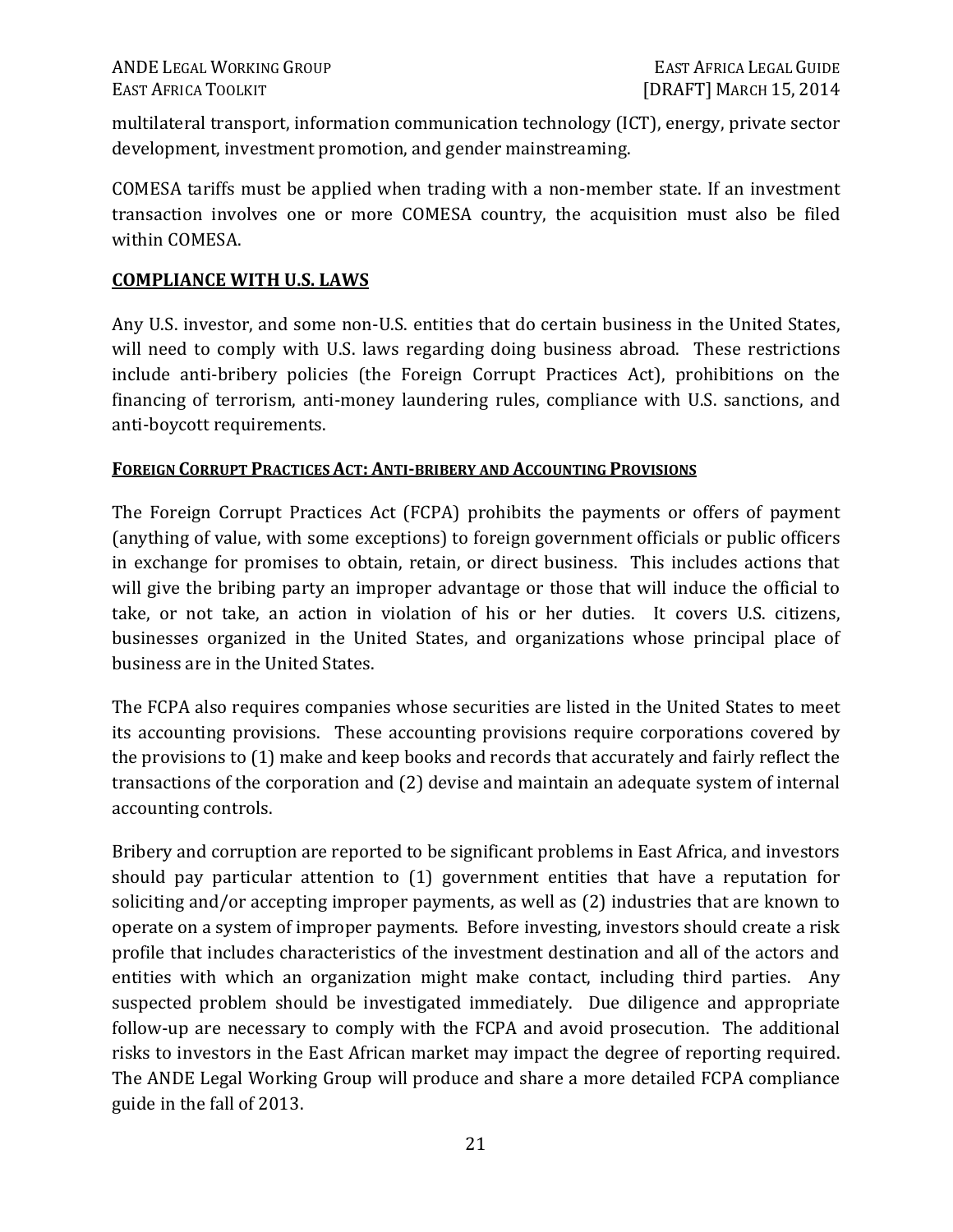ANDE LEGAL WORKING GROUP EAST AFRICA LEGAL GUIDE

The Department of Justice has put forth an FCPA Opinion Procedure, available at http://www.justice.gov/criminal/fraud/fcpa/docs/frgncrpt.pdf.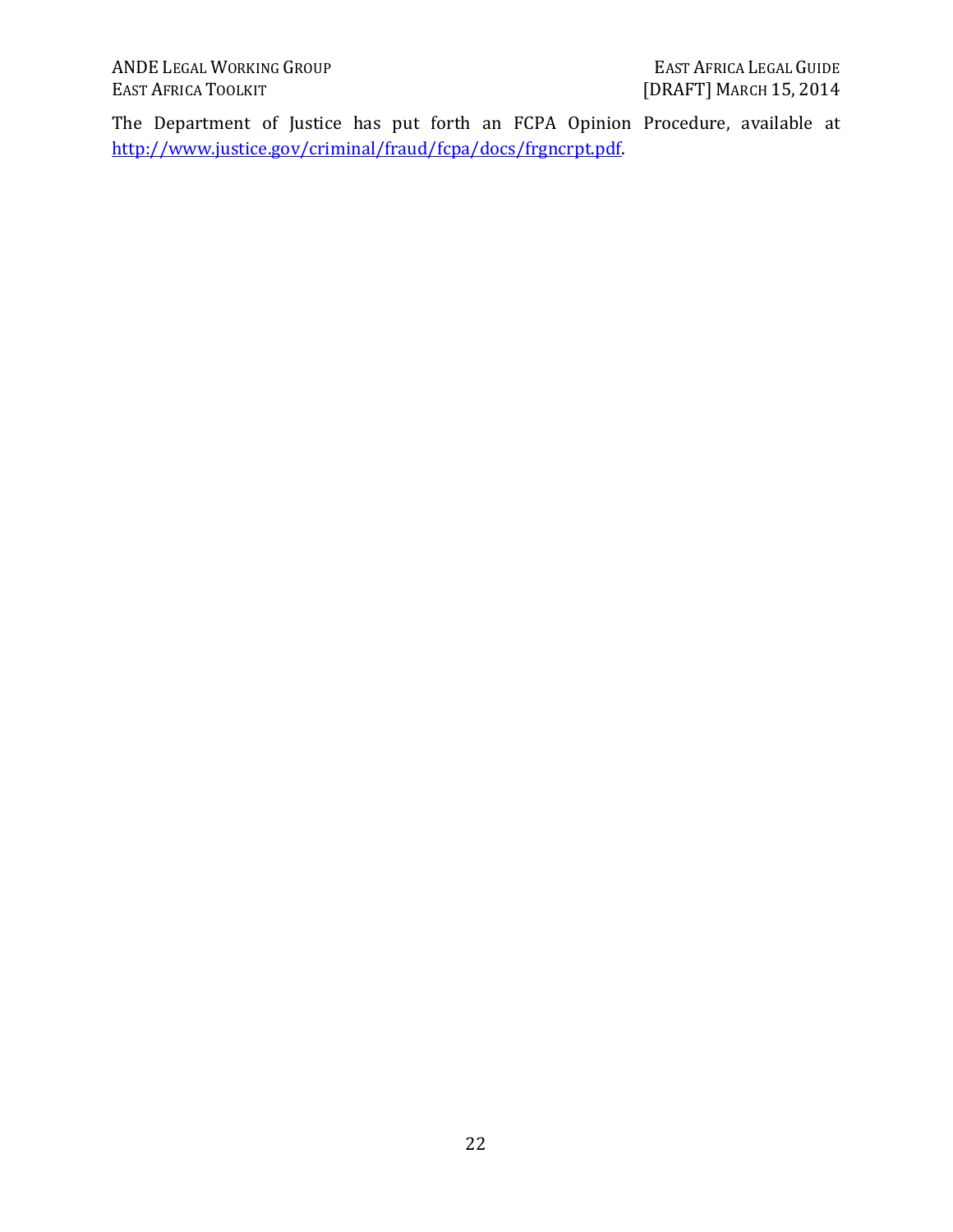#### **ANTI-MONEY LAUNDERING**

Money laundering is prohibited under eight U.S. acts including the Bank Secrecy Act, the Money Laundering Control Act, the Uniting and Strengthening America by Providing Appropriate Tools to Restrict, Intercept and Obstruct Terrorism Act of 2001 (USA PATRIOT Act), and the Intelligence Reform & Terrorism Prevention Act of 2004.

Money laundering occurs when an actor makes illegal gains appear legal (i.e. turning dirty money clean) and usually involves three steps. First, the dirty money is introduced into the legitimate financial system. Then, the money is moved around between accounts. Finally, it is integrated into the financial system through additional transactions until the "dirty money" appears "clean." Because a number of transactions occur outside of the formal legal system in East Africa, businesses need to be certain that the money they are generating comes from legitimate sources.

#### **SANCTIONS**

The United States institutes trade and economic sanctions based on U.S. foreign policy and national security goals against targeted foreign countries and regimes, terrorists, international narcotics traffickers, those engaged in activities related to the proliferation of weapons of mass destruction, and other threats to the national security, foreign policy or economy of the United States. Certain sanctions exist against the Ivory Coast, Democratic Republic of the Congo, Libya, Somalia, Sudan, Zimbabwe, and other countries. Sanctions can also apply to certain activities, groups, and particular people. The Specially Designated Nationals and Blocked Persons List is available, and searchable, in order to avoid doing business with these persons at http://www.treasury.gov/resource-center/sanctions/SDN-List/Pages/default.aspx.

#### **ANTI-BOYCOTT LAWS**

The U.S. Export Administration Act includes anti-boycott laws that discourage, and occasionally prohibit, U.S. companies from taking part in or supporting foreign boycotts that the United States does not sanction. The principle focus of these laws is the boycott of Israel by certain Muslim countries. Prohibited conduct includes agreements to refuse or actual refusal to do business with or in Israel or with blacklisted companies; agreements to discriminate, or actual discrimination, against other persons based on race, religion, sex, national origin or nationality; agreements to furnish, or actual furnishing, of information about business relationships with or in Israel or with blacklisted companies; agreements to furnish, or actual furnishing, of information about the race, religion, sex, or national origin of another person; and implementing letters of credit containing prohibited boycott terms or conditions.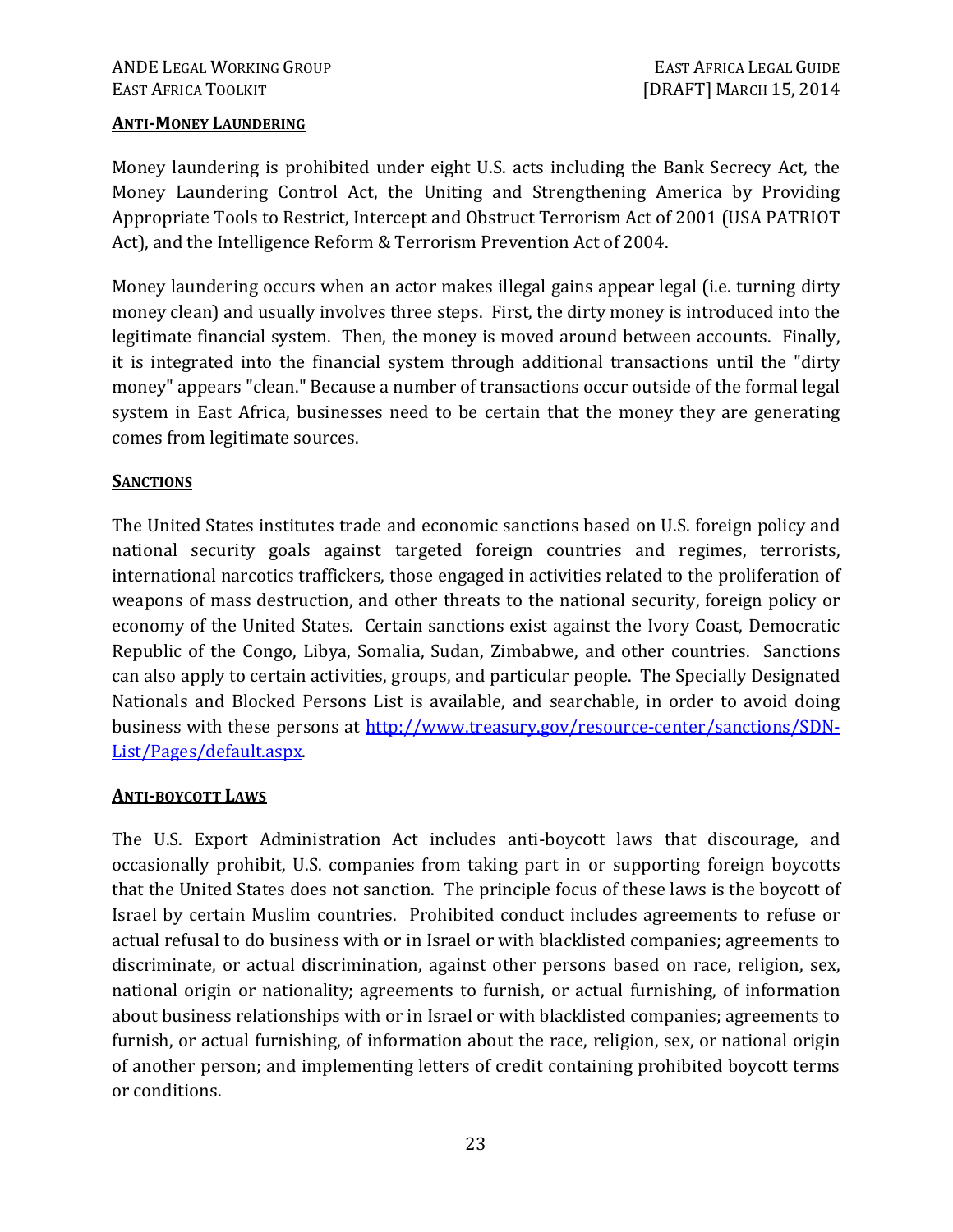**THE ATTACHED TOOL PROVIDES INFORMATION OF A GENERAL NATURE AND SHOULD NOT BE TAKEN OR USED AS LEGAL ADVICE IN SPECIFIC SITUATIONS, WHICH WILL DEPEND UPON PRECISE FACTUAL CIRCUMSTANCES AND VARIOUS FACTORS UNIQUE TO AN ORGANIZATION. THESE MAY INCLUDE, WITHOUT LIMITATION, TYPE OF ENTITY, NATURE OF ACTIVITIES, STAGE OF GROWTH AND APPLICABLE LAW. PLEASE SEEK APPROPRIATE COUNSEL FOR SPECIFIC LEGAL MATTERS.** 

#### **SECTION** 4 **– LAND USE AND OWNERSHIP ISSUES IN EAST AFRICA**

Throughout sub-Saharan Africa, issues around land ownership and use can be complex and politically charged. Land issues can impact many different sectors of business, including those in agriculture, construction, retail, and energy.

Legally, this is an area in which particular attention should be paid and local counsel consulted, regardless of whether a company is seeking to invest directly, do business in the agricultural or natural resources sectors (issues around land can affect investment at any stage in the supply chain), or use land-based collateral to secure an investment transaction. The uncertainty around land tenure can raise costs and impact the degree of market risk; ultimately these issues can directly impact investment opportunity and the size of the market itself.

For entrepreneurs, access to land title can be central to securing financing for any type of business activity. Throughout the region, overlapping regimes for land tenure, weak governance, and excessive bureaucratic process can add to uncertainty in the market. Land reform remains on the agenda in East Africa, and most countries continue to debate legal amendments or other changes to existing land tenure regimes.

#### **ISSUES FOR INVESTORS AND ENTREPRENEURS**

#### **LIMITS ON FOREIGN INVESTMENT IN LAND**

<u>.</u>

Constitutional land reform debates continue in all East African countries, and the rights of foreign investors to own or use land are often placed in question. For some countries, e.g. Kenya, foreign investors are outright prohibited from owning or holding title to agricultural land and from owning land with tenure in excess of 99 years.<sup>22</sup> Foreigners are

<sup>22</sup> Kenya (2010) CAP 302 Part II, Article 9(1) In deciding whether to grant or refuse consent in respect of a controlled transaction, a land control board shall-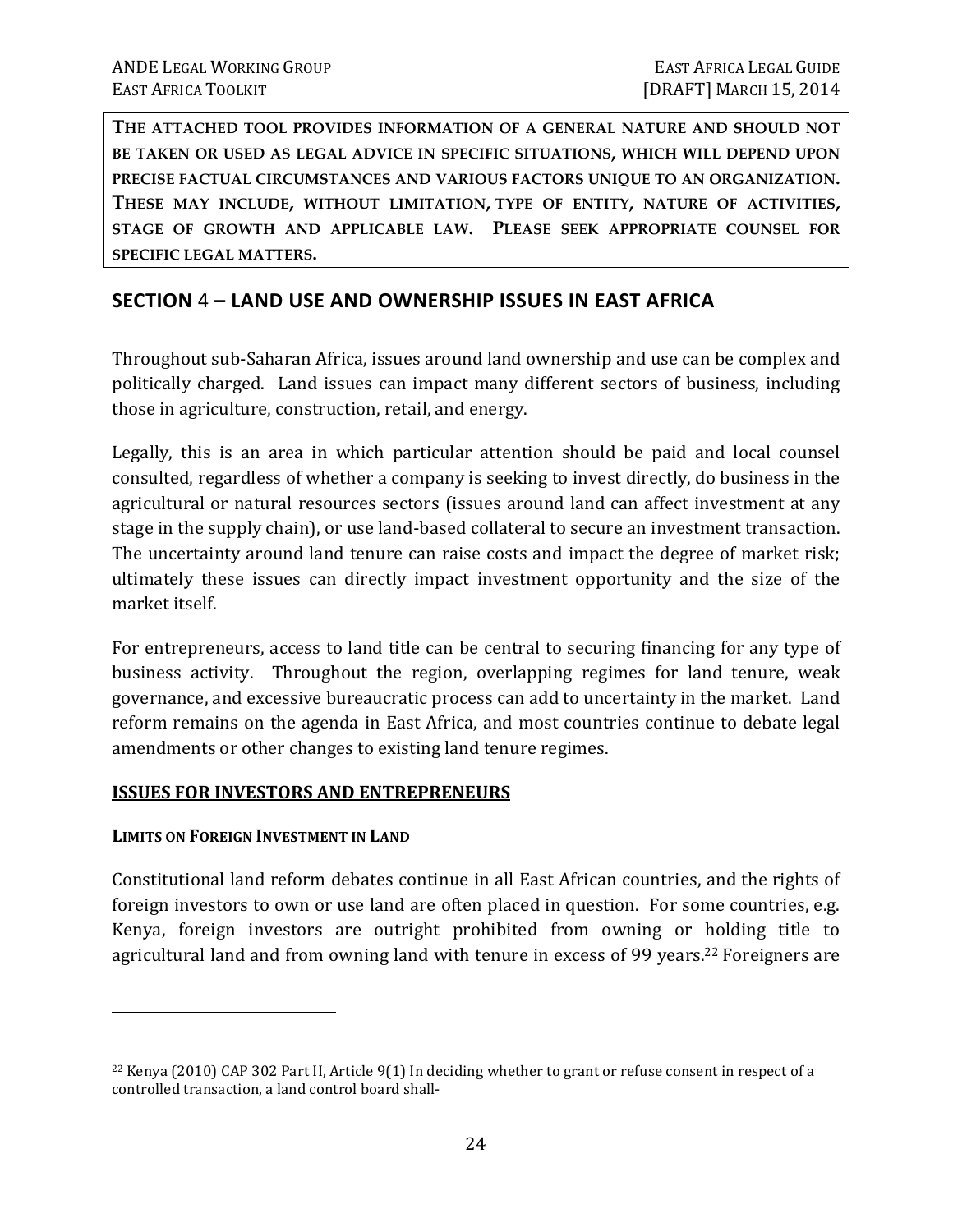also prohibited from owning agricultural land in Uganda<sup>23</sup> and Tanzania.<sup>24</sup> In Tanzania, where long-term leases are used, a land bank is made available to foreigners, but it is limited in size and suitability.

While changes to Land Laws continue to be debated to increase clarity, these processes tend to move forward slowly. For transactions involving foreign investors, cumbersome and time-consuming structures may be used, as discussed below.

(*c*) refuse consent in any case in which the land or share is to be disposed of by way of sale, transfer, lease, exchange or partition to a person who is not -

(i) a citizen of Kenya; or

 $\overline{a}$ 

- (ii) a private company or co-operative society all of whose members are citizens of Kenya; or
- (iii) group representatives incorporated under the Land (Group Representatives) Act; or
- (iv) a state corporation within the meaning of the State Corporation Act.

Kenyan Constitution (2010) Chapter 5, Article 65.

(1) A person who is not a citizen may hold land on the basis of leasehold tenure only, and any such lease, however granted, shall not exceed ninety-nine years.

(2) If a provision of any agreement, deed, conveyance or document of whatever nature purports to confer on a person who is not a citizen an interest in land greater than a ninety-nine year lease, the provision shall be regarded as conferring on the person a ninety-nine year leasehold interest, and no more. (3) For purposes of this Article—

(*a*) a body corporate shall be regarded as a citizen only if the body corporate is wholly owned by one or more citizens;

and

(*b*) property held in trust shall be regarded as being held by a citizen only if all of the beneficial interest of the trust is held by persons who are citizens.

(4) Parliament may enact legislation to make further provision for the operation of this Article. <sup>23</sup> Uganda (2000) Cap 92 Part III, Article 10(2) No foreign investor shall carry on the business of crop production,

animal production or acquire or be granted or lease land for the purpose of crop production or animal production; but a foreign investor may-

(a) provide material or other assistance to Ugandan farmers in crop production and animal production; or

(b) lease land for purposes of manufacturing or carrying out the activities set out in the Second and Third Schedules to this Act.

<sup>24</sup> Tanzania Land Act (199) No. 4, Part V 20.

(1) For avoidance of doubt, a non-citizen shall not be allocated or granted land unless it is for investment purposes under the Tanzania Investment Act, 1997

(2) Land to for investment purposes under subsection (1) of this section, shall be identified, gazetted and allocated to the Tanzania Investment Centre which shall create derivative rights to investors.

(3) Subject to Section 37 (8), all lands acquired Prior to the enactment of this Act shall be deemed to have no value save for unexhausted improvements for No. 4 *Land* 1999

 (4) For the purposes of this Act, any body corporate of whose majority shareholders or owners are noncitizens shall be deemed to be non-citizen or foreign company.

(5) At the expiry, termination or extinction of the occupancy or derivative right granted to a non-citizen or a foreign company, reversion of interests or rights i and over the land shall vest in the Tanzania Investment Centre or any other authority as the Minister may describe in the Gazette,"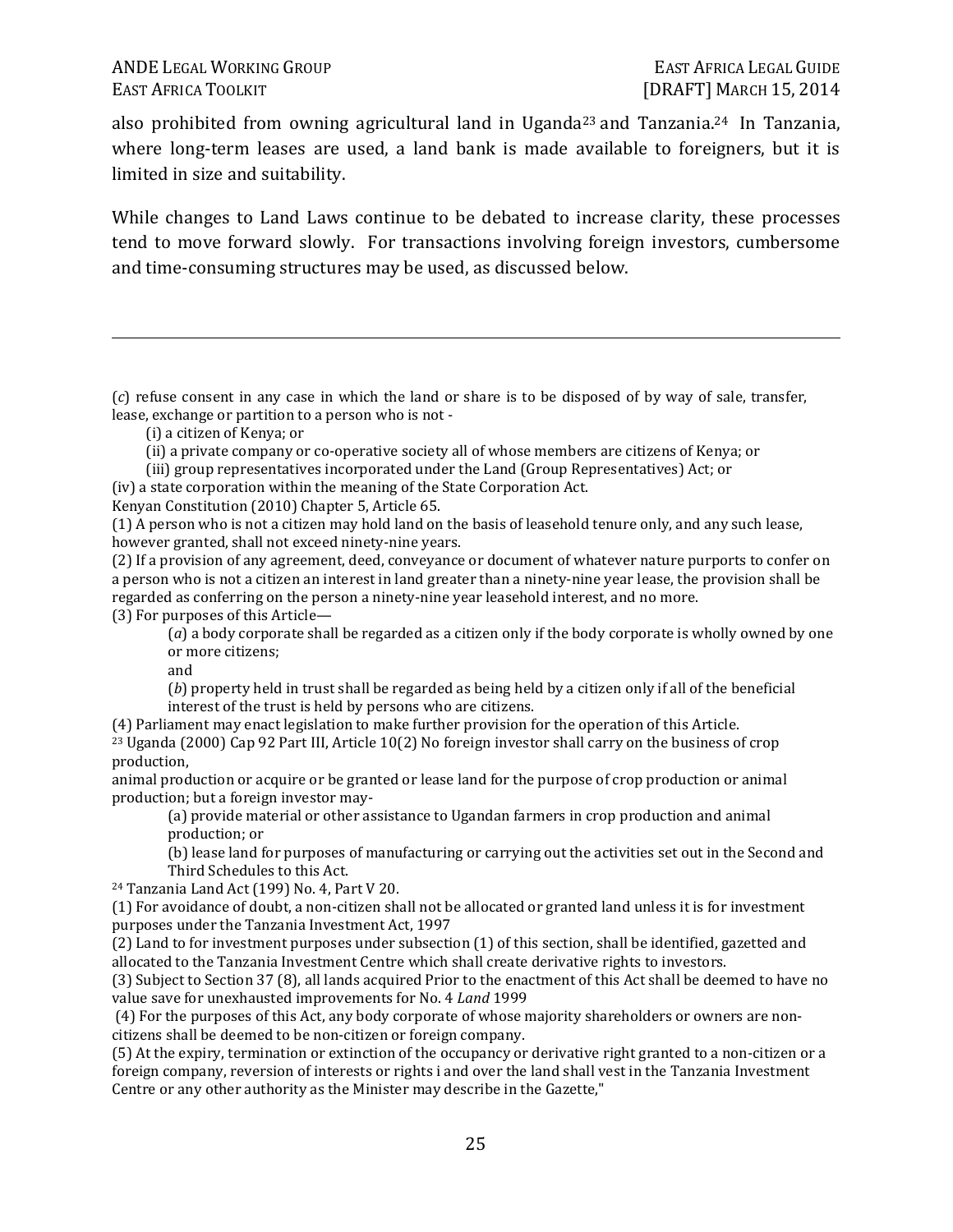In 2013, the government of Rwanda announced that it was considering changes to its 2005 Land Law that would limit the ability of foreign companies with less than 51 percent national shareholder ownership to own land outright or lease it for a period of more than 49 years. The Rwandan Parliamentary Committee on Agriculture, Livestock Development

and Environment has been tasked with review of the existing Land Law, and the process has already been criticized for lacking transparency.

#### **ISSUES FACING ENTREPRENEURS**

 $\overline{a}$ 

Regardless of whether foreign investors actually seek to own land themselves, numerous land tenure issues can arise for both entrepreneurs and investors. In some jurisdictions (e.g. Kenya), transactions involving foreign partners can require going through a tedious and time-consuming change user process, in which the parties may have to temporarily change corporate forms – and apply for a changed use of the land – in order to gain title and appropriate endorsements. Once a land title is obtained, use can be changed once again and corporate structures restored.

The ability to hold land as collateral will be a significant factor impacting risk and opportunity in any deal for which financing is acquired. Entrepreneurs may find it difficult to

access credit without land title or other formal proof of assets. Some countries, such as Uganda and Rwanda, are taking steps to allow agricultural land to be used as collateral, although doing so in practice can be exceedingly difficult. In Uganda, inefficient land registry offices, the prevalence of fraudulent land titles, and the poor condition of many records contribute to the perception that property rights are weak. In practice, land is rarely accepted as collateral, and, if accepted, the transaction incurs high costs.<sup>25</sup> In Rwanda, despite the country's system for registering land, problems surrounding land registration have also plagued the practical ability to use land as collateral. However, land

## **Entrepreneur's Perspective**

"It all starts with land." Land issues are among the most central in most business transactions. Who buys or sells the land and its intended use can be significant factors in the risk equation for a transaction. Spending the time to really understand the seller and history behind a particular parcel of land is worth the time and investment.

<sup>25</sup> *See Property Rights and Resource Governance: Uganda,* United States Agency for International Development, 8 (August 2010), *available at* http://usaidlandtenure.net/; Elizabeth Kyomugisha, *Land Tenure and Agricultural Productivity in Uganda*, International Food Policy Research Institute 2 (2008); *Innovative Agricultural SME Finance Models*, International Finance Corporation 15 (November 2012), available at http://www.ifc.org/wps/wcm/connect/04da89804a02e2e19ce0fdd1a5d13d27/G20\_Agrifinance\_Report.pdf ?MOD=AJPERES.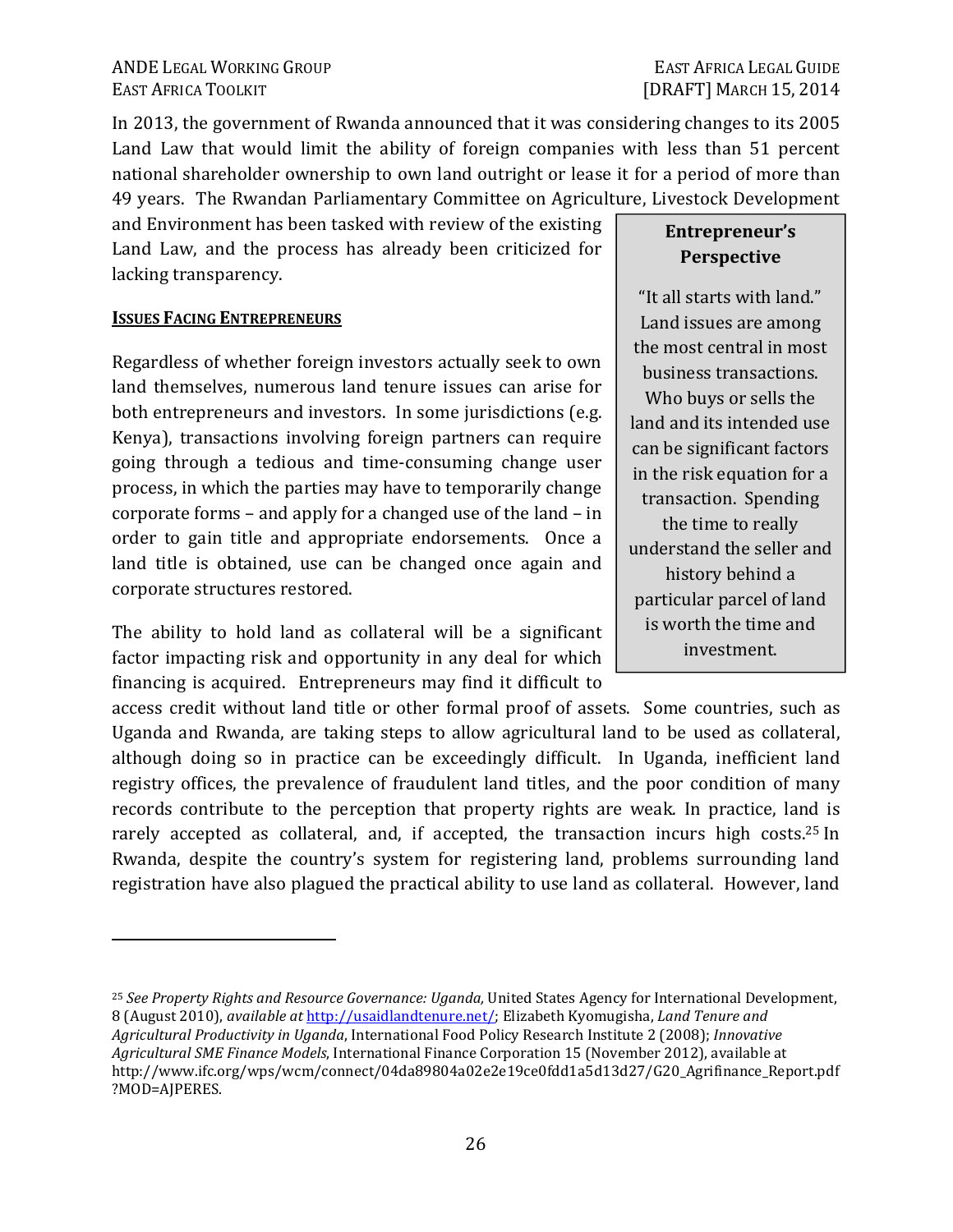#### ANDE LEGAL WORKING GROUP **EAST AFRICA LEGAL GUIDE** EAST AFRICA TOOLKIT **EXECUTE:**EAST AFRICA TOOLKIT **EXECUTE: EAST AFRICA TOOLKIT

<b>EXECUTE: EXECUTE: EXECUTE: EXECUTE: EXECUTE: EXECUTE: EXECUTE: EXECUTE: EXECUTE: EXECUTE: EXECUTE: EX**

<u>.</u>

registry improvements in Rwanda have increased the use of land as collateral.<sup>26</sup> Tanzania allows land to be used as collateral, but the government owns most land, with individual access through tenancy and leasehold agreements. That ultimately means most individuals do not own the main title and thus cannot consider the land they live on to be an asset, so it cannot be used as collateral.

Often, land must be registered with a National Land Registry, although in many African countries comprehensive land registries do not yet exist. The system for registering land can be complex, costly and slow, involving a number of steps and officials. Steps and costs associated with land registration can include legal fees, property valuation processes, surveyor fees, transfer fees, title searches, consent to transfer, stamp duties, and agent's commissions.27 Rwanda recently developed a comprehensive land registry system, which has improved administration of land ownership and use.

Land issues can also arise in the context of cooperatives, in which members can pool resources or collateral to access agricultural inputs, like seeds, or other products. Because of the complicated rules around land use and complexities in laws governing cooperatives, obtaining financing through a cooperative can be an onerous process.

For some entrepreneurs, securing formal title to land may be exceedingly difficult, if not legally prohibited. Women and small agricultural producers face particular challenges.<sup>28</sup> The complicated history around land ownership and use has given rise to a dual system of formal and customary land tenure which often conflict and can make it difficult for women

<sup>26</sup>*See* Eugene Rurangwa, *Land Tenure Reform: The Case Study of Rwanda*, presented at the Conference "Land Divided: Land and South African Society in 2013, in Comparative Perspective", University of Cape Town, 24- 27 March 2013, *available at*

http://www.landdivided2013.org.za/sites/default/files/rurangwa%20Land%20Tenure%20Reform\_Rwanda %20Case.pdf; *Land Registration Reforms Boost Doing Business in Rwanda*, The Rwanda Focus (September 30, 2013), *available at http://focus.rw/wp/2013/09/supplement-land-registration-reforms-boost-doing-businessin-rwanda/*;

<sup>27</sup> In Uganda, contracts for sale of land are filed with the Land registry and then transmitted to the Registrar who completes and Instrument of Transfer. The file then goes to typing and is send to the Commissioner in charge of Land Registration for verification. The Registrar cancels out the old owner by hand and signs in the new owner. (http://www.doingbusiness.org/data/exploreeconomies/uganda/registering-property)

<sup>28</sup> *See* Mary Kimani, *Women Struggle to Secure Land Rights*, Africa Renewal Online, (Septermber 6, 2012), available at http://www.un.org/africarenewal/magazine/special-edition-women-2012/women-strugglesecure-land-rights; Gaynor G. Paradza, *Securing Women's Land Rights in Eastern Africa: Time for a Paradigm Shift*, International Land Coalition (March 2011), available at

http://www.landcoalition.org/publications/policy-brief-securing-womens-land-rights-eastern-africa-timeparadigm-shift.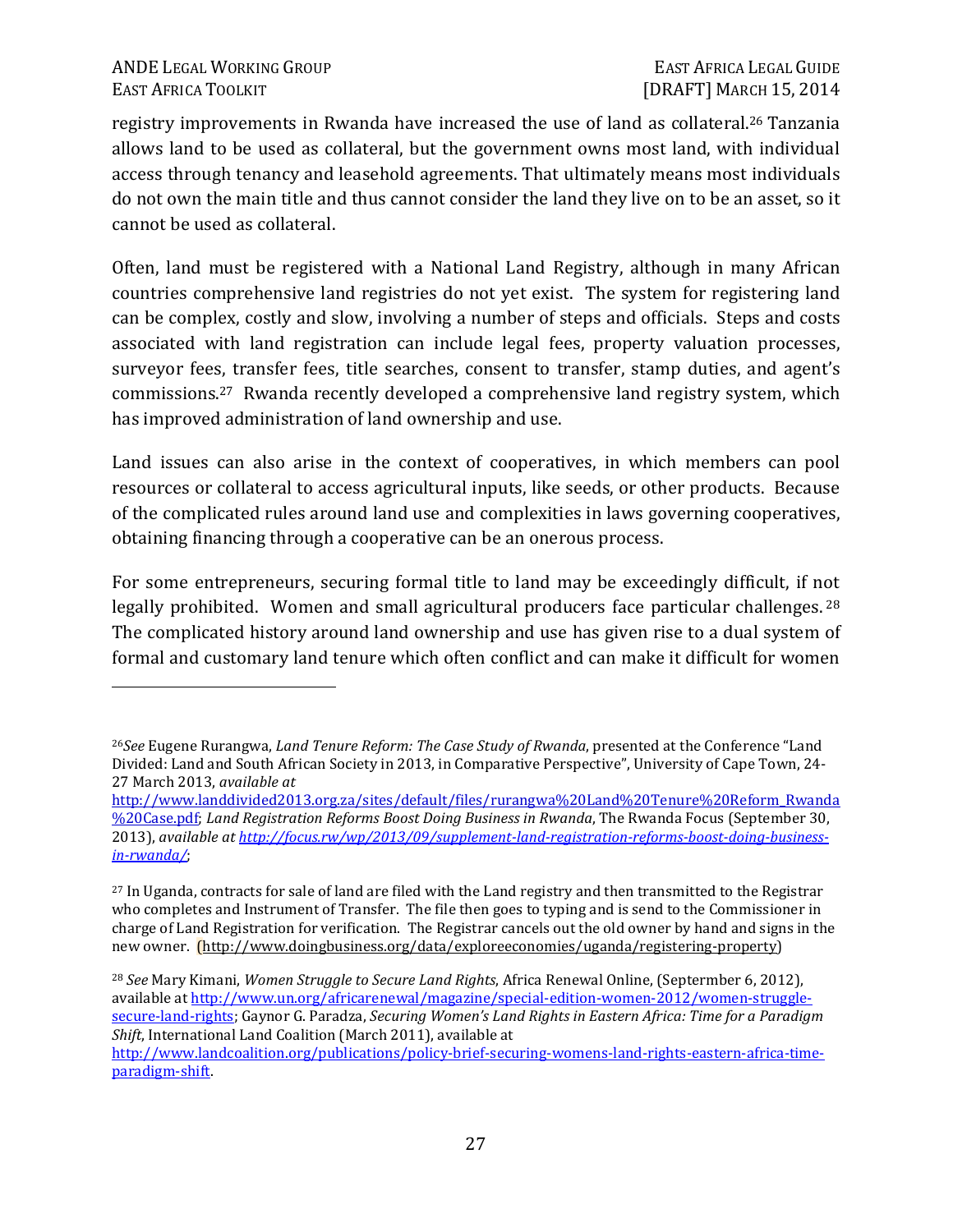$\overline{a}$ 

and small producers to enforce statutory rights to land. In many cases, women require spousal consent before entering into any transaction involving land.

#### **HISTORY AND LEGAL STRUCTURE**

The complex history of land tenure in East Africa continues to impact investment and entrepreneurial opportunity. Historically, African land use was governed by customary law and controlled by tribal and clan leaders. Land was split between communal use and individual/family use, and the leadership structures that administered this system and resolved disputes were well understood and respected. With colonial rule, all land was placed in the hands of the state, and systems for customary land tenure were replaced with formal legal systems. The colonial regimes introduced the legal concepts of freehold (land tenure in perpetuity) and leasehold (land tenure governed by contract). These concepts, along with processes for registering land, were introduced to replace systems for customary land use. Previous owners were often displaced and resettled, with politics playing an increasing role in land use and ownership. In the post-colonial period, landbased conflicts arose as a result.

Since independence, a dual-tenure system of formal and communal approaches has existed, which creates considerable uncertainty for investors and entrepreneurs alike. The different countries in East Africa have moved forward with land tenure reform on different timelines – and with different outcomes.

Kenya's system has gradually moved toward privatization and individual land tenure, and reform has focused on registration and titling. Most land is still leased from the government for a period of 50 or 99 years, however, rather than being owned permanently.<sup>29</sup>

Tanzania abolished freehold land tenure and nationalized all land. Land can be leased for renewable periods of 99 years, pursuant to government clearance. Rwanda has maintained broader state ownership of land. The Ugandan constitution vests interest in land in the people, not the state.

In Kenya, a constitutional process with implications for land began in 2001. In 2009, the Kenyan Parliament endorsed a National Land Policy. Based on this policy, the 2010 constitutional renewal included a chapter on "Land and Environment." Implementing

<sup>29</sup> *Economics, Agriculture and Trade*, NETHERLANDS EMBASSY IN NAIROBI, KENYA, *available at*

http://kenia.nlembassy.org/organization/departments/economics-agriculture-and-trade.html (last visited July. 10, 2013).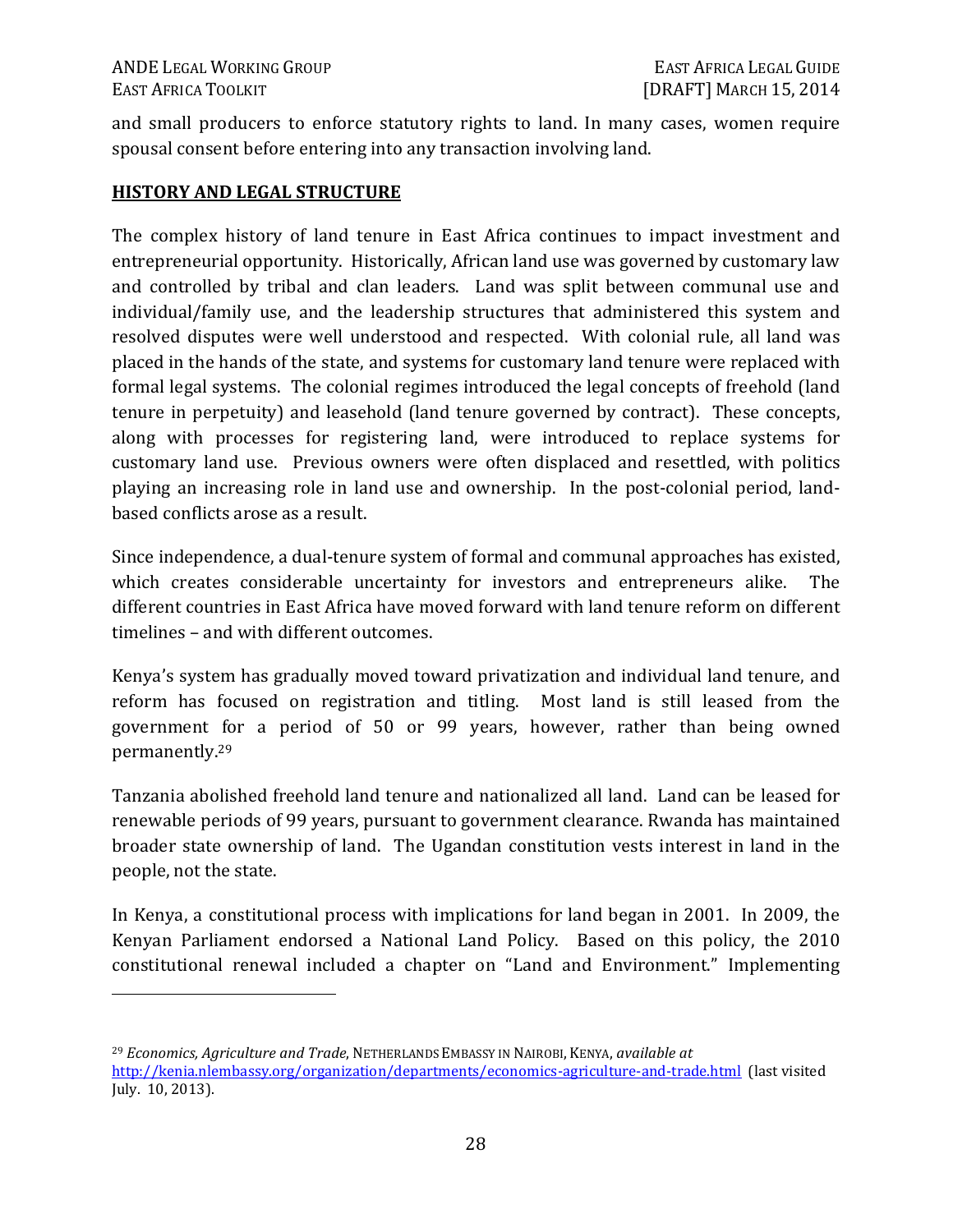regulations under development are required to be in place within five years of the adoption of the constitution. Consequently in 2012, parliament enacted the Land Act, the Land Registration Act and the National Land Commission Act in an effort to streamline the land regime and to align it with the constitution.

Rwanda put forward a land reform policy in 2004, followed by a Strategic Roadmap for Land Sector Reform in 2008 and land sub-sector strategic plan in 2010. As noted above, possible changes are under consideration that could have significant implications for investors.

Uganda introduced land reform provision in its 1995 constitution and passed a 1998 Land Act that, among other things, secured women's right to land. Uganda also established a National Land Commission, a national land court, and district land tribunals to handle disputes. A more comprehensive land reform package was sent to the Ugandan Cabinet in 2011.

Tanzania, which has pursued a more collective approach to land tenure, also issued its land reform policy in 1995, followed by passage of a Land Act in 1999. Tanzania's Land Act was amended in 2004. Administration is decentralized to the local level, but implementation has struggled due to poor capacity and administrative systems, among other factors. Women do have rights to own land.

Globally, issues of land tenure have received increasing focus from international bodies and donors, particularly in the context of food security. This has put increased pressure on national governments to improve land tenure regimes and has also made donor resources available to improve land tenure regimes. In 2012, the Committee on Food Security (CFS) of the UN Food and Agricultural Organization (FAO) endorsed a comprehensive set of global guidelines – the Voluntary Guidelines on the Responsible Governance of Tenure of Land, Fisheries and Forests in the Context of National Food Security – of which investors should be aware.

#### **VOLUNTARY COMMODITY STANDARDS**

Land issues are exceedingly complicated, and consulting specialized counsel is recommended. In addition to the issues noted above, voluntary commodity standards for different products, e.g. palm oil, cotton, soy, sugar cane, coffee, etc., can apply that specify that companies must follow local and national law and document the legal and customary rights of land used in the production of a particular commodity. This may include documenting the rights and claims of indigenous populations in supply chains, and these standards have been one way of encouraging growth along value chains while protecting customary land rights.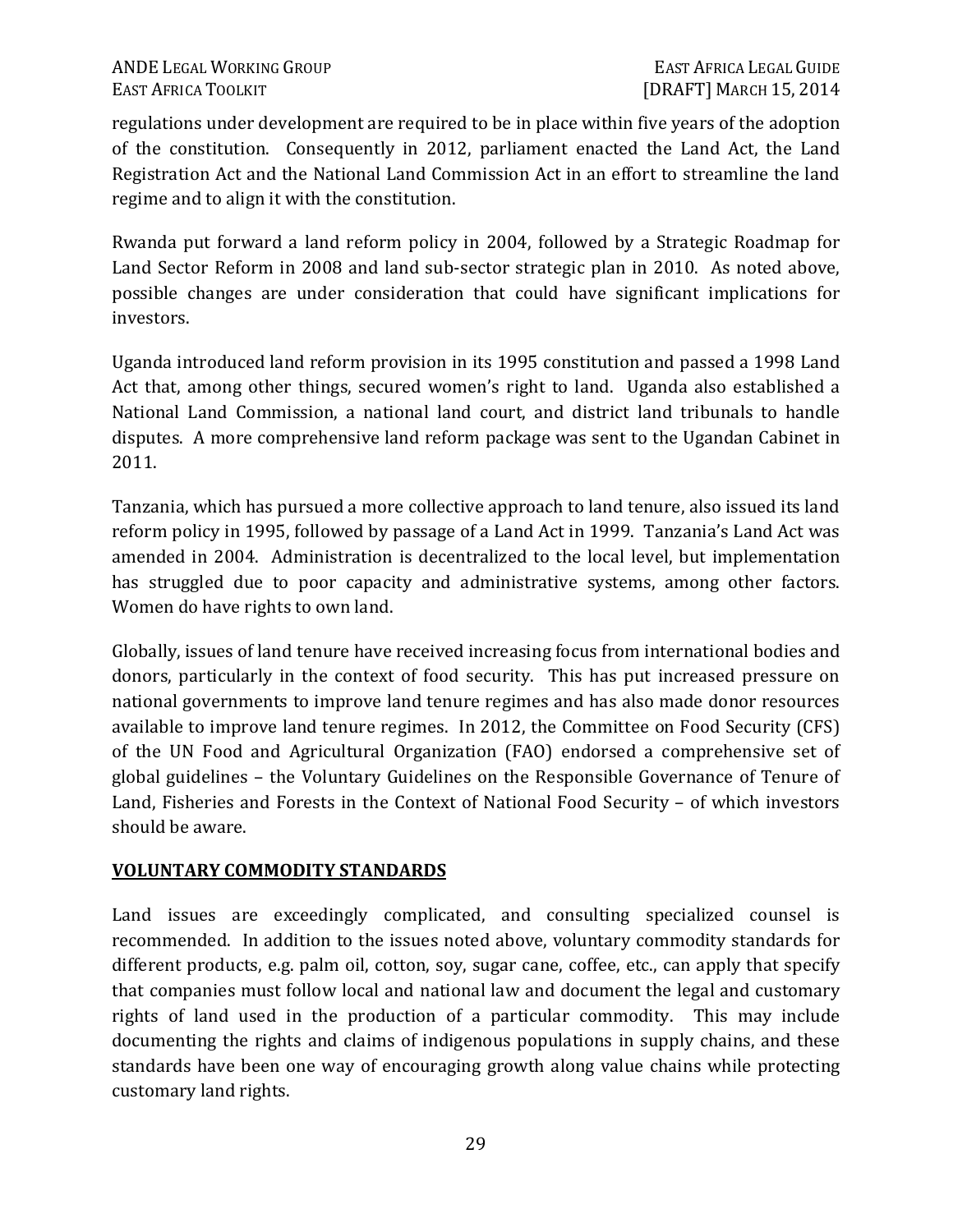**THE ATTACHED TOOL PROVIDES INFORMATION OF A GENERAL NATURE AND SHOULD NOT BE TAKEN OR USED AS LEGAL ADVICE IN SPECIFIC SITUATIONS, WHICH WILL DEPEND UPON PRECISE FACTUAL CIRCUMSTANCES AND VARIOUS FACTORS UNIQUE TO AN ORGANIZATION. THESE MAY INCLUDE, WITHOUT LIMITATION, TYPE OF ENTITY, NATURE OF ACTIVITIES, STAGE OF GROWTH AND APPLICABLE LAW. PLEASE SEEK APPROPRIATE COUNSEL FOR SPECIFIC LEGAL MATTERS.** 

# **SECTION 5 – SECTOR-SPECIFIC LEGAL AND REGULATORY ISSUES IN EAST AFRICA: AGRICULTURE**

As a sector, agriculture can be subject to a range of complex law and regulation, and investors and entrepreneurs should be aware of the different legal and regulatory issues that can arise all along agricultural value chains. In addition to land issues discussed in the preceding chapter, these can include specific laws and regulations related to different types of activities along the value chain (production, processing, transport, distribution, etc.), varying product standards, cross-border issues and numerous, complex food safety and sanitary and phytosanitary (SPS) standards. Markets for inputs (e.g. seeds and fertilizer) can also be quite difficult to navigate from a regulatory perspective, and investors and entrepreneurs, along with their counsel, should be aware of these complexities.

Regulations in these areas can be numerous, overlapping, and sometimes very technical, often effectively preventing new producers from entering the market. As a first step, market entrants will often be required to obtain licenses based upon type of activity, e.g. producer, dealer, or importer, while registration requirements (which sometimes overlap across ministries) can apply as well. For sales activities, laws and regulations can monitor location, quality, packaging, and labeling. Finally, as goods enter regional and international markets, they come in contact with diverse range of rules and standards governed by numerous, often overlapping, agreements. These include tariffs, non-tariff measures, export restrictions, and local content requirements.

This section will briefly summarize some of the key issues of which investors should be aware. As always, investors and entrepreneurs should seek qualified counsel. Since agricultural transactions and activities often have unique qualities different from other industries, particular experience with agriculture in East Africa will be an important element in navigating the market.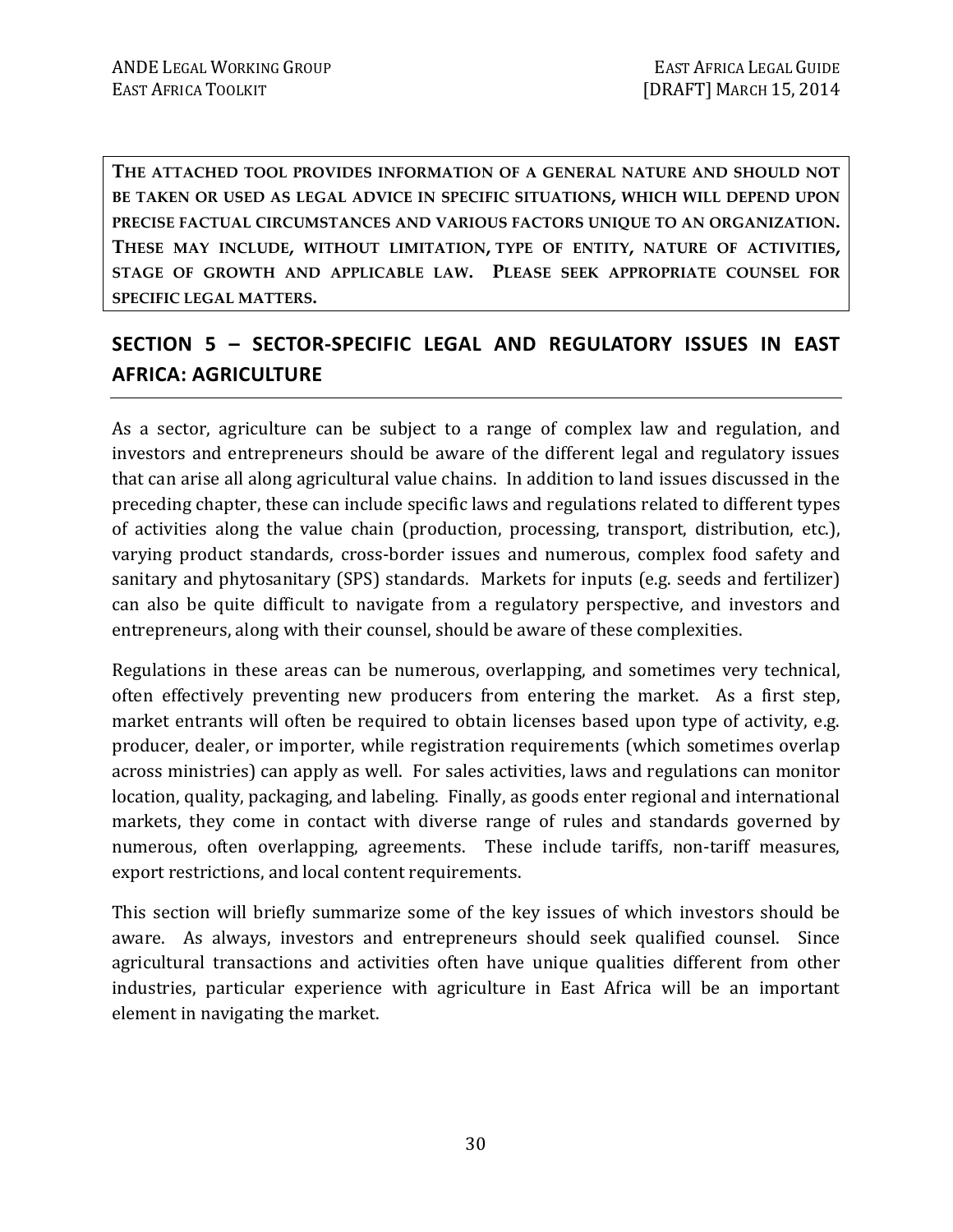#### **AGRICULTURAL INPUTS**

Many governments, including a number of sub-Saharan African governments, highly regulate seed development and trade.30 A number of complex legal and regulatory issues apply along seed value chains, including processes for getting new seeds released in the market, mandatory certification of seeds, control of seed prices and production, diverging quality standards and differing SPS measures among countries, and duplicative testing and inspection requirements.31 In many markets, farmers simply do not have access to the highest quality, highest yielding seeds, due partly to complexities with legal and regulatory aspects of seed systems and difficulty implementing law and regulation.

In many cases, laws are particularly detailed, covering aspects typically dealt with through regulations and leaving little flexibility in implementation. The process for complying with seed laws and regulations can be lengthy and expensive, often effectively keeping small producers out of the market. Regulations can also impose additional requirements related to seed processing, equipment, storage, and testing labs.

Regional seed protocols and regional seed variety registration systems are being developed, but implementation remains a factor. For investors and entrepreneurs, carefully studying the different measures that apply to seed markets – whether within a country or across borders – can make a big difference to long-term viability.

#### **SECTOR-SPECIFIC REGULATION**

<u>.</u>

Different crops and agricultural value chains are regulated to different extents as well. Agro-food products that are part of simpler supply chains (i.e. not processed goods) may face fewer hurdles in terms of transport, border compliance, and competition, but these measures may still have a greater proportional impact on the price of unprocessed agriculture because of low value-weight ratio.<sup>32</sup>

The degree of market complexity tends to rise as goods become processed, or higher valueadded. Products that have been processed face higher barriers when entering international markets.

<sup>30</sup> The Seeds and Plant Varieties (Amendment) Act, No. 53 of 2012 (Kenya); Seed Law (N° 14/2003 of 23/05/2003) (Rwanda); The Seeds Act No. 18 of 2003 (Tanzania); The Agricultural Seeds and Plant Act (Cap. 28) (Uganda).

<sup>31</sup> *Ibid.*; *see also* John Moavenzadeh et al, *Enabling Trade Valuing Growth Opportunities*, World Economic Forum (2013), *available at* http://www3.weforum.org/docs/WEF\_SCT\_EnablingTrade\_Report\_2013.pdf (in collaboration with Bain & Company and the World Bank).

<sup>32</sup> Moïsé, E. et al., *Estimating the Constraints to Agricultural Trade of Developing Countries*, OECD (Trade Policy Papers, No. 142, 2013), http://dx.doi.org/10.1787/5k4c9kwfdx8r-en.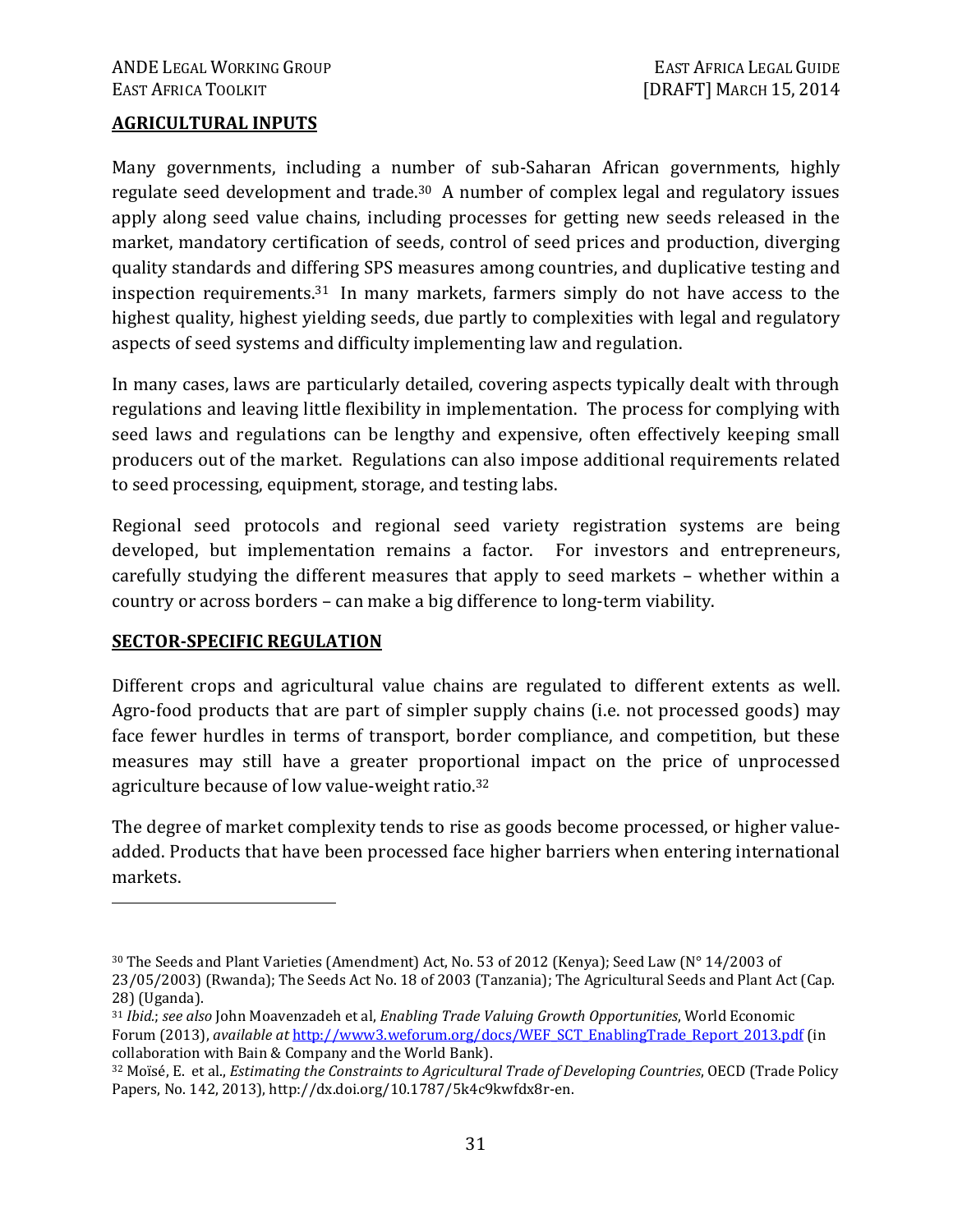In East Africa, products of interest, including dairy, sugar, and maize, are subject to specific regulation. For example, Kenya's rules on dairy changed in 1992, when milk marketing was liberalized and was further expanded with the National Dairy Development Policy No. 1 of 2010.33 Tanzania's sugar industry is subject to the 2001 Sugar Industry Act, as amended by the Crops Law 2010, and sugar producers are required to be board registered.34 Tanzania's Sugar Board grants export licenses. Tanzania also regulates cashew nuts through the Tanzania Cashewnut Marketing Board, which was created in 1984.<sup>35</sup> Rwanda regulates tea<sup>36</sup> and coffee<sup>37</sup> through its National Agricultural Export Development Board, which was created in 2011 with the merging of the Rwanda tea Authority, Rwanda Coffee Authority, and Rwanda Horticulture. Cotton<sup>38</sup> and cereals<sup>39</sup> are also crops common in East African that are subject to specific regulation.

#### **REGIONAL MARKET HARMONIZATION**

 $\overline{a}$ 

Harmonization within Africa's regional markets can be an important consideration, since efforts are underway to streamline the individual country laws, regulations, and specifications in a number of areas. It is important to note, however, that while numerous legal and regulatory instruments exist to harmonize Africa's regional markets<sup>40</sup> (as discussed briefly in Section 3), implementation of these harmonization plans has been inconsistent. For agriculture, a number of complex, non-tariff issues – including food safety and product standards, import and export requirements, etc. – are increasingly being scrutinized at a regional level, making understanding of regional systems central to doing business in the region.<sup>41</sup>

<sup>33</sup> Dairy laws can also be found in Tanzania, under the Dairy Industry Act, 2004 (No. 8 of 2004) and Uganda, under the Dairy Industry Act 2000 (Cap. 85).

<sup>34</sup> Specific regulations related to sugar also exist in Kenya, under The Sugar Act of 2001, and Uganda, under the Sugar (Control) Act 1938 (Cap. 34).

<sup>35</sup> Tanzania Cashewnut Marketing Board Act No. 21 of 1984.

<sup>36</sup> Tea is subject to specific regulation through the Tea (Amendment) Act, No. 4 of 2011 (Kenya); Tea Act No. 3 of 1997(Tanzania); Uganda Tea Authority Act 1974 (Cap. 36).

<sup>37</sup> Coffee is subject to specific regulation through the Coffee Act, No. 9 of 2001 (Kenya); Coffee Industry Act No. 23 of 2001 (Tanzania); Uganda Coffee Development Authority Act 1994 (Cap. 325).

<sup>38</sup> The Cotton (Amendment) Act, 2006 (Kenya); Cotton Industry Act No. 2 of 2001(Tanzania); Cotton Development Act (Cap. 30) (Uganda).

<sup>39</sup> National Cereals and Produce Board Act (Kenya); Instructions of the minister of trade and industry n°11/2011 of 06/06/2011 on rice processing and trading (Rwanda); Cereals and Other Produce Act, No. 19 of 2009 (Tanzania).

<sup>&</sup>lt;sup>40</sup> Many of the legal and regulatory instruments come in the form of regional trade agreements.

<sup>41</sup> Christoph Pannhausen & Bianca Untied, *Regional Agricultural Trade in East Africa: A focus on Kenya, Tanzania, and Uganda*, GTZ TRADE PROGRAMME (Jan. 2010) (on behalf of Federal Ministry for Economic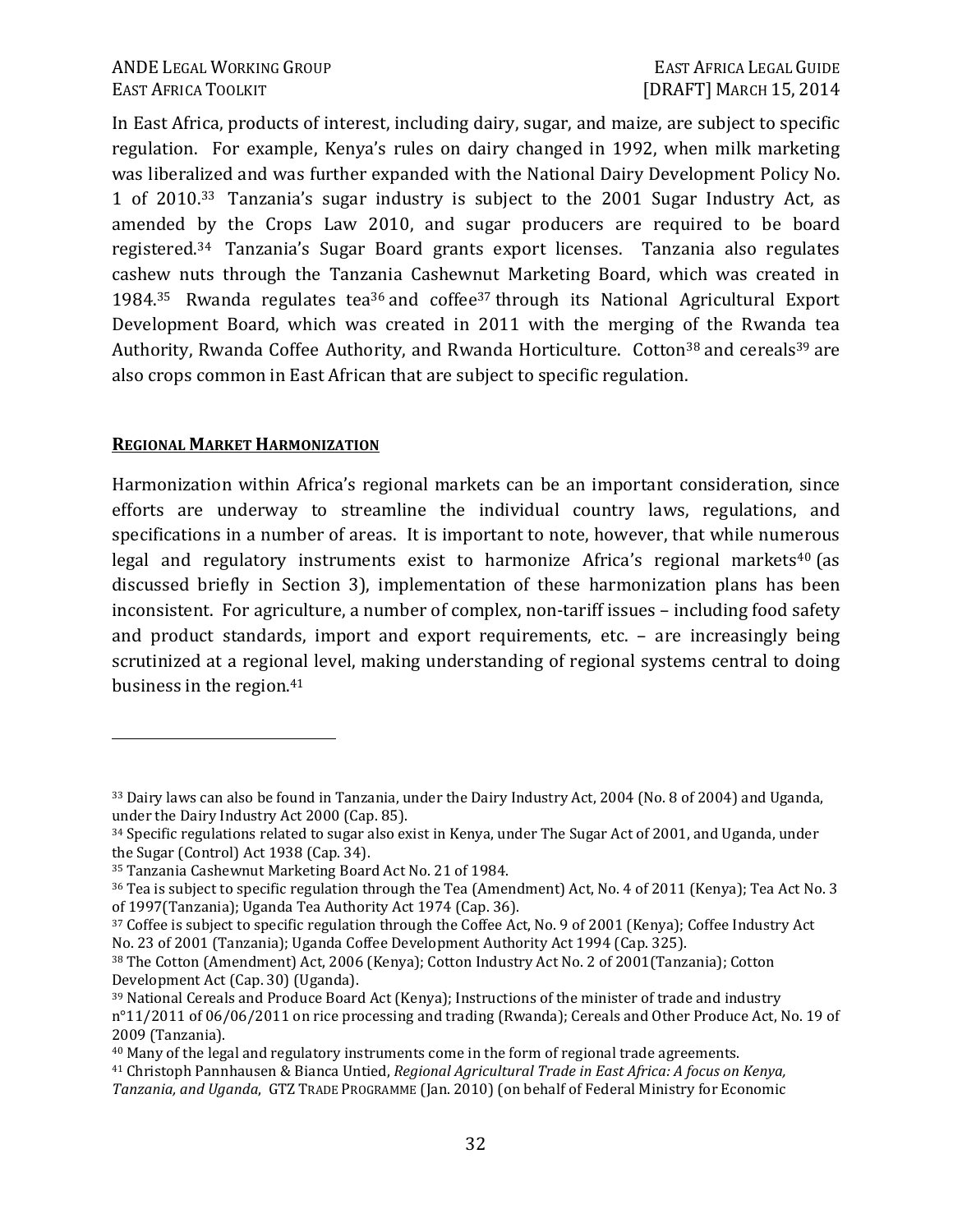#### **FOOD SAFETY STANDARDS**

<u>.</u>

Food safety standards are perhaps one of most complicated issues to contend with in the agricultural sector, and inconsistently applied standards can add significant cost to transactions.42 While critical to ensure food safety, science-based agricultural standards – also known as sanitary and phytosanitary (SPS) standards – can be subject to differing, sometimes non-transparent processes across jurisdictions. Standards are generally regulated by law and regulation,<sup>43</sup> and investors and entrepreneurs should look out for the incidence of multiple standards and standard-regulating bodies, as well as product-specific standards. As commodities are transformed into higher value-added products, many standards become more exacting, and adequate transport and storage become even more critical and expensive.

Many countries inconsistently apply inspection processes to recognize SPS regimes of neighboring countries, despite regional trade agreements requiring harmonized treatment,44 creating uncertainty in the market and limiting opportunities for smaller producers. In East Africa, inspections and application of standards can be arbitrary and informal, and on-the-spot inspections can result in fees and charges for "stamp" approval at borders. For example, Kenyan authorities have reportedly rejected certificates of the Bureaus of Standards from Tanzania and Uganda and demanded tests at border points before allowing dairy products to go to market.<sup>45</sup>

Promising signals do exist, however. In COMESA, a "green pass" agreement on the application of SPS measure has been developed (but not yet implemented) to help streamline the certification process and reduce transaction costs.

Not only do standards differ by market and stage of the value chain, they differ depending upon how a product is grown. In the EAC, standards on organic production have been

Cooperation and Development), http://www2.gtz.de/dokumente/bib-2010/gtz2010-0092en-agriculturaltrade-east-africa.pdf

<sup>42</sup> *See* Moïsé, E. et al. (2013), "Estimating the Constraints to Agricultural Trade of Developing Countries", OECD Trade Policy Papers, No. 142, OECD Publishing.http://dx.doi.org/10.1787/5k4c9kwfdx8r-en

<sup>43</sup> Standards Act (Cap. 496) (Kenya); Law No 03/2002 of 19-01-2002 Establishing Rwanda Bureau of Standards; The Standards Act No. 2 of 2009 (Tanzania); The Uganda National Bureau of Standards Act Ch. 327.

<sup>44</sup> For example, this is a particular problem in the EAC. *See, e.g.,* Non-Tariff Measures on Goods Trade in the East African Community, World Bank Synthesis Report Prepared for the East African Community, Report No. 45708-AFR (Sept. 29, 2008).

<sup>45</sup> Michael Wambi, *East Africa: Milk Trade War Spills Over Uganda and Kenya*, INTER PRESS SERVICE NEWS AGENCY (Mar. 11, 2009), http://www.ipsnews.net/2009/03/east-africa-milk-trade-war-spills-overuganda-and-kenya/.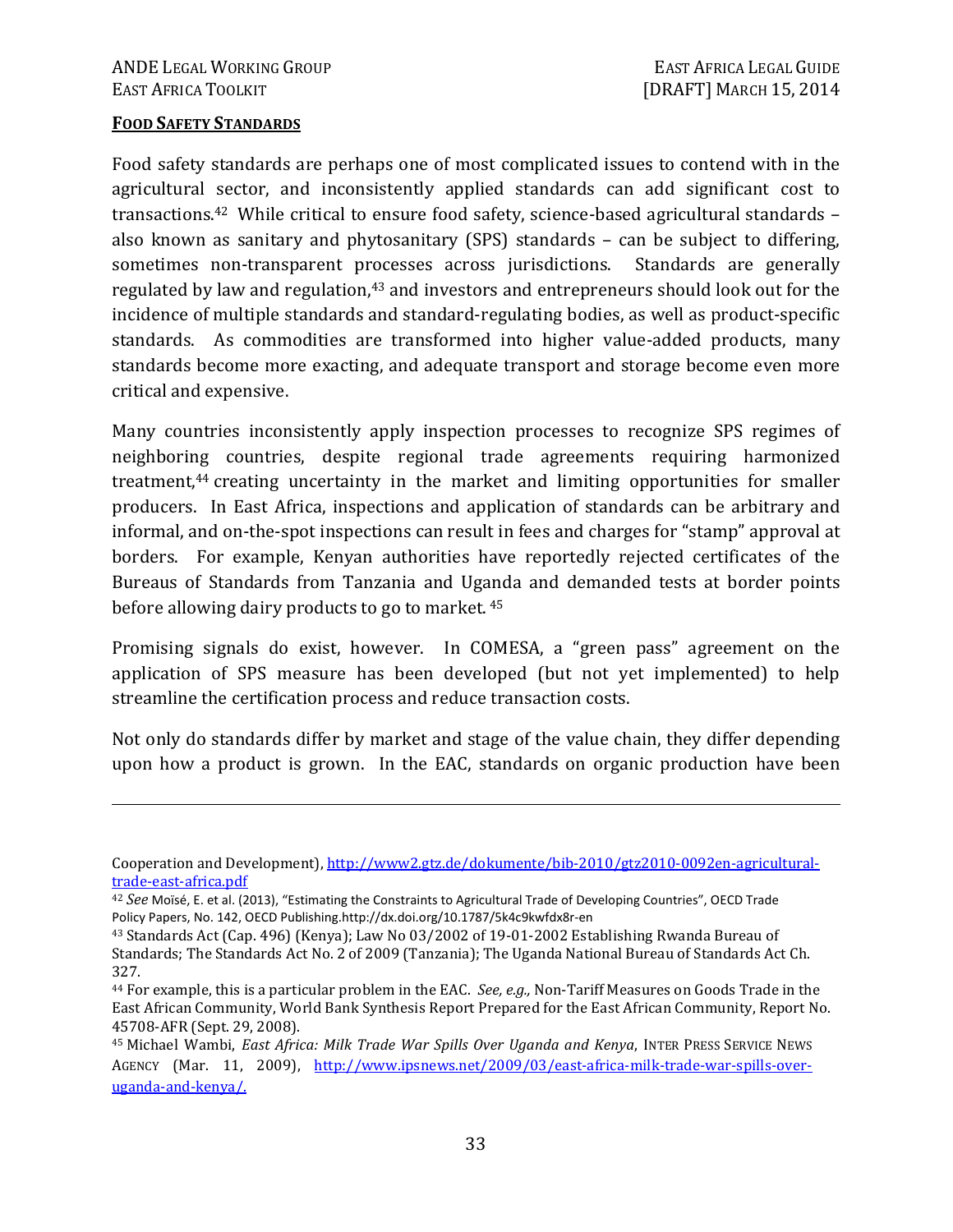developed, 46 and other standards around GMOs, social factors, biodiversity, soil fertility management, etc. exist in the region as well. Investors and entrepreneurs should be aware of these different requirements and seek specialized counsel where appropriate.

#### **PACKAGING AND LABELING**

While standards are perhaps one of the most significant legal and regulatory issues facing investors and entrepreneurs in the agricultural sector, packaging and labeling requirements can have an impact as well.<sup>47</sup> Regulations can cover type of packaging, size, and cleanliness and will apply on a market-specific basis. Many markets have a short supply of packaging materials, which makes it difficult to follow packaging regulations.

In grains, for example, the size of bags used for packaging can be an issue. Often the size of the bag required in one country does not match the requirements used in other countries. For Example, in Kenya and Tanzania, the required weight of the bag is 90kg for maize, while in Malawi and Zambia it is 50kg. Differences in packaging and labeling requirements can necessitate repackaging at the border at a significant additional cost.

#### **TRANSPORT, STORAGE, AND DISTRIBUTION SERVICES**

A number of different services are needed to move agricultural products and other goods quickly and reliably throughout the value chain. These include transport, storage, and distribution services, and all are subject to regulation, particularly at the point of market entry. In most markets, including East Africa, regulation can discourage new market participants and limit the pool of service providers, which is something investors and entrepreneurs should look out for both with respect to their own projects and to be fully aware of the market in which they are operating.

https://law.resource.org/pub/eac/ibr/eas.753.2011.html

 $\overline{a}$ 

<sup>46</sup> *East African Standard – East Africa Organic Products Standard*, EAST AFRICAN COMMUNITY (EAS 456:2007), https://law.resource.org/pub/eac/ibr/eas.456.2007.html.

<sup>47</sup> For example, the seed potato processing law in the East African Community stipulates that "the package shall not be more than 50kg, shall be clean and allow for aeration and which conforms to the regulations in the destination country. The reuse of packages shall not be allowed." East African Standard – Seed Potato Specification, EAST AFRICAN COMMUNITY (EAS 753:2011),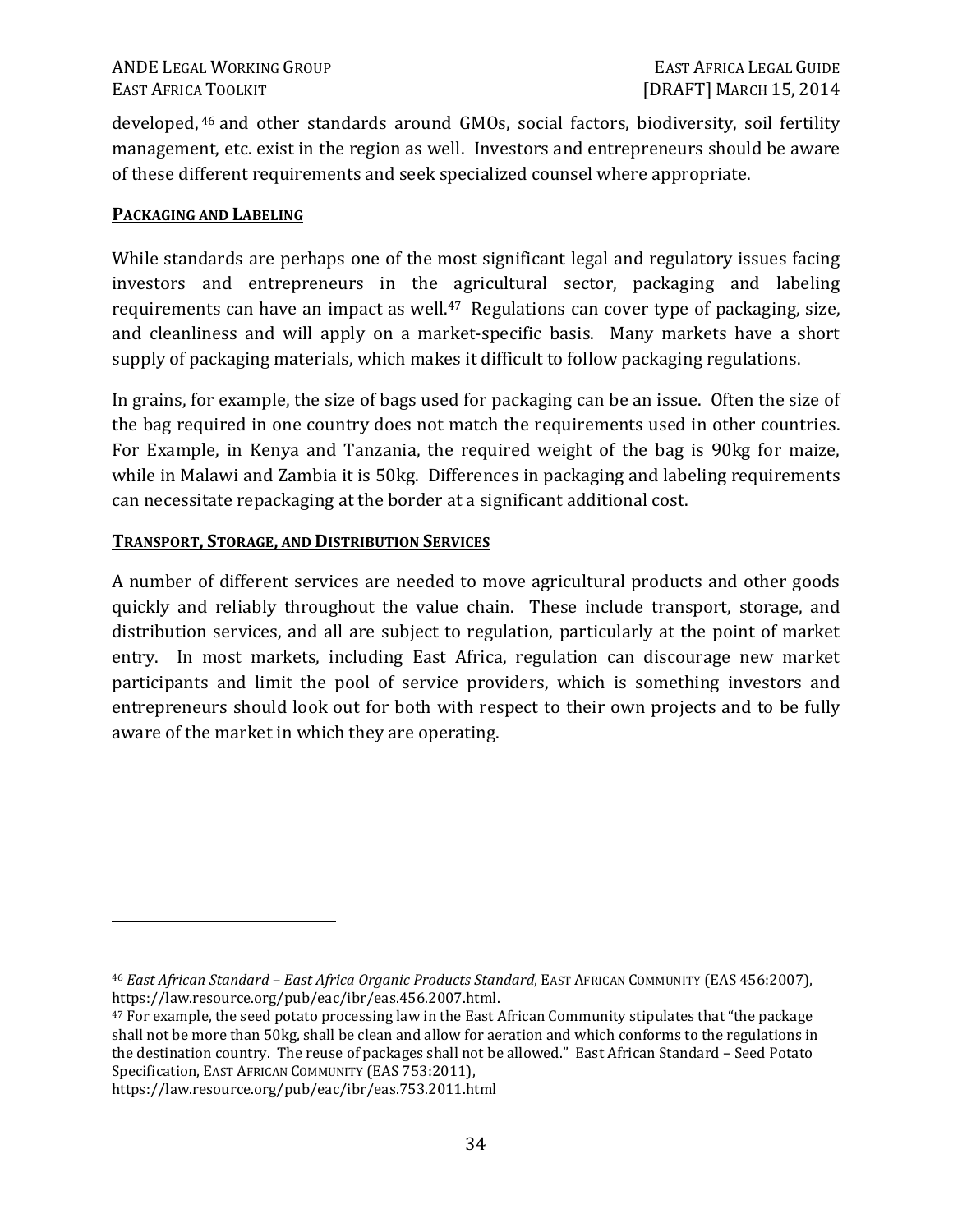There are often delays in transporting food and agricultural inputs, although there have been notable improvements in the legal and regulatory system as noted below. On the whole, it is well documented that it takes longer and costs more to export and import

Regulations around transport in Kenya and Tanzania are becoming more relaxed, opening the sector to much-needed competition and facilitating many different types of new business activity.

goods in Africa than anywhere else in the world, with more documents and duplicative paperwork required and multiple overlapping policies and agencies involved. Legal and regulatory challenges can include poor customs administration and facilitation (discussed briefly below) as well as weak regulation of the transport sector within countries and across regions. Delays and uncertainty in transportation can lead to spoilage, additional warehousing or port payments, and the need to maintain extra inventory. Numerous checkpoints along the transport routes can also run up costs and hamper trade. Laws and regulations covering axel weight requirements for trucks can vary widely across regions, making it difficult move from one market to the other.

Storage is another particularly important element of agricultural value chain development, and, currently, adequate storage is seldom attainable. Cold storage is often unavailable for perishables, and large percentages of crops spoil before reaching the market. In addition to services regulation, storage and packaging requirements must be followed, as must standards for temperature and moisture content.

While not limited to agriculture, limited distribution services disproportionately impact the agricultural sector where time to market is particularly important. Distribution services include commission agents' services, wholesale trade services, retailing services and franchising. Legal and regulatory challenges can include: foreign equity limitations; economic needs tests on establishment and expansion of stores (government screening to determine whether a foreign firm can enter a market can be needed); limitations on the type of legal entity, including joint-venture requirements; limitations on the scope of operations (e.g. number of outlets, geographical areas); discrimination against franchises or direct selling as opposed to other forms of business; discriminatory taxes and subsidies; discriminatory limitations on the purchase or rental of specific assets, such as real estate and land; citizenship/residency requirements; and performance requirements on the marketing of domestically produced goods. The lack of licensing and operation rules for distribution companies can also create uncertainty and place an undue onus on firms trying to conduct business in the formal distribution sector.

# **CUSTOMS AND TRADE FACILITATION**

Whenever crossing a border is involved, customs requirements and other import processes can be onerous, calling for additional inspections, taxes, licenses (e.g. import licenses or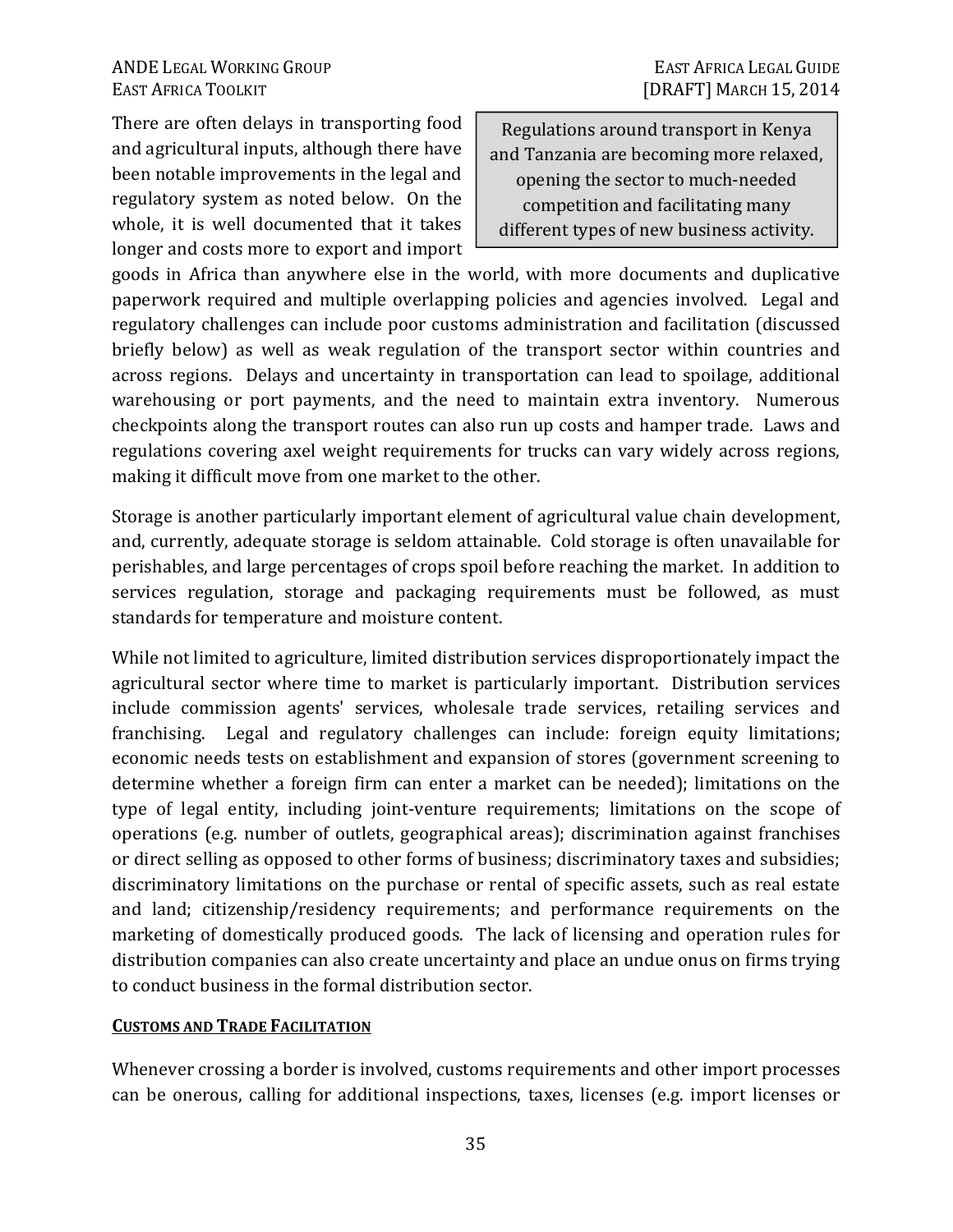other specific activity licenses), and permits to sell in particular locations. Particular efforts have focused on streamlining processes at the border, often referred to as trade facilitation, and EAC countries are pursuing additional measures to ease cross-border trade. Members of the EAC and COMESA have also agreed to develop a common transport policy, but national policies have not been fully changed to implement the broader regional directive.<sup>48</sup>

Axle load regulations, which often differ among countries, are increasingly being addressed regionally. In May 2013, the East African Legislative Assembly (EALA) passed a bill to restrict vehicle overloading and reduce transport costs by harmonizing axle load regulations (with a maximum axle load limit of 56 tonnes) in all five states of the East African Community – Kenya, Rwanda, Burundi, Uganda and Tanzania.

Other improvement in trade facilitation and border crossing procedures have been made, <sup>49</sup> including through One Stop Border Posts (OSBP) that make border crossing more efficient and less susceptible to inconsistent application. The Malaba border post, which separates Kenya and Uganda and lies along the Northern Corridor route to Mombasa, was the first OSBP project in the region. Joint railway border posts were initiated in 2006, and road transport reform began in 2008. Survey results show that average crossing times dropped from 24 hours to under four hours; prior to the reforms, over half of the containers and trucks crossed in 48 hours or more, whereas after the reforms all trucks but one crossed in under six hours.<sup>50</sup>

Another OSBP was established along the Northern Corridor at the Uganda-Rwanda border at Gatuna-Katuna in 2010. In 2012, the Rwanda Revenue Authority (RRA) and the Uganda Revenue Authority (URA) signed an agreement to implement joint surveillance at the border post.

In August 2012, the Rwanda Revenue Authority (RRA) implemented the Rwanda Electronic Single Window, an electronic clearing system designed to streamline the import process. The system allows traders to submit documents online.

<sup>48</sup> Nathan Associates, Inc., Corridor Diagnostic Study of the Northern and Central Corridors of East Africa, Action Plan, USAID vii (April 15, 2011) (USAID Contract No. EEM-I-00-07-00009-00, Order No. 2), http://tcboostproject.com/\_resources/resource/Pages%20from%20EA%20CDS%20Action%20Plan%20- %20Volume%202,%20%20Technical%20Papers%20(Final),%20File%202.pdf.

<sup>49</sup> John Arnold, *Best Practices in Management of International Trade Corridors*, THE WORLD BANK GROUP (Transport Paper-13, Dec. 2006), http://siteresources.worldbank.org/INTTRANSPORT/Resources/336291- 1227561426235/5611053-1229359963828/itc-1-11-07.pdf.

 $\overline{a}$ 

<sup>50</sup> Fitzmaurice and Hartmann 2013, 8.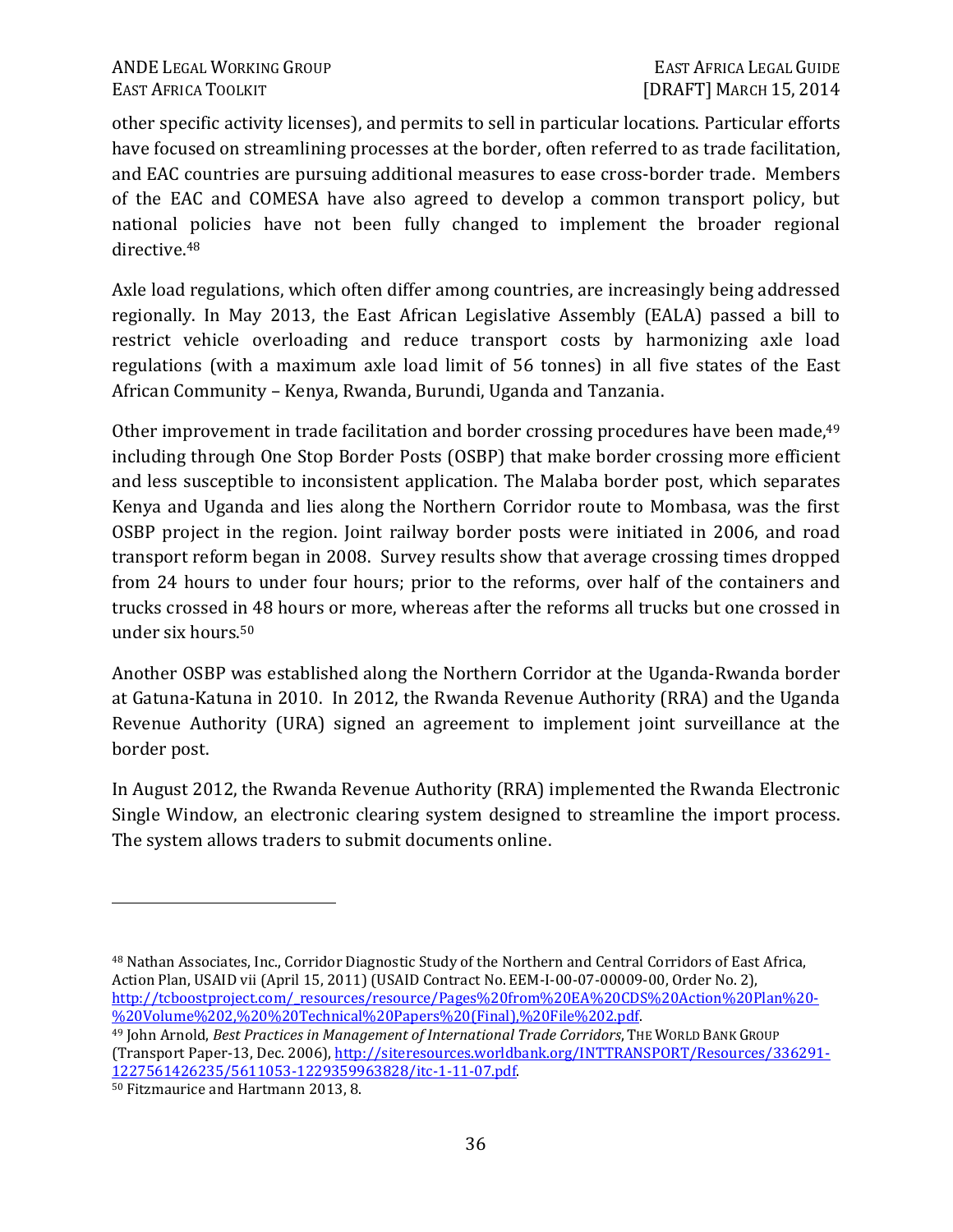**THE ATTACHED TOOL PROVIDES INFORMATION OF A GENERAL NATURE AND SHOULD NOT BE TAKEN OR USED AS LEGAL ADVICE IN SPECIFIC SITUATIONS, WHICH WILL DEPEND UPON PRECISE FACTUAL CIRCUMSTANCES AND VARIOUS FACTORS UNIQUE TO AN ORGANIZATION. THESE MAY INCLUDE, WITHOUT LIMITATION, TYPE OF ENTITY, NATURE OF ACTIVITIES, STAGE OF GROWTH AND APPLICABLE LAW. PLEASE SEEK APPROPRIATE COUNSEL FOR SPECIFIC LEGAL MATTERS.** 

# **SECTION 6 – SECTOR-SPECIFIC LEGAL AND REGULATORY ISSUES IN EAST AFRICA: INFORMATION AND COMMUNICATIONS TECHNOLOGY (ICT)**

Information and Communications Technology (ICT) is a growing field throughout East Africa, and investors, entrepreneurs, and counsel should be aware of the legal and regulatory issues surrounding the ICT sector. These issues will both impact current and future investment transactions, but they will also shape the ICT sector more broadly, which is a significant element of the infrastructure needed for conducting and growing businesses of all types and sizes.

For the social enterprise sector, particular aspects of ICT such as mobile payments, ecommerce, online media, and gaming are of particular relevance. Because of the rapidly changing nature of the industry, however, ICT measures may be difficult to predict, and lawmakers may have difficulty keeping up with changes in technology and its application.

While a number of legal and regulatory measures and institutions exist at the national level, regional policies have also been put in place through the EAC and COMESA that are binding on the member states and will require further change in law and regulation. In practice, however, these measures have not yet been fully implemented.

Currently, each East African country has its own regulations that do not completely align with other East African countries or the EAC regulations. Kenya, Rwanda, Uganda, and Tanzania have all approved EAC National ICT Policies but have not harmonized them with their own national policies. Rwanda is the only EAC Member State that has developed a corresponding comprehensive implementation plan. Legislation and regulation are equally non-uniform, although all the Member States now have functional, autonomous regulators. Some countries' regulatory frameworks lean towards self-regulation (Tanzania, Uganda, and Rwanda), while others provide for stricter regulation by national regulators (Kenya and Burundi). Overall, regulatory divergence can create a problem for investors and could hinder coordinated development of the sector in East Africa.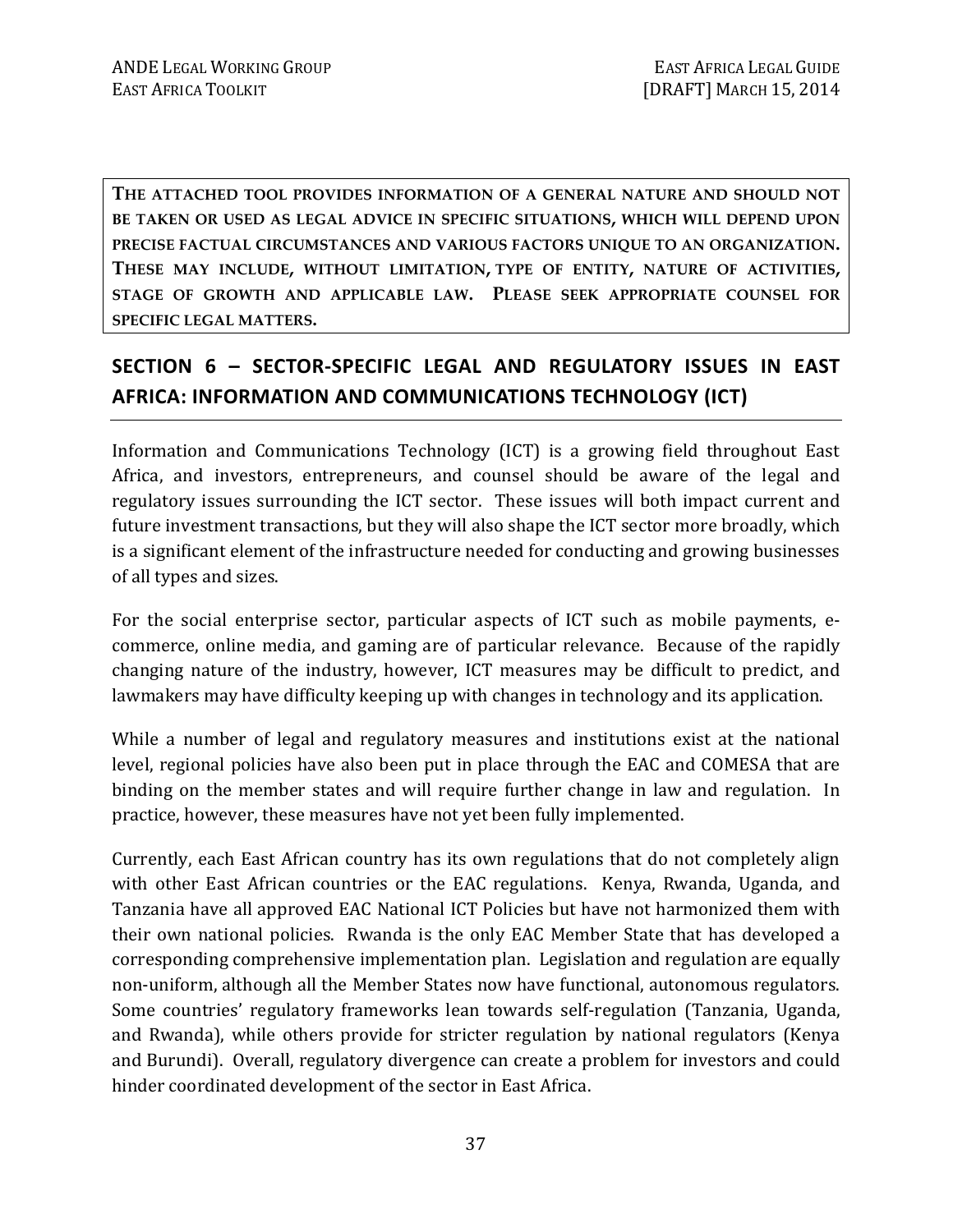### **EAC ICT POLICY**

The five East African countries have committed to harmonization of their regulatory schemes as part of EAC membership, but implementation has been slow. Regulatory harmonization will simplify the regulatory environment in which investors and entrepreneurs are operating, and it will be important to generating necessary competition in the market, creating an infrastructure of interconnected national networks, improving regional economies, and attracting additional investment.

Most service providers are currently providing services in the EAC regionally as opposed to within individual countries, due to the mergers, acquisitions, and continuous expansion of new services to other sectors. Despite this, at the EAC level, individual legislative frameworks are still maintained to date. The individual countries' frameworks provide for different regulatory entities, often giving partial control to numerous agencies. Not only are there multiple regulatory bodies, but conflicting regulations and licensing authorities exist as well. As a result, many choose the regulatory frameworks within the individual countries that have the friendliest policies.

### **LEGAL, REGULATORY, AND INSTITUTIONAL FRAMEWORK**

During the last two decades, each East African country has revised its ICT framework. Previous communications industry regulations were reworked, and often replaced, establishing new structures and regulations that aligned with modern ICT realities. These new frameworks often came with a growth plan to expand access to ICT and to accommodate future technological advances. Governments consider expansion of access necessary to create the types of markets that can support development. A brief summary of significant elements of the legal and institutional framework for different countries is included below.

Most countries have one primary regulating authority with additional offices, committees, and boards providing regulation in specific sectors, overseeing the primary authority, or advising the government on future steps. The new frameworks for ICT concentrate power to control ICT more than the previous frameworks which often had multiple agencies with relevant regulatory power, often resulting in struggles for dominance, or worse, lack of necessary regulation.

### **KENYA**

In Kenya, The Kenya Information and Communications (Amendment) Act (CAA) (2009) (original act, 1998) repealed the Kenya Posts and Telecommunications Act and created the current framework for regulating the communications sector. The Act separated Kenya Post and Telecommunications into five separate entities: Telkom, the fixed line operator;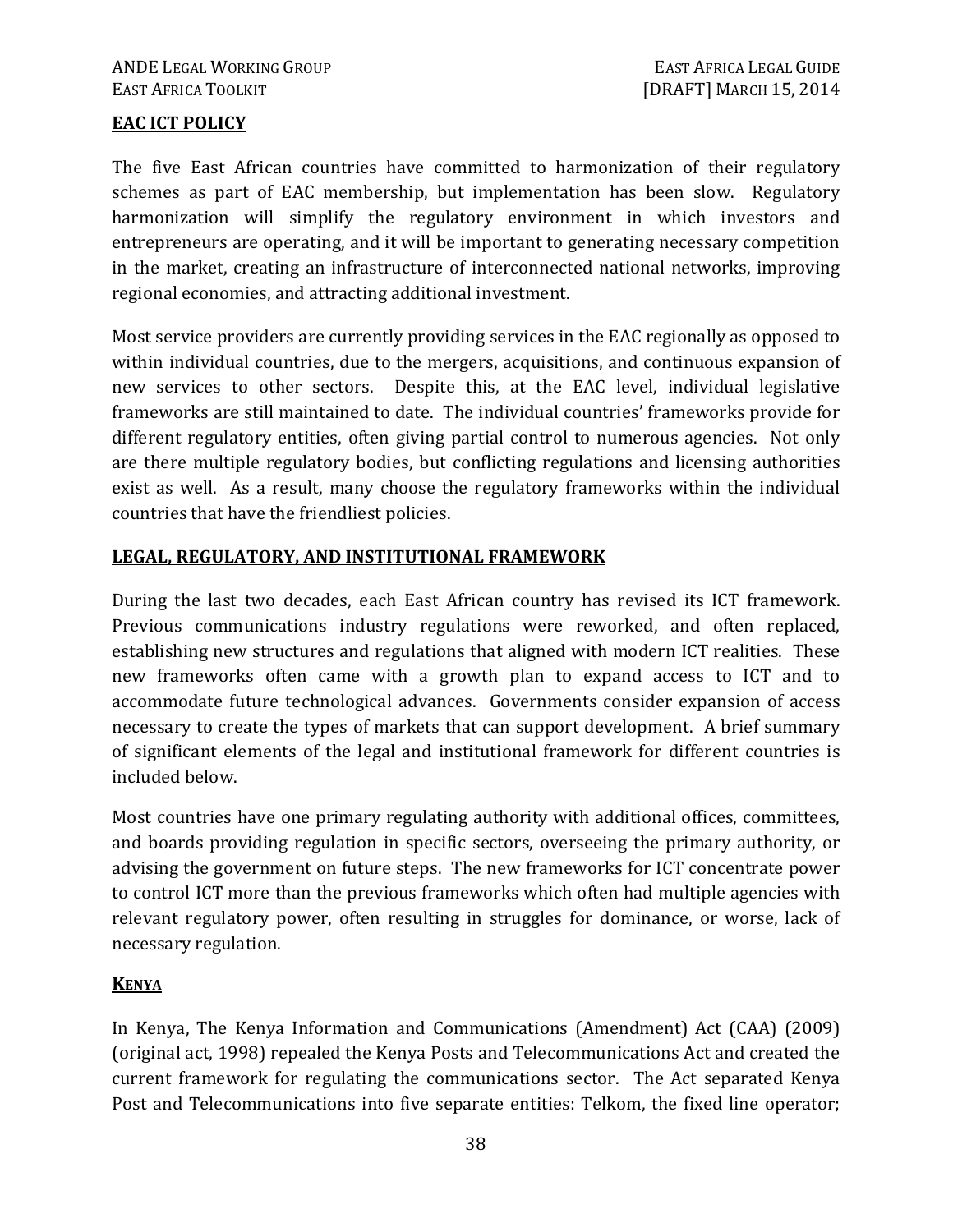the Postal Corporation of Kenya (Posta); the Communications Commission of Kenya (CCK) as the sector regulator; the National Communications Secretariat (NCS) to advise the government on the adoption of a communication policy; and an Appeals Tribunal for the purposes of arbitration in cases where disputes arise between parties under the KCA 1998.

The National ICT Policy (2006) established a comprehensive policy, legal, and regulatory framework to support ICT development, investment and application. It addresses convergence, electronic commerce, and e- Government; promotes competition in the industry where appropriate; and addresses issues of privacy, e-security, ICT legislation, cyber crimes, ethical and moral conduct, copyrights, intellectual property rights, and piracy.

This new ICT policy is administered by the Ministry of Information and Communications, which formulates national ICT policy. The National Communications Secretariat (NCS) advises the Ministry of Information and Communications and is the only key organization with an explicit and legislatively mandated policy function that includes overseeing policies which promote the development of technological capabilities, deliver social services and foster economic growth, and encourage competition and efficiency in the industry.

An ICT Board also exists in Kenya which was created to: (a) advise the Government on all relevant matters pertaining to the development, co-ordination and promotion of ICT industries in the country; (b) promote the opportunities for investment in ICT locally and internationally; (c) facilitate and manage ICT industrial incubation parks and technology parks, as well as associated facilities on sites, estates, and land; (d) appoint agents to carry out these functions; and (e) carry out any other activity that will promote and facilitate the development of ICT products and services. The Parliamentary Committee on Energy, Communications and Public Works provides Parliamentary oversight on communications.

### **RWANDA**

The Law Governing Telecommunications ( $N^{\circ}$  44/2001 of 30/11/2001) established the Rwanda Utilities Regulatory Agency (RURA), with the authority to regulate telecommunications and set up a regulatory board to carry out its goals. The law requires licenses for telecommunications officers and specifies the services that must be licensed. The RURA has rule-making and enforcement power; licenses utility service providers; formulates, enforces, and reviews regulations for the effective and efficient management of ICT; monitors a performance of service providers; monitors and responds to changing market signals; ensures fair and robust competition between utility service providers; creates technical and quality standards; reviews tariffs; supervises consumer and user protection; resolves disputes between service providers, consumers and other stakeholders; and encourages research and development.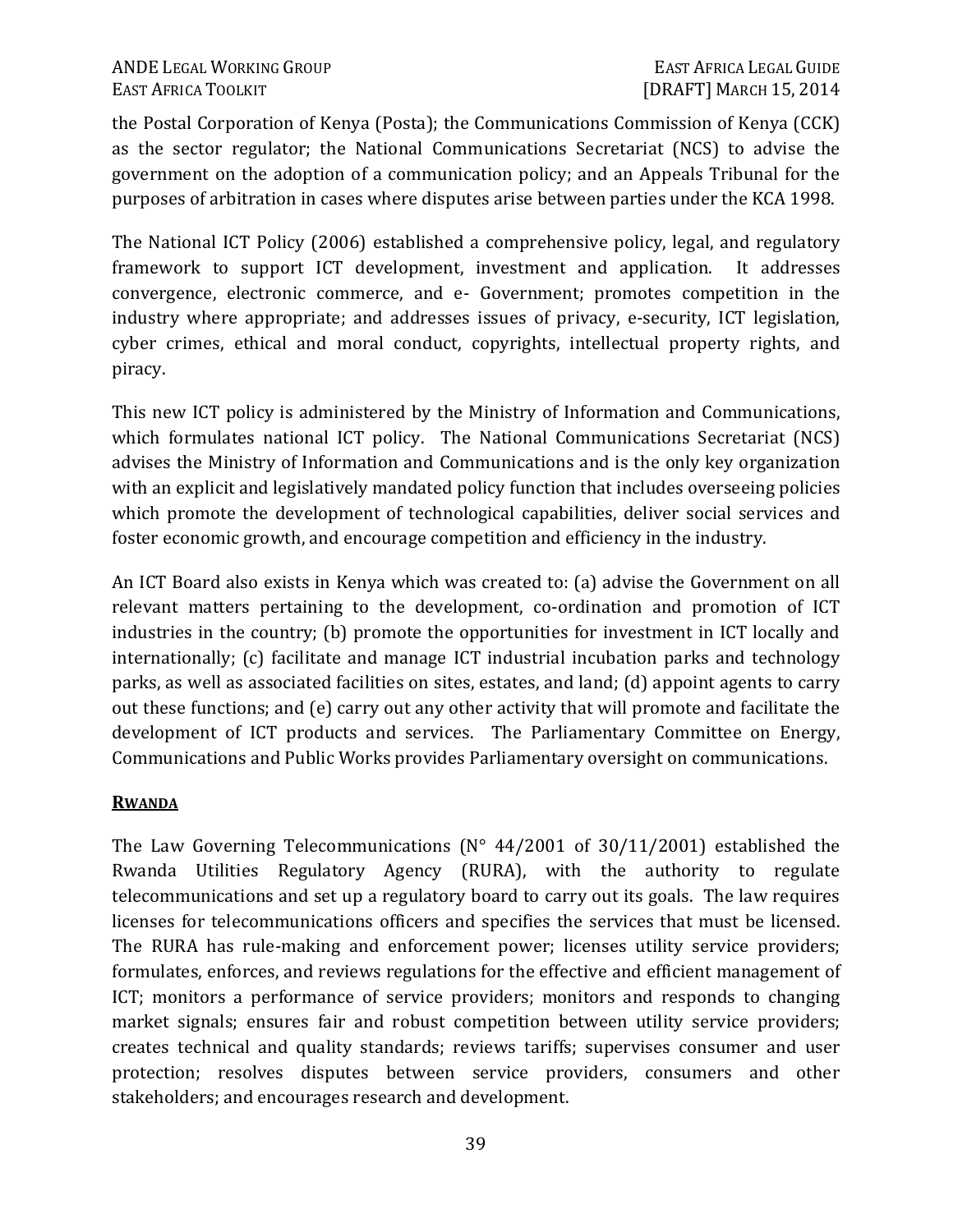Rwanda's development strategy focuses heavily on ICT. The Rwanda Information Technology Authority (RITA) implements all ICT policies and associated projects and programs. Its mission is to promote public awareness about ICT and provide consulting services to the government and public. National policy documents, the National Information and Communications Infrastructure (NICI) Plans, have been enacted. The NICI Plans are organized into four plans, divided by years of implementation.

NICI I (2001-2005) predominantly concentrates on building institutional and policy infrastructure. The government increased privatization and market liberalization and created two mobile network operators, Rwandatel and Rwandacell, and three Internet service providers. RURA and RITA were given power over the ITC sector, while the National Information Technology Commission (NITC) was created as an advisory group and think tank. A universal service fund was also established to promote access among rural and poor populations. Investment was also made in specific infrastructure projects and a national training center

NICI II (2006-2010) promotes wealth creation, poverty reduction, and employment generation. It sought to upgrade the country's ICT infrastructure and began to disseminate wireless broadband.

NICI III (2011-2015) focuses on ICT service delivery and targets local communities. It aims to develop skills, contribute to community development, draw the private sector into improving the ICT sector, advance cyber security, and create e-government.

NICI IV (2016-2020) will attempt to complete the NICI process and turn Rwanda into an information-rich, knowledge-based middle-income country with access to information.

### **TANZANIA**

Tanzania's National Telecommunications Policy (1997) was put forth to guarantee accelerated development of ICT infrastructure and services in order to improve access to telecommunication services as part of the national development strategy. In 2003, a National ICT Policy was established that defines ten focus areas to improve ICT: strategic leadership, infrastructure, industry, human capital, legal and regulatory framework, productive sectors, service sectors, public service, local content, and universal access. The policy is carefully drawn out, but the implementation strategy needs to be restructured. To date, there is no law that enforces this policy.

The Tanzania Communications Regulatory Authority (TCRA) was established in 2003 to regulate and licenses the postal, broadcasting and electronic communications industries. Its establishment consolidated the activities of the Tanzania Communication Commission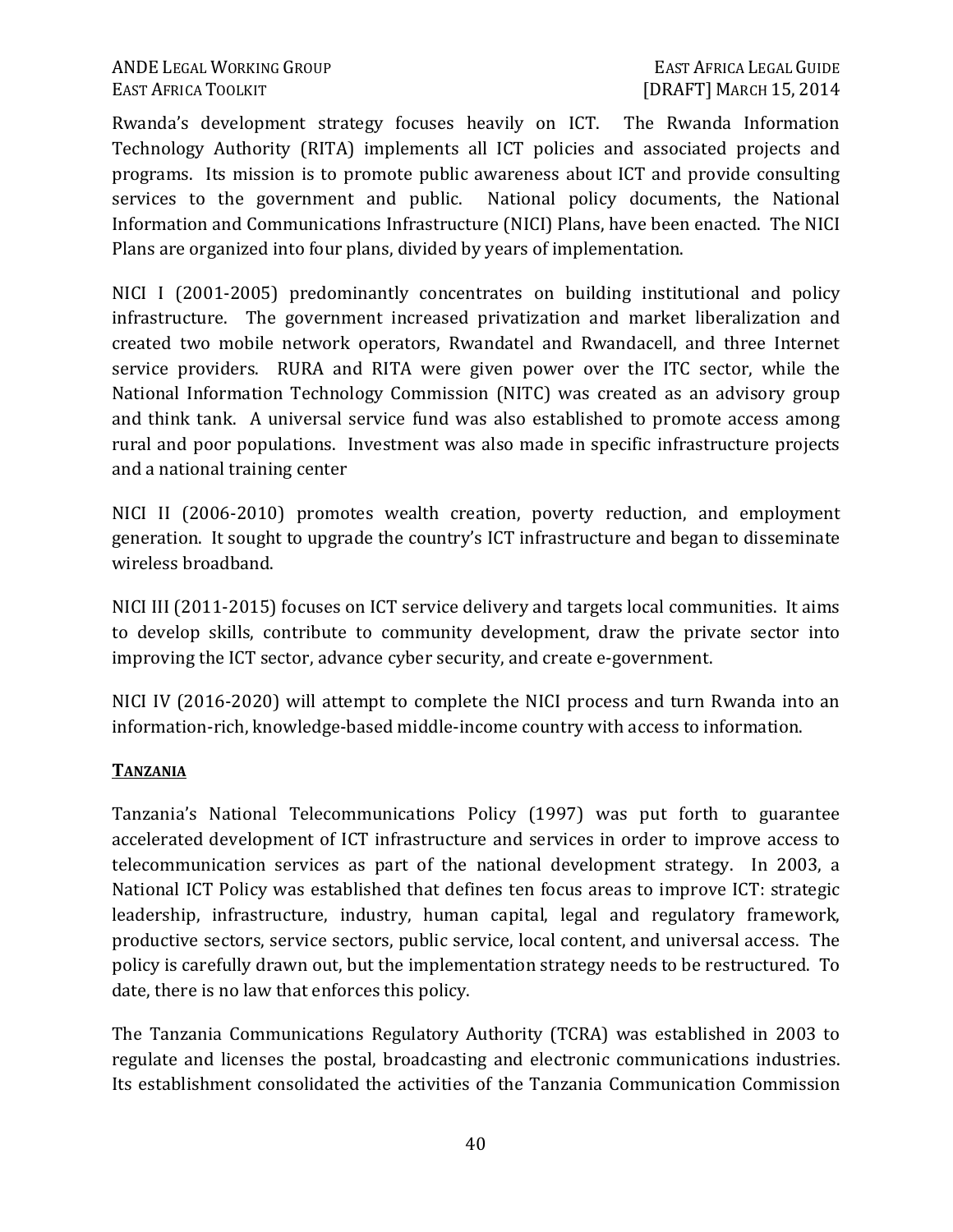and the Tanzania Broadcasting Commission (TBC) into one agency. The TCRA promotes effective competition and economic efficiency in order to protect Tanzanian interests. RCRA licenses and enforces license conditions for broadcasting, postal, and telecommunications operators; establishes standards for regulated goods and services; regulates rates and charges (tariffs); manages the radio frequency spectrum; monitors sector performance; and monitors the implementation of ICT applications. The TCRA affected a Converged Licensing Framework (CLF) in 2005. The TCRA is mandated to oversee the restructuring and liberalization of the sector in line with the government's wider move to liberalize the economy through restructuring and engagement of the private sector.

More recently, the Electronic and Postal Communication Act (2009) required mobile operators to float shares on the Dar es Salaam stock market, re-distribute frequencies in the aftermath of digital broadcasting, share network resources and infrastructure at a time of stiff competition due to many new operators waiting to enter the market, and register SIM-cards. The Electronic and Postal Communications Act (2010) harmonized and replaced a number of other elements of legislation<sup>51</sup> to improve and maintain the legal framework so that it stays current in the rapidly changing ICT environment.

#### **UGANDA**

 $\overline{a}$ 

The Uganda Communications Act (2013) consolidated and harmonized the Uganda Communications Act and the Electronic Media Act; dissolved the Uganda Communications Commission and the Broadcasting Council and reconstituted them as one body known as the Uganda Communications Commission, which regulates interconnection and access systems between operators and users of telecommunications services. Its role is to arbitrate disputes, institute levies on gross annual revenue of operators, confiscate apparatus, institute inquiries, and impose fines for breaches. The Act sets out the general legal framework for telecommunications in Uganda, which covers licensing, competition policy, quality service, interconnection, scarce resources management, tariffs regulation, penalties and sanctions. It also covers the postal service. It also covers some postal service issues.

The Ministry of ICT/ National Information and Communications Authority Uganda (NIT A-U) integrates and coordinates ICT activities in the public and private sectors. It also

<sup>51</sup> The Tanzania Broadcasting Services Act No 6 of 1993; Tanzania Communications Act No 18 of 1993; Tanzania Communications Regulatory Authority Act No 12 of 2003; and Universal Communications Service Access Act of 2006.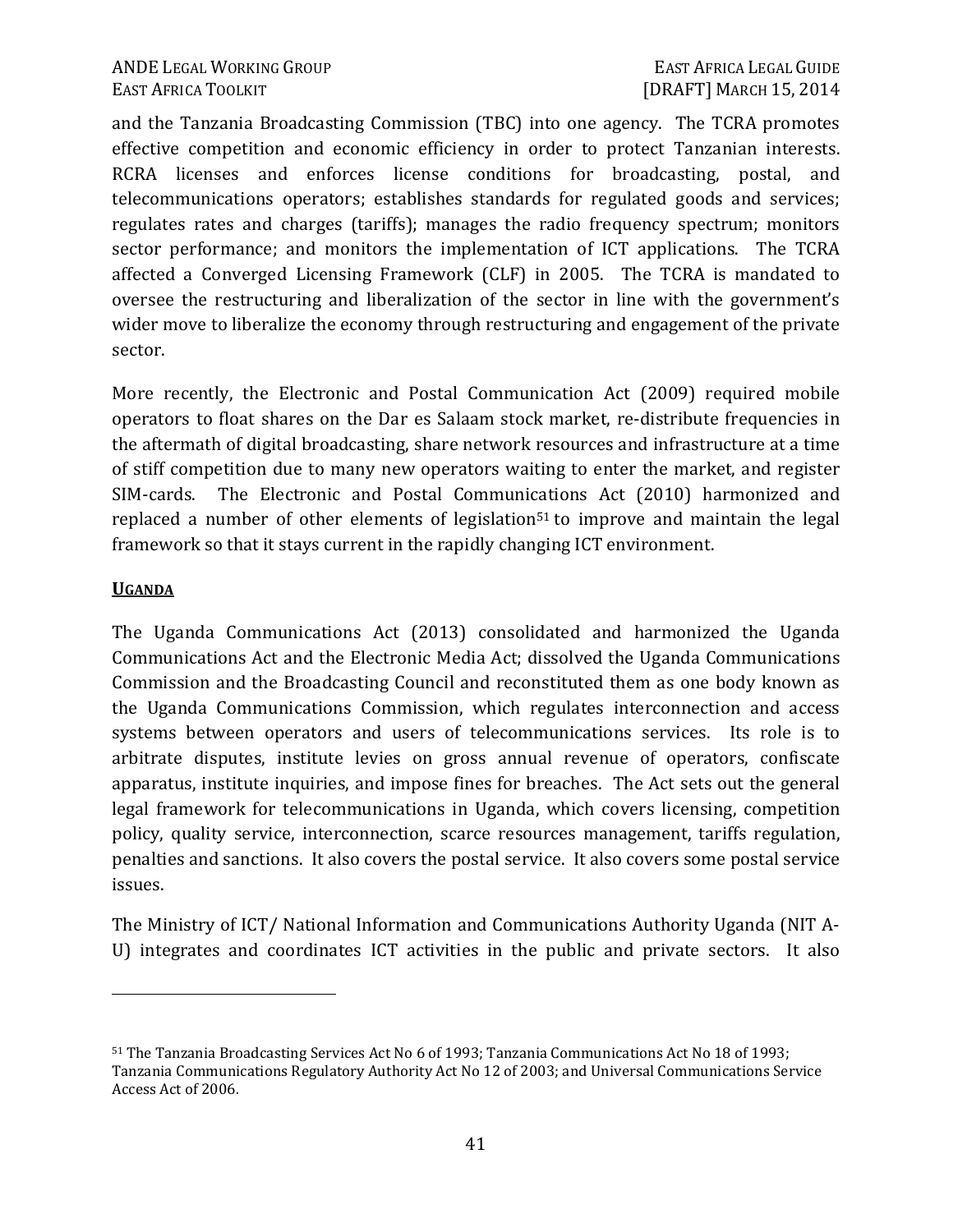initiates and develops the ICT Policy advice and strategy. Uganda's National ICT Policy Framework covers information as a resource for development, mechanisms for accessing information, and ICT as an industry, including e-business, software development and manufacturing. The policy looks at various categories of information from different sectors, essentially aimed at empowering people to improve their living conditions. The sectors include: health, education, agriculture, energy, environment, business, science and technology, etc. The Rural Communications Policy lays focus on three key aspects for the development of Uganda as an information society: coverage, connectivity, and content.

### **LICENSING FRAMEWORK**

Licensing requirements differ in each country, but separate into numerous types of license. Because most service providers operate regionally, they often choose a country with less strict licensing requirements to incorporate in. Licensing tends to fall on a scale from open to restrictive/competition based.

### **KENYA**

Kenya is in the process of shifting its licensing regime to a unified licensing framework and market structure. To date, the focus has been at the service level, with some of the segments being: international gateway, mobile communication, data operator's license, ISP, etc.

The Kenya Unified Licensing Framework (ULF) instilled an open market-based licensing system that issues a license if a potential operator meets the requirements, on a first come first served basis. For scarce resources, the CCK uses an auction process because it is the only viable, transparent, and fair allocation method. The CCK's unified technology-neutral licensing regime (not yet implemented) will license operators and service providers under three broad market segments: (1) Network Facilities Provider (NFP) who provide infrastructure system for long distance transmission and for local access; (2) Applications Service Provider (ASP) who provide all forms of services to end-users using the network services of a facilities provider; and (3) Contents Services Provider (CSP) who provide content services such as broadcast (TV & Radio) material, and other information services and data processing services, etc. ULF has simplified licensing procedures, developed new applications, and increased the penetration and availability of mobile internet, as well as increased infrastructure investment.

The ULF framework does not distinguish between mobile and fixed services, satellite and terrestrial services, or data and voice services. The difference in licenses is dependent on which layers of the model one operates in, though a distinction is made between national and international services. The six main licenses are: (1) National Network Facilities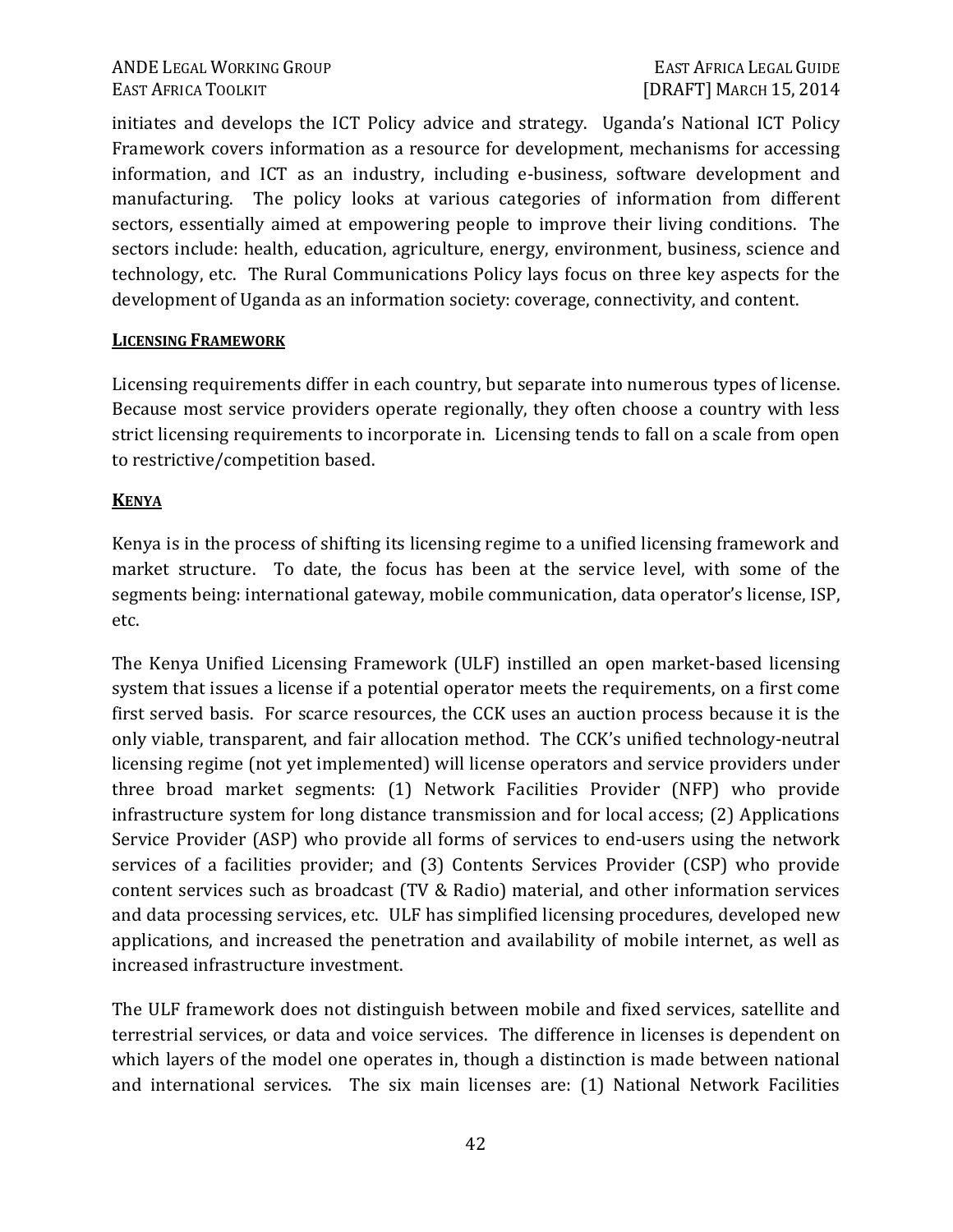Providers; (2) International Network Facilities Providers; (3) Non-Infrastructure Based Services Providers; (4) Terminal Equipment Providers; (5) Private Very Small Aperture Terminals (VSAT); and (6) One Time Authorization.

The structure allows direct inter-connectivity between all network operators. Operators who fall into more than one category are expected to obtain licenses for all the categories in which they operate. Cross-subsidization between the various license categories is not allowed and firms with multiple licenses are required to structure their operations and submit distinct operational accounting returns to the CCK as part of their compliance returns.

The broadcasting market structure has remained consistent. It is categorized as public, private, and community broadcasting. Public Broadcasting is operated by the Kenya Broadcasting Corporation (KBC), which remains the public broadcaster operating commercially but with a universal service obligation. Private Broadcasting consists of private entities licensed to provide broadcasting services on a commercial and competitive basis. Community Broadcasting is fully controlled by non-profit agencies to serve particular communities, for example special interest groups.

### **RWANDA**

The Law Governing Telecommunications requires all telecommunications operators to be licensed and licensed are granted by RURA. It created individual licenses and standard licenses. Individual licenses are based on a competition where the best offer is chosen based on submitted technical and financial proposals. Standard licenses do not require competition.

# **TANZANIA**

The Tanzania Converged Licensing Framework (2005) (CLF) is based on the "converged" licensing framework, and is not restrictive regarding entry requirements. The CLF established regulatory flexibility, market entrance of small-scale providers, and technology and service neutrality. The CLF constitutes four license clusters: Network Facilities License (NFL), Network Services License (NSL), Applications Service License (ASL) and Contents Services License (CSL). In a phasing out arrangement, licenses are also issued under the old regime in the areas of Public Data Operators Licenses, Internet Service Providers, Private Dedicated Data Communications, and Postal and Courier Operators.

NFL licensees may install, own, control, and provide access to electronic communications facilities, such as fixed links, radio communications transmitters, satellite stations, submarine cable, fiber/copper cable, towers, switches, etc., to other licensed operators on commercial bases.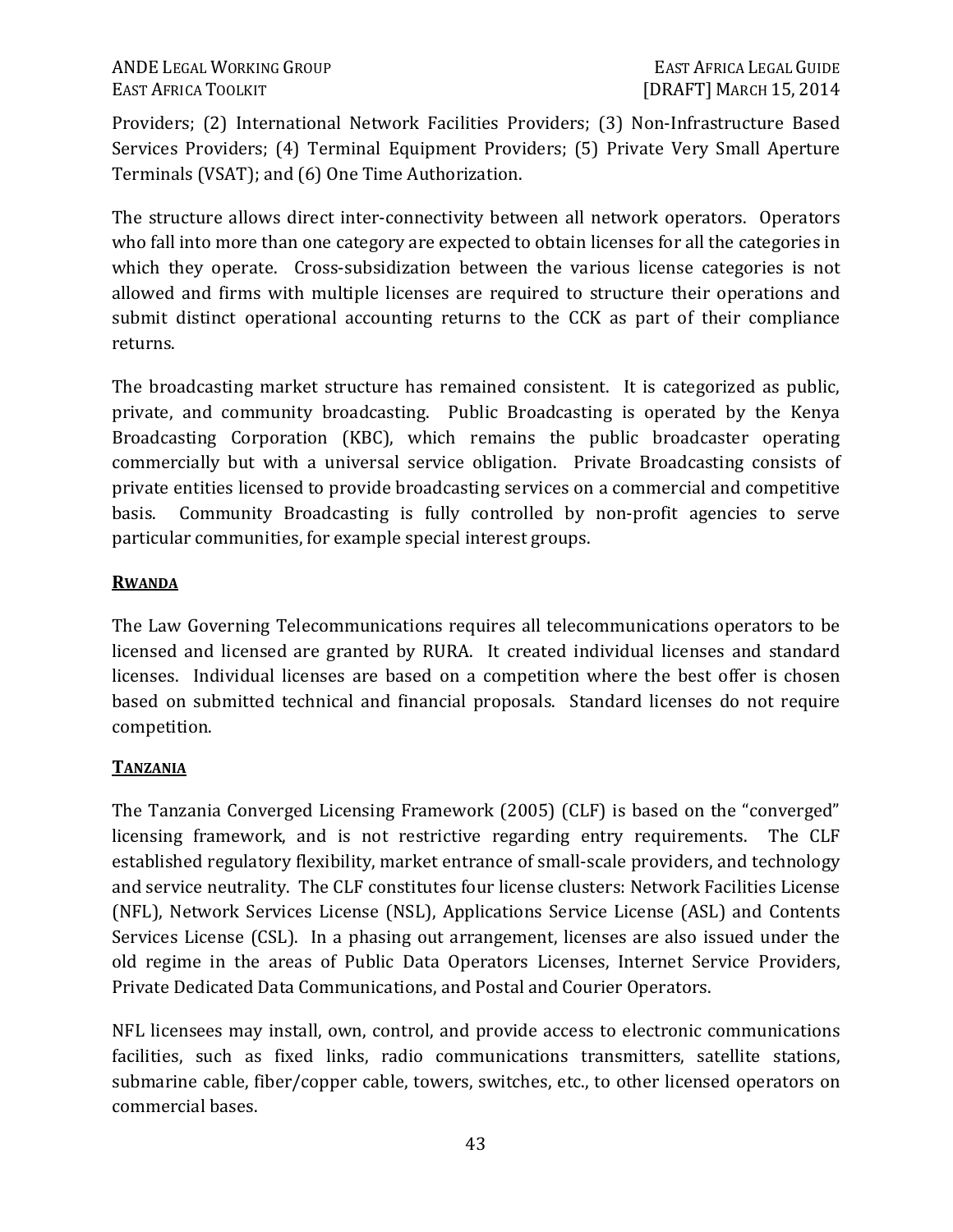NSL licensees may operate and maintain public electronic communication networks with various technologies (like CDMA, GSM WCDMA, WLL, ADSL) that involve intelligent network platform signaling control, traffic distribution switching translation and quality of services control.

ASL licensees provide electronic communications services to end-users through the establishment of private facilities and networks, or through procurement and reselling of services from licensed facilities or/and network service providers.

CSL licensees provide content services such as satellite broadcasting, broadcasting terrestrial free to- air TV, terrestrial radio broadcasting, subscription TV, and other broadcasting services.

The existing market structure comprises basic telephone service, radio mobile services, and value added services (including data). There are four market segments.

### **UGANDA**

The license regime is technology neutral, granting freedom to the licensee to select technology of choice. Licensing is now horizontal, separating the licensing of infrastructure from service provision. There are two types of service licenses. The voice and data license can be seen as service neutral because it recognizes the capability of technology to provide both voice and data at minimal additional cost. The capacity resale license covers resale operations using capacity of other operators, accommodates providers of calling card services and Voice over Internet Protocol (VoIP) call termination providers. The technology neutral approach in licensing taken by the UCC implies that VoIP is permitted. PC (personal computer) to PC type VoIP (Skype, Instant Messenger etc.) is waived from any regulation because it is available over an already regulated service. Private network infrastructure (optical fibre) owned by the electricity transmission company has been made commercially available to the communication market. Provision of services and infrastructure are permitted by the same single license. The infrastructure license permits construction of any form of infrastructure using any type of technology.

# **COMPETITION AND PRICE REGULATION**

Most governments have established plans that keep competition high and prices reasonable for consumers. Foreign participation in the sector can also be limited, as discussed below.

# **KENYA**

The Kenya Information and Communications (Fair Competition and Equality of Treatment) Regulations provide a regulatory framework for the promotion of fair competition and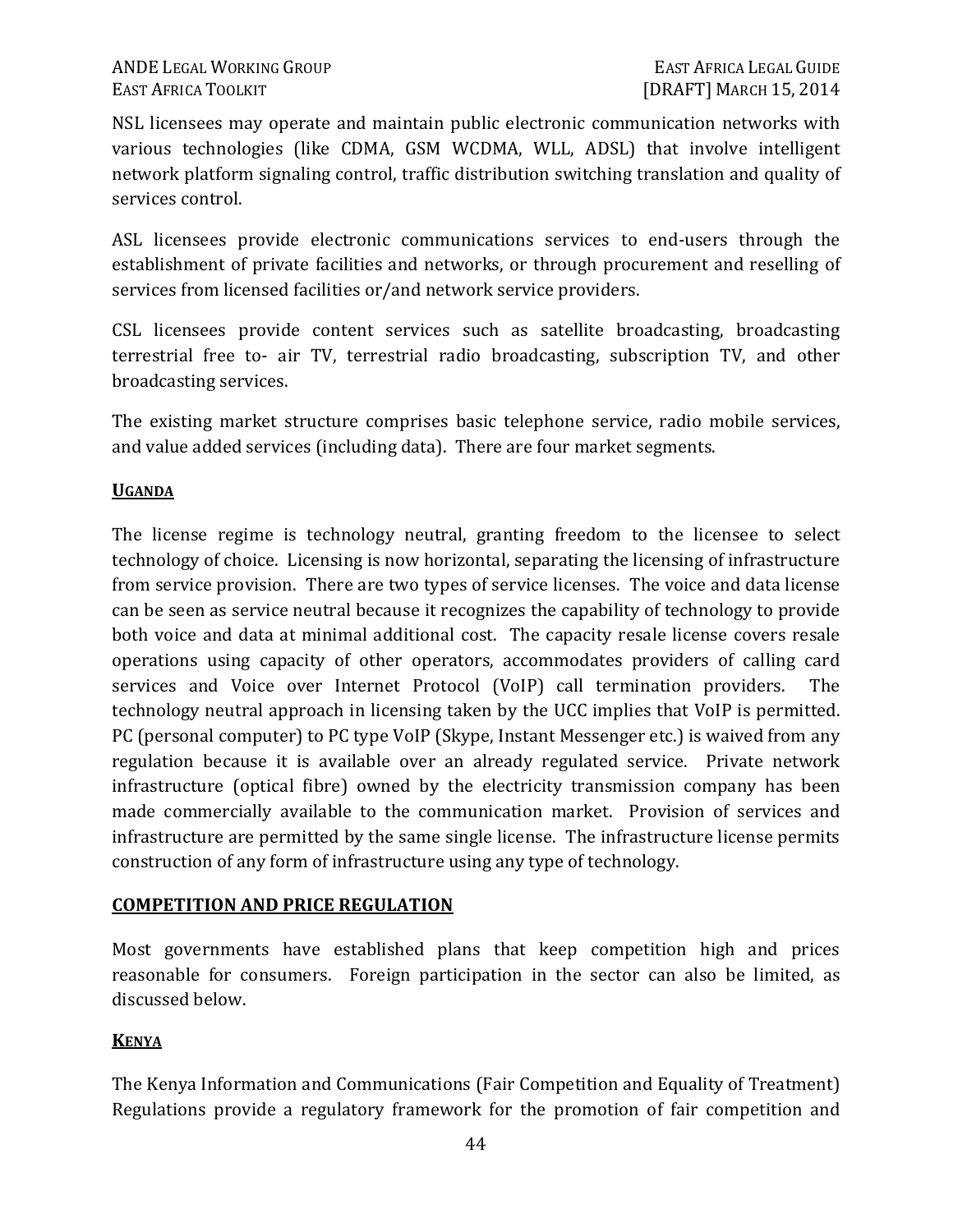equal treatment in the communications sector and protect against the abuse of market power or other anticompetitive practices within the communications sector.

The Competition Act (2010) allows the Competition Authority to determine matters that may affect competition in the economy, including those that involve companies in the telecommunications business.

### **RWANDA**

RURA also has the power to maintain and promote effective competition through issuing licenses to ensure that competition in the market is not distorted; refusing to issue licenses that may distort the market; make alterations and additions to license in order to ensure effective competition; require the modification of an interconnection agreement to ensure fair competition; and make sure that actions by public telecommunications operators do not result in competition distortion.

### **TANZANIA**

The Fair Competition Act (No. 8 of 2003) promotes and protects effective competition in markets and prevents unfair and misleading market conduct in order to increase efficiency in production, distribution, and supply of goods and services; promote innovations; maximize the efficient allocation of resources; and protect consumers. The Act establishes the Fair Competition Commission.

The Fair Competition Commission (FCC) is a government agency established to protect consumers from unfair and misleading market conduct and to promote and protect effective competition in trade and commerce. It makes necessary interventions that ensure competition to regulate the market and that prevent significant market dominance, price fixing and extortion of monopoly to the detriment of the consumer and market stability.

### **UGANDA**

The main limitation to entry is the availability of scarce resources. Because of the small size of the market and the large number of competitors, competition occurs naturally. The high competition gives consumers a slightly stronger position with operators competing to attract consumers to their services and consumers having the power to demand the services they want. In 2006, the Government lifted a moratorium on new mobile telephone operator licenses so the telecom sector has grown and seven companies are now in the market. This created more competition, lower prices, wider coverage, and greater telephone penetration among the population and throughout the country.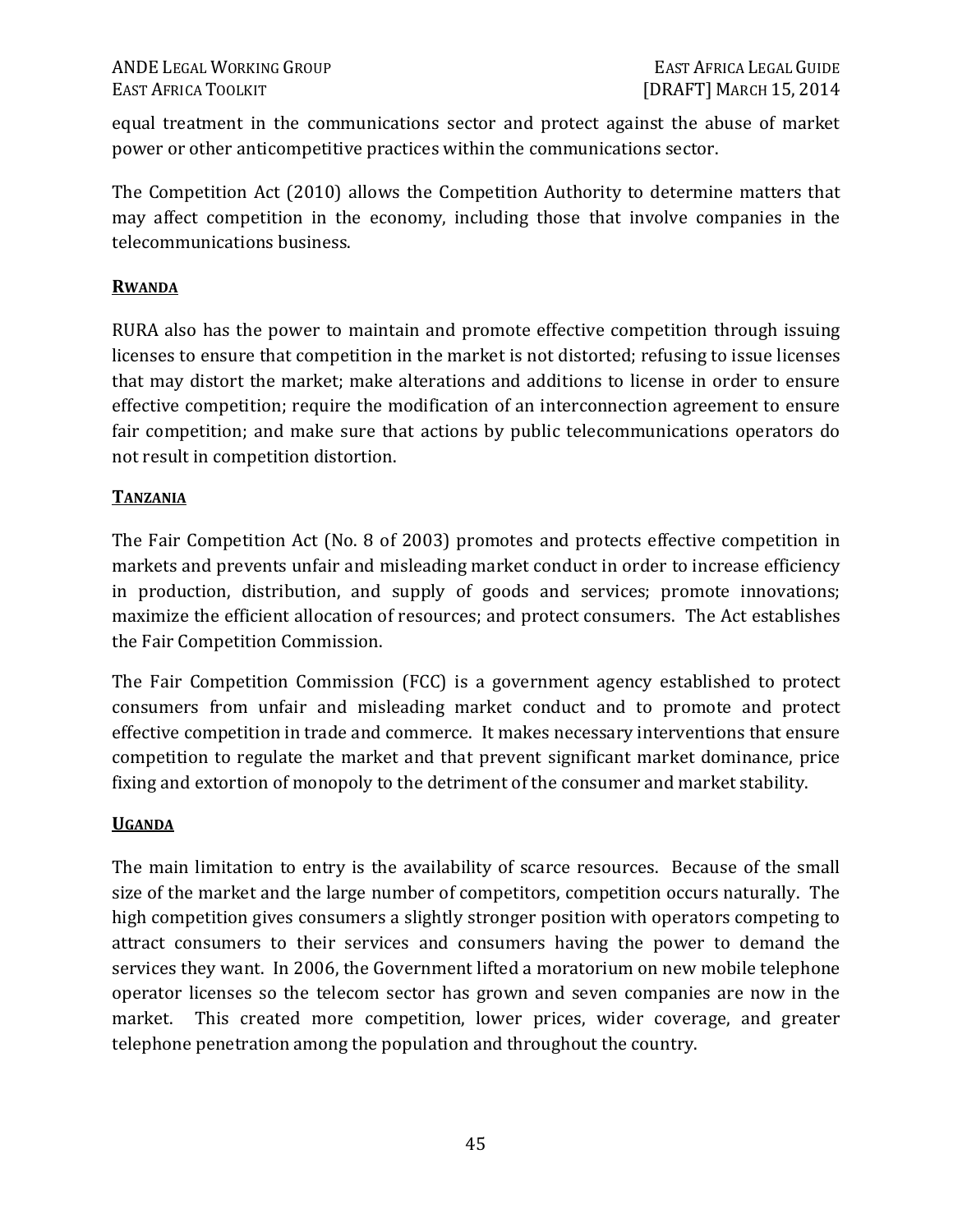#### **UNIVERSAL ACCESS AND SERVICE**

Access to ICT is highest in heavily populated areas and drops considerably in rural regions. Yet because a large percentage of East African populations live below the poverty line, often in sparsely populated locales, creating universal access and service has been critical but difficult. Universal access has become an important goal as governments strive to improve the livelihood of their citizens and the standing of their countries. Creative steps are being taken to improve rural access, such as mobile telecenters that bring the internet to the countryside through large buses that provide internet access, printing capabilities, etc. This idea of bringing publicly available access is common across East African countries and applies to sectors outside ICT as well, e.g. health services.

### **KENYA**

The Kenya Information and Communications (Universal Access and Service) Regulations (2010) established a Universal Service Fund under the CCK, but the fund is yet to be fully operationalized. The Fund will be at least partially supported by a levy that the CCK charges to licensees.

Fixed-line service has experienced a rapid decline in growth and consistent poor service. The use of mobile phones has grown and caused an increase in demand for data services, which has led to an increase in international gateway bandwidth. However, the quality of mobile calls is relatively low. The price of ICT services has decreased as the uptake has improved. Some of the main issues impeding Internet use include power shortages. There is still a lack of connectivity available in some rural areas.

#### **RWANDA**

One of the goals of the NICI plans is to promote universal access to ICTs and systems. Rwanda has developed a national portal, among other programs, to provide public information regarding the state of the government, economy, and country. Community telecentres and information kiosks have been created to provide information to the public. Mobile telecentres, created on buses, have been established to reach rural citizens who are traditionally underserved in this sector.

#### **TANZANIA**

The TCRA universal access strategy aims to provide every rural village with telecommunications facilities by 2020. The ICT Development Policy requires every licensed telecommunication service provider to cover rural areas with their services. The Rural Development Strategy (RDS) endorses telecentres, which offer a wide variety of public and private information-based goods and services, to introduce information and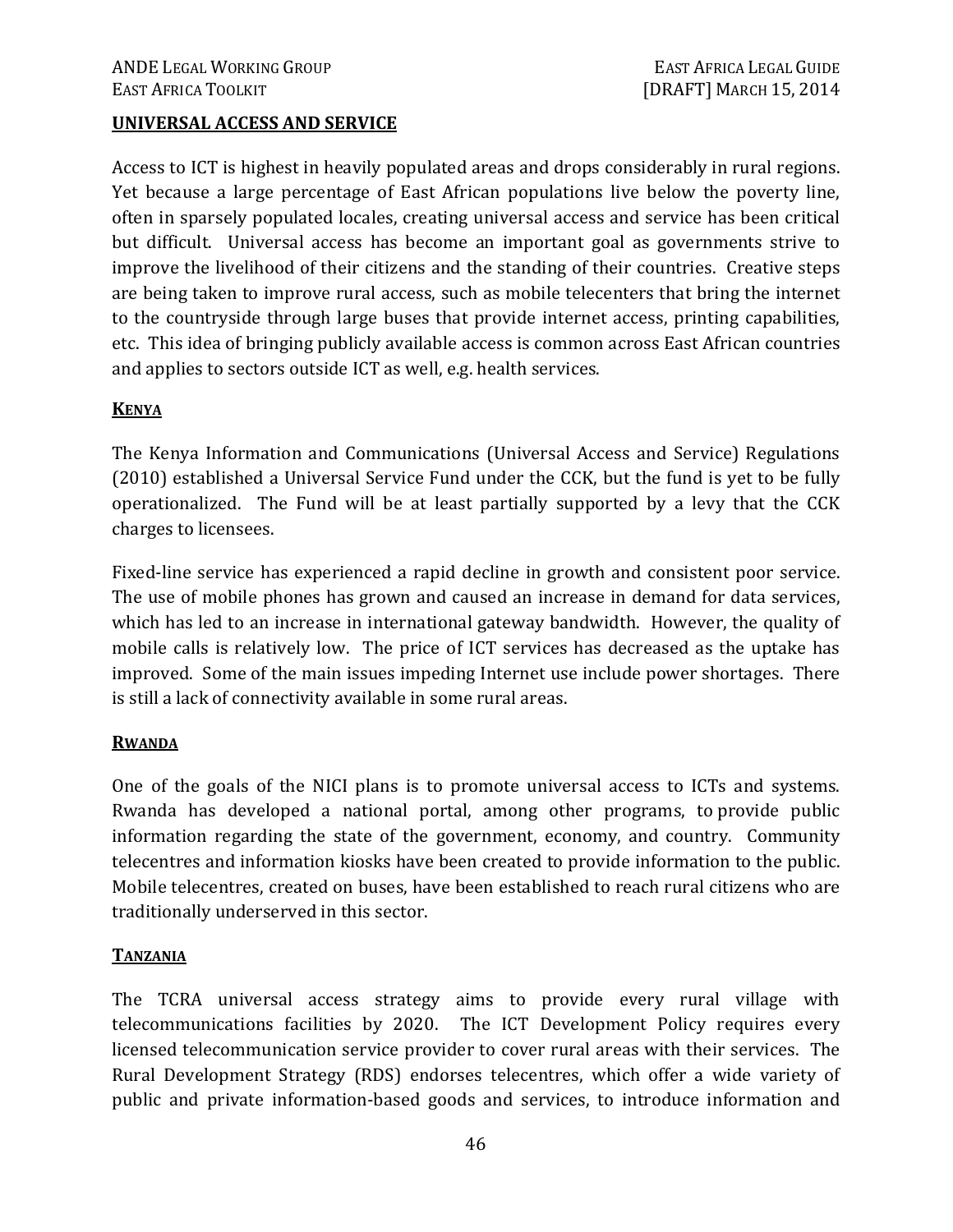communication technology to rural areas. The telecentre services might include basic communication by telephone, fax, e-mail, internet access, etc.; public and semi-public sector services such as tele-medicine, distance education, municipal governance services, etc.; and private sector services like news distribution, telecommuting services, training, access to information on markets, crops, and weather conditions etc.

### **UGANDA**

The UCC established a rural communication development fund in February 2003. A unit in the UCC administers the fund, although it has its own five-member board with representation from the UCC board/ Commissioners, the Ministry, consumers and other public members. The Universal Access initiative has realized most of its set objectives.

#### **FOREIGN INVESTMENT**

Foreign investment in ICT is not outright prohibited in any East African country, but limitations do exist. Kenya and Tanzania limit foreign investment in certain arenas, while Rwanda and Uganda have created inclusive policies in order to attract more foreign investors.

#### **KENYA**

Foreign telecom companies can establish themselves in Kenya, but must have at least twenty percent (20%) local ownership. The license fee for third-generation (3G) mobile Internet services was cut sixty percent (60%) in June 2010 to US\$10 million in order to raise market penetration. There is also no charge for an upgrade to 4G.

#### **RWANDA**

There are no statutory limits on foreign ownership or control, nor is there an official economic or industrial strategy that has discriminatory effects on foreign investors. There is no required percentage of local ownership, though the government does urge local participation in ventures. There are occasionally some difficulties in foreigners receiving, or renewing, work visas because the government prefers to grant visas to EAC nationals. Under the letter of the law, foreign firms must receive equal treatment in regard to taxes, access to licenses, approvals, and procurement.

Rwandatel, one of the two mobile network operators, was recently sold to Terracom, a U.S. company. The government is taking steps to attract investment by foreign firms that will improve the ICT market and create jobs for Rwandans.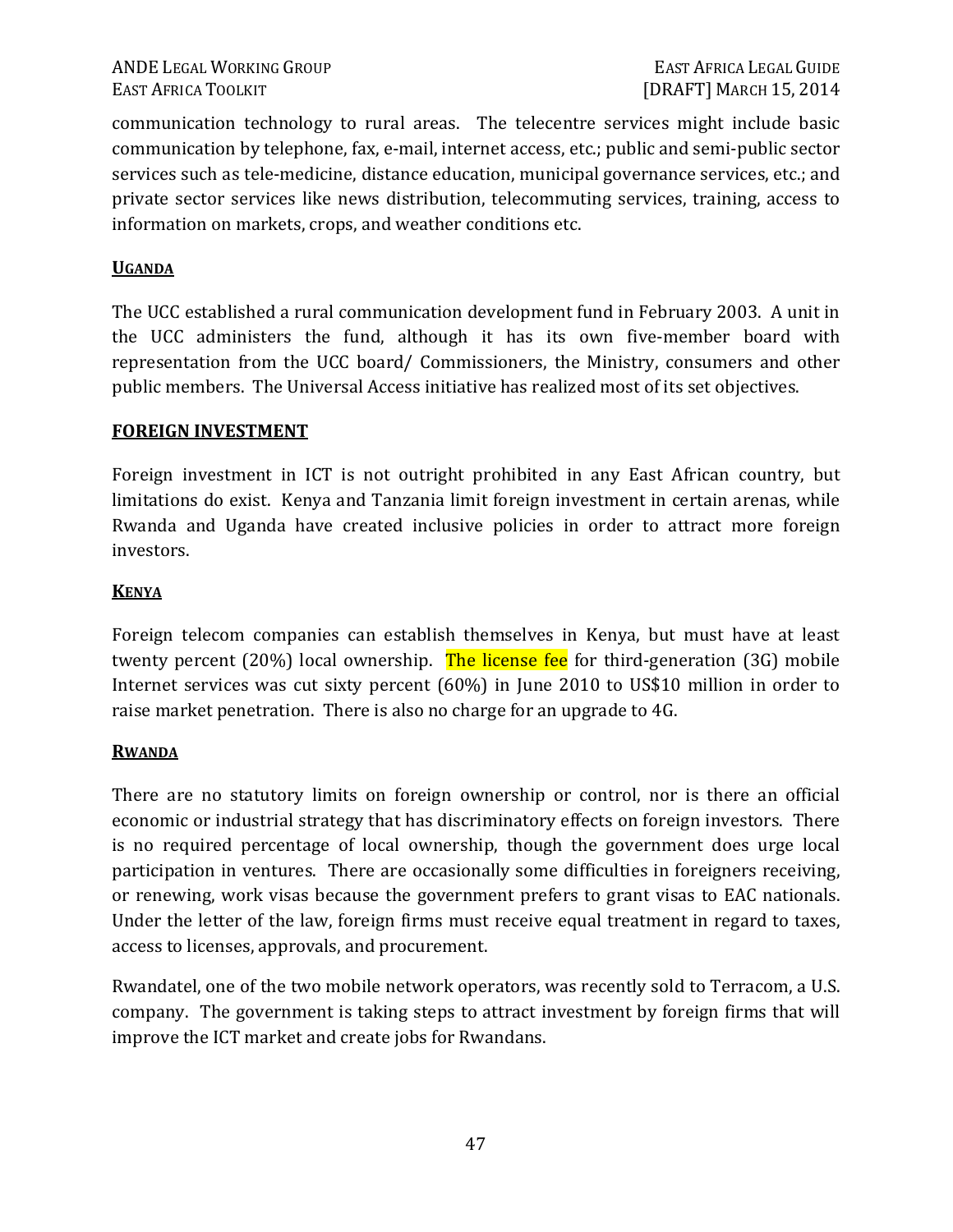### **TANZANIA**

Tanzania attempts to facilitate investment through joint venture opportunities between local and foreign investors. However, foreigners are not able to run media institutions and foreign investment in any media outlet cannot be more than 49%. Foreigners may only be employed as technical experts and only when such expertise is not available locally. A 2010 legislation required foreign-owned telecommunications firms to list on the Dar es Salaam Stock Exchange (DSE) within three years. Foreign capital participation in the telecommunications sector is also limited to 65 percent for fixed-line and mobile telephony and infrastructure.

### **UGANDA**

Ugandan policies offer incentives and a general open climate for foreign investment; however, government involvement in the sector remains high.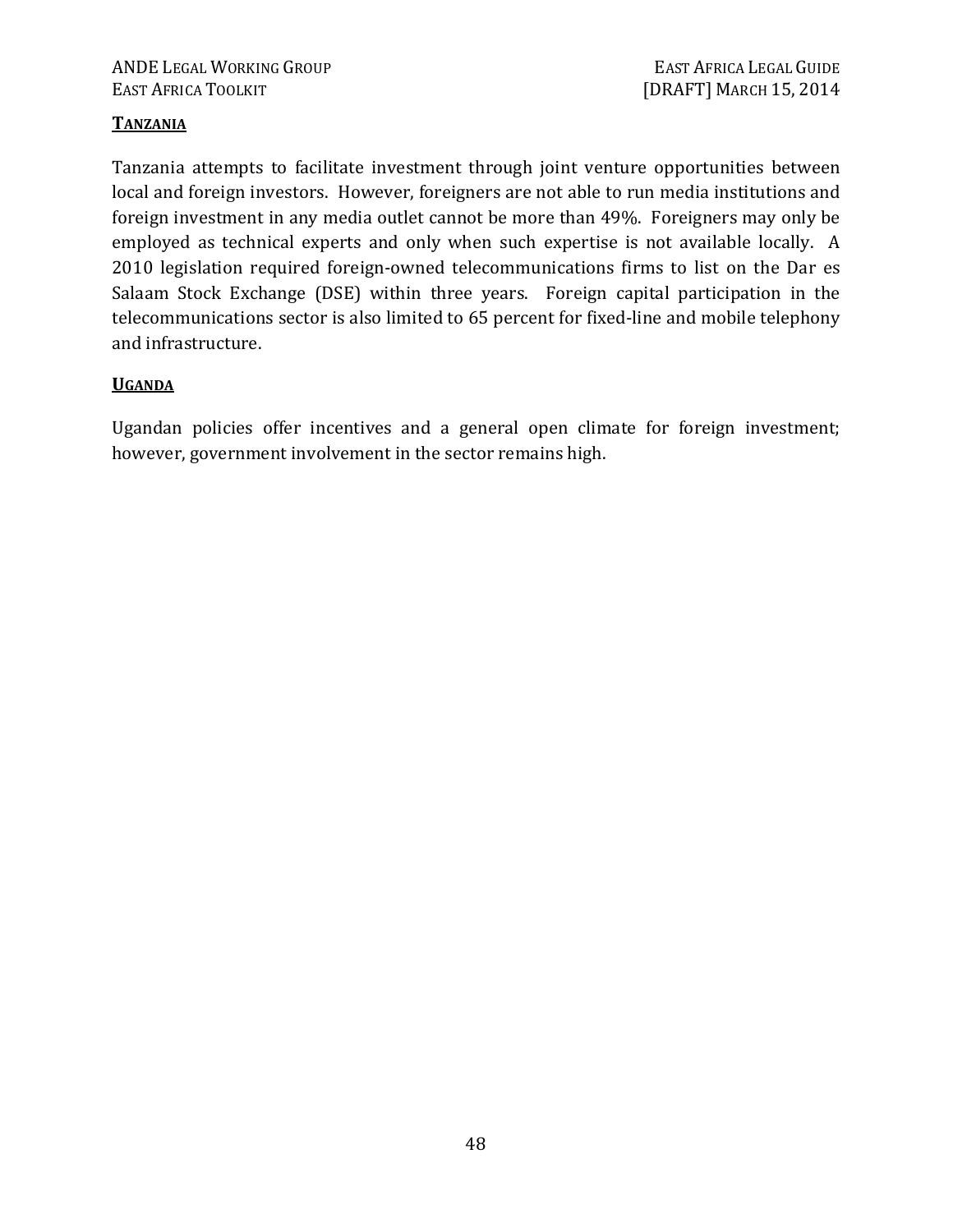**THE ATTACHED TOOL PROVIDES INFORMATION OF A GENERAL NATURE AND SHOULD NOT BE TAKEN OR USED AS LEGAL ADVICE IN SPECIFIC SITUATIONS, WHICH WILL DEPEND UPON PRECISE FACTUAL CIRCUMSTANCES AND VARIOUS FACTORS UNIQUE TO AN ORGANIZATION. THESE MAY INCLUDE, WITHOUT LIMITATION, TYPE OF ENTITY, NATURE OF ACTIVITIES, STAGE OF GROWTH AND APPLICABLE LAW. PLEASE SEEK APPROPRIATE COUNSEL FOR SPECIFIC LEGAL MATTERS.** 

# **SECTION 7 – SECTOR-SPECIFIC LEGAL AND REGULATORY ISSUES IN EAST AFRICA: ENERGY**

Energy is becoming an increasing area of focus in East Africa. Access to energy is a critical element of countries' development programs, and it relates directly to how all other sectors, including agriculture, will grow. International programs to increase energy production and availability in sub-Saharan Africa, including the U.S. Obama Administration's Power Africa program, aim to bring greater focus and partnership to the sector.

Access to electricity in East Africa remains low. Power generation and distribution often run on antiquated equipment, and a large number of power plants are out of production because of issues such as obsolete technology and disrepair. Not only is the amount of energy insufficient to meet demand, the existing supply can be unreliable or priced out of reach. For the social enterprise sector, new opportunities exist in off-grid and renewable energy, including hydropower, geothermal, solar, bioenergy, and wind power.

Despite its energy challenges, East Africa is emerging as a potential player in energy production. Possible large oil reserves have been found in Kenya, while natural gas has been discovered in Tanzania. In 2012, the U.S. Geological Survey estimated that East Africa could have as much as 441 trillion cubic feet of natural gas.<sup>52</sup>

### **THE EAST AFRICAN COMMUNITY (EAC)**

 $\overline{a}$ 

The EAC Development Strategy focuses on the supply of sufficient, reliable, cost effective, and environmentally friendly energy through promotion of both renewable and nonrenewable energy sources. This strategy has been put in place in order to attract

<sup>52</sup> World Petroleum Res. Project, *Assessment of Undiscovered Oil and Gas Resources of Four East Africa Geologic Provinces*, U.S. GEOLOGICAL SURVEY (Apr. 2012), http://pubs.usgs.gov/fs/2012/3039/contents/FS12-3039.pdf.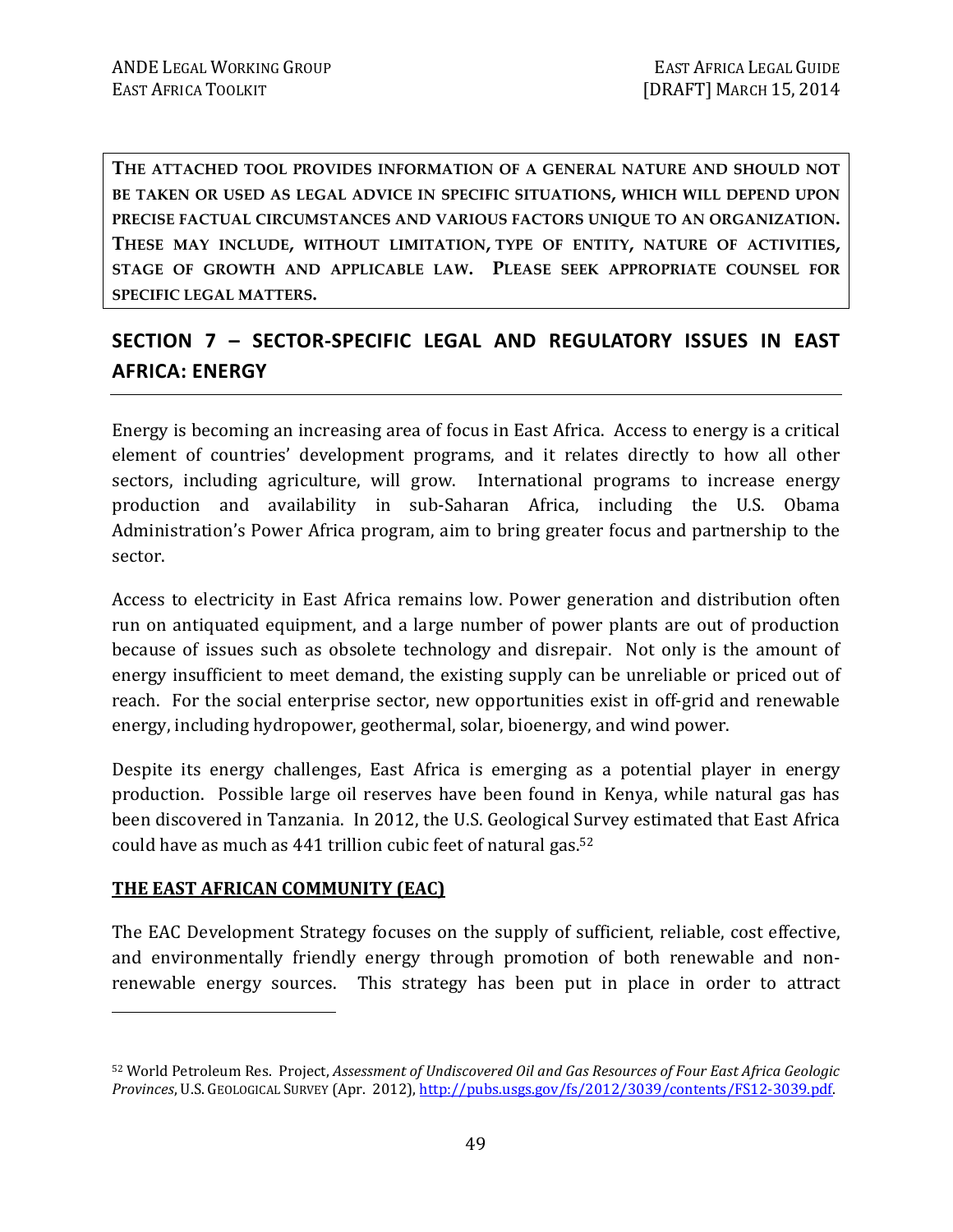investment, increase competitiveness, and bolster trade. The EAC has divided the energy sector into three sub-sectors: (1) power, (2) new and renewable energy sources and energy conservation and efficiency, and (3) fossil fuels.

East African countries are simultaneously facing challenges of energy access, energy security and climate change mitigation.

The United Nations Industrial Development Organisation (UNIDO) and the Austrian Development Agency have partnered with the EAC to establish an East African Centre on Renewable Energy and Energy Efficiency (EACREEE) that will explore the renewable energy and energy efficiency issues faced by Burundi, Kenya, Rwanda, Tanzania, and Uganda. Other regional organizations that have begun power sector projects in the East African Region include the Nile Equatorial Lakes Subsidiary Action Plan (NELSAP), Regional Power Trade Project (RPTP), the Economic Cooperation of the Great Lakes Country (CEPGL), and the Eastern Africa Power Pool (EAPP). The EAC is working with these organizations to encourage growth through regional projects and programs.

### **ACCESS TO ENERGY**

Most of Kenya's electricity supply comes from hydroelectric stations. The rest of the electricity supply is sourced from a petroleum-fired plant, geothermal facilities, and Ugandan imported electricity. All of Kenya's crude petroleum must be imported. Kenya has begun a series of major generation and grid expansion projects that will connect transmission lines within the country and with neighboring countries. The Kenya Electricity Transmission Company Limited was incorporated in 2008, with the mandate to plan, design, construct, operate, and maintain high-voltage electricity transmission lines and substations. Oil has been discovered and exploratory basins have been established.

Historically, most energy in Rwanda comes from biomass fuel, such as firewood and charcoal. Only a small percentage of the energy comes from petroleum products and electricity. Currently, Rwanda is also attempting to meet its generation needs through hydropower. Diesel fuel, petroleum products, and electricity are all imported to increase Rwanda's energy capabilities.

Rwanda is home to the largest single solar installation in Africa. The Ministry of Energy commissioned a feasibility study to determine the wind power capacity of Rwanda, although wind energy is currently only exploited in decentralized off-grid applications. The country is located near the geothermal resource of the Great Rift Valley, so the potential of geothermal energy is very real. Hydropower also has a large amount of untapped potential.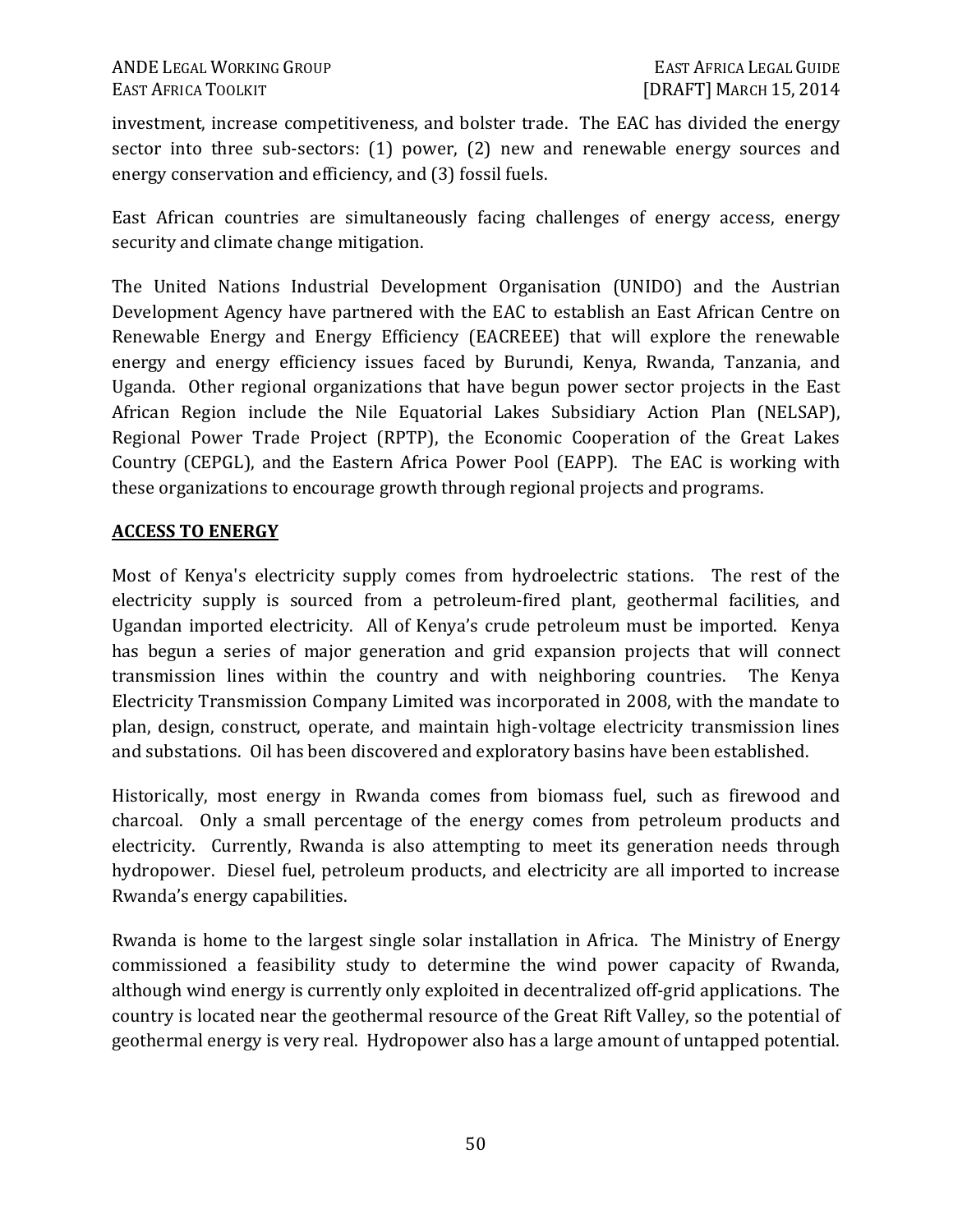The Ministry of Infrastructure is financing 11 hydropower plants and promoting SMEs in the small-hydro sector.

In Tanzania, large reserves of natural gas have been discovered, and offshore gas fields have been developed to utilize the resource. Tanzania has been doing exploratory research but has found no oil reserves, so it is dependent on imported petroleum products. New regulations are being discussed to implement the Draft National Gas Policy, which might result in limitations in foreign investment.

Interest in the Ugandan upstream oil and gas sector has increased in recent years as a result of oil discoveries. Production of oil is anticipated to grow exponentially 2015-2018. All countries are increasingly looking at renewable energy sources, as discussed below.

### **ENERGY LEGISLATION AND REGULATION**

Each country in East Africa has its own laws and regulatory structure to control the flow of energy within its borders. The typical structure is an act or constitutional imperative that establishes a regulatory agency. The agency then creates regulations for the energy sector, which are carried out by separate government departments. Kenya, Rwanda, Tanzania, and Uganda each also have a specific agency that is devoted to solving rural energy problems.

The Kenya Energy Regulatory Commission institutes regulations for the entire energy sector including electricity, petroleum, renewable energy, and environmental health and safety. These sectors are then overseen by ministries or departments specific to that sector.

The Rwanda Utilities Regulatory Agency (RURA) (2001) regulates the electricity and gas sectors. RURA conducts all technical regulatory activities; issues permits and licenses; ensures compliance to the adopted standards and fair competition; oversees tariffs; and promotes sustainable and renewable energy measures. The Ministry of Infrastructure (MININFRA) is responsible for policy formulation and sector oversight in national energy infrastructure, and is the primary government ministry in the energy sector. The Ministry of Natural Resources (MINIRENA) is responsible for managing and protecting forest and water resources. The Rwanda Energy, Water and Sanitation Authority (EWSA) was established as a publicly owned utility responsible for the planning and implementation of power projects in the country.

RURA is empowered to issue licenses to power generators and provides licenses to private power developers. REMA provides environmental clearances to power projects. The RDB negotiates all concession agreements with private project developers.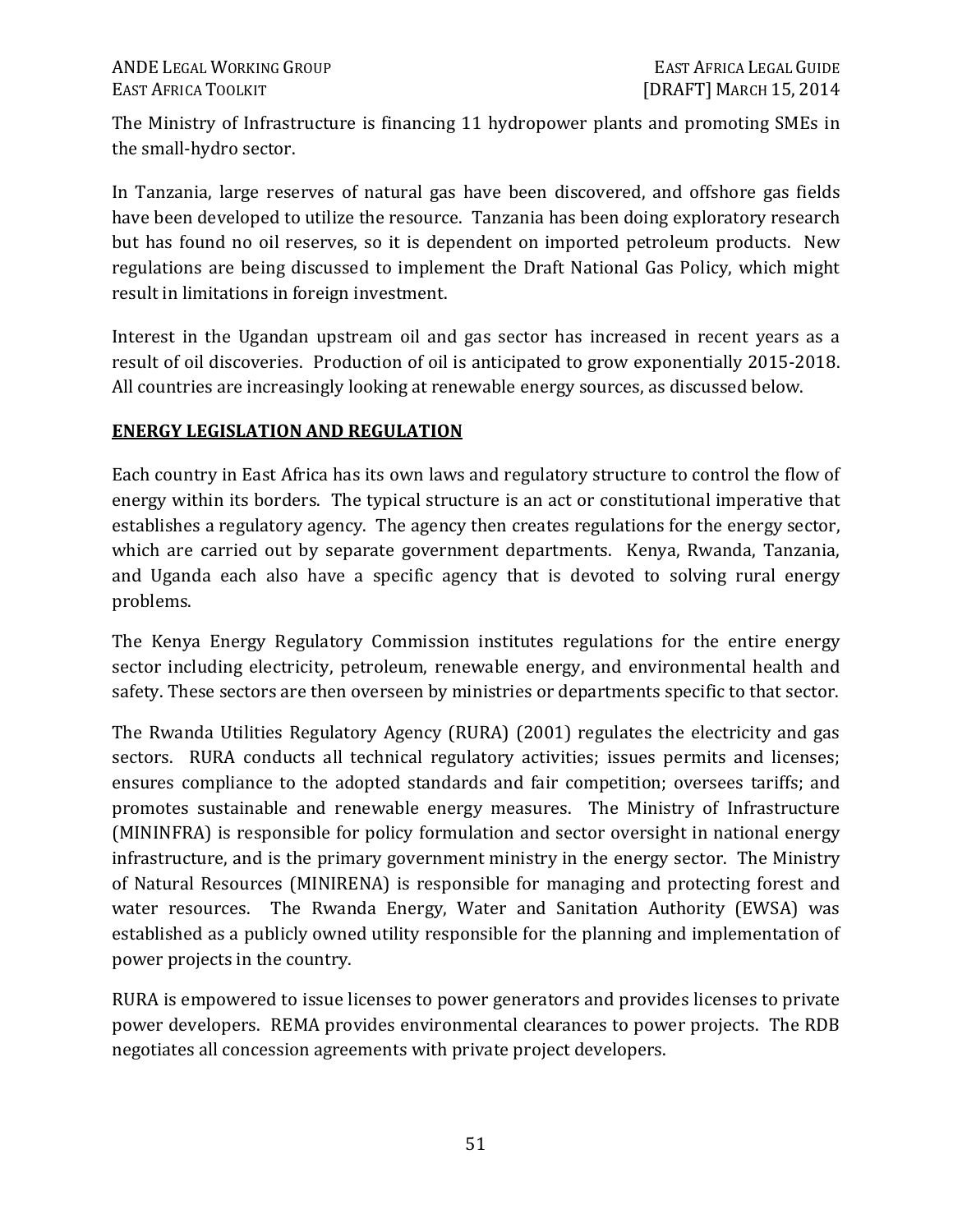### ANDE LEGAL WORKING GROUP **EAST AFRICA LEGAL GUIDE** EAST AFRICA TOOLKIT **EXECUTE:** [DRAFT] MARCH 15, 2014

Tanzania's Energy and Water Utilities Regulatory Authority (EWURA) is responsible for technical and economic regulation of the electricity, petroleum, natural gas, and water sectors. EWURA is supported by the Ministry of Energy and Minerals (MEM), which facilitates development in the energy and mineral sectors through establishing policies, strategies, and laws.

In Uganda, the Ministry of Energy & Mineral Development (MEMD) develops policies and attempts to grow the energy sector for investment and sustainable solutions. It regulates electricity, petroleum supply, and geological surveys and mines.

### **ELECTRICITY**

 $\overline{a}$ 

While electricity is regulated within each country's energy regulatory authority, there are also separate agencies and laws that are solely concerned with the electricity sector. These specifically oversee and regulate the technical aspects of electricity generation, as well as the licensing of electrical generation, transmission, distribution, and supply.

### **RENEWABLE ENERGY**

There is growing recognition that traditional energy sources, already insufficient for the region's needs, must be supplemented with alternative energy sources in order to meet rising demand. East Africa has begun to take steps to fill this void by implementing renewable energy programs regionally and nationally. The EAC has put forth strategies to encourage regional cooperation in developing renewable energy across its member states. Each East African country also has its own scheme for improving renewable energy access.<sup>53</sup>

Renewable energy consists of, among other initiatives, bioenergy, geothermal heat and power, hydropower, ocean energy, solar power, and wind power. Like most of Africa, East Africa has the abundance of sun necessary for the development of solar power. However, the region is also focusing heavily on bioenergy, geothermal sources, and hydropower. Many of these initiatives are funded through public-private partnerships.<sup>54</sup> Feed-in-tariffs

<sup>53</sup> These programs are run through the relevant state agency. In Kenya, it is the Department of Renewable Energy (RED), a department of the Ministry of Energy; Rwanda's Ministry of Infrastructure has an Energy Subsector of the; Tanzania's program runs through the Ministry of Energy & Minerals; and Uganda's Ministry of Energy & Mineral Development has an Energy Resources Department.

<sup>54</sup> A public-private partnership is a contractual agreement between a government and a private entity where, for example, the private entity agrees to build or rehabilitate a typically public enterprise (such as a road, or a power station). After the private entity operates the enterprise for a specified amount of time, the enterprise is then transferred to the government's control.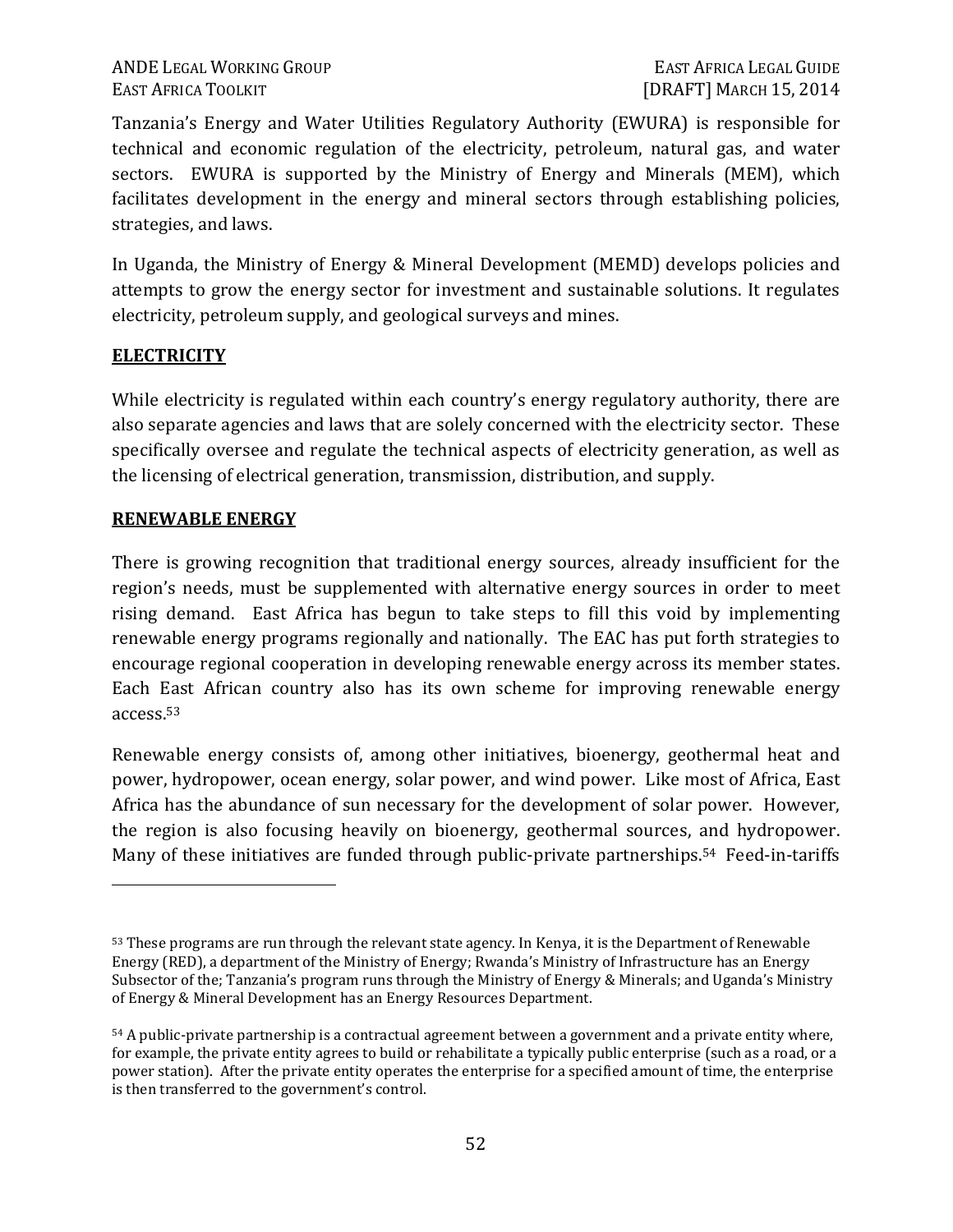<u>.</u>

are also a common strategy to encourage development and use of renewable energy sources.55 Regulatory policies and targets, fiscal incentives, and public financing are all used to encourage renewable energy development.

Kenya, Rwanda, and Uganda have renewable energy targets; Kenya, Rwanda, Tanzania, and Uganda have feed-in tariffs or premium payment. Uganda offers a capital subsidy, grant, or rebate, while Kenya, Rwanda, and Uganda have investment or production tax credits. Uganda also offers public investment, loans, or grants.56 Renewable energy regulations and policies are primarily in the development stage, and requirements may change.

Kenya has developed and is implementing a geothermal plan, funded largely by China.<sup>57</sup> Kenya implemented amended regulations for geothermal resources, as well as recent regulations for solar photovoltaic systems and solar water heating.58 Rwanda, Tanzania and Uganda are using biogas made from human, and other, waste (Rwanda) and sugarcane bagasse (Tanzania and Uganda).59 Uganda recently completed a hydropower project and an Ethiopia-Kenya Electricity Highway has been approved in order to allow Ethiopia to export hydropower to Kenya and the rest of the East Africa region.<sup>60</sup> The United Nations

<sup>55</sup> Feed-in-tariffs are programs in which the government pays for the use of renewable energy sources. This includes payments for personal use and public dissemination of power.

<sup>56</sup> *Renewables 2013 Global Status Report*, RENEWABLE ENERGY POLICY NETWORK FOR THE 21ST CENTURY 78 (2013) http://www.ren21.net/Portals/0/documents/Resources/GSR/2013/GSR2013\_highres.pdf.

<sup>57</sup> *Renewables 2013 Global Status Report*, RENEWABLE ENERGY POLICY NETWORK FOR THE 21<sup>ST</sup> CENTURY 24 (2013), http://www.ren21.net/Portals/0/documents/Resources/GSR/2013/GSR2013\_highres.pdf.

<sup>58</sup> Geothermal Resources (Amendment) Regulations, L.N. No. 130 of 2007; Energy (Solar Photovoltaic Systems) Regulations, L.N. No. 103 of 2012; and Energy (Solar Water Heating) Regulations, L.N. No. 43 of 2012.

<sup>59</sup> *Renewables 2013 Global Status Report*, RENEWABLE ENERGY POLICY NETWORK FOR THE 21<sup>st</sup> CENTURY 29, 31 (2013), http://www.ren21.net/Portals/0/documents/Resources/GSR/2013/GSR2013\_highres.pdf.

<sup>&</sup>lt;sup>60</sup> Renewables 2013 Global Status Report, RENEWABLE ENERGY POLICY NETWORK FOR THE 21<sup>ST</sup> CENTURY 38 (2013), http://www.ren21.net/Portals/0/documents/Resources/GSR/2013/GSR2013\_highres.pdf.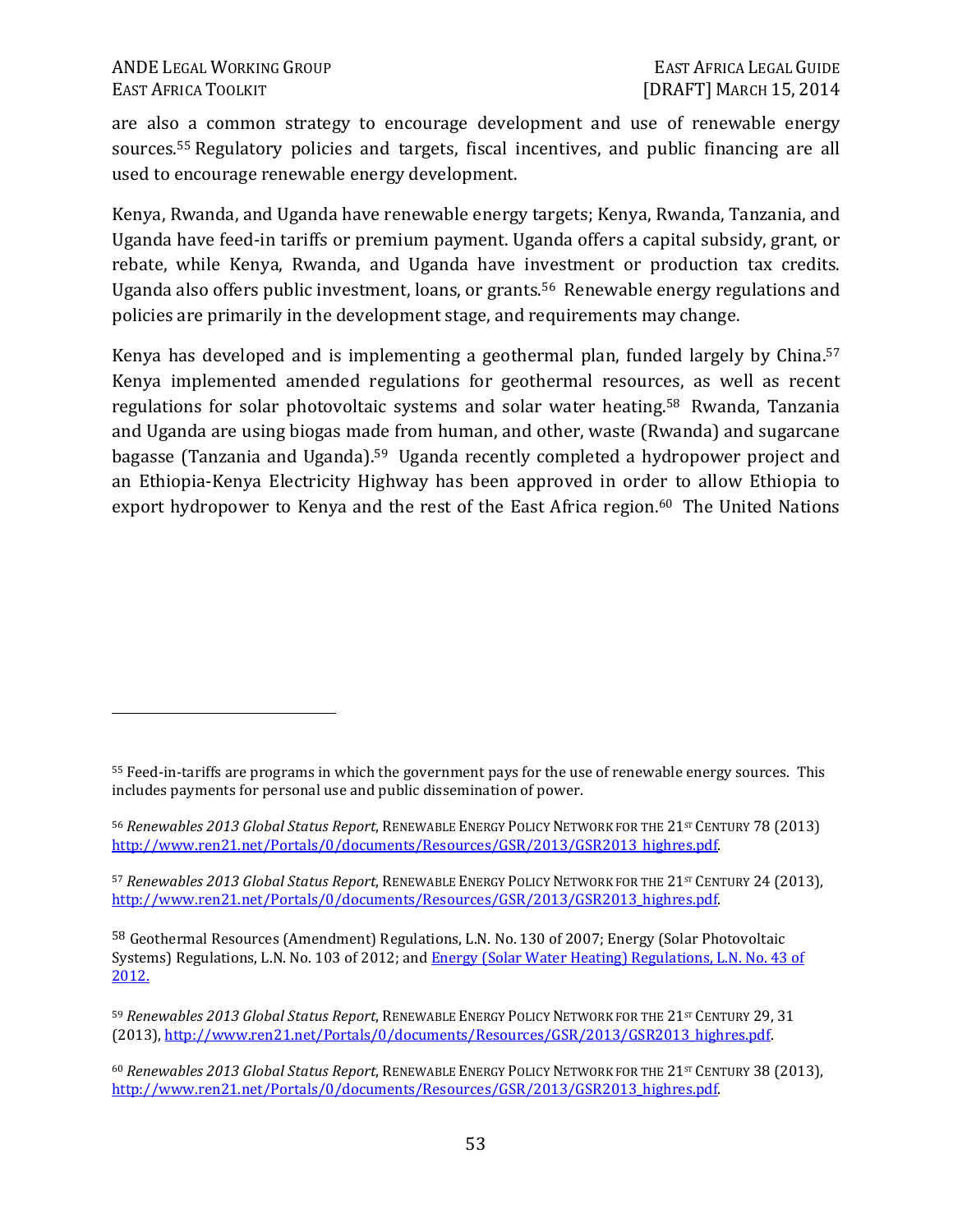intends to set up a Clean Development Mechanism  $(CDM)^{61}$  in Uganda to assist development of CDM projects.<sup>62</sup>

Because of the vitality of growing the energy sector, many investment opportunities are available, and incentives are being offered in this sector. It is also generally recognized that foreign investment will benefit the development of renewable energy sources, so it is highly encouraged.

### **OIL AND GAS**

Fossil fuels are regulated differently in each East African country. Regulation often corresponds to the availability of fuels in the country. Some countries (e.g. Kenya and Tanzania) grant all rights to petroleum and natural gas to the government, which then has the power to grant temporary rights to other entities.

### **REGULATION**

 $\overline{a}$ 

The Constitution of Kenya (2010) grants ownership of all Kenyan mineral resources to the government but requires that it must use them for the good of Kenyan citizens. The National Land Commission holds the mineral rights and Parliament can approve grants of rights or concessions regarding the exploitation of natural resources. Additional government agencies – the National Oil Corporation of Kenya Limited (NOCK), Ministry of Energy, Kenya Power & Lighting Company, etc. – were established to control other aspects of the energy industry and their individual regulations should be consulted before entering into related transactions.

While Rwanda has potential to develop methane and industrial gas industries, these are currently in their infancies. Because Rwanda lacks petroleum or oil deposits within its borders, all such fuel must be imported and thus the only relevant regulation is for importing and storage. The Ministry of Trade and Industry (MINICOM) regulates the price of petroleum products.

<sup>61</sup> "The CDM allows emission-reduction projects in developing countries to earn certified emission reduction (CER) credits, each equivalent to one tonne of CO2. These CERs can be traded and sold, and used by industrialized countries to a meet a part of their emission reduction targets under the Kyoto Protocol. The mechanism stimulates sustainable development and emission reductions, while giving industrialized countries some flexibility in how they meet their emission reduction limitation targets." *What is the CDM*, CLEAN DEVELOPMENT MECHANISM, http://cdm.unfccc.int/about/index.html.

<sup>62</sup> *Renewables 2013 Global Status Report*, RENEWABLE ENERGY POLICY NETWORK FOR THE 21<sup>ST</sup> CENTURY 38 (2013), http://www.ren21.net/Portals/0/documents/Resources/GSR/2013/GSR2013\_highres.pdf.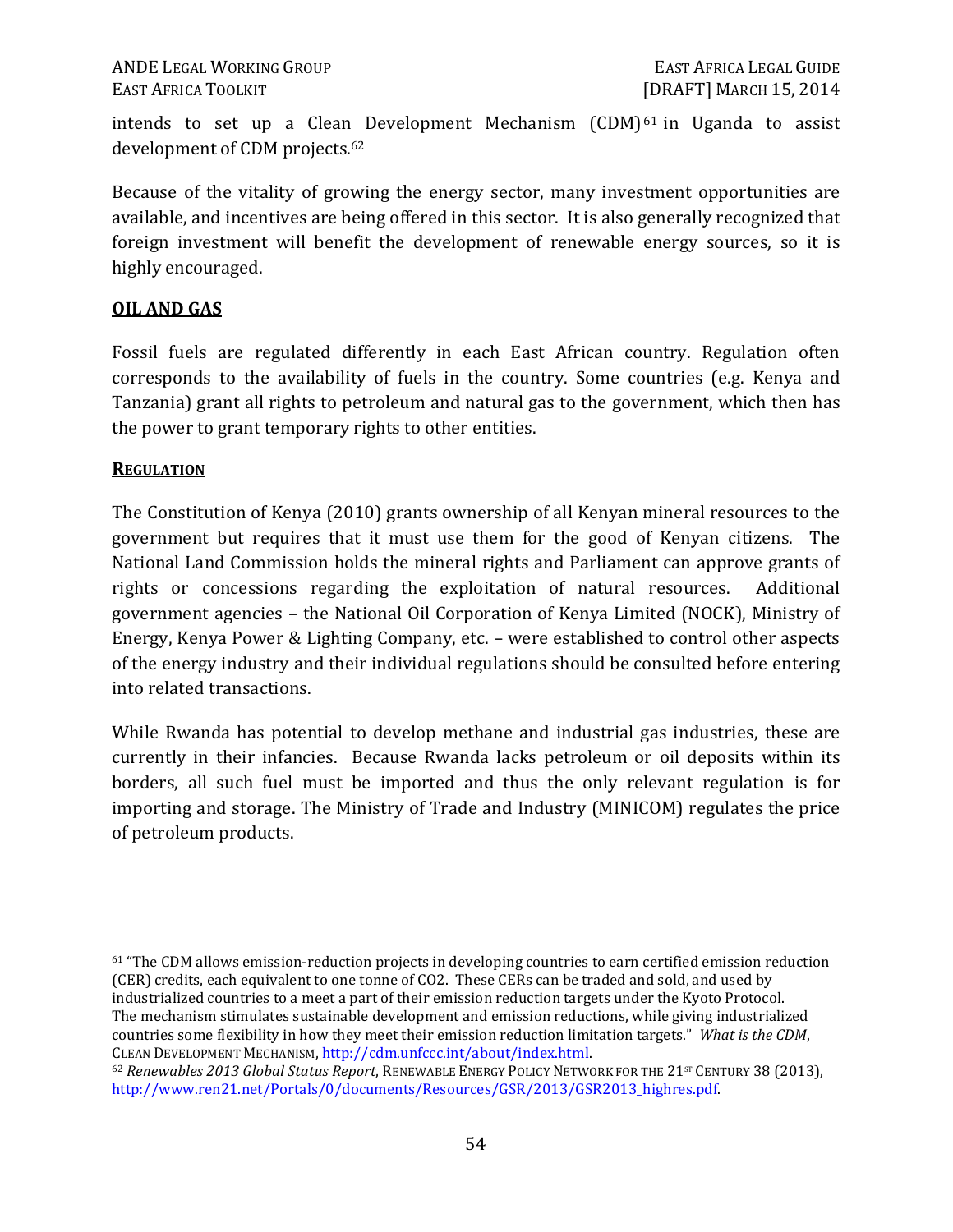Tanzania's Petroleum (Exploration and Production) Act (1980) vests title to all petroleum within Tanzania and its territorial waters to the United Republic of Tanzania. The Act vests regulatory authority over the oil and gas industry to the Ministry for Energy and Minerals (MEM), which also coordinates the Petroleum Development Corporation and the Energy and Water Utilities Regulatory Authority. The MEM implements its petroleum exploration and development policies through the Petroleum Development Corporation (TPDC).

Uganda's oil and gas sector began development in 2008 after the discovery of commercial petroleum resources with the National Oil and Gas Policy (NOGP). The NOGP gives the MEMD policymaking abilities, the Petroleum Authority of Uganda regulatory powers, and the Uganda National Oil Company control over the commercial aspects.

# **DOMESTIC REQUIREMENTS (AND LOCAL CONTENT)**

Countries that have oil and gas resources sometimes require that a percentage of the resource cannot be exported or that natives of that country must be employed under certain circumstances (local content rules).

Kenya can require a contractor to provide crude oil to the government for domestic consumption. Production Sharing Contracts in Kenya also have an implied term that requires the contractor to give bias to local products, equipment, services, and employees.

Under Tanzania's model PSA, the Tanzania Petroleum Development Corporation (TPDC) is entitled to a certain amount of profit in oil or gas. If domestic demand exceeds the TPDC's total entitlement, the contractor may be required to share an additional portion of its profit to Tanzania in order to fulfill domestic demand. When applying for exploration or development licenses, contractors must include a proposal regarding the training and employment of Tanzanian citizens and implement the proposals within six months of the grant of a development license. Management and operation functions must be transferred to Tanzanian nationals within five years of the commencement of commercial operations. Preference must also be given to the purchase of Tanzanian goods, services, and materials, among other national requirements.

Uganda does not compel a domestic supply obligation, although under the 2012 Upstream Act, the minister may direct a licensee to make deliveries of its production to cover Uganda's requirements. Like Tanzania, Uganda also requires proposals for employment and training of citizens of Uganda and local procurement of goods and services.

# **FOREIGN INVESTOR NATIONALITY REQUIREMENTS**

Petroleum agreements are often limited in some way to nationals of the country within which the license is being granted. Only a Kenyan incorporated or registered company may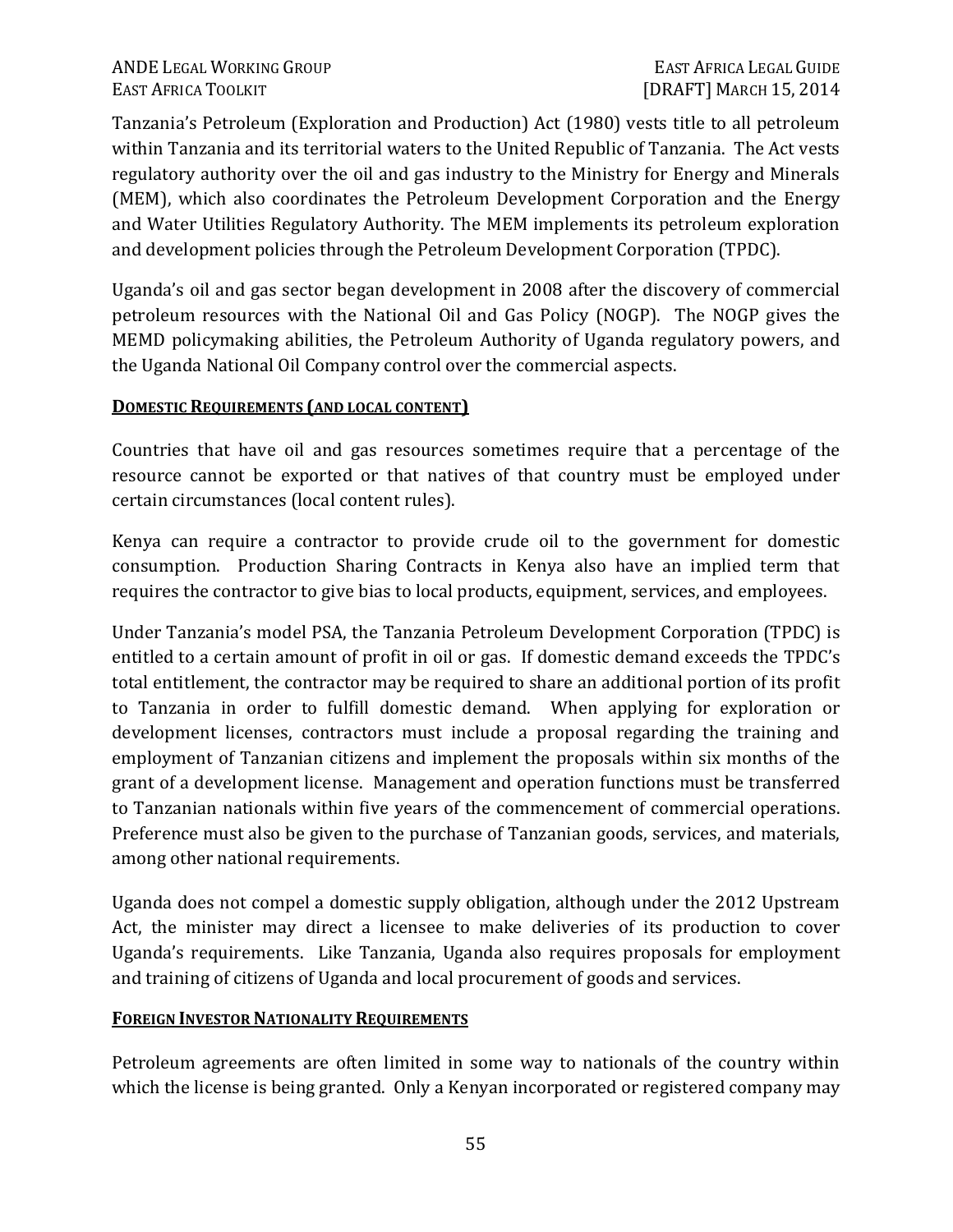enter into a petroleum agreement with the government. Only an entity incorporated in Tanzania can hold an interest in a petroleum license. No license can be granted to a natural person who is not a citizen of Uganda or to a legal entity incorporated outside Uganda unless it has established a place of business in Uganda and is registered as a foreign company under the Companies Act, (Cap 110). Rwanda does not appear to have nationality requirements.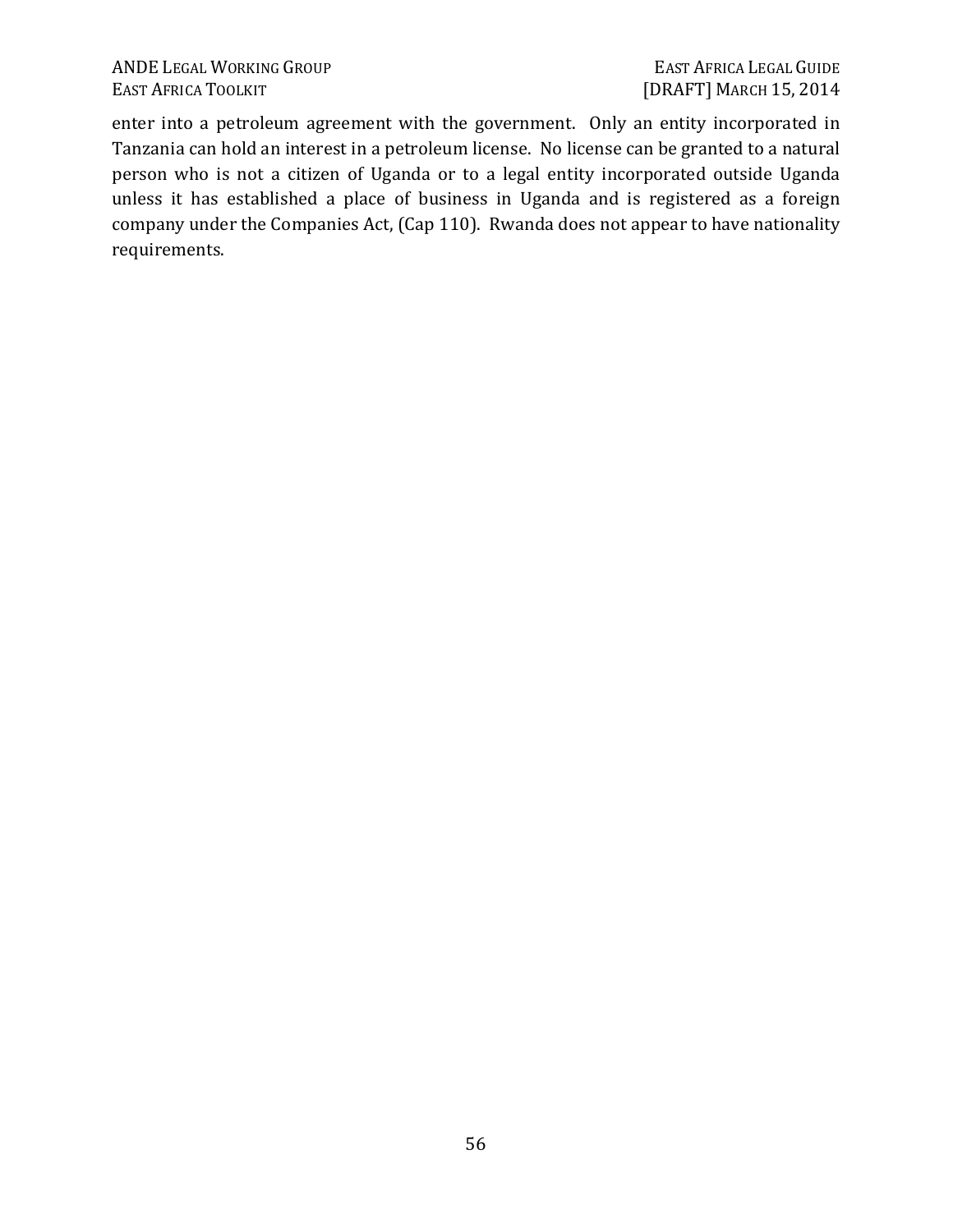**THE ATTACHED TOOL PROVIDES INFORMATION OF A GENERAL NATURE AND SHOULD NOT BE TAKEN OR USED AS LEGAL ADVICE IN SPECIFIC SITUATIONS, WHICH WILL DEPEND UPON PRECISE FACTUAL CIRCUMSTANCES AND VARIOUS FACTORS UNIQUE TO AN ORGANIZATION. THESE MAY INCLUDE, WITHOUT LIMITATION, TYPE OF ENTITY, NATURE OF ACTIVITIES, STAGE OF GROWTH AND APPLICABLE LAW. PLEASE SEEK APPROPRIATE COUNSEL FOR SPECIFIC LEGAL MATTERS.** 

# **SECTION 8 – SUMMARY OF INVESTMENT-SPECIFIC REQUIREMENTS**

Every country has its own registration requirements that relate to investment transactions and ongoing business operations. This section lists common types of investment documentation and discusses the specific requirements for that country. See attached matrices for breakdown (the summaries below and the matrices contain the same information – both forms are presented for ease of use).

The common types of investor documentation included are:

| Board Resolutions of the Company Approving the Debt Transaction  49, 53, 55, 58     |  |
|-------------------------------------------------------------------------------------|--|
| Board Resolutions of the Company Approving the Equity Transaction 49, 53, 55, 58    |  |
|                                                                                     |  |
|                                                                                     |  |
|                                                                                     |  |
|                                                                                     |  |
|                                                                                     |  |
|                                                                                     |  |
|                                                                                     |  |
|                                                                                     |  |
|                                                                                     |  |
|                                                                                     |  |
|                                                                                     |  |
|                                                                                     |  |
| <b>Resolution for the Amendment of Memorandum &amp; Articles of Association  53</b> |  |
|                                                                                     |  |
|                                                                                     |  |
|                                                                                     |  |
|                                                                                     |  |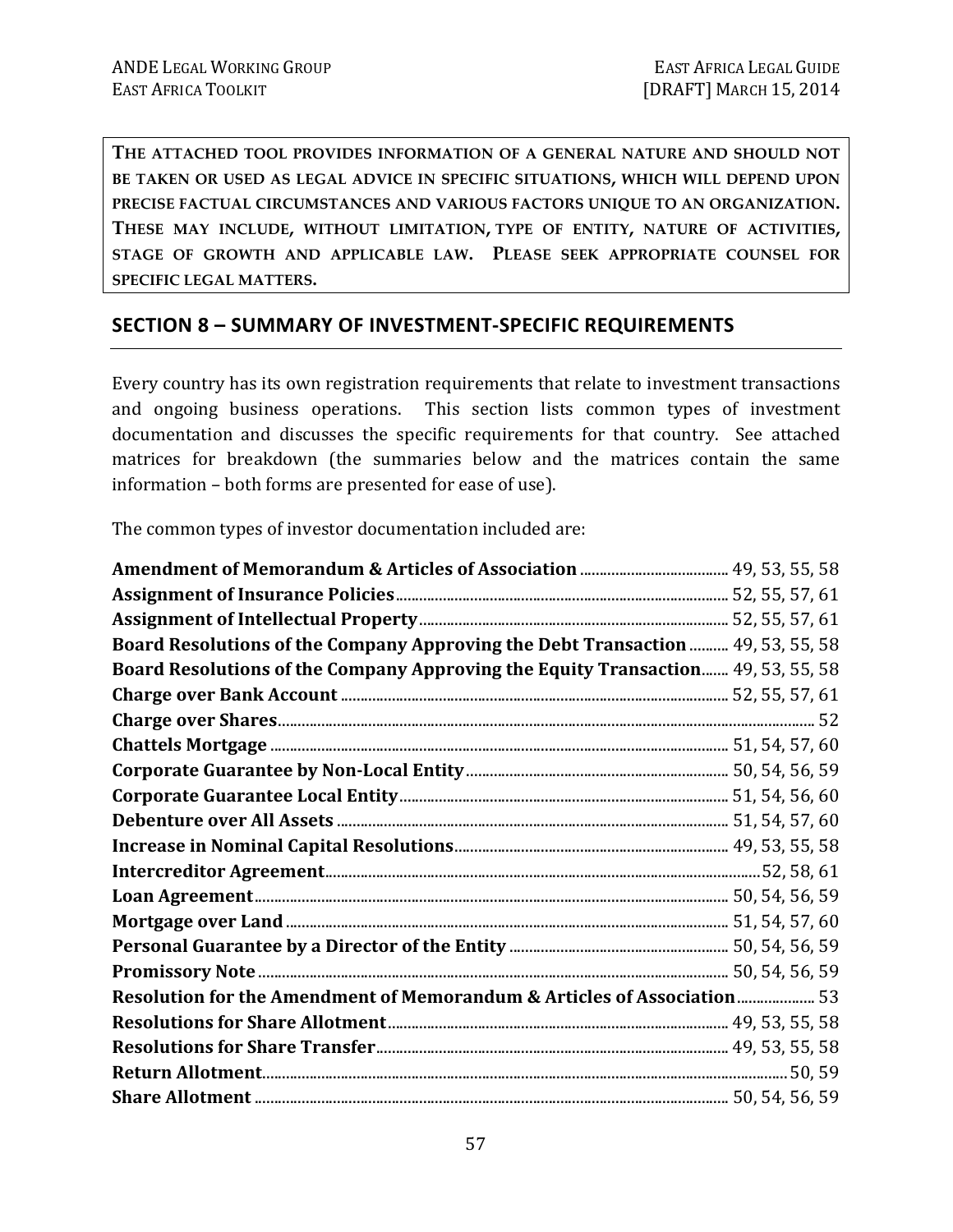### **KENYA**

**Board Resolutions of the Company Approving the Debt or Equity Transaction:** There are no required registration policies. No stamp duty is required.

**Resolutions for Share Transfer:** Must register a copy of the Resolutions signed by the chair and secretary with the Companies Registry. No stamp duty is required.

**Resolutions for Share Allotment:** Must register a copy of the Resolutions signed by the chair and secretary with the Companies Registry. No stamp duty is required.

**Amendment of Memorandum & Articles of Association:** Must register an Amended Memorandum & Articles of Association (including the resolution) with the Companies Registry within fourteen (14) days of the resolution. It costs K.Shs.1100 for the Resolution and K.Shs.1500 for the Memorandum & Articles of Association. Registration fees are made over the counter. If registration is not made in the required time frame, there is a penalty on resolution of K.Shs.200 per month for first two months and then 100 for each subsequent month of default. No stamp duty is required but some law firms will stamp a copy of the amended Memorandum & Articles of Association. The stamp duty costs K.Shs. 120. It is submitted to the Kenya Revenue Authority (KRA) and designated commercial banks. It typically takes five (5) working days to process the duty.

**Increase In Nominal Capital Resolutions and Form:** Must register a Statement, Resolution, and Notice of Increase with the Companies Registry within fourteen (14) days of the resolution. It costs K.Shs.200 for the Notice and K.Shs.1100 for the Resolution. The Statement is subject to assessment because it depends on the current nominal capital of the country. Registration fees are made over the counter. If registration of the Resolution is not made in the required time frame, there is a penalty of K.Shs.200 per month for first two months and then 100 for each subsequent months of default. The statement of increase must be submitted for stamp duty payment. The stamp duty costs 1% of the increase amount. It is submitted to the KRA and designated commercial banks within thirty (30)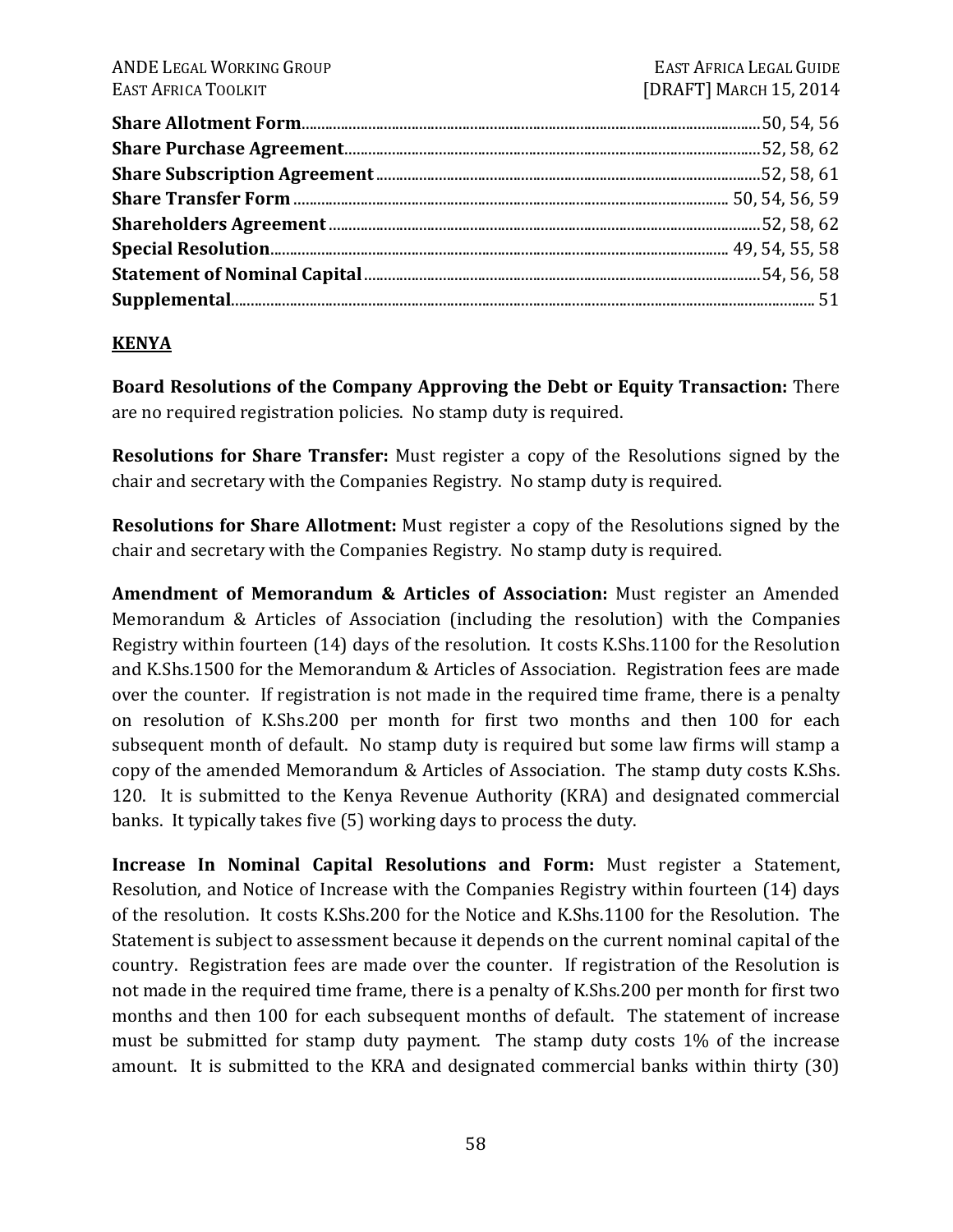days. It typically takes five (5) working days to process the duty. If the duty is not paid in the required time frame, must pay 5% of the stamp duty per yearly quarter defaulted.

**Special Resolution:** Must register Special Resolutions with the Companies Registry within fourteen (14) days of the date of the resolution. It costs K.Shs.1100 and payment is made over the counter. If registration is not made in the required time frame, there is a penalty of K.Shs.200 per month for first two months and then 100 for each subsequent months of default. No stamp duty is required.

**Share Transfer Form:** Must register a copy of the Share Transfer, Interim Annual Return, and Affidavit by the person transferring the shares (saying he/she owned the shares and is freely transferring the shares), and Board Resolution with the Companies Registry within thirty (30) days of the date of the annual return. It costs K.Shs.400 for Interim Annual Returns, paid over the counter. If registration is not made in the required time frame, there is a penalty of K.Shs.200 per month for first two months and then 100 for each subsequent months of default (up to K.Shs.2600). The Form D, share transfer itself must be submitted for stamp duty payment. The stamp duty costs 1% of the consideration but a minimum of 20 and is submitted to the KRA and designated commercial banks within thirty (30) days. It typically takes five (5) working days to process the duty. If the duty is not paid in the required time frame, must pay 5% of stamp duty per yearly quarter of default.

**Share Allotment Form:** Must register Form 213 and Board Resolution with the Companies Registry within fourteen (14) days of the resolution. It costs K.Shs.200 paid over the counter. If registration is not made in the required time frame, there is a penalty of K.Shs.200 per month for first two months and then 100 for each subsequent months of default. No stamp duty is required.

**Loan Agreement:** Registration is optional, but may choose to register the document with the Registry of Documents. It costs K.Shs.500 and typically takes seven (7) working days to process. Stamping is not mandatory, but the document may be submitted for stamping. The stamp duty costs K.Shs.120 and is submitted to the KRA and designated commercial banks within thirty (30) days. It typically takes five (5) working days to process the duty. If the duty is not paid in the required time frame, must pay 5% of stamp duty per yearly quarter of default.

**Promissory Note:** Registration is optional, but may choose to register the document with the Registry of Documents. It costs K.Shs.500 and typically takes seven (7) working days to process. Stamping is not mandatory, but the document may be submitted for stamping. The stamp duty costs K.Shs.120 and is submitted to the KRA and designated commercial banks within thirty (30) days. It typically takes five (5) working days to process the duty.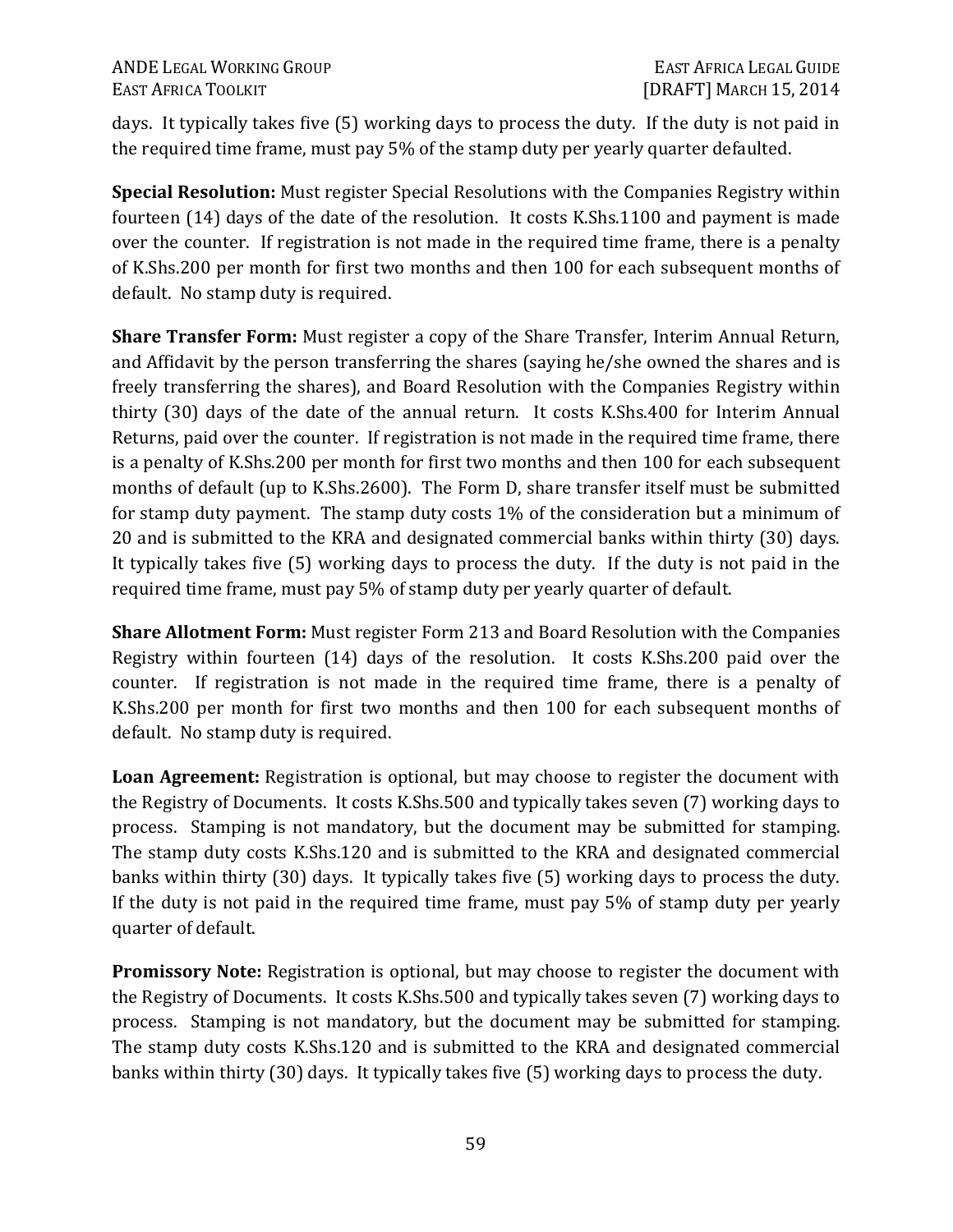**Personal Guarantee by a Director of the Entity:** Registration is optional, but may choose to register the document with the Registry of Documents. It costs K.Shs.500 and typically takes seven (7) working days to process. Stamping is not mandatory, but the document may be submitted for stamping. The stamp duty costs K.Shs.220 and is submitted to the KRA and designated and commercial banks within thirty (30) days. It typically takes five (5) working days to process the duty. If the duty is not paid in the required time frame, must pay 5% of stamp duty per yearly quarter of default.

**Corporate Guarantee by Non-Local Entity:** Registration is optional, but may choose to register the document with the Registry of Documents. It costs K.Shs.500 and typically takes seven (7) working days to process. Stamping is not mandatory, but the document may be submitted for stamping. The stamp duty costs K.Shs.220 and is submitted to the KRA and designated commercial banks within thirty (30) days. It typically takes five (5) working days to process the duty. If the duty is not paid in the required time frame, must pay 5% of stamp duty per yearly quarter of default.

**Corporate Guarantee Local Entity:** Registration is optional, but may choose to register the document with the Registry of Documents. It costs K.Shs.500 and typically takes seven (7) working days to process. Stamping is not mandatory, but the document may be submitted for stamping. The stamp duty costs K.Shs.220 and is submitted to the KRA and designated commercial banks within thirty (30) days. It typically takes five (5) working days to process the duty. If the duty is not paid in the required time frame, must pay 5% of stamp duty per yearly quarter of default.

**Chattels Mortgage:** Must register a copy of the mortgage document with the Companies Registry. It costs K.Shs.50 and typically takes five (5) working days to process. The document must be submitted for stamp duty payment. The stamp duty costs K.Shs.220 and is submitted to the KRA and designated commercial banks within thirty (30) days. It typically takes five (5) working days to process the duty. If the duty is not paid in the required time frame, must pay 5% of stamp duty per yearly quarter of default.

**Mortgage over Land (Where it is Created by a Company):** Must register the mortgage documents and Form 214 with the Companies Registry within forty-two (42) days. It costs K.Shs.600 and typically takes three (3) working days to process. If registration is not made in the required time frame, a court order in order to file out of time, pay K.Shs.200 for court order to be shared with relevant parties. The mortgage documents must be submitted for stamp duty payment. The stamp duty costs 0.1% of the secured amount and is submitted to the KRA and designated commercial banks within thirty (30) days. It typically takes five (5) working days to process the duty. If the duty is not paid in the required time frame, must pay 5% of stamp duty per yearly quarter of default.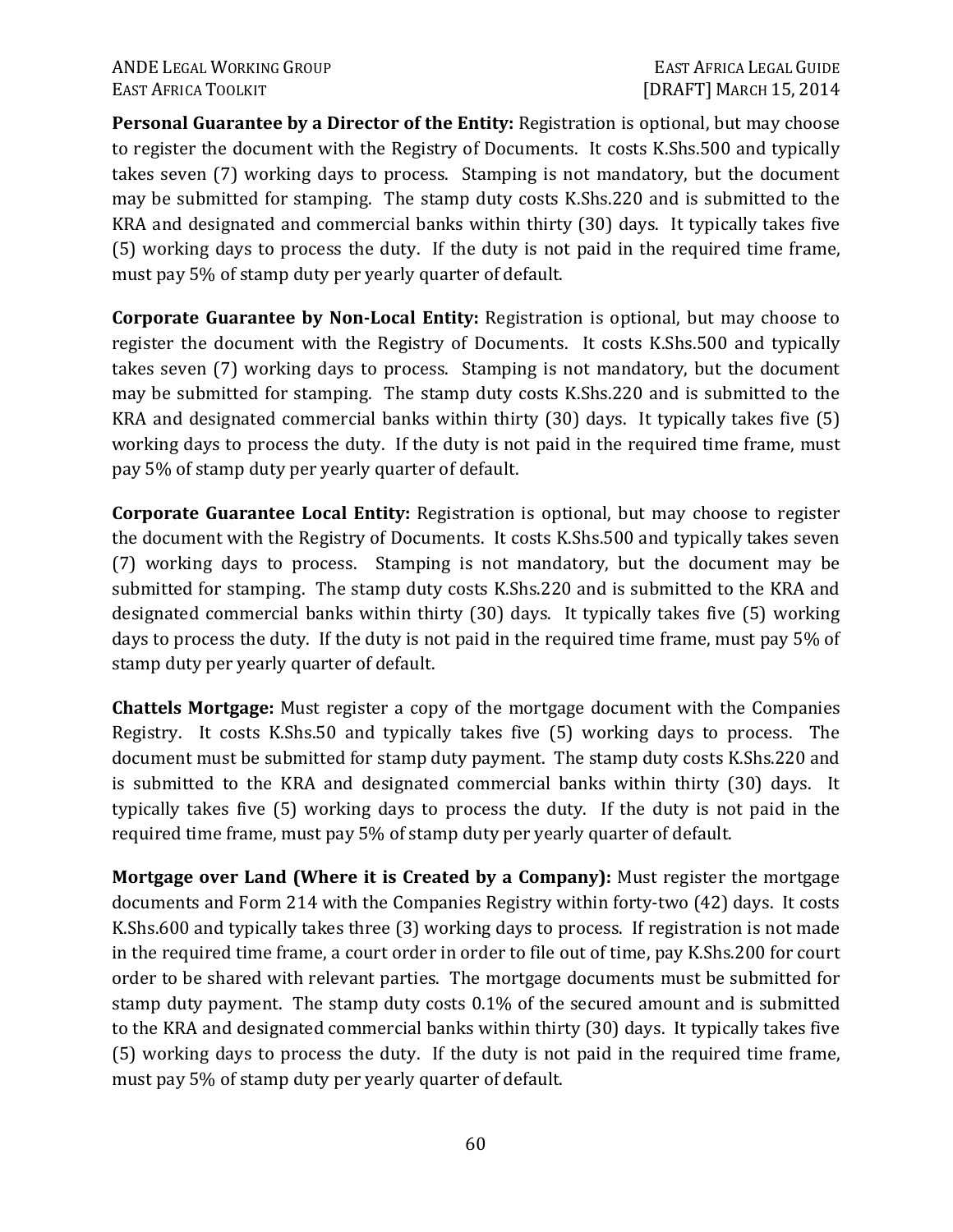**Debenture over All Assets:** Must register the debenture documents and Form 214 with the Companies Registry within forty-two (42) days. It costs K.Shs.600 and typically takes three (3) working days to process. If registration is not made in the required time frame, a court order in order to file out of time, pay K.Shs.200 for court order to be shared with relevant parties. The debenture documents must be submitted for stamp duty payment. The stamp duty costs 0.1% of the secured amount and is submitted to the KRA and designated commercial banks within thirty (30) days. It typically takes five (5) working days to process the duty. If the duty is not paid in the required time frame, must pay 5% of stamp duty per yearly quarter of default.

**Supplemental:** Must register the security documents and Form 214 with the Companies Registry within forty-two (42) days. It costs K.Shs.600 and typically takes three (3) working days to process. If registration is not made in the required time frame, a court order in order to file out of time, pay K.Shs.200 for court order to be shared with relevant parties. The security documents must be submitted for stamp duty payment. The stamp duty costs K.Shs.20 and is submitted to the KRA and designated commercial banks. It typically takes five (5) working days to process the duty. If the duty is not paid in the required time frame, must pay 5% of stamp duty per yearly quarter of default.

**Assignment of Intellectual Property:** There are no required registration policies, but this area is covered by Kenyan law. No stamp duty is required.

**Assignment of Insurance Policies:** There are no required registration policies. No stamp duty is required.

**Charge over Bank Account:** Must register the security document and Form 214 with the Companies Registry within forty-two (42) days. It costs K.Shs.600 and typically takes three (3) working days to process. If registration is not made in the required time frame, a court order in order to file out of time, pay K.Shs.200 for court order to be shared with relevant parties. The charge document must be submitted for stamp duty payment. The stamp duty costs 0.1% of the secured amount and is submitted to the KRA and designated commercial banks within thirty (30) days. It typically takes five (5) working days to process the duty. If the duty is not paid in the required time frame, must pay 5% of stamp duty per yearly quarter of default.

**Charge over Shares:** Must register the security document and Form 214 with the Companies Registry within forty-two (42) days. It costs K.Shs.600 and typically takes three (3) working days to process. If registration is not made in the required time frame, a court order in order to file out of time, pay K.Shs.200 for court order to be shared with relevant parties. The charge document must be submitted for stamp duty payment. The stamp duty costs 0.1% of the secured amount and is submitted to the KRA and designated commercial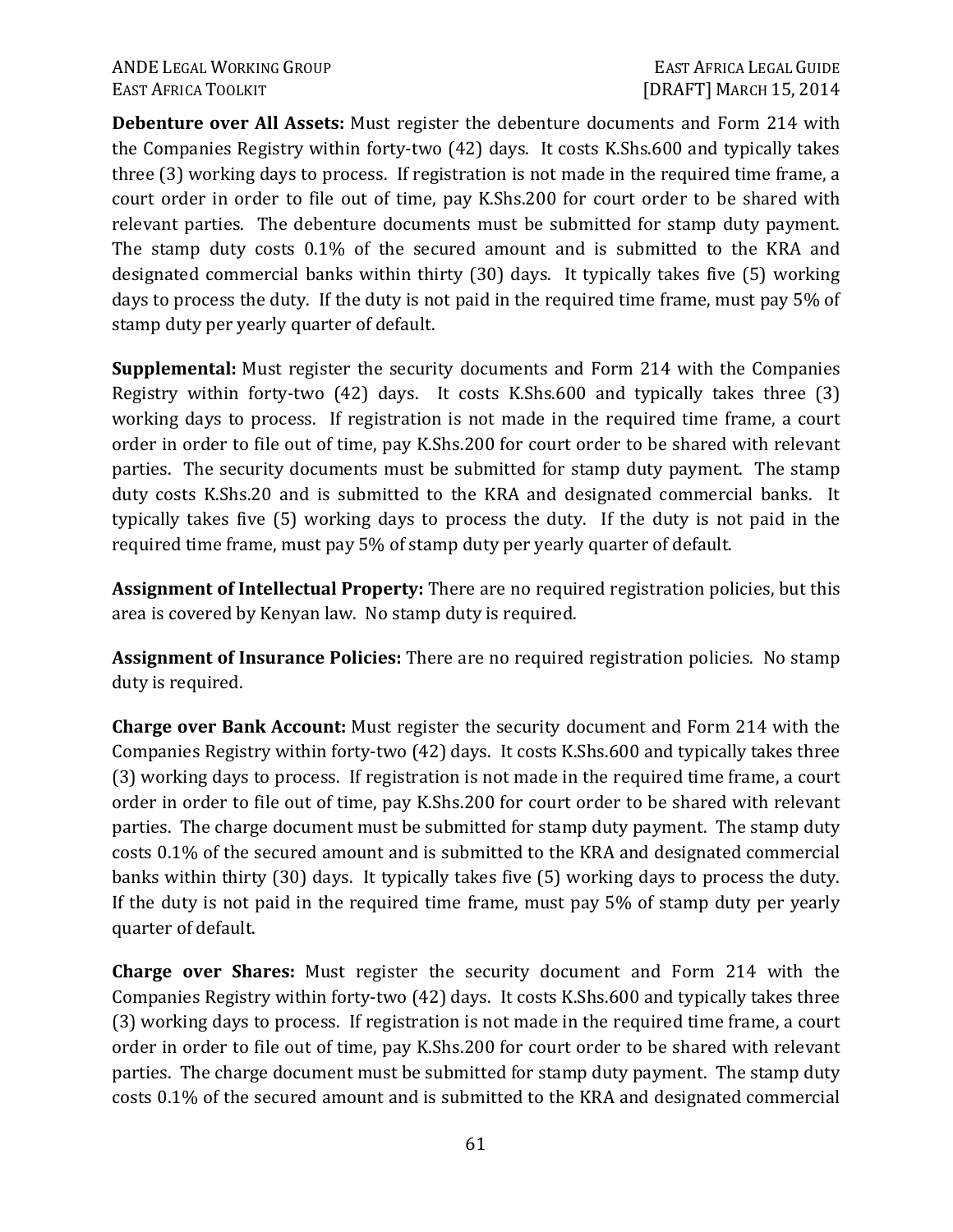banks within thirty (30) days. It typically takes five (5) working days to process the duty. If the duty is not paid in the required time frame, must pay 5% of stamp duty per yearly quarter of default.

**Intercreditor Agreement:** There are no required registration policies. Stamping not usually mandatory, but the document may be submitted for stamping. The stamp duty costs K.Shs.120 and is submitted to the KRA and designated commercial banks within thirty (30) days. It typically takes five (5) working days to process the duty. If the duty is not paid in the required time frame, must pay 5% of stamp duty per quarter of default.

**Share Subscription Agreement:** There are no required registration policies. Stamping is not mandatory, but the document may be submitted for stamping. The stamp duty costs K.Shs.120 and is submitted to the KRA and designated commercial banks within thirty (30) days. It typically takes five (5) working days to process the duty. If the duty is not paid in the required time frame, must pay 5% of stamp duty per yearly quarter of default.

**Shareholders Agreement:** There are no required registration policies. Stamping not usually mandatory, but the document may be submitted for stamping. The stamp duty costs K.Shs.120 and is submitted to the KRA and designated commercial banks within thirty (30) days. It typically takes five (5) working days to process the duty. If the duty is not paid in the required time frame, must pay 5% of stamp duty per yearly quarter of default.

**Share Purchase Agreement:** There are no required registration policies. Stamping not usually mandatory, but the document may be submitted for stamping. The stamp duty costs K.Shs.120 and is submitted to the KRA and designated commercial banks within thirty (30) days. It typically takes five (5) working days to process the duty. If the duty is not paid in the required time frame, must pay 5% of stamp duty per yearly quarter of default

# **RWANDA**

Rwanda does not charge stamp duties. Below are common documents and the required filing procedure, if any, in Rwanda.

**Board Resolutions of the Company Approving the Debt Transaction:** Must register a notarized Original Copy of the Resolution with the Office of the Registrar General. There is no specific timeline as long as the passing of the Resolution, execution and filing is done before the commencement of the transaction.

**Board Resolutions of the Company Approving the Equity Transaction:** Must register notarized Original Copies of the Resolutions with the Office of the Registrar General. There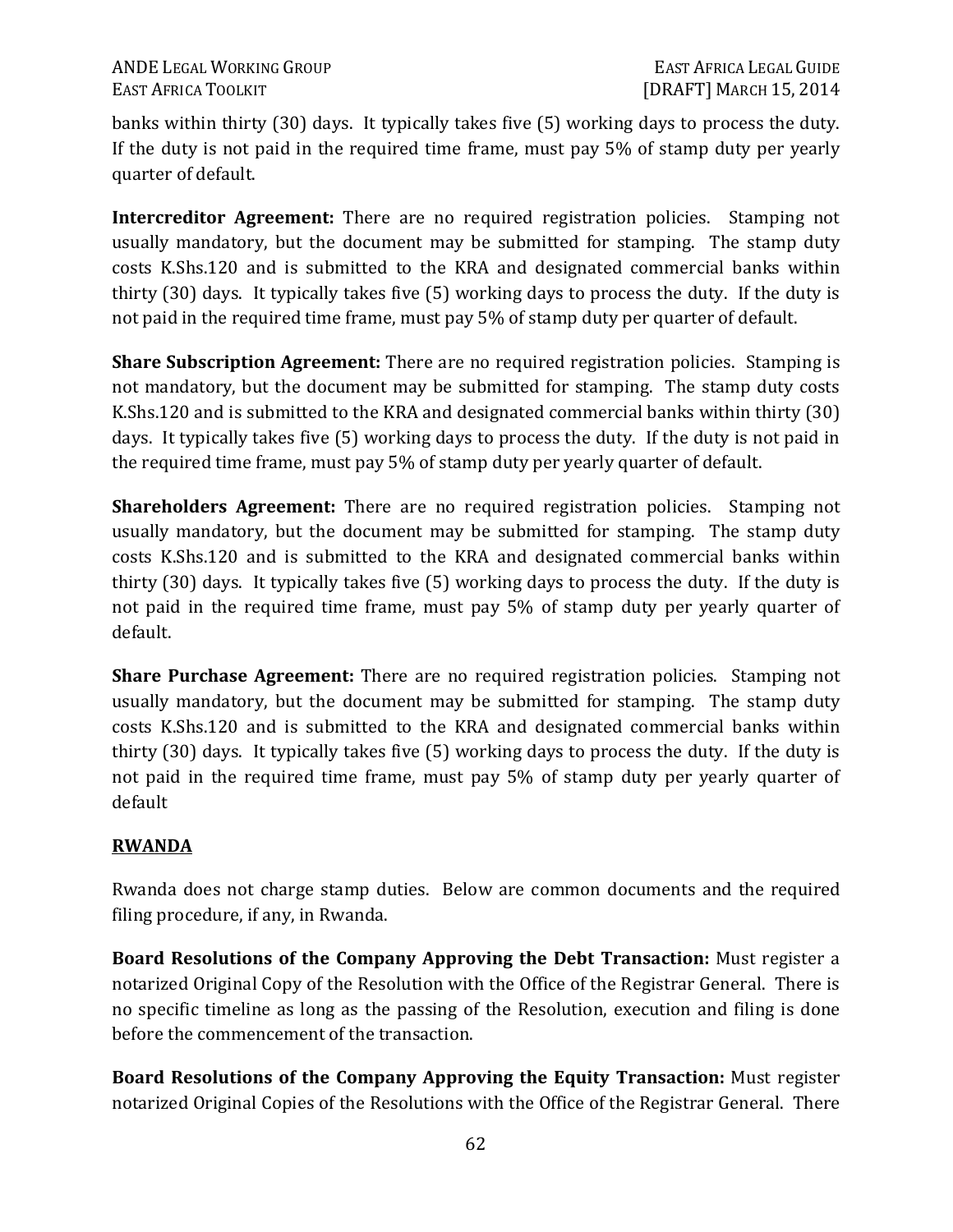is no specific timeline as long as the passing, execution and filing of the Resolutions is done before any of these agreements is signed.

**Resolutions for Share Transfer:** Must register notarized Original Copies of the Resolutions with the Office of the Registrar General. The cost of registration per original and per counterpart is RWF 7,000. There is no specific timeline as long as the Resolution is passed, executed and filed before the transfer of shares.

**Resolutions for Share Allotment:** Must register notarized Original Copies of the Resolutions with the Office of the Registrar General. The cost of registration per original and per counterpart is RWF 7,000. There is no specific timeline as long as the passed and executed Resolutions are filed before the share allotment.

**Resolution for the Amendment of Memorandum & Articles of Association:** Must register a notarized Original Copy of the Resolution with the Office of the Registrar General. The cost of registration per original and per counterpart is RWF 7,000. There is no specific timeline as long as the passing, execution and filing of the Resolution is completed before, or concurrently, with the filing and registration of the amended Memorandum & Articles of Association.

**Amendment of Memorandum & Articles of Association:** Must register a Notice of the Alteration and a Notarized Copy of the Amended Memorandum & Articles of Association with the Office of the Registrar General. The cost of registration per original and per counterpart is RWF 7,000. Registration must happen not later than fifteen (15) days after the alteration of the Memorandum & Articles of Association. There is a standard form of the memorandum for companies not having a Memorandum & Articles of Association.

**Increase in Nominal Capital Resolutions:** Must register a Notarized Original Copy of the Resolution with the Office of the Registrar General. The cost of registration per original and per counterpart is RWF 7,000. There is no specificity on this so long as it is before the increase.

**Special Resolution:** Must register notarized Original Copies of the Resolutions with the Office of the Registrar General. The cost of registration per original and per counterpart is RWF 7,000. Registration must happen before the decisions/actions therein are put into effect.

**Statement of Nominal Capital:** Must register the actual Statement of Nominal Capital with the Office of the Registrar General. There is no specific timeline is stipulated in the law.

**Share Transfer Form:** Must register the Completed Share Transfer Form with the Office of the Registrar General. The cost of registration per original and per counterpart is RWF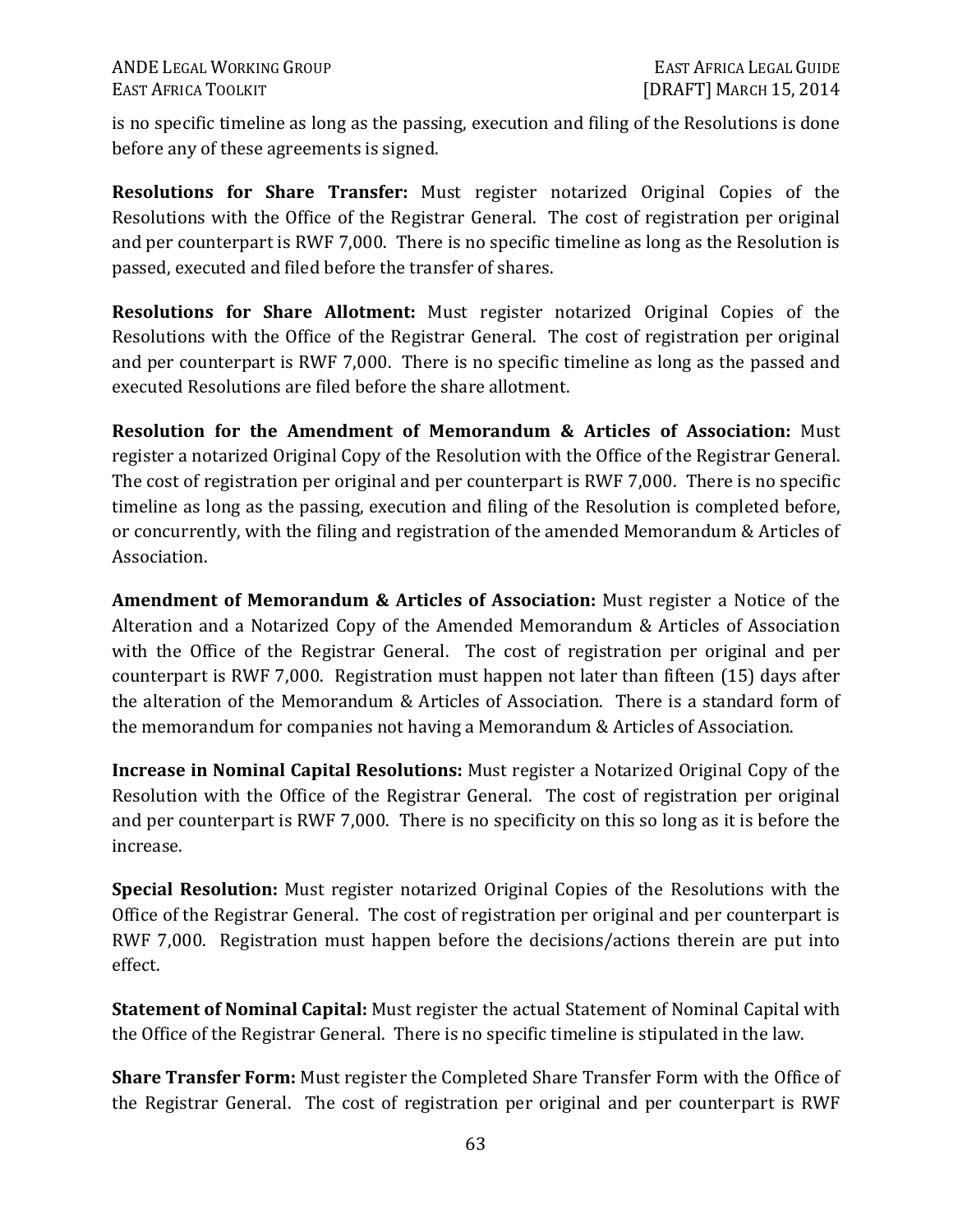7,000. Registration must happen not later than fifteen (15) days after the signing of the share certificate.

**Share Allotment Form:** Must register the Completed Share Allotment Form with the Office of the Registrar General. The cost of registration per original and per counterpart is RWF 7,000. Registration must happen before the allotment is to take effect.

**Loan Agreement:** There are no required registration policies.

**Promissory Note:** There are no required registration policies.

**Personal Guarantee by a Director of the Entity:** Must register a Copy of the Personal Guarantee with the Office of the Registrar General. Registration must happen not later than the registration of the documentation in respect of which the guarantee is given.

**Corporate Guarantee by Non-Local Entity:** Must register a Copy of the Corporate Guarantee by the Non-Local Entity with the Office of the Registrar General. Registration must happen not later than the registration of the documentation in respect of which the guarantee is given.

**Corporate Guarantee Local Entity:** Must register a Copy of the Corporate Guarantee by the Local Entity with the Office of the Registrar General. Registration must happen not later than the registration of the documentation in respect of which the guarantee is given.

**Chattels Mortgage:** Must register a Notarized Copy of the Mortgage Deed with the Office of the Registrar General. Registration must happen before the grant of the mortgage facility.

**Mortgage over Land:** Must register a Notarized Copy of the Mortgage Deed with the Office of the Registrar General. The cost of registration per original and per counterpart is RWF 20,000 (mortgage registration fees). Registration must happen before the grant of the mortgage facility.

**Debenture over All Assets:** Must register a Copy of the Executed Debenture with the Office of the Registrar General. Registration must happen not later than all the other documentation creating the charge on the said assets.

**Assignment of Intellectual Property:** Must register a Notarized Copy of the Assignment Deed with the Office of the Registrar General. Registration must happen before the time this assignment is to take effect.

**Assignment of Insurance Policies:** Registration must happen before the time this assignment is to take effect.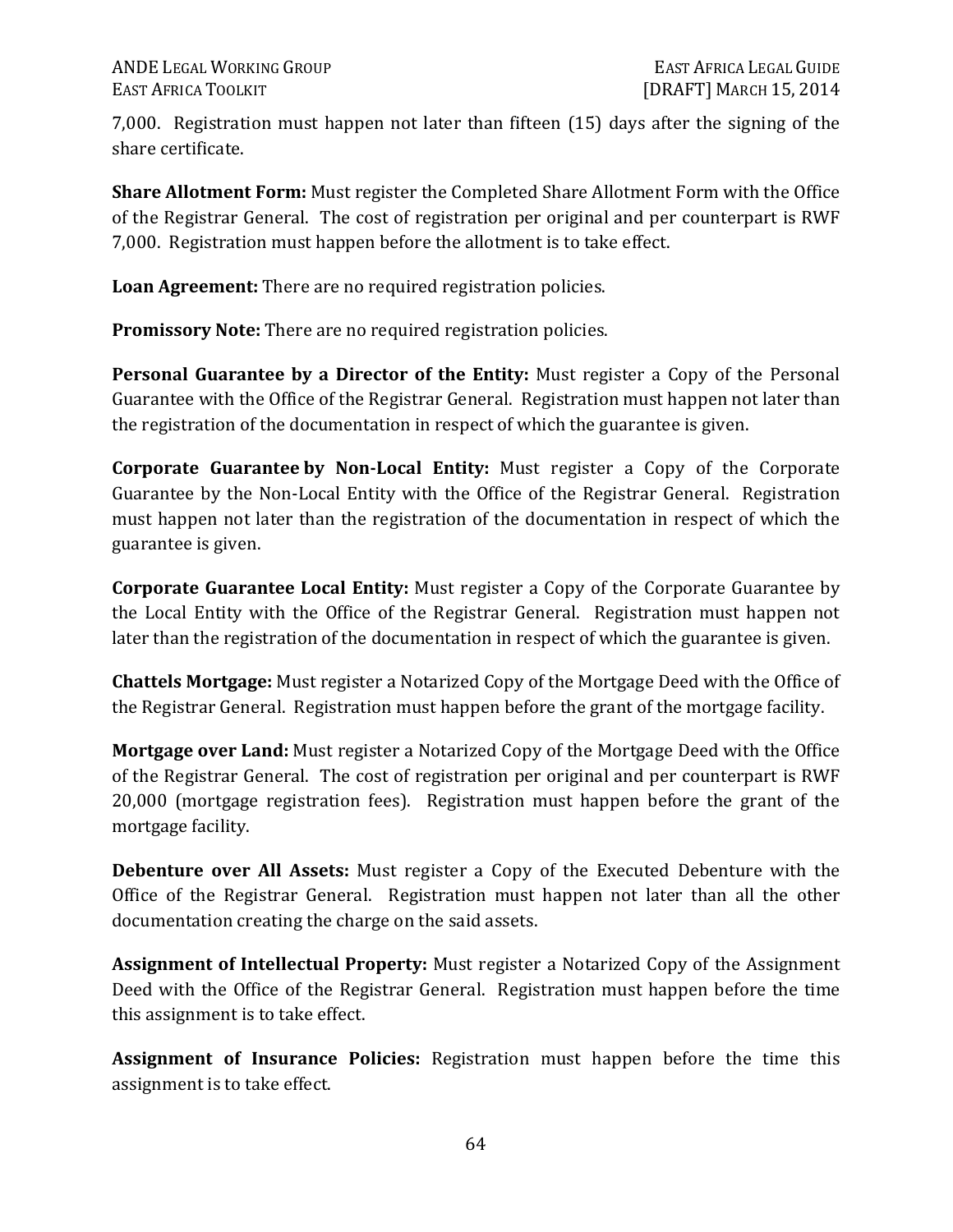**Charge over Bank Account:** Must register a Notarized Copy of the Instrument Creating the Charge with the Office of the Registrar General. Registration must happen before the charge is to take effect.

### **TANZANIA**

**Board Resolutions of the Company Approving the Debt or Equity Transaction:** There are no required registration policies. No stamp duty is required.

**Resolutions for Share Transfer:** There are no required registration policies. No stamp duty is required.

**Resolutions for Share Allotment:** There are no required registration policies. No stamp duty is required.

**Amendment of Memorandum & Articles of Association:** Must register a copy of the Altered Memorandum plus Special Resolution with the Registrar of Companies within fourteen (14) days of passing the Resolution. There is a filing fee of T.Shs. 15,000. It typically takes one (1) day to process. If registration is not made in the required time frame, the company, and every officer of the company who is in default, shall be liable to a default fine. No stamp duty is required.

**Increase in Nominal Capital Resolutions and Form:** Must register Form No. 66 (Increase in Share Capital Beyond Registered Capital) with the Registrar of Companies within thirty (30) days after passing of the Resolution authorizing the increase. There is a filing fee of T.Shs. 15,000. It typically takes one (1) day to process. If default is made in complying with filing, every officer of the company who is in default shall be liable to a default fine. The default fine has not been provided. No stamp duty is required.

**Special Resolution:** Must register the Special Resolution (2 copies) with the Registrar of Companies within thirty-five (35) days from the date on which the Resolution was passed. There is a filing fee of T.Shs. 15,000. It typically takes one (1) day to process. If registration is not made in the required time frame, the company, and every officer of the company who is in default, shall be liable to a default fine. No stamp duty is required. *Special Resolutions are required: (a) to alter the objects of the company; (b) to alter the articles; (c) to change the name of the company; (d) to create a reserve liability; (e) to authorize the payment of interest on shares out of capital where such authority is not given by the articles; (f) reduction of share capital; (g) to appoint inspectors to investigate the affairs of a company; (h) to make unlimited the liability of directors or managers of a limited company; (i) to authorize an assignment of office by a director; (j) to resolve that a company be wound up by order of the court; (k) to institute a members voluntary winding up; and (l) to*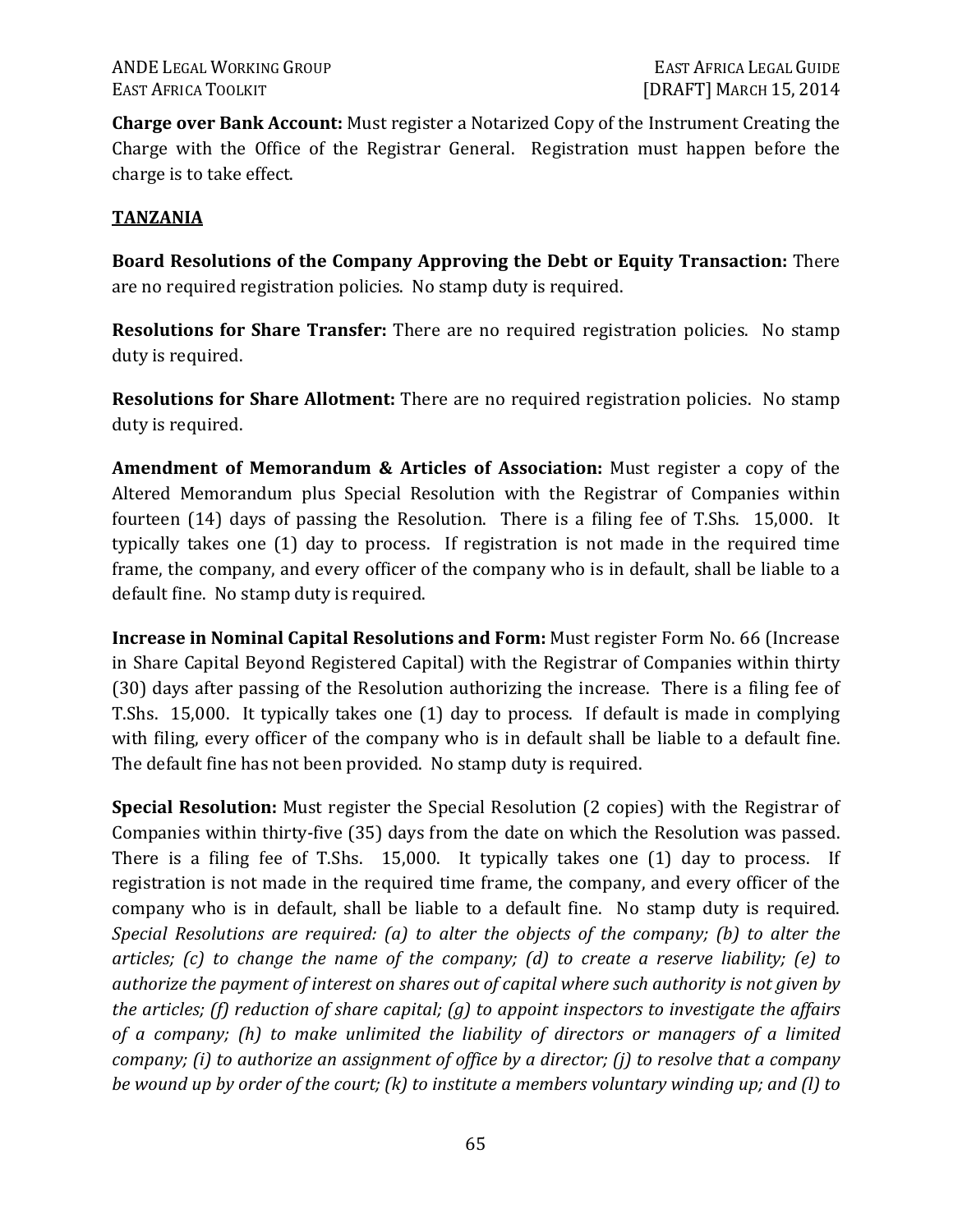*authorize the liquidator to accept the shares in consideration for the sale of company's property.* 

**Statement of Nominal Capital:** There are no required registration policies. No stamp duty is required.

**Share Transfer Form:** Must register the Instrument of Transfer with the Registrar of Companies. There is a filing fee of T.Shs. 15,000. It typically takes one (1) day to process. If default is made in complying with filing, every officer of the company who is in default shall be liable to a default fine (not provided). The Resolutions Approving Transfer of Shares, Latest Audited Accounts, and Instrument of Transfer must be submitted for stamp duty payment. The stamp duty costs 1% of consideration and must be submitted to the Tanzania Revenue Authority (TRA) thirty (30) days from date of execution of the share transfer Form. It typically takes 4 days to process the duty but can be done in one (1) day.

**Share Allotment Form:** Must register the Share Allotment Form (statutory Form either Form 55a or Form 55b) with the Registrar of Companies within sixty (60) days of allotting shares. There is a filing fee of T.Shs. 15,000. It typically takes one (1) day to process. If default is made in complying with filing, every officer of the company who is in default shall be liable to a default fine (not provided). No stamp duty is required.

**Loan Agreement:** There are no required registration policies. Stamping not mandatory, but the Loan Agreement may be submitted for stamping. The stamp duty is a nominal amount (approximately T.Shs. 2000.00) and is submitted to the TRA.

**Promissory Note:** There are no required registration policies. No stamp duty is required.

**Personal Guarantee by a Director of the Entity:** Registration is optional, but may choose to register the Deed of Guarantee with the Ministry of Lands and Human Settlement Development Registrar of Documents. It typically takes 7-14 days to process. If choosing to register the guarantee, the stamp duty costs T.Shs. 10,000 (nominal value) and must be submitted to the Ministry of Lands and Human Settlement Development Registrar of Documents.

**Corporate Guarantee by Non-Local Entity:** Registration is optional, but may choose to register the deed of guarantee with the Ministry of Lands and Human Settlement Development Registrar of Documents. It typically takes 7- 14 days to process. If choosing to register the Guarantee, the stamp duty costs T.Shs. 10,000 (nominal value) and must be submitted to the Ministry of Lands and Human Settlement Development Registrar of Documents.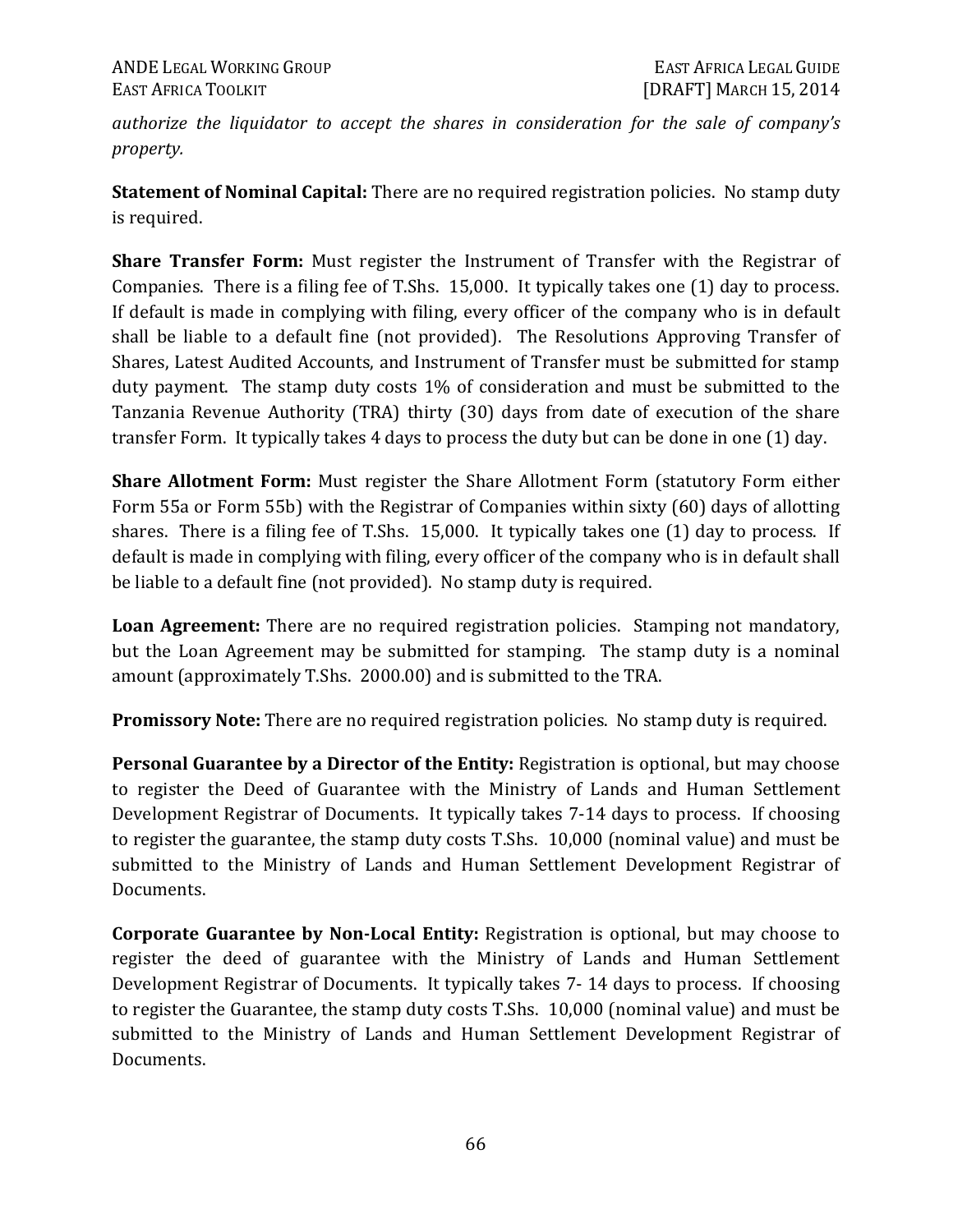**Corporate Guarantee Local Entity:** Registration is optional, but may choose to register the Deed of Guarantee with the Ministry of Lands and Human Settlement Development Registrar of Documents. It typically takes 7- 14 days to process. If choosing to register the Guarantee, the stamp duty costs T.Shs. 10,000 (nominal value) and must be submitted to the Ministry of Lands and Human Settlement Development Registrar of Documents.

**Chattels Mortgage:** Must register the Chattels Mortgage with the Ministry of Lands and Human Settlement Development. It typically takes 7- 14 days to process.

**Mortgage over Land (Where it is Created by A Company):** Must register the Mortgage Deed and Form 96 (Particulars of Mortgage or Charge Created) with the Ministry of Industry and Trade (Registrar of Companies) and Ministry of Lands and Human Settlement Development within forty-two (42) days after date of creation. There is a registration fee of T.Shs. 15,000 (nominal value) payable at the Companies Registry and registration fee of T.Shs. 120,000 (nominal value) payable at the Lands Registry. It typically takes 7- 14 days at the to process if property is located outside Dar es Salaam and 3 – 4 weeks if the property is located in Dar es Salaam. If the corresponding file in respect of property located at the Ministry for Lands is missing, a temporary file in respect of the same will have to be opened and the opening process can take three 3 - 6 months. If registration is not made in the required time frame, security will void against any liquidator or administrator and any creditor of the company. The Mortgage Deed and Form 96 must be submitted for stamp duty payment. The stamp duty costs T.Shs. 10,000 (nominal value) and an additional T.Shs. 500.00 for every copy, which must be submitted to the Companies Registry within one (1) day. It typically takes one (1) day to process the duty.

**Debenture over All Assets:** Must register the Debenture and Form 96 (Particulars of Mortgage or Charge Created) with the Registrar of Companies within forty-two (42) days after date of creation. There is a registration fee of T.Shs. 15,000 (nominal value) payable at the Companies Registry. It typically takes 7- 14 days to process. If registration is not made in the required time frame, security will void against any liquidator or administrator and any creditor of the company. The Debenture and Form 96 must be submitted for stamp duty payment. The stamp duty costs T.Shs. 10,000 (nominal value) and an additional T.Shs. 500.00 for every copy, which must be submitted to the Companies Registry within one (1) day. It typically takes one (1) day to process the duty.

**Assignment of Intellectual Property:** There are no required registration policies. No stamp duty is required.

**Assignment of Insurance Policies:** There are no required registration policies. No stamp duty is required.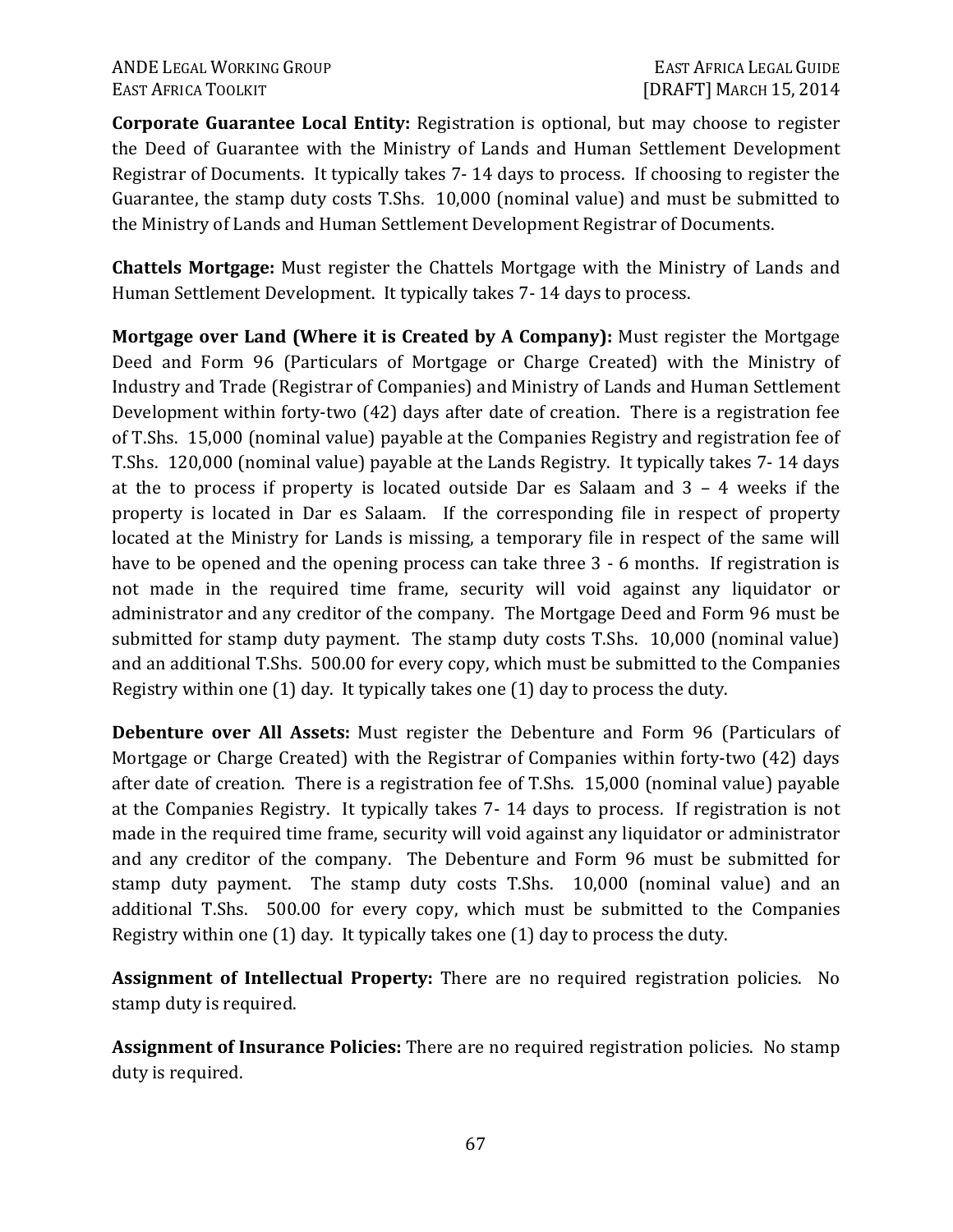**Charge over Bank Account:** Must register the Charge Deed and Form 96 (Particulars of Mortgage or Charge Created) with the Registrar of Companies within forty-two (42) days after date of creation. There is a registration fee of T.Shs. 15,000 (nominal value) payable at the Companies Registry. It typically takes 7- 14 days to process. If registration is not made in the required time frame, security will void against any liquidator or administrator and any creditor of the company. The Charge Deed and Form 96 must be submitted for stamp duty payment. The stamp duty costs T.Shs. 10,000 (nominal value) and an additional T.Shs. 500.00 for every copy, which must be submitted to the Companies Registry within one (1) day. It typically takes one (1) day to process the duty.

**Intercreditor Agreement:** There are no required registration policies. No stamp duty is required.

**Share Subscription Agreement:** There are no required registration policies. No stamp duty is required.

**Shareholders Agreement:** There are no required registration policies. No stamp duty is required.

**Share Purchase Agreement:** There are no required registration policies. No stamp duty is required.

#### **UGANDA**

**Board Resolutions of the Company Approving the Debt or Equity Transaction:** Must register the Resolution with the Companies Registry, which costs UGX 22,000. It typically takes 3-5 working days, depending on the availability of the registry file, to process the registration. No stamp duty is required.

**Resolutions for Share Transfer:** Must register the Resolution with the Companies Registry, which costs UGX 22,000. It typically takes 3-5 working days, depending on the availability of the registry file, to process the registration. No stamp duty is required.

**Resolutions for Share Allotment:** Must register the Resolution with the Companies Registry, which costs UGX 22,000. It typically takes 3-5 working days, depending on the availability of the registry file, to process the registration. No stamp duty is required.

**Amendment of Memorandum & Articles of Association:** Must register the Resolution by the Company Sanctioning the Amendment and the Amended Memorandum & Articles of Association with the Companies Registry, which costs UGX 35,000. It typically takes 3-5 working days, depending on the availability of the registry file, to process the registration. No stamp duty is required.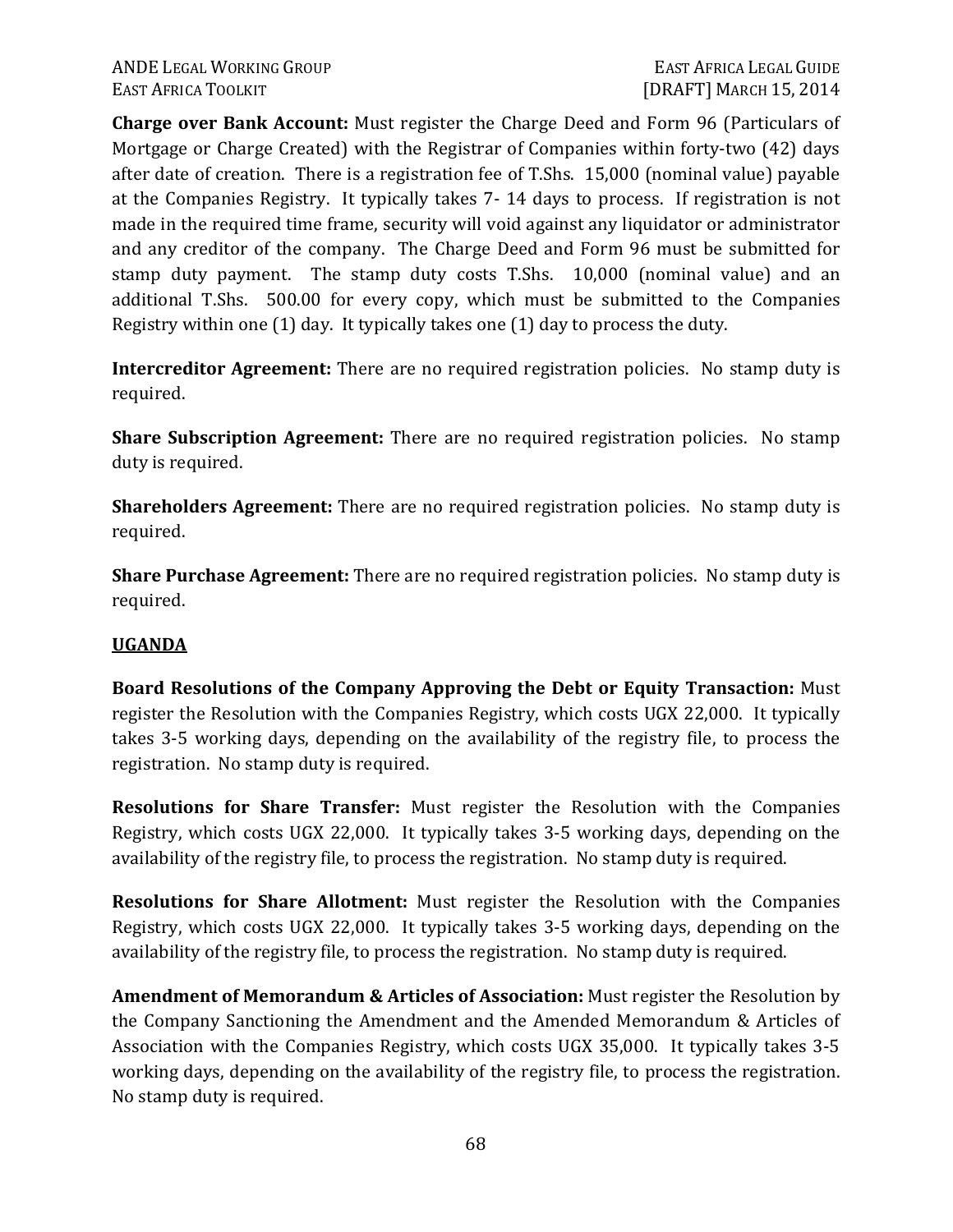#### ANDE LEGAL WORKING GROUP **EAST AFRICA LEGAL GUIDE** EAST AFRICA TOOLKIT [DRAFT] MARCH 15, 2014

**Increase in Nominal Capital Resolutions:** Must register the Resolution with the Companies Registry, which costs UGX 22,000. It typically takes 3 - 5 working days, depending on the availability of the registry file, to process the registration. No stamp duty is required. *Though a stamp duty is not paid on the Resolution sanctioning the increase in share capital, a stamp duty at the rate of 0.5% of the total value is levied on the Notice of Increase of Share Capital filed with the Registrar of Companies.* 

**Special Resolution:** Must register the Resolution with the Companies Registry, which costs UGX 22,000. It typically takes 3 - 5 working days, depending on the availability of the registry file, to process the registration. No stamp duty is required.

**Statement of Nominal Capital:** Must register filed at incorporation with other documents with the Companies Registry, which costs UGX 22,000. It typically takes 3 - 5 working days, depending on the availability of the registry file, to process the registration. No stamp duty is required.

**Share Transfer Form:** Must register Board Resolution Approving the Transfer with the Companies Registry, which costs UGX 27,000. It typically takes 3-5 working days, depending on the availability of the registry file, to process the registration. The assessment and the share transfer must be submitted for stamp duty payment. The stamp duty costs 1% of the consideration and can be submitted to any commercial bank except ABC Bank, Fina Bank, Bank of India, or NIC Bank. Payment must be made thirty (30) days after execution of the document and twenty-one (21) days from the date indicated assessment. However, if the assessment has expired, one will need to get a new assessment form. It typically takes less than a day to process the duty.

**Return/Share Allotment:** Must register Resolution with the Companies Registry, which costs UGX 25,000. No stamp duty is required.

**Loan Agreement:** There are no required registration policies. The Loan Agreement and Copy of Assessment must be submitted for stamp duty payment. The stamp duty costs UGX 5,000 and can be submitted to any commercial bank except ABC Bank, Fina Bank, Bank of India, or NIC Bank. Payment must be made thirty (30) days after execution of the document and twenty-one (21) days from the date indicated on the assessment. However, if the assessment has expired, one will need to get a new assessment form. It typically takes less than a day to process the duty.

**Promissory Note:** There are no required registration policies. The promissory note and the copy of the assessment must be submitted for stamp duty payment. The stamp duty costs UGX 5,000 and can be submitted to any commercial bank except ABC Bank, Fina Bank, Bank of India, or NIC Bank. Payment must be made thirty (30) days after execution of the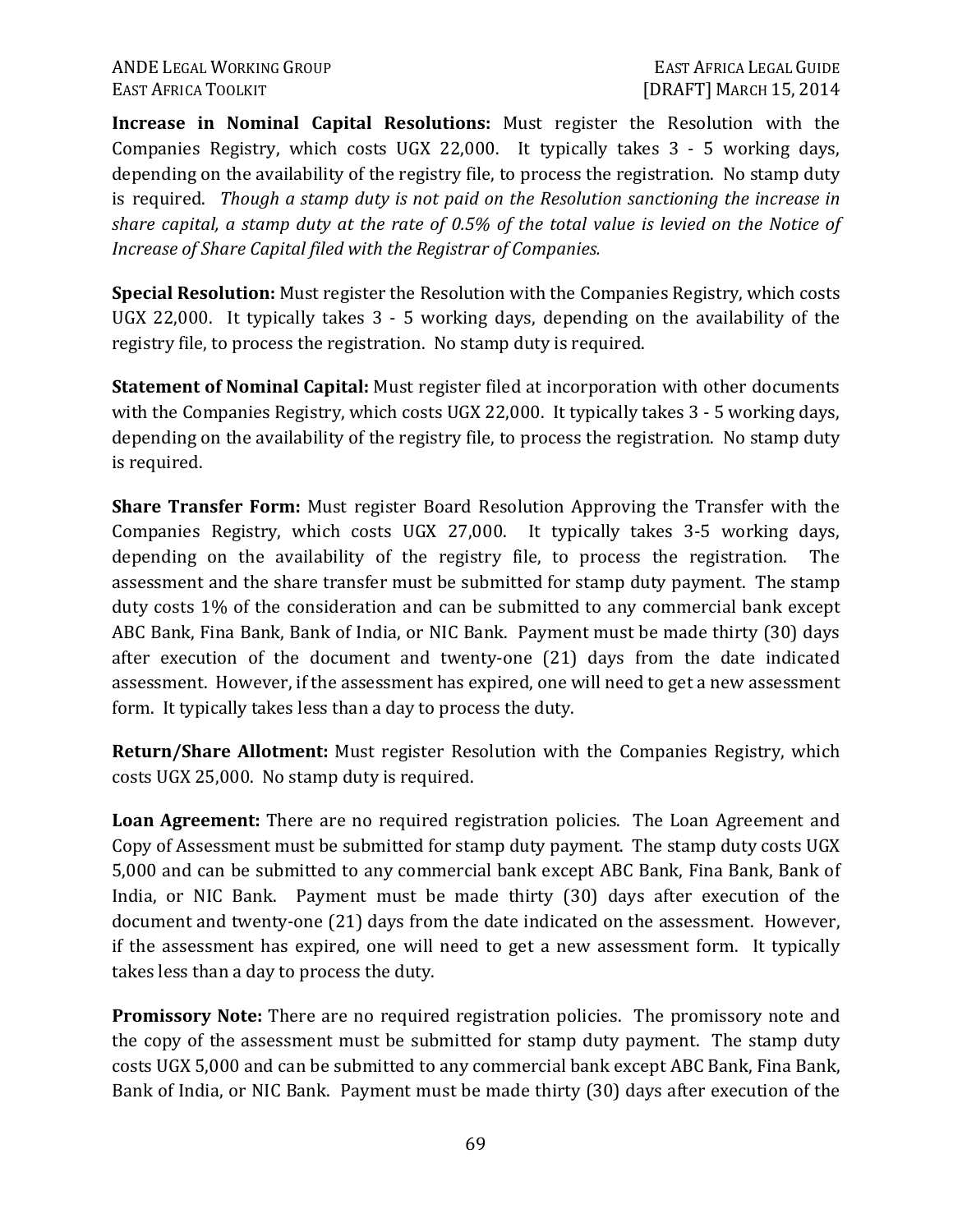document and twenty-one (21) days from the date indicated on the assessment. However, if the assessment has expired, one will need to get a new assessment form. It typically takes less than a day to process the duty.

**Personal Guarantee by a Director of the Entity:** There are no required registration policies. The Guarantee and the Assessment must be submitted for stamp duty payment. The stamp duty costs UGX 5,000 and can be submitted to any commercial bank except ABC Bank, Fina Bank, Bank of India, or NIC Bank. Payment must be made thirty (30) days after execution of the document and twenty-one (21) days from the date indicated on the assessment. However, if the assessment has expired, one will need to get a new assessment form. It typically takes less than a day to process the duty.

**Corporate Guarantee by Non-Local Entity:** There are no required registration policies. The Guarantee and the Assessment must be submitted for stamp duty payment. The stamp duty costs UGX 5,000 and can be submitted to any commercial bank except ABC Bank, Fina Bank, Bank of India, or NIC Bank. Payment must be made thirty (30) days after execution of the document and twenty-one (21) days from the date indicated on the assessment. However, if the assessment has expired, one will need to get a new assessment form. It typically takes less than a day to process the duty.

**Corporate Guarantee Local Entity:** There are no required registration policies. The Guarantee and the Assessment must be submitted for stamp duty payment. The stamp duty costs UGX 5,000 and can be submitted to any commercial bank except ABC Bank, Fina Bank, Bank of India, or NIC Bank. Payment must be made thirty (30) days after execution of the document and twenty-one (21) days from the date indicated on the assessment. However, if the assessment has expired, one will need to get a new assessment form. It typically takes less than a day to process the duty.

**Chattels Mortgage:** Must register the Mortgage Deed and the Receipt for Payment of Stamp Duty with the Uganda revenue authority if the chattel is a motor vehicle and at the Companies Registry if the chattel is created by the company, which costs UGX 52,500. The Mortgage Deed and the Stamp Duty Assessment Form must be submitted for stamp duty payment. The stamp duty costs 1% of the amount borrowed and can be submitted to any commercial bank except ABC Bank, Fina Bank, Bank of India, or NIC Bank. Payment must be made thirty (30) days after execution of the document and twenty-one (21) days from the date indicated on the assessment. However, if the assessment has expired, one will need to get a new assessment form. It typically takes less than a day to process the duty. *The common chattel mortgage is over motor vehicles and an application is made to register a caveat over the motor vehicle.*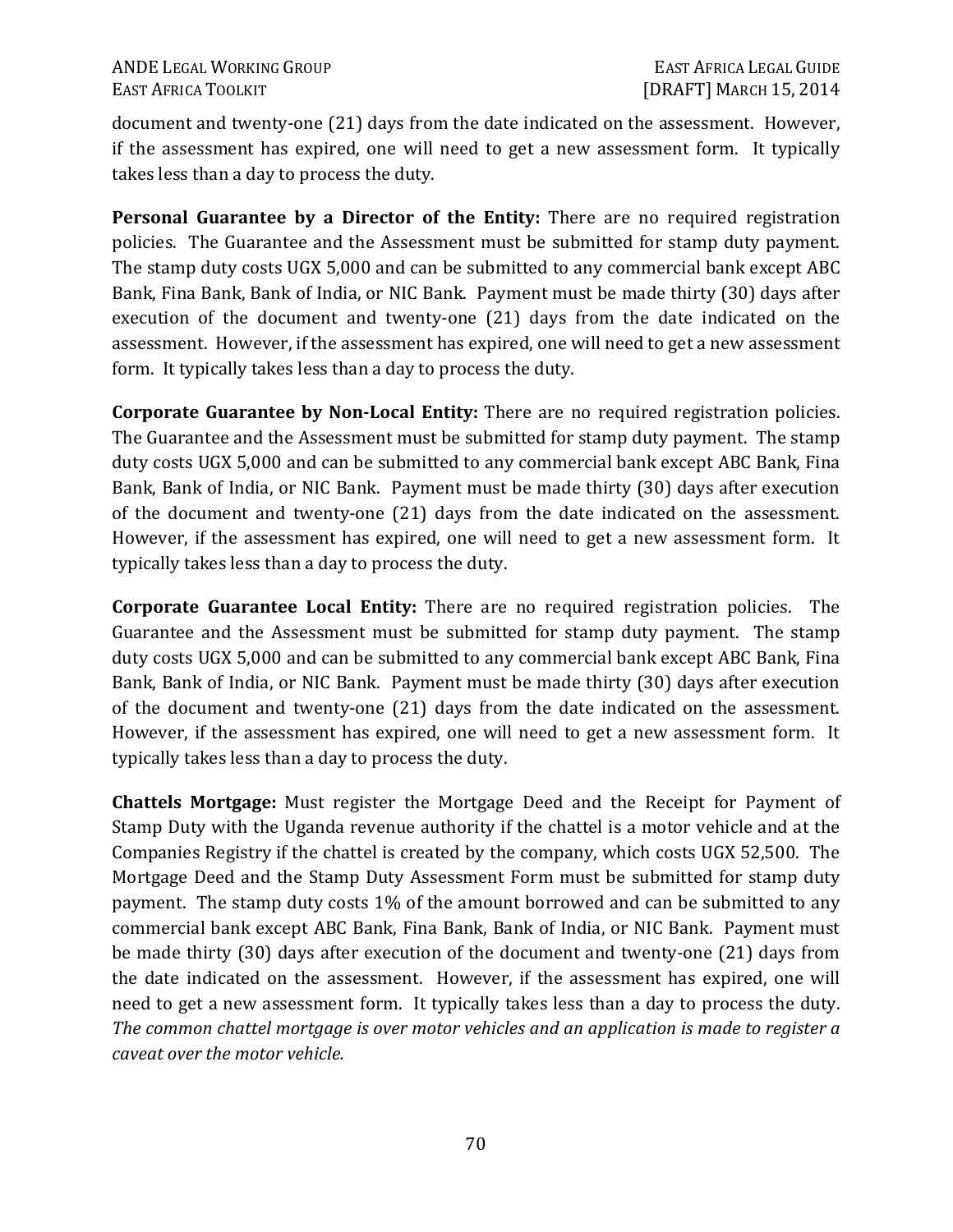**Mortgage over Land:** Must register the Deeds and the Receipt from Payment of Stamp Duty at the Companies and Land's Registry if it's a company and at the Land's Registry if it's an individual. Registration costs UGX 37,500 at the Companies Registry and 47,000 at the Land's Registry. It typically takes five (5) working days, depending on the availability of the registry file, to process the registration. The Mortgage Deed and the Stamp Duty Assessment Form must be submitted for stamp duty payment. The stamp duty costs 0.5% of the amount borrowed and can be submitted to any commercial bank except ABC Bank, Fina Bank, Bank of India, or NIC Bank. Payment must be made thirty (30) days after execution of the document and twenty-one (21) days from the date indicated on the assessment but if the assessment has expired, one will need to get a new assessment form. It typically takes less than a day to process the duty.

**Debenture over All Assets:** Must register the Debenture Deed and the Receipt for Payment of Stamp Duty with the Companies Registry, which costs UGX 37,500. Registration must be completed forty-two (42) days after the date of execution. It typically takes 3-5 working days, depending on the availability of the registry file, to process the registration. If the registration is filed late, the company must make an application for extension of time to the registrar. The debenture deed and the stamp duty assessment Form must be submitted for stamp duty payment. The stamp duty costs 0.5% of the amount borrowed and can be submitted to any commercial bank except ABC Bank, Fina Bank, Bank of India, or NIC Bank. Payment must be made thirty (30) days after execution of the document and twenty-one (21) days from the date indicated on the assessment but if the assessment has expired, one will need to get a new assessment form. It typically takes less than a day to process the duty.

**Assignment of Intellectual Property:** There are no required registration policies. The Deed Assignment and the Stamp Duty Assessment must be submitted for stamp duty payment. The stamp duty costs UGX 5,000 and can be submitted to any commercial bank except ABC Bank, Fina Bank, Bank of India, or NIC Bank. Payment must be made thirty (30) days after execution of the document and twenty-one (21) days from the date indicated on the assessment but if the assessment has expired, one will need to get a new assessment form. It typically takes less than a day to process the duty.

**Assignment of Insurance Policies:** There are no required registration policies. The Deed Assignment and the Stamp Duty assessment Form must be submitted for stamp duty payment. The stamp duty costs UGX 5,000 and can be submitted to any commercial bank except ABC Bank, Fina Bank, Bank of India, or NIC Bank. Payment must be made thirty (30) days after execution of the document and twenty-one (21) days from the date indicated on the assessment but if the assessment has expired, one will need to get a new assessment form. It typically takes less than a day to process the duty.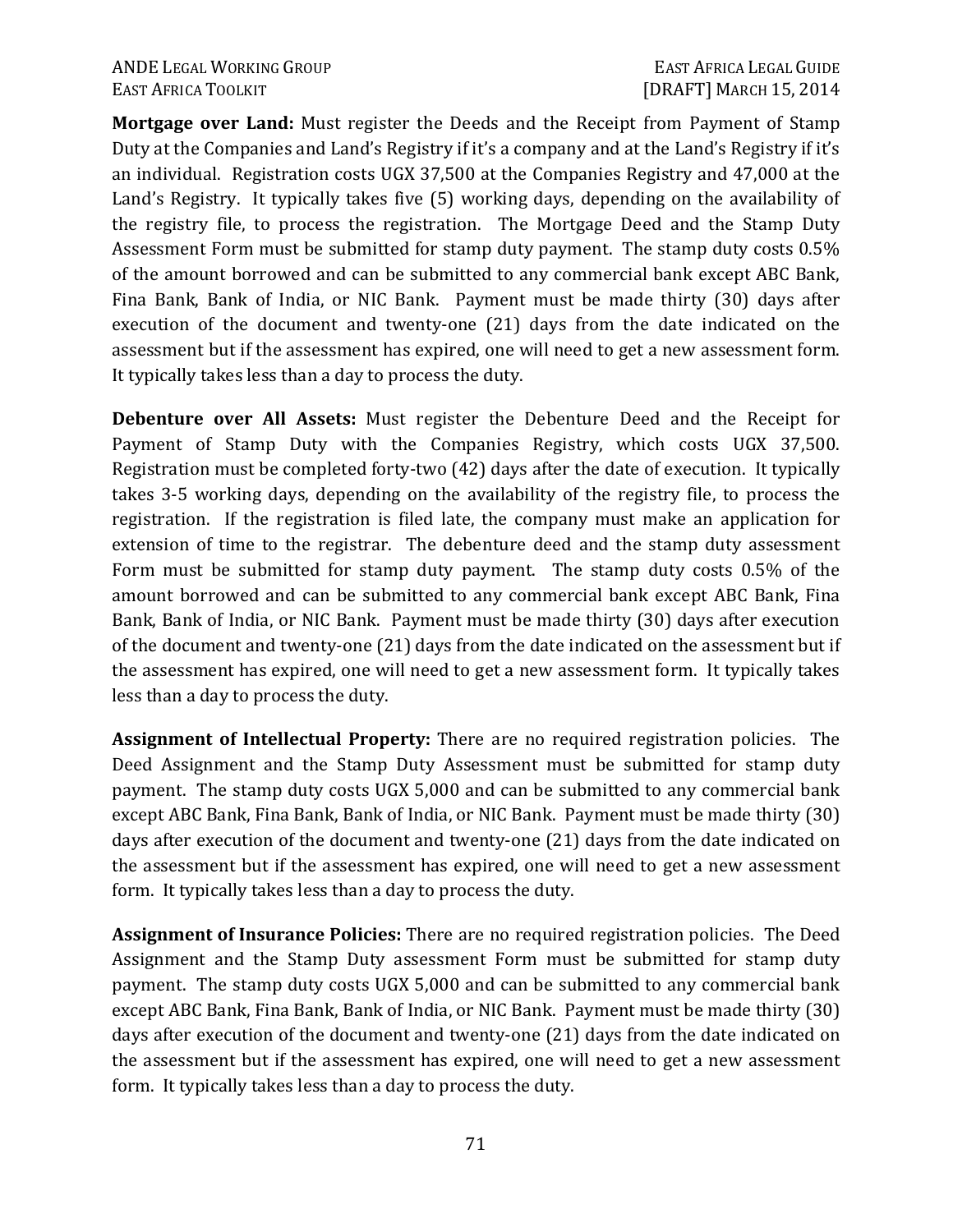**Charge over Bank Account:** Must register the Deed and the Receipt of Payment of stamp duty with the Companies Registry if the charge is created by a company, which costs UGX 37,500. Registration must be completed forty-two (42) days after the date of execution. It typically takes 3-5 days, depending on the availability of the registry file, to process the registration. If the registration is filed late, the company must make an application for extension of time to the registrar. The Charge/ Deed and the Stamp Duty Assessment must be submitted for stamp duty payment. The stamp duty costs 0.5% of the amount borrowed and can be submitted to any commercial bank except ABC Bank, Fina Bank, Bank of India, or NIC Bank. Payment must be made thirty (30) days after execution of the document and twenty-one (21) days from the date indicated on the assessment but if the assessment has expired, one will need to get a new assessment form. It typically takes less than a day to process the duty.

**Intercreditor Agreement:** There are no required registration policies. The stamp duty costs UGX 5,000 and can be submitted to any commercial bank except ABC Bank, Fina Bank, Bank of India, or NIC Bank. Payment must be made thirty (30) days after execution of the document and twenty-one (21) days from the date indicated on the assessment but if the assessment has expired, one will need to get a new assessment form. It typically takes less than a day to process the duty.

**Share Subscription Agreement:** There are no required registration policies. The Agreement and the Stamp Duty Assessment Form must be submitted for stamp duty payment. The stamp duty costs UGX 5,000 and can be submitted to any commercial bank except ABC Bank, Fina Bank, Bank of India, or NIC Bank. Payment must be made thirty (30) days after execution of the document and twenty-one (21) days from the date indicated on the assessment but if the assessment has expired, one will need to get a new assessment form. It typically takes less than a day to process the duty.

**Shareholders Agreement:** There are no required registration policies. The Agreement and the Stamp Duty Assessment Form must be submitted for stamp duty payment. The stamp duty costs UGX 5,000 and can be submitted to any commercial bank except ABC Bank, Fina Bank, Bank of India, or NIC Bank. Payment must be made thirty (30) days after execution of the document and twenty-one (21) days from the date indicated on the assessment but if the assessment has expired, one will need to get a new assessment form. It typically takes less than a day to process the duty.

**Share Purchase Agreement:** There are no required registration policies. The agreement and the stamp duty assessment Form must be submitted for stamp duty payment. The stamp duty costs UGX 5,000 and can be submitted to any commercial bank except ABC Bank, Fina Bank, Bank of India, or NIC Bank. Payment must be made thirty (30) days after execution of the document and twenty-one (21) days from the date indicated on the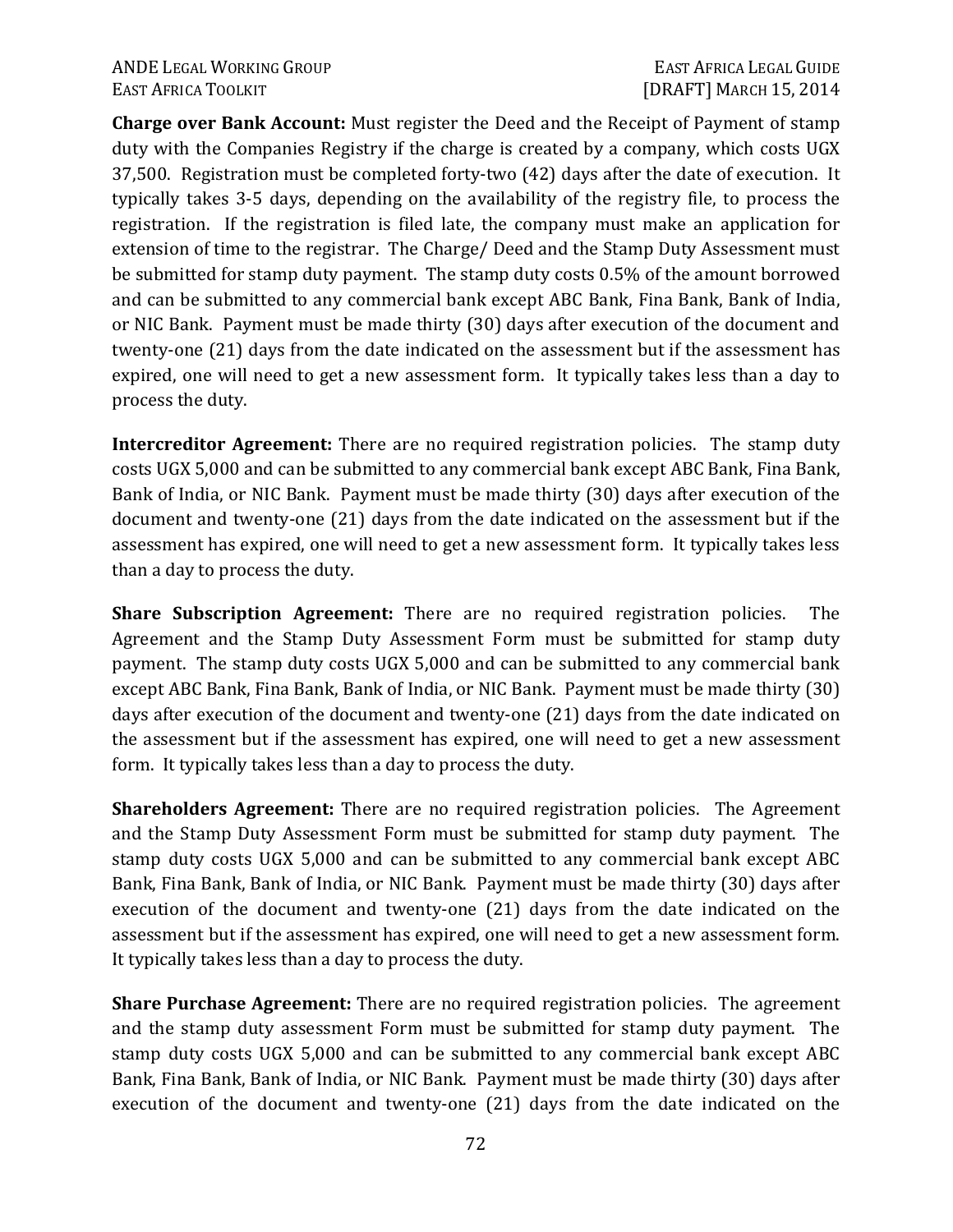assessment but if the assessment has expired, one will need to get a new assessment form. It typically takes less than a day to process the duty.

#### **MATRICES**

These matrices provide a table version of the summaries listed above. Please note that all timelines, costs and requirements are approximate and are as of May 31, 2013. These requirements are subject to change. These timelines, costs and requirements should only be used as a guide and should be confirmed by local counsel at use.

|                                                                                                                        |                                                                                          | <b>STAMP DUTY REQUIREMENTS</b>                         |                                                                    |                                                   |                                              |                                                                  |                                                 |
|------------------------------------------------------------------------------------------------------------------------|------------------------------------------------------------------------------------------|--------------------------------------------------------|--------------------------------------------------------------------|---------------------------------------------------|----------------------------------------------|------------------------------------------------------------------|-------------------------------------------------|
| <b>TYPE</b><br>0F<br><b>DOCUMENT</b>                                                                                   | <b>REQUIRE</b><br><b>STAMP</b><br>DUTY?                                                  | <b>PLACE</b><br><b>OF</b><br><b>PAYMENT</b>            | <b>COSTS</b>                                                       | <b>Docs</b><br><b>REQUIRED</b>                    | <b>DEADLINE</b><br>PAY<br>TO.<br><b>DUTY</b> | <b>LATE</b><br><b>PAYMENT</b><br><b>PENALTY</b>                  | <b>TIME</b><br>T <sub>0</sub><br><b>PROCESS</b> |
| <b>BOARD</b><br><b>RESOLUTIONS</b><br>THE<br>Oғ<br><b>COMPANY</b><br>APPROVING<br>THE DEBT OR<br>EQUITY<br>TRANSACTION | N/A                                                                                      | N/A                                                    | N/A                                                                | N/A                                               | N/A                                          | N/A                                                              | N/A                                             |
| <b>RESOLUTIONS</b><br><b>FOR</b><br><b>SHARE</b><br>Transfer                                                           | N/A                                                                                      | N/A                                                    | N/A                                                                | N/A                                               | N/A                                          |                                                                  | N/A                                             |
| <b>RESOLUTIONS</b><br><b>FOR</b><br><b>SHARE</b><br>Allotment                                                          | N/A                                                                                      | N/A                                                    | N/A                                                                | N/A                                               | N/A                                          | N/A                                                              | N/A                                             |
| Amendment<br>OF MEMO &<br>ARTS OF ASSOC                                                                                | N/A<br>$\overline{\phantom{0}}$<br>some<br>law<br>will<br>firms<br>stamp it as<br>a copy | <b>KRA</b><br>and<br>designated<br>commercial<br>banks | K.Shs. $120/$ =                                                    | Copy of the<br>Amended<br>Memo & Arts<br>of Assoc | N/A                                          | N/A                                                              | 5<br>working<br>days                            |
| <b>INCREASE</b><br>IN<br><b>NOMINAL</b><br><b>CAPITAL</b><br><b>RESOLUTIONS</b><br><b>AND FORM</b>                     | Yes                                                                                      | <b>KRA</b><br>and<br>designated<br>commercial<br>banks | $1\%$<br>of<br>the<br>increase amount                              | Statement of<br>increase                          | Within<br>30 days                            | 5% of the<br>stamp duty<br>per yearly<br>quarter<br>defaulted    | 5<br>working<br>days                            |
| <b>SPECIAL</b><br><b>RESOLUTION</b>                                                                                    | N/A                                                                                      | N/A                                                    | N/A                                                                | N/A                                               | N/A                                          | N/A                                                              | N/A                                             |
| <b>SHARE</b><br>TRANSFER<br>FORM                                                                                       | Yes                                                                                      | <b>KRA</b><br>and<br>designated<br>commercial<br>banks | $1\%$<br>of<br>the<br>consideration<br>but a minimum<br>of $20/$ = | Form<br>D,<br>share<br>transfer itself            | Within<br>30 days                            | 5%<br>of<br>stamp duty<br>per yearly<br>quarter<br>of<br>default | 5<br>working<br>days                            |
| <b>SHARE</b><br>ALLOTMENT<br>FORM                                                                                      | N/A                                                                                      | N/A                                                    | N/A                                                                | N/A                                               | N/A                                          | N/A                                                              | N/A                                             |
| LOAN<br><b>AGREEMENT</b>                                                                                               | Optional                                                                                 | <b>KRA</b><br>and<br>designated<br>commercial<br>banks | K.Shs. $120/$ =                                                    | The<br>document                                   | Within<br>30 days                            | 5%<br>of<br>stamp duty<br>per yearly<br>quarter<br>of<br>default | 5<br>working<br>days                            |

#### **KENYA STAMP DUTY REQUIREMENTS**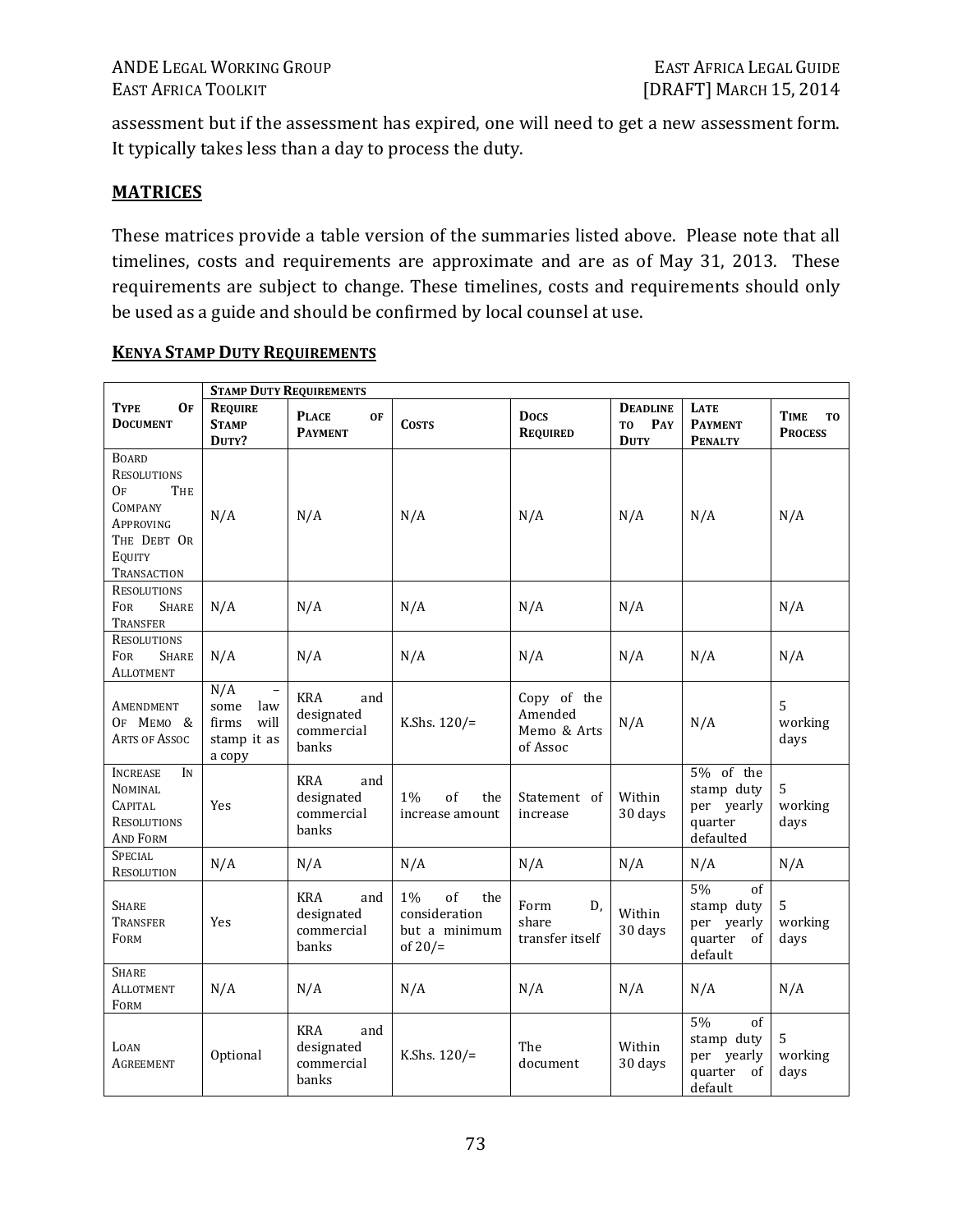|                                                                                    | <b>STAMP DUTY REQUIREMENTS</b>          |                                                               |                                     |                                |                                             |                                                                  |                                          |  |  |  |
|------------------------------------------------------------------------------------|-----------------------------------------|---------------------------------------------------------------|-------------------------------------|--------------------------------|---------------------------------------------|------------------------------------------------------------------|------------------------------------------|--|--|--|
| <b>OF</b><br>TYPE<br><b>DOCUMENT</b>                                               | <b>REQUIRE</b><br><b>STAMP</b><br>DUTY? | <b>PLACE</b><br><b>OF</b><br><b>PAYMENT</b>                   | <b>COSTS</b>                        | <b>Docs</b><br><b>REQUIRED</b> | <b>DEADLINE</b><br>PAY<br>TO<br><b>DUTY</b> | LATE<br><b>PAYMENT</b><br><b>PENALTY</b>                         | TIME<br>T <sub>0</sub><br><b>PROCESS</b> |  |  |  |
| PROMISSORY<br><b>NOTE</b>                                                          | Optional                                | <b>KRA</b><br>and<br>designated<br>commercial<br>banks        | K.Shs. $120/$ =                     | The<br>document                | Within<br>30 days                           | N/A                                                              | 5<br>working<br>days                     |  |  |  |
| PERSONAL<br><b>GUARANTEE BY</b><br>A DIRECTOR OF<br>THE ENTITY                     | Optional,<br>more often<br>than not     | <b>KRA</b><br>and<br>designated<br>and<br>commercial<br>banks | K.Shs. 220/=                        | The<br>document                | Within<br>30 days                           | 5%<br>of<br>stamp duty<br>per yearly<br>quarter<br>of<br>default | 5<br>working<br>days                     |  |  |  |
| CORPORATE<br><b>GUARANTEE BY</b><br>NON-LOCAL<br><b>ENTITY</b>                     | Optional                                | <b>KRA</b><br>and<br>designated<br>commercial<br>banks        | K.Shs. $220/$ =                     | The<br>document                | Within<br>30 days                           | 5%<br>of<br>stamp duty<br>per yearly<br>quarter<br>0f<br>default | 5<br>working<br>days                     |  |  |  |
| CORPORATE<br><b>GUARANTEE</b><br><b>LOCAL ENTITY</b>                               | Optional                                | KRA<br>and<br>designated<br>commercial<br>banks               | K.Shs. $220/$ =                     | The<br>document                | Within<br>30 days                           | 5%<br>of<br>stamp duty<br>per yearly<br>quarter<br>of<br>default | 5<br>working<br>days                     |  |  |  |
| CHATTELS<br>MORTGAGE                                                               | Yes                                     | KRA<br>and<br>designated<br>commercial<br>banks               | K.Shs. $220/$ =                     | The<br>document                | Within<br>30 days                           | 5%<br>of<br>stamp duty<br>per yearly<br>quarter<br>of<br>default | 5<br>working<br>days                     |  |  |  |
| MORTGAGE<br><b>OVER</b><br>LAND<br>(WHERE IT IS<br><b>CREATED BY A</b><br>COMPANY) | Yes                                     | <b>KRA</b><br>and<br>designated<br>commercial<br>banks        | 0.1%<br>of<br>the<br>secured amount | Mortgage<br>documents          | Within<br>30 days                           | 5%<br>of<br>stamp duty<br>per yearly<br>quarter<br>of<br>default | 5<br>working<br>days                     |  |  |  |
| <b>DEBENTURE</b><br><b>OVER</b><br>ALL<br>ASSETS                                   | Yes                                     | <b>KRA</b><br>and<br>designated<br>commercial<br>banks        | 0.1%<br>of<br>the<br>secured amount | Debenture<br>documents         | Within<br>30 days                           | 5%<br>of<br>stamp duty<br>per yearly<br>quarter<br>οf<br>default | 5<br>working<br>days                     |  |  |  |
| SUPPLEMENTAL                                                                       | Yes                                     | <b>KRA</b><br>and<br>designated<br>commercial<br>banks        | K.Shs. $20/$ =                      | The security<br>documents      |                                             | 5%<br>of<br>stamp duty<br>per yearly<br>quarter<br>of<br>default | 5<br>working<br>days                     |  |  |  |
| ASSIGNMENT<br><b>OF</b><br><b>INTELLECTUAL</b><br>PROPERTY                         | N/A                                     | N/A                                                           | N/A                                 | N/A                            | N/A                                         | N/A                                                              | N/A                                      |  |  |  |
| Assignment<br>OF INSURANCE<br>POLICIES                                             | N/A                                     | N/A                                                           | N/A                                 | N/A                            | N/A                                         | NA/A                                                             | N/A                                      |  |  |  |
| CHARGE OVER<br><b>BANK ACCOUNT</b>                                                 | Yes                                     | <b>KRA</b><br>and<br>designated<br>commercial<br>banks        | 0.1%<br>of<br>the<br>secured amount | The<br>charge<br>document      | Within<br>30 days                           | 5%<br>of<br>stamp duty<br>per yearly<br>quarter of<br>default    | 5<br>working<br>days                     |  |  |  |
| CHARGE OVER<br><b>SHARES</b>                                                       | Yes                                     | KRA<br>and<br>designated<br>commercial<br>banks               | 0.1%<br>of<br>the<br>secured amount | The<br>charge<br>document      | Within<br>30 days                           | 5%<br>of<br>stamp duty<br>per yearly<br>quarter of<br>default    | 5<br>working<br>days                     |  |  |  |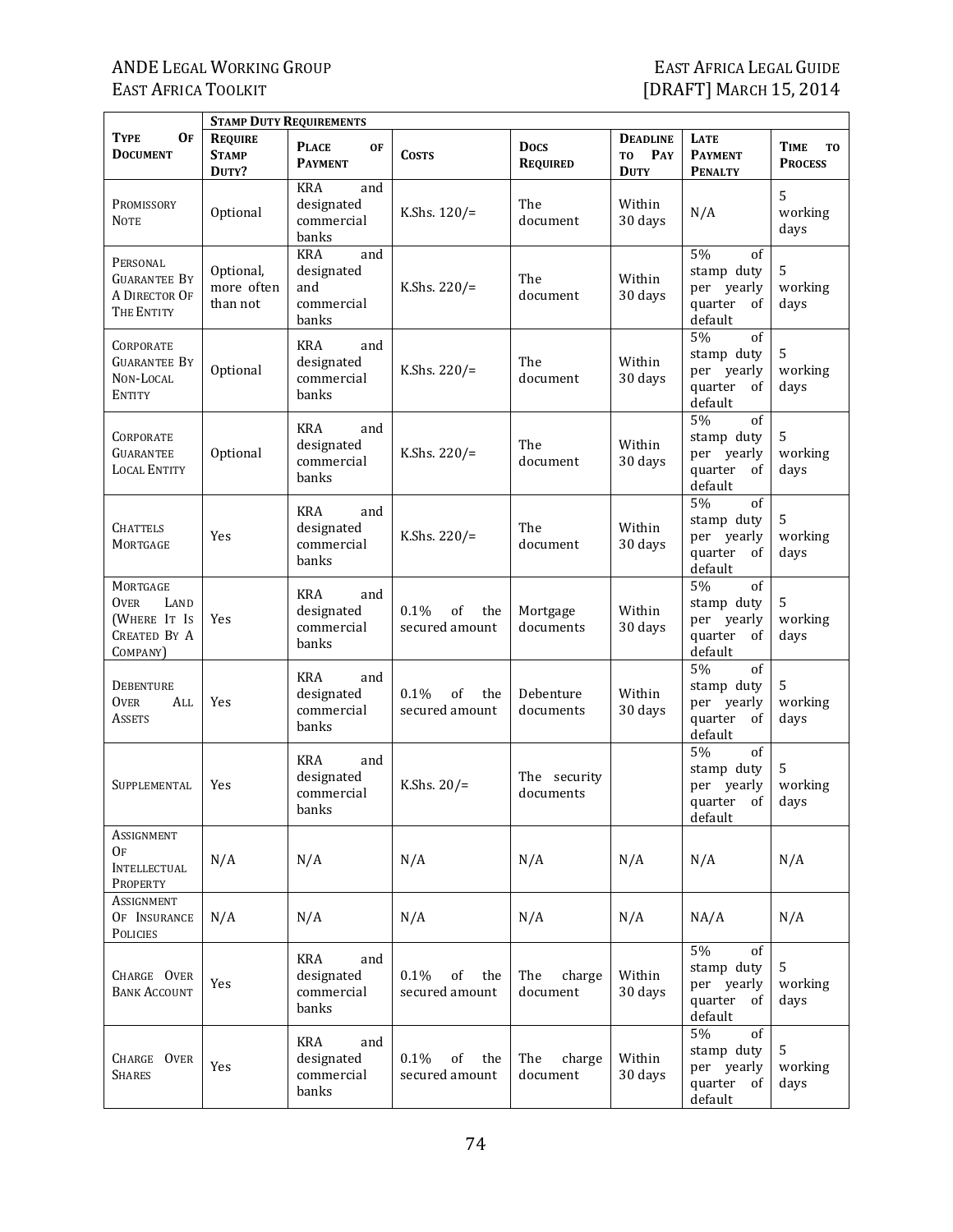7

|                                              |                                         | <b>STAMP DUTY REQUIREMENTS</b>                         |                 |                                |                                                         |                                                                             |                                                 |
|----------------------------------------------|-----------------------------------------|--------------------------------------------------------|-----------------|--------------------------------|---------------------------------------------------------|-----------------------------------------------------------------------------|-------------------------------------------------|
| <b>TYPE</b><br>OF<br><b>DOCUMENT</b>         | <b>REQUIRE</b><br><b>STAMP</b><br>DUTY? | <b>PLACE</b><br><b>OF</b><br><b>PAYMENT</b>            | <b>COSTS</b>    | <b>Docs</b><br><b>REQUIRED</b> | <b>DEADLINE</b><br>PAY<br>T <sub>0</sub><br><b>DUTY</b> | <b>LATE</b><br><b>PAYMENT</b><br><b>PENALTY</b>                             | <b>TIME</b><br>T <sub>0</sub><br><b>PROCESS</b> |
| <b>INTERCREDITOR</b><br>AGREEMENT            | Optional,<br>more often<br>than not     | KRA<br>and<br>designated<br>commercial<br>banks        | K.Shs. $120/$ = | The<br>document                | Within<br>30 days                                       | of<br>5%<br>stamp duty<br>per quarter<br>of default                         | 5<br>working<br>days                            |
| <b>SHARE</b><br>SUBSCRIPTION<br>AGREEMENT    | Optional                                | <b>KRA</b><br>and<br>designated<br>commercial<br>banks | K.Shs. $120/$ = | The<br>document                | Within<br>30 days                                       | of<br>5%<br>stamp duty<br>per yearly<br>quarter<br>of<br>default            | 5<br>working<br>days                            |
| <b>SHAREHOLDERS</b><br>AGREEMENT             | Optional,<br>more often<br>than not     | KRA<br>and<br>designated<br>commercial<br>banks        | K.Shs. $120/$ = | The<br>document                | Within<br>30 days                                       | $\sigma$ f<br>5%<br>stamp duty<br>per yearly<br>quarter<br>of<br>default    | 5<br>working<br>days                            |
| <b>SHARE</b><br><b>PURCHASE</b><br>AGREEMENT | Optional<br>more often<br>than not      | KRA<br>and<br>designated<br>commercial<br>banks        | K.Shs. $120/$ = | The<br>document                | Within<br>30 days                                       | of<br>5%<br>stamp duty<br>per yearly<br><sub>of</sub><br>quarter<br>default | 5<br>working<br>days                            |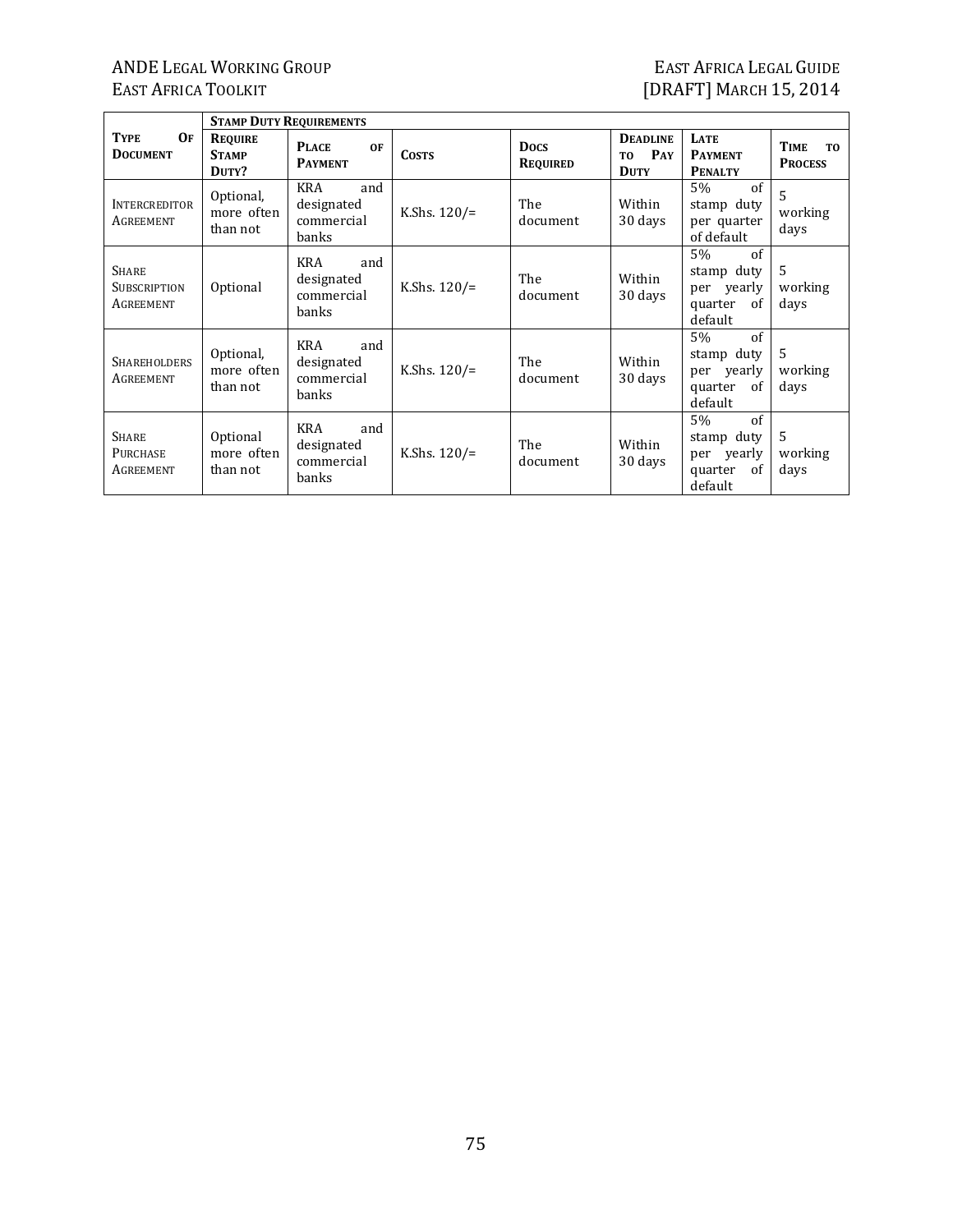#### **KENYA REGISTRATION/FILING REQUIREMENTS**

|                                                                                                          | <b>REGISTRATION/FILING REQUIREMENTS</b>                               |                 |                                                                         |                                                                                                                                                                                                                                       |                                                                     |                                |                                                                                                                                                             |  |
|----------------------------------------------------------------------------------------------------------|-----------------------------------------------------------------------|-----------------|-------------------------------------------------------------------------|---------------------------------------------------------------------------------------------------------------------------------------------------------------------------------------------------------------------------------------|---------------------------------------------------------------------|--------------------------------|-------------------------------------------------------------------------------------------------------------------------------------------------------------|--|
| <b>TYPE</b><br>OF<br><b>DOCUMENT</b>                                                                     | <b>REGISTRATION</b><br><b>FILING</b><br><b>OR</b><br><b>REQUIRED?</b> | <b>REGISTRY</b> | <b>Docs</b><br><b>REQUIRED</b>                                          | <b>COSTS</b>                                                                                                                                                                                                                          | <b>DEADLINE FOR TIME</b><br><b>REGISTRATION</b>                     | TO<br><b>PROCESS</b>           | LATE<br><b>PENALTY</b>                                                                                                                                      |  |
| <b>BOARD</b><br>RESOLUTIONS<br>0F<br>THE<br>COMPANY<br>Approving<br>THE DEBT OR<br>EQUITY<br>TRANSACTION | N/A                                                                   | N/A             | N/A                                                                     | N/A                                                                                                                                                                                                                                   | N/A                                                                 | N/A                            | N/A                                                                                                                                                         |  |
| <b>RESOLUTIONS</b><br>FOR<br><b>SHARE</b><br>TRANSFER                                                    | Yes                                                                   | Companies       | Copy of the<br>resolutions<br>signed<br>by<br>chair<br>and<br>secretary | N/A                                                                                                                                                                                                                                   | N/A                                                                 | N/A                            | N/A                                                                                                                                                         |  |
| <b>RESOLUTIONS</b><br>FOR<br><b>SHARE</b><br>Allotment                                                   | Yes                                                                   | Companies       | Copy of the<br>resolutions<br>signed<br>by<br>chair<br>and<br>secretary | N/A                                                                                                                                                                                                                                   | N/A                                                                 | N/A                            | N/A                                                                                                                                                         |  |
| AMENDMENT<br>OF MEMO &<br><b>ARTS OF ASSOC</b>                                                           | Yes                                                                   | Companies       | Amended<br>Memo & Arts<br>of Assoc, tog<br>with<br>the<br>resolution    | Resolution<br>K.Shs.1100/=<br>Memo & Arts<br>of Assoc -<br>K.Shs.1500/=                                                                                                                                                               | Within<br>14<br>days of the<br>resolution                           | Over the<br>counter<br>payment | Penalty<br>on<br>resolution<br>K.Shs. $200/$ =<br>per month<br>for first two<br>months and<br>then 100 for<br>each<br>subsequent<br>months<br>of<br>default |  |
| <b>INCREASE</b><br>IN<br><b>NOMINAL</b><br><b>CAPITAL</b><br><b>RESOLUTIONS</b><br><b>AND FORM</b>       | Yes                                                                   | Companies       | Statement.<br>resolution<br>and notice of<br>increase                   | Notice<br>$\overline{\phantom{0}}$<br>K.Shs.200/=<br>Resolution<br>K.Shs.1100/=<br>Statement<br>$\overline{\phantom{a}}$<br>subject<br>to<br>assessment as<br>it depends on<br>the<br>current<br>nominal<br>capital of the<br>country | Within<br>14<br>days of the<br>resolution                           | Over the<br>counter<br>payment | Penalty on<br>resolution<br>K.Shs. $200/$ =<br>per month<br>for first two<br>months and<br>then 100 for<br>each<br>subsequent<br>months<br>of<br>default    |  |
| <b>SPECIAL</b><br><b>RESOLUTION</b>                                                                      | Yes                                                                   | Companies       | The<br>special<br>resolutions                                           | K.Shs.1100/=                                                                                                                                                                                                                          | Within<br>14<br>days of the<br>date of the<br>special<br>resolution | Over the<br>counter<br>payment | Penalty<br>on<br>resolution<br>K.Shs. $200/$ =<br>per month<br>for first two<br>months and<br>then 100 for<br>each<br>subsequent<br>months<br>of<br>default |  |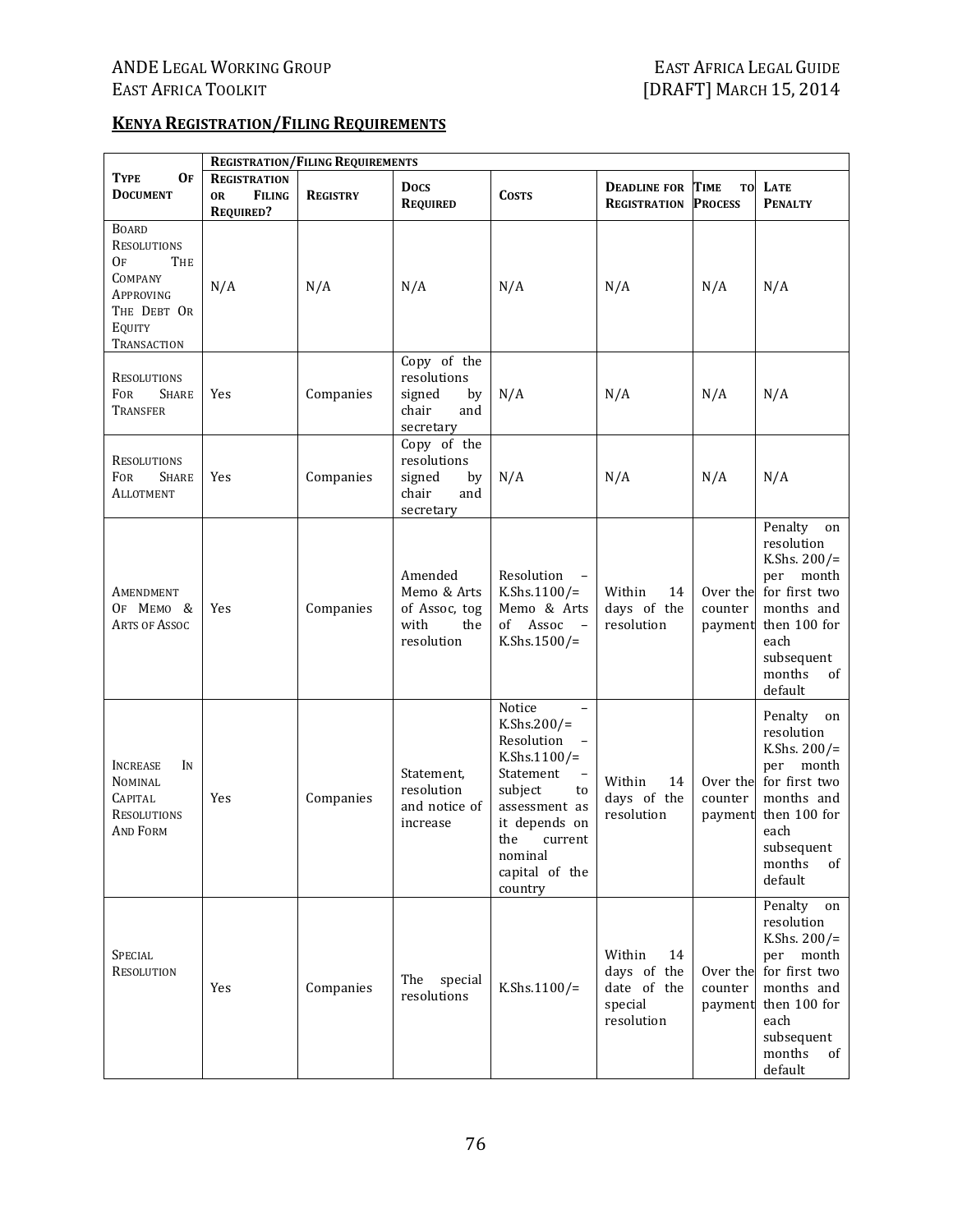|                                                                       |                                                                       | <b>REGISTRATION/FILING REQUIREMENTS</b> |                                                                                                                                                                                                                                              |                                                    |                                                                |                                     |                                                                                                                                                                                                                            |
|-----------------------------------------------------------------------|-----------------------------------------------------------------------|-----------------------------------------|----------------------------------------------------------------------------------------------------------------------------------------------------------------------------------------------------------------------------------------------|----------------------------------------------------|----------------------------------------------------------------|-------------------------------------|----------------------------------------------------------------------------------------------------------------------------------------------------------------------------------------------------------------------------|
| <b>TYPE</b><br><b>OF</b><br><b>DOCUMENT</b>                           | <b>REGISTRATION</b><br><b>FILING</b><br><b>OR</b><br><b>REQUIRED?</b> | <b>REGISTRY</b>                         | <b>Docs</b><br><b>REQUIRED</b>                                                                                                                                                                                                               | <b>COSTS</b>                                       | <b>DEADLINE FOR</b><br><b>REGISTRATION</b>                     | TIME<br><b>TO</b><br><b>PROCESS</b> | LATE<br><b>PENALTY</b>                                                                                                                                                                                                     |
| <b>SHARE</b><br>TRANSFER<br>FORM                                      | Yes                                                                   | Companies                               | of<br>Copy<br>share<br>transfer,<br>interim<br>annual<br>return,<br>affidavit<br>by<br>person<br>transferring<br>shares<br>the<br>saying<br>owned<br>the<br>shares and is<br>freely<br>transferring<br>shares,<br>the<br>board<br>resolution | K.Shs.<br>400/<br>for<br>interim<br>annual returns | 30<br>Within<br>days of the<br>date of the<br>annual<br>return | Over the<br>counter<br>payment      | Penalty<br>interim<br>annual<br>of<br>returns<br>K.Shs. $200/$ =<br>month<br>per<br>for first two<br>months and<br>then 100 for<br>each<br>subsequent<br>months<br>of<br>default<br>but<br>up to max of<br>K.Shs.<br>2600/ |
| <b>SHARE</b><br><b>ALLOTMENT</b><br>FORM                              | Yes                                                                   | Companies                               | Form<br>213,<br>board<br>resolution                                                                                                                                                                                                          | K.Shs. $200/$ =                                    | Within<br>14<br>days of the<br>resolution                      | Over the<br>counter<br>payment      | Penalty<br>on<br>resolution<br>K.Shs. $200/$ =<br>per month<br>for first two<br>months and<br>then 100 for<br>each<br>subsequent<br>months<br>of<br>default                                                                |
| LOAN<br>AGREEMENT                                                     | Optional                                                              | Registry<br>of<br>Documents             | The<br>document                                                                                                                                                                                                                              | K.Shs. $500/$ =                                    | N/a                                                            | 7<br>working<br>days                | N/A                                                                                                                                                                                                                        |
| PROMISSORY<br><b>NOTE</b>                                             | Optional                                                              | Registry<br>of<br>Documents             | The<br>document                                                                                                                                                                                                                              | K.Shs. $500/$ =                                    | N/a                                                            | 7<br>working<br>days                | N/A                                                                                                                                                                                                                        |
| PERSONAL<br>Guarantee By<br>A DIRECTOR OF<br>THE ENTITY               | Optional                                                              | Registry<br>of<br>Documents             | The<br>document                                                                                                                                                                                                                              | K.Shs. $500/$ =                                    | N/a                                                            | 7<br>working<br>days                | N/A                                                                                                                                                                                                                        |
| <b>CORPORATE</b><br><b>GUARANTEE BY</b><br>NON-LOCAL<br><b>ENTITY</b> | Optional                                                              | Registry<br>of<br>Documents             | The<br>document                                                                                                                                                                                                                              | K.Shs. $500/$ =                                    | N/A                                                            | 7<br>working<br>days                | N/A                                                                                                                                                                                                                        |
| CORPORATE<br><b>GUARANTEE</b><br><b>LOCAL ENTITY</b>                  | Optional                                                              | Registry<br>of<br>Documents             | The<br>document                                                                                                                                                                                                                              | K.Shs. $500/$ =                                    | N/A                                                            | $\overline{7}$<br>working<br>days   | N/A                                                                                                                                                                                                                        |
| <b>CHATTELS</b><br>MORTGAGE                                           | Yes                                                                   | Companies                               | Copy<br>of<br>document                                                                                                                                                                                                                       | K.Shs. $50/$ =                                     | N/A                                                            | 5<br>working<br>days                | N/A                                                                                                                                                                                                                        |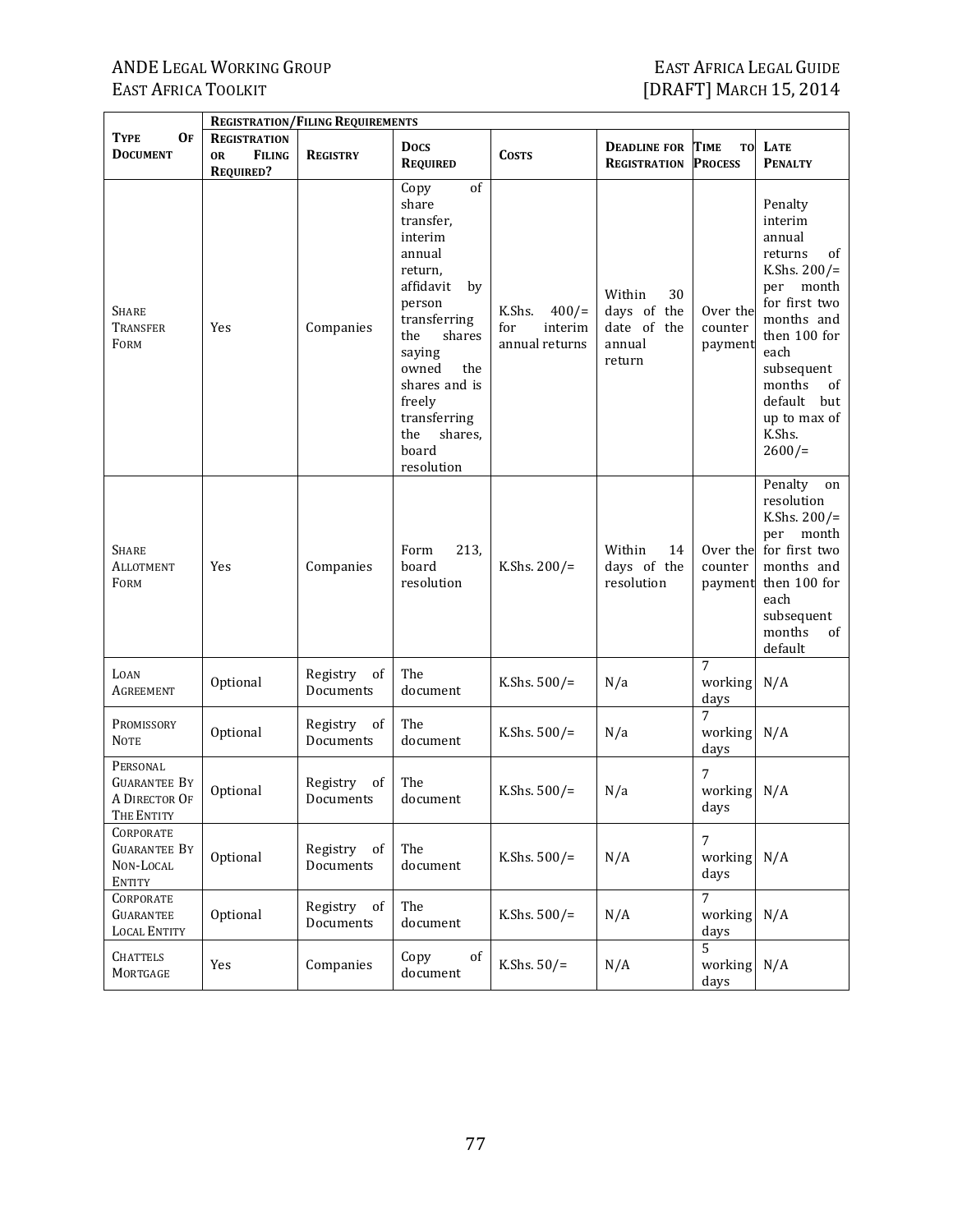|                                                                             | <b>REGISTRATION/FILING REQUIREMENTS</b>                               |                       |                                                 |                 |                                            |                                     |                                                                                                                                                   |  |  |
|-----------------------------------------------------------------------------|-----------------------------------------------------------------------|-----------------------|-------------------------------------------------|-----------------|--------------------------------------------|-------------------------------------|---------------------------------------------------------------------------------------------------------------------------------------------------|--|--|
| <b>TYPE</b><br><b>OF</b><br><b>DOCUMENT</b>                                 | <b>REGISTRATION</b><br><b>FILING</b><br><b>OR</b><br><b>REQUIRED?</b> | <b>REGISTRY</b>       | <b>Docs</b><br><b>REQUIRED</b>                  | <b>COSTS</b>    | <b>DEADLINE FOR</b><br><b>REGISTRATION</b> | <b>TIME</b><br>TO<br><b>PROCESS</b> | <b>LATE</b><br><b>PENALTY</b>                                                                                                                     |  |  |
| MORTGAGE<br>LAND<br>Over<br>(WHERE IT Is<br><b>CREATED BY A</b><br>COMPANY) | Yes                                                                   | Companies             | Mortgage<br>documents<br>and<br>Form<br>214     | K.Shs. $600/$ = | 42 days                                    | 3<br>working<br>days                | Court order<br>in order to<br>file out of<br>time,<br>pay<br>K.Shs. $200/$ =<br>for<br>court<br>order to be<br>shared with<br>relevant<br>parties |  |  |
| <b>DEBENTURE</b><br><b>OVER</b><br>All<br><b>ASSETS</b>                     | Yes                                                                   | Companies             | Debenture<br>documents<br>and<br>Form<br>214    | K.Shs. $600/$ = | 42 days                                    | 3<br>working<br>days                | Court order<br>in order to<br>file out of<br>time,<br>pay<br>K.Shs. $200/$ =<br>for<br>court<br>order to be<br>shared with<br>relevant<br>parties |  |  |
| SUPPLEMENTAL                                                                | Yes                                                                   | Companies<br>registry | The security<br>documents<br>and<br>Form<br>214 | K.Shs. $600/$ = | 42 days                                    | 3<br>working<br>days                | Court order<br>in order to<br>file out of<br>time.<br>pay<br>K.Shs. $200/$ =<br>for<br>court<br>order to be<br>shared with<br>relevant<br>parties |  |  |
| ASSIGNMENT<br>OF<br><b>INTELLECTUAL</b><br>PROPERTY                         | N/A                                                                   | N/A                   | N/A                                             | N/A             | N/A                                        | N/A                                 | N/A                                                                                                                                               |  |  |
| <b>ASSIGNMENT</b><br>OF INSURANCE<br><b>POLICIES</b>                        | N/A                                                                   | N/A                   | N/A                                             | N/A             | N/A                                        | N/A                                 | N/A                                                                                                                                               |  |  |
| CHARGE OVER<br><b>BANK ACCOUNT</b>                                          | Yes                                                                   | Companies<br>registry | The security<br>document<br>and<br>Form<br>214  | K.Shs. $600/$ = | 42 days                                    | 3<br>working<br>days                | Court order<br>in order to<br>file out of<br>time,<br>pay<br>K.Shs. $200/$ =<br>for<br>court<br>order to be<br>shared with<br>relevant<br>parties |  |  |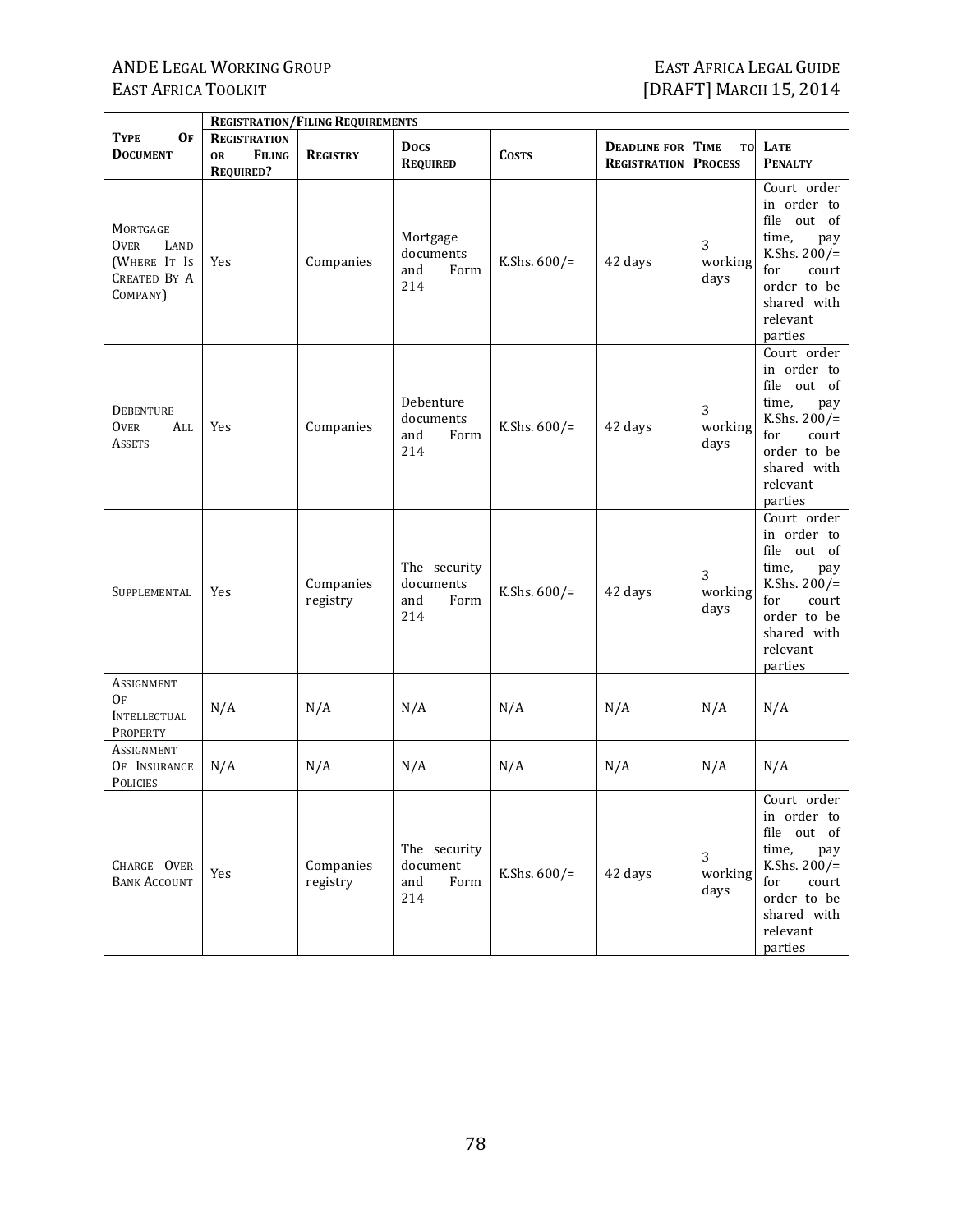# ANDE LEGAL WORKING GROUP<br>EAST AFRICA TOOLKIT

|                                                     | <b>REGISTRATION/FILING REQUIREMENTS</b>                               |                       |                                                |                 |                                            |                                     |                                                                                                                                                   |  |  |  |
|-----------------------------------------------------|-----------------------------------------------------------------------|-----------------------|------------------------------------------------|-----------------|--------------------------------------------|-------------------------------------|---------------------------------------------------------------------------------------------------------------------------------------------------|--|--|--|
| 0 <sub>F</sub><br><b>TYPE</b><br><b>DOCUMENT</b>    | <b>REGISTRATION</b><br><b>FILING</b><br><b>OR</b><br><b>REQUIRED?</b> | <b>REGISTRY</b>       | <b>Docs</b><br>REQUIRED                        | <b>COSTS</b>    | <b>DEADLINE FOR</b><br><b>REGISTRATION</b> | TIME<br><b>TO</b><br><b>PROCESS</b> | LATE<br><b>PENALTY</b>                                                                                                                            |  |  |  |
| CHARGE OVER<br><b>SHARES</b>                        | Yes                                                                   | Companies<br>registry | The security<br>document<br>and<br>Form<br>214 | K.Shs. $600/$ = | 42 days                                    | 3<br>working<br>days                | Court order<br>in order to<br>file out of<br>time,<br>pay<br>K.Shs. $200/$ =<br>for<br>court<br>order to be<br>shared with<br>relevant<br>parties |  |  |  |
| <b>INTERCREDITOR</b><br>AGREEMENT                   | N/A                                                                   | N/A                   | N/A                                            | N/A             | N/A                                        | N/A                                 | N/A                                                                                                                                               |  |  |  |
| <b>SHARE</b><br>SUBSCRIPTION<br>AGREEMENT           | N/A                                                                   | N/A                   | N/A                                            | N/A             | N/A                                        | N/A                                 | N/A                                                                                                                                               |  |  |  |
| SHAREHOLDERS<br>AGREEMENT                           | N/A                                                                   | N/A                   | N/A                                            | N/A             | N/A                                        | N/A                                 | N/A                                                                                                                                               |  |  |  |
| <b>SHARE</b><br><b>PURCHASE</b><br><b>AGREEMENT</b> | N/A                                                                   | N/A                   | N/A                                            | N/A             | N/A                                        | N/A                                 | N/A                                                                                                                                               |  |  |  |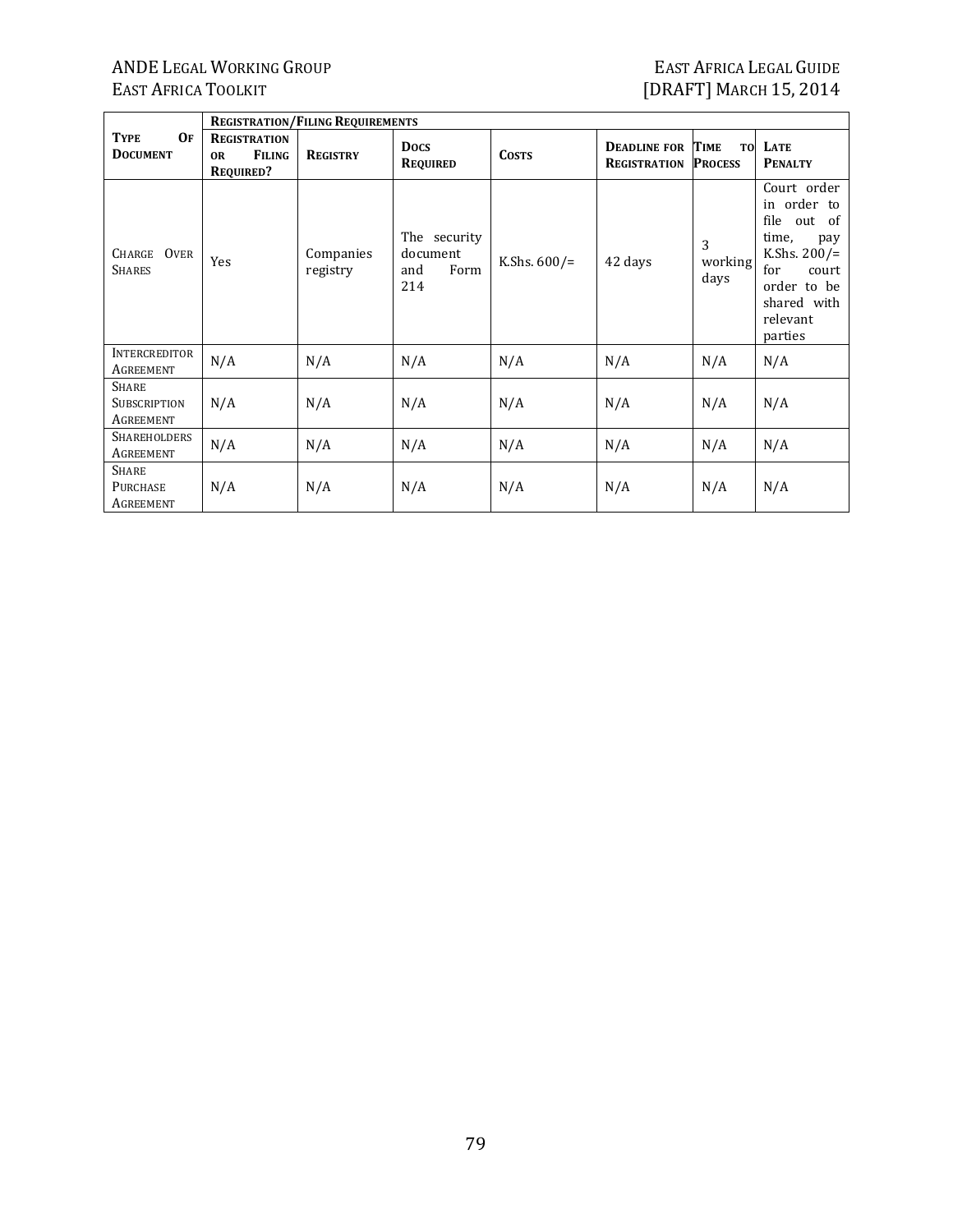#### **RWANDA STAMP DUTY REQUIREMENTS**

|                                                                                                  | <b>STAMP DUTY REQUIREMENTS</b>          |                                      |              |                                |                                                                                             |                                          |                              |  |
|--------------------------------------------------------------------------------------------------|-----------------------------------------|--------------------------------------|--------------|--------------------------------|---------------------------------------------------------------------------------------------|------------------------------------------|------------------------------|--|
| <b>TYPE OF DOCUMENT</b>                                                                          | <b>REQUIRE</b><br><b>STAMP</b><br>DUTY? | <b>PLACE</b><br>OF<br><b>PAYMENT</b> | <b>COSTS</b> | <b>Docs</b><br><b>REQUIRED</b> | <b>DEADLINE</b><br>PAY<br>T <sub>0</sub><br><b>DUTY</b>                                     | LATE<br><b>PAYMENT</b><br><b>PENALTY</b> | TIME<br>TO<br><b>PROCESS</b> |  |
| <b>BOARD RESOLUTIONS</b><br>OF THE COMPANY<br><b>APPROVING</b><br>THE<br><b>DEBT TRANSACTION</b> | NO                                      | N/A                                  | N/A          | N/A                            | N/A                                                                                         | N/A                                      | N/A                          |  |
| <b>BOARD RESOLUTIONS</b><br>OF THE COMPANY<br>APPROVING<br>THE<br><b>EQUITY TRANSACTION</b>      | N <sub>O</sub>                          | N/A                                  | N/A          | N/A                            | N/A                                                                                         | N/A                                      | N/A                          |  |
| <b>RESOLUTIONS</b><br>FOR<br><b>SHARE TRANSFER</b>                                               | N <sub>0</sub>                          | N/A                                  | N/A          | N/A                            | N/A                                                                                         | N/A                                      | N/A                          |  |
| <b>RESOLUTIONS</b><br>FOR<br><b>SHARE ALLOTMENT</b>                                              | N <sub>0</sub>                          | N/A                                  | N/A          | N/A                            | N/A                                                                                         | N/A                                      | N/A                          |  |
| RESOLUTION<br>FOR<br>THE AMENDMENT OF<br>MEMO & ARTS OF<br>Assoc                                 | N <sub>O</sub>                          | N/A                                  | N/A          | N/A                            | N/A                                                                                         | N/A                                      | N/A                          |  |
|                                                                                                  | N <sub>O</sub>                          | N/A                                  | N/A          | N/A                            | N/A                                                                                         | N/A                                      | N/A                          |  |
| THE AMENDED MEMO                                                                                 |                                         |                                      |              |                                | there is a standard form of the Memorandum for companies not having a Memorandum & Articles |                                          |                              |  |
| & ARTS OF ASSOC                                                                                  | of Association                          |                                      |              |                                |                                                                                             |                                          |                              |  |
| IN<br><b>INCREASE</b><br><b>NOMINAL</b><br><b>CAPITAL</b><br><b>RESOLUTIONS</b>                  | N <sub>O</sub>                          | N/A                                  | N/A          | N/A                            | N/A                                                                                         | N/A                                      | N/A                          |  |
| SPECIAL RESOLUTION                                                                               | NO                                      | N/A                                  | N/A          | N/A                            | N/A                                                                                         | N/A                                      | N/A                          |  |
| 0F<br><b>STATEMENT</b><br>NOMINAL CAPITAL                                                        | N <sub>O</sub>                          | N/A                                  | N/A          | N/A                            | N/A                                                                                         | N/A                                      | N/A                          |  |
| Share<br>TRANSFER<br>FORM                                                                        | N <sub>0</sub>                          | N/A                                  | N/A          | N/A                            | N/A                                                                                         | N/A                                      | N/A                          |  |
| SHARE<br><b>ALLOTMENT</b><br>FORM                                                                | N <sub>0</sub>                          | N/A                                  | N/A          | N/A                            | N/A                                                                                         | N/A                                      | N/A                          |  |
| <b>LOAN AGREEMENT</b>                                                                            | N <sub>0</sub>                          | N/A                                  | N/A          | N/A                            | N/A                                                                                         | N/A                                      | N/A                          |  |
| PROMISSORY NOTE                                                                                  | N <sub>0</sub>                          | N/A                                  | N/A          | N/A                            | N/A                                                                                         | N/A                                      | N/A                          |  |
| PERSONAL<br>GUARANTEE BY A<br>DIRECTOR OF THE<br><b>ENTITY</b>                                   | N <sub>O</sub>                          | N/A                                  | N/A          | N/A                            | N/A                                                                                         | N/A                                      | N/A                          |  |
| <b>CORPORATE</b><br><b>GUARANTEE BY NON-</b><br>LOCAL ENTITY                                     | N <sub>O</sub>                          | N/A                                  | N/A          | N/A                            | N/A                                                                                         | N/A                                      | N/A                          |  |
| CORPORATE<br><b>GUARANTEE</b><br>LOCAL<br><b>ENTITY</b>                                          | $_{\rm NO}$                             | N/A                                  | N/A          | N/A                            | N/A                                                                                         | N/A                                      | N/A                          |  |
| <b>CHATTELS</b><br>MORTGAGE                                                                      | NO                                      | N/A                                  | N/A          | N/A                            | N/A                                                                                         | N/A                                      | N/A                          |  |
| MORTGAGE<br><b>OVER</b><br>LAND                                                                  | NO                                      | N/A                                  | N/A          | N/A                            | N/A                                                                                         | N/A                                      | N/A                          |  |
| DEBENTURE<br><b>OVER</b><br><b>ALL ASSETS</b>                                                    | NO                                      | N/A                                  | N/A          | N/A                            | N/A                                                                                         | N/A                                      | N/A                          |  |
| ASSIGNMENT<br><b>OF</b><br><b>INTELLECTUAL</b><br>PROPERTY                                       | N <sub>0</sub>                          | N/A                                  | N/A          | N/A                            | N/A                                                                                         | N/A                                      | N/A                          |  |
| ASSIGNMENT<br>0 <sub>F</sub><br><b>INSURANCE POLICIES</b>                                        | N <sub>0</sub>                          | N/A                                  | N/A          | N/A                            | N/A                                                                                         | N/A                                      | N/A                          |  |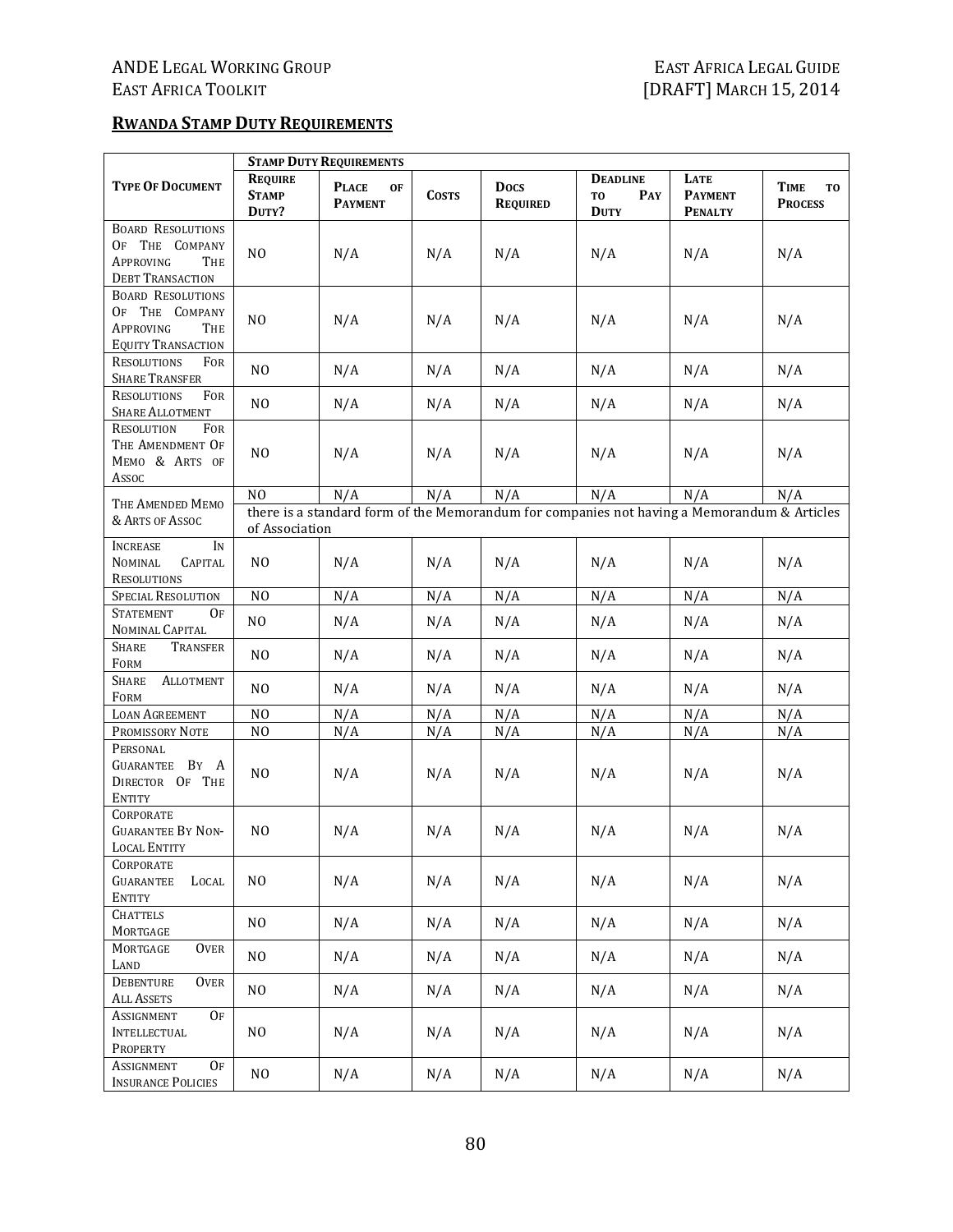'n

7

|                                        | <b>STAMP DUTY REQUIREMENTS</b>          |                                      |              |                                |                                              |                                          |                                      |  |  |
|----------------------------------------|-----------------------------------------|--------------------------------------|--------------|--------------------------------|----------------------------------------------|------------------------------------------|--------------------------------------|--|--|
| <b>TYPE OF DOCUMENT</b>                | <b>REQUIRE</b><br><b>STAMP</b><br>DUTY? | <b>PLACE</b><br>0F<br><b>PAYMENT</b> | <b>COSTS</b> | <b>Docs</b><br><b>REQUIRED</b> | <b>DEADLINE</b><br>PAY<br>TO.<br><b>DUTY</b> | LATE<br><b>PAYMENT</b><br><b>PENALTY</b> | <b>TIME</b><br>TO.<br><b>PROCESS</b> |  |  |
| CHARGE OVER BANK<br><b>ACCOUNT</b>     | NO.                                     | N/A                                  | N/A          | N/A                            | N/A                                          | N/A                                      | N/A                                  |  |  |
| <b>INTERCREDITOR</b><br>AGREEMENT      | NO.                                     | N/A                                  | N/A          | N/A                            | N/A                                          | N/A                                      | N/A                                  |  |  |
| <b>SHARE SUBSCRIPTION</b><br>AGREEMENT | N <sub>O</sub>                          | N/A                                  | N/A          | N/A                            | N/A                                          | N/A                                      | N/A                                  |  |  |
| <b>SHAREHOLDERS</b><br>AGREEMENT       | N <sub>0</sub>                          | N/A                                  | N/A          | N/A                            | N/A                                          | N/A                                      | N/A                                  |  |  |
| <b>SHARE</b><br>PURCHASE<br>AGREEMENT  | N <sub>O</sub>                          | N/A                                  | N/A          | N/A                            | N/A                                          | N/A                                      | N/A                                  |  |  |

#### **RWANDA REGISTRATION/FILING REQUIREMENTS**

|                                                                                                                         | <b>REGISTRATION/FILING REQUIREMENTS</b>                               |                                       |                                                                  |                  |                                                                                                                                                                                                                            |                        |
|-------------------------------------------------------------------------------------------------------------------------|-----------------------------------------------------------------------|---------------------------------------|------------------------------------------------------------------|------------------|----------------------------------------------------------------------------------------------------------------------------------------------------------------------------------------------------------------------------|------------------------|
| <b>TYPE</b><br><b>OF</b><br><b>DOCUMENT</b>                                                                             | <b>REGISTRATION</b><br><b>FILING</b><br><b>OR</b><br><b>REQUIRED?</b> | <b>REGISTRY</b>                       | <b>DOCS REQUIRED</b>                                             | <b>COSTS</b>     | <b>DEADLINE</b><br><b>FOR</b><br><b>REGISTRATION</b>                                                                                                                                                                       | LATE<br><b>PENALTY</b> |
| <b>BOARD</b><br><b>RESOLUTIONS</b><br>Oғ<br><b>THE</b><br>COMPANY<br><b>APPROVING THE</b><br><b>DEBT</b><br>TRANSACTION | Yes                                                                   | Office of the<br>Registrar<br>General | notarized<br>A<br>original<br>copy<br>of<br>the<br>resolution    | N/A              | No specific timeline as<br>long as the passing of<br>the<br>resolution,<br>execution and filing is<br>before<br>the<br>done<br>commencement of the<br>transaction                                                          | N/A                    |
| <b>BOARD</b><br><b>RESOLUTIONS</b><br>OF<br><b>THE</b><br>COMPANY<br><b>APPROVING THE</b><br>EQUITY<br>TRANSACTION      | Yes                                                                   | Office of the<br>Registrar<br>General | Notarized<br>original copies<br>$\sigma$ f<br>the<br>resolutions | N/A              | No specific timeline as<br>long as the passing,<br>execution and filing of<br>the resolutions is done<br>before any of these<br>agreements is signed                                                                       | N/A                    |
| <b>RESOLUTIONS</b><br><b>FOR</b><br><b>SHARE</b><br>Transfer                                                            | Yes                                                                   | Office of the<br>Registrar<br>General | Notarized<br>original copies<br>of<br>the<br>resolutions         | <b>RWF 7,000</b> | No specific timeline as<br>long as the resolution<br>is passed, executed<br>and filed before the<br>transfer of shares                                                                                                     | N/A                    |
| <b>RESOLUTIONS</b><br><b>FOR</b><br><b>SHARE</b><br>ALLOTMENT                                                           | Yes                                                                   | Office of the<br>Registrar<br>General | Notarized<br>original copies<br>of<br>the<br>resolutions         | <b>RWF 7,000</b> | No specific timeline as<br>long as the passed and<br>resolutions<br>executed<br>are filed before the<br>share allotment                                                                                                    | N/A                    |
| <b>RESOLUTION</b><br><b>THE</b><br><b>FOR</b><br>AMENDMENT OF<br>MEMO & ARTS<br>OF ASSOC                                | Yes                                                                   | Office of the<br>Registrar<br>General | A<br>notarized<br>original<br>copy<br>of<br>the<br>resolution    | <b>RWF 7,000</b> | No specific timeline as<br>long as the passing,<br>execution and filing of<br>the<br>resolution<br>is<br>completed before or<br>concurrently with the<br>filing and registration<br>of the amended Memo<br>& Arts of Assoc | N/A                    |
| THE AMENDED                                                                                                             | Yes                                                                   | Office of the                         | A notice of the                                                  | <b>RWF 7,000</b> | Not later than 15 days                                                                                                                                                                                                     | N/A                    |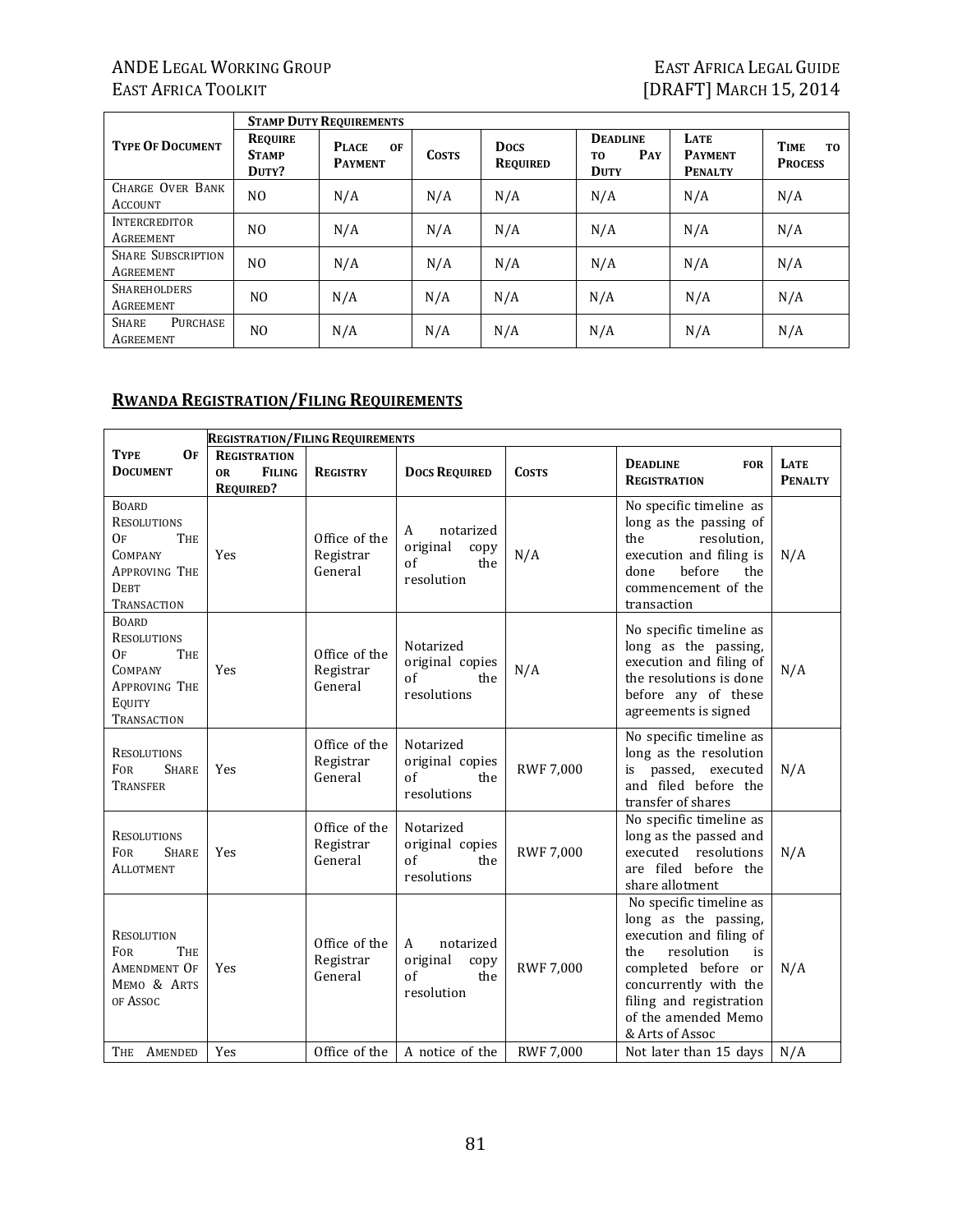|                                                                | <b>REGISTRATION/FILING REQUIREMENTS</b>                               |                                       |                                                                                             |                                                            |                                                                                                                               |                               |
|----------------------------------------------------------------|-----------------------------------------------------------------------|---------------------------------------|---------------------------------------------------------------------------------------------|------------------------------------------------------------|-------------------------------------------------------------------------------------------------------------------------------|-------------------------------|
| TYPE<br>OF<br><b>DOCUMENT</b>                                  | <b>REGISTRATION</b><br><b>FILING</b><br><b>OR</b><br><b>REQUIRED?</b> | <b>REGISTRY</b>                       | <b>DOCS REQUIRED</b>                                                                        | <b>COSTS</b>                                               | <b>DEADLINE</b><br><b>FOR</b><br><b>REGISTRATION</b>                                                                          | <b>LATE</b><br><b>PENALTY</b> |
| MEMO & ARTS<br>OF ASSOC                                        |                                                                       | Registrar<br>General                  | alteration and<br>notarized<br>a<br>of<br>copy<br>the<br>amended<br>Memo & Arts<br>of Assoc |                                                            | after the alteration of<br>the Memo & Arts of<br>Assoc                                                                        |                               |
| IN<br>INCREASE<br>Nominal<br>CAPITAL<br><b>RESOLUTIONS</b>     | Yes                                                                   | Office of the<br>Registrar<br>General | notarized<br>A<br>original<br>copy<br>of<br>the<br>resolution                               | <b>RWF 7,000</b>                                           | No specificity on this<br>so long as it is before<br>the increase                                                             | N/A                           |
| Special<br><b>RESOLUTION</b>                                   | Yes                                                                   | Office of the<br>Registrar<br>General | Notarized<br>original copies<br>of<br>the<br>resolutions                                    | <b>RWF 7,000</b>                                           | <b>Before</b><br>the<br>decisions/actions<br>therein are effected                                                             | N/A                           |
| STATEMENT OF<br><b>NOMINAL</b><br><b>CAPITAL</b>               | Yes                                                                   | Office of the<br>Registrar<br>General | The<br>actual<br>statement<br>of<br>nominal capital                                         |                                                            | No specific timeline is<br>stipulated in the law                                                                              | N/A                           |
| Share<br><b>TRANSFER FORM</b>                                  | Yes                                                                   | Office of the<br>Registrar<br>General | The completed<br>share transfer<br>form                                                     | <b>RWF 7,000</b>                                           | Not later than 15 days<br>after the signing of the<br>share certificate                                                       | N/A                           |
| <b>SHARE</b><br>Allotment<br>FORM                              | Yes                                                                   | Office of the<br>Registrar<br>General | The completed<br>share<br>allotment form                                                    | <b>RWF 7,000</b>                                           | Before the allotment is<br>to take effect                                                                                     |                               |
| LOAN<br>Agreement                                              | N <sub>0</sub>                                                        | N/A                                   | N/A                                                                                         | N/A                                                        | N/A                                                                                                                           | N/A                           |
| PROMISSORY<br><b>NOTE</b>                                      | No                                                                    | N/A                                   | N/A                                                                                         | N/A                                                        | N/A                                                                                                                           | N/A                           |
| PERSONAL<br><b>GUARANTEE BY</b><br>A DIRECTOR OF<br>THE ENTITY | Yes                                                                   | Office of the<br>Registrar<br>General | A copy of the<br>personal<br>guarantee                                                      | N/A                                                        | Not later<br>than<br>the<br>of<br>registration<br>the<br>documentation<br>in<br>respect of which the<br>guarantee is given    |                               |
| CORPORATE<br><b>GUARANTEE BY</b><br>Non-Local<br>ENTITY        | Yes                                                                   | Office of the<br>Registrar<br>General | A copy of the<br>corporate<br>guarantee<br>by<br>the<br>non-local<br>entity                 | N/A                                                        | Not later than<br>the<br>registration<br>of<br>the<br>documentation<br>in<br>respect of which the<br>guarantee is given       | N/A                           |
| CORPORATE<br><b>GUARANTEE</b><br><b>LOCAL ENTITY</b>           | Yes                                                                   | Office of the<br>Registrar<br>General | A copy of the<br>corporate<br>guarantee<br>by<br>the local entity                           | N/A                                                        | later<br>than<br>Not<br>the<br>registration<br>of<br>the<br>documentation<br>in<br>respect of which the<br>guarantee is given | N/A                           |
| Chattels<br>MORTGAGE                                           | Yes                                                                   | Office of the<br>Registrar<br>General | A<br>notarized<br>of the<br>copy<br>mortgage deed                                           | N/A                                                        | Before the grant of the<br>mortgage facility                                                                                  | N/A                           |
| MORTGAGE<br><b>OVER LAND</b>                                   | Yes                                                                   | Office of the<br>Registrar<br>General | notarized<br>A<br>of the<br>copy<br>mortgage deed                                           | <b>RWF</b><br>20,000(<br>Mortgage<br>registration<br>fees) | Before the grant of the<br>mortgage facility                                                                                  | N/A                           |
| DEBENTURE<br><b>OVER</b><br>All<br><b>ASSETS</b>               | Yes                                                                   | Office of the<br>Registrar<br>General | A copy of the<br>executed<br>debenture                                                      | N/A                                                        | Not later than all the<br>other documentation<br>creating the charge on<br>the said assets                                    | N/A                           |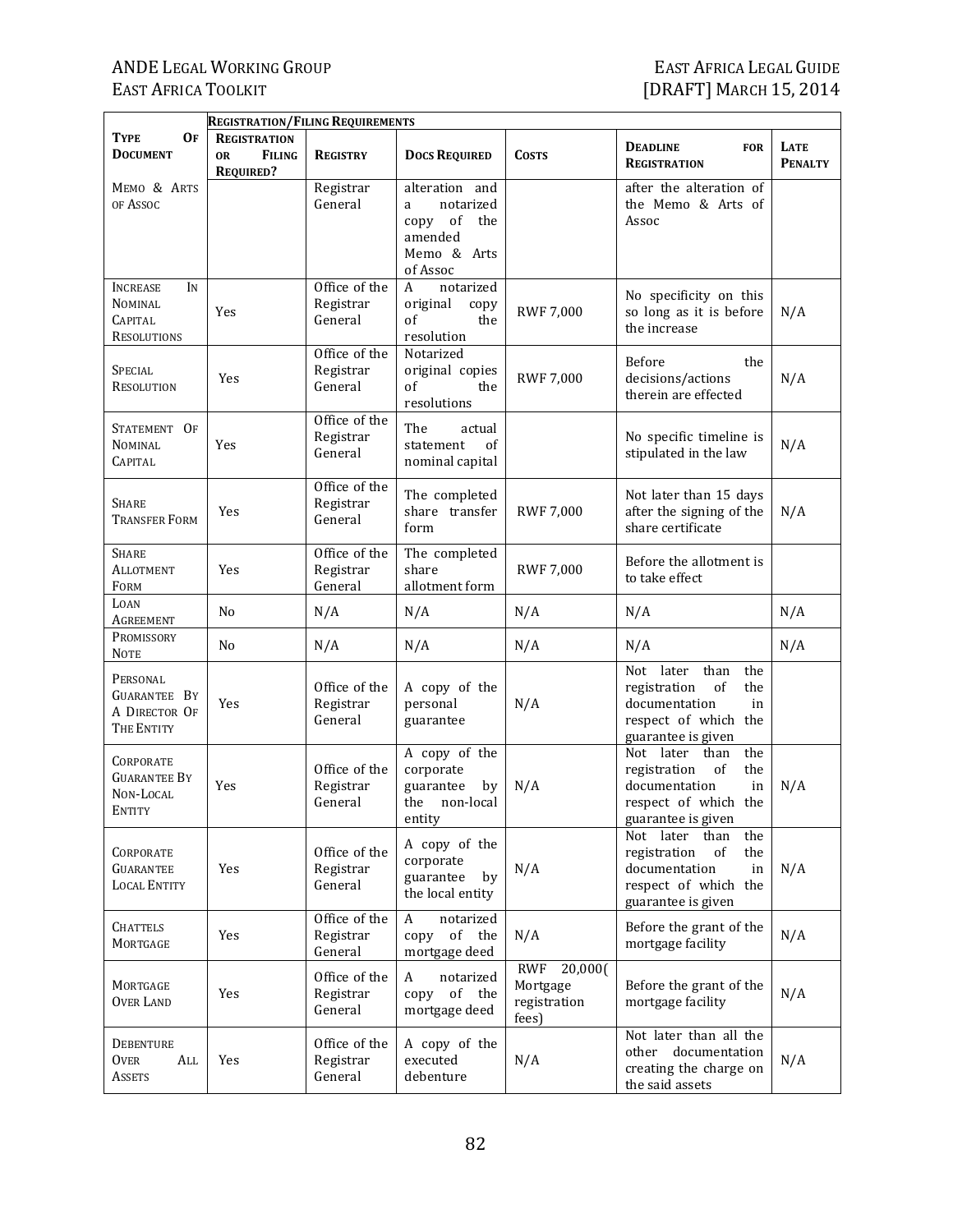|                                                             | <b>REGISTRATION/FILING REQUIREMENTS</b>                               |                                       |                                                                                        |                                                                                 |                                                         |                               |
|-------------------------------------------------------------|-----------------------------------------------------------------------|---------------------------------------|----------------------------------------------------------------------------------------|---------------------------------------------------------------------------------|---------------------------------------------------------|-------------------------------|
| 0F<br><b>TYPE</b><br><b>DOCUMENT</b>                        | <b>REGISTRATION</b><br><b>FILING</b><br><b>OR</b><br><b>REQUIRED?</b> | <b>REGISTRY</b>                       | <b>DOCS REQUIRED</b>                                                                   | <b>COSTS</b>                                                                    | <b>DEADLINE</b><br><b>FOR</b><br><b>REGISTRATION</b>    | <b>LATE</b><br><b>PENALTY</b> |
| <b>ASSIGNMENT OF</b><br>INTELLECTUAL<br><b>PROPERTY</b>     | Yes                                                                   | Office of the<br>Registrar<br>General | $\mathsf{A}$<br>notarized<br>of the<br>copy<br>assignment<br>deed                      | N/A                                                                             | Before the time this<br>assignment is to take<br>effect | N/A                           |
| <b>ASSIGNMENT OF</b><br><b>INSURANCE</b><br><b>POLICIES</b> | N <sub>0</sub>                                                        | N/A                                   | N/A                                                                                    | N/A                                                                             | Before the time this<br>assignment is to take<br>effect | N/A                           |
| <b>OVER</b><br><b>CHARGE</b><br><b>BANK ACCOUNT</b>         | Yes                                                                   | Office of the<br>Registrar<br>General | notarized<br>$\mathsf{A}$<br>of the<br>copy<br>instrument<br>the<br>creating<br>charge | N/A                                                                             | Before the charge is to<br>take effect                  | N/A                           |
| <b>INTERCREDITOR</b><br><b>AGREEMENT</b>                    | N <sub>0</sub>                                                        | N/A                                   | N/A                                                                                    | N/A                                                                             | N/A                                                     | N/A                           |
| <b>SHARE</b><br><b>SUBSCRIPTION</b><br>AGREEMENT            | N <sub>0</sub>                                                        | N/A                                   | N/A                                                                                    | 7,000<br><b>RWF</b><br>should<br>the<br>option<br>to<br>register<br>be<br>taken | N/A                                                     | N/A                           |
| <b>SHAREHOLDERS</b><br>AGREEMENT                            | N <sub>o</sub>                                                        | N/A                                   | N/A                                                                                    | N/A                                                                             | N/A                                                     | N/A                           |
| <b>SHARE</b><br><b>PURCHASE</b><br>AGREEMENT                | N <sub>0</sub>                                                        | N/A                                   | N/A                                                                                    | <b>RWF</b><br>7,000<br>the<br>should<br>option<br>to<br>register<br>be<br>taken | N/A                                                     | N/A                           |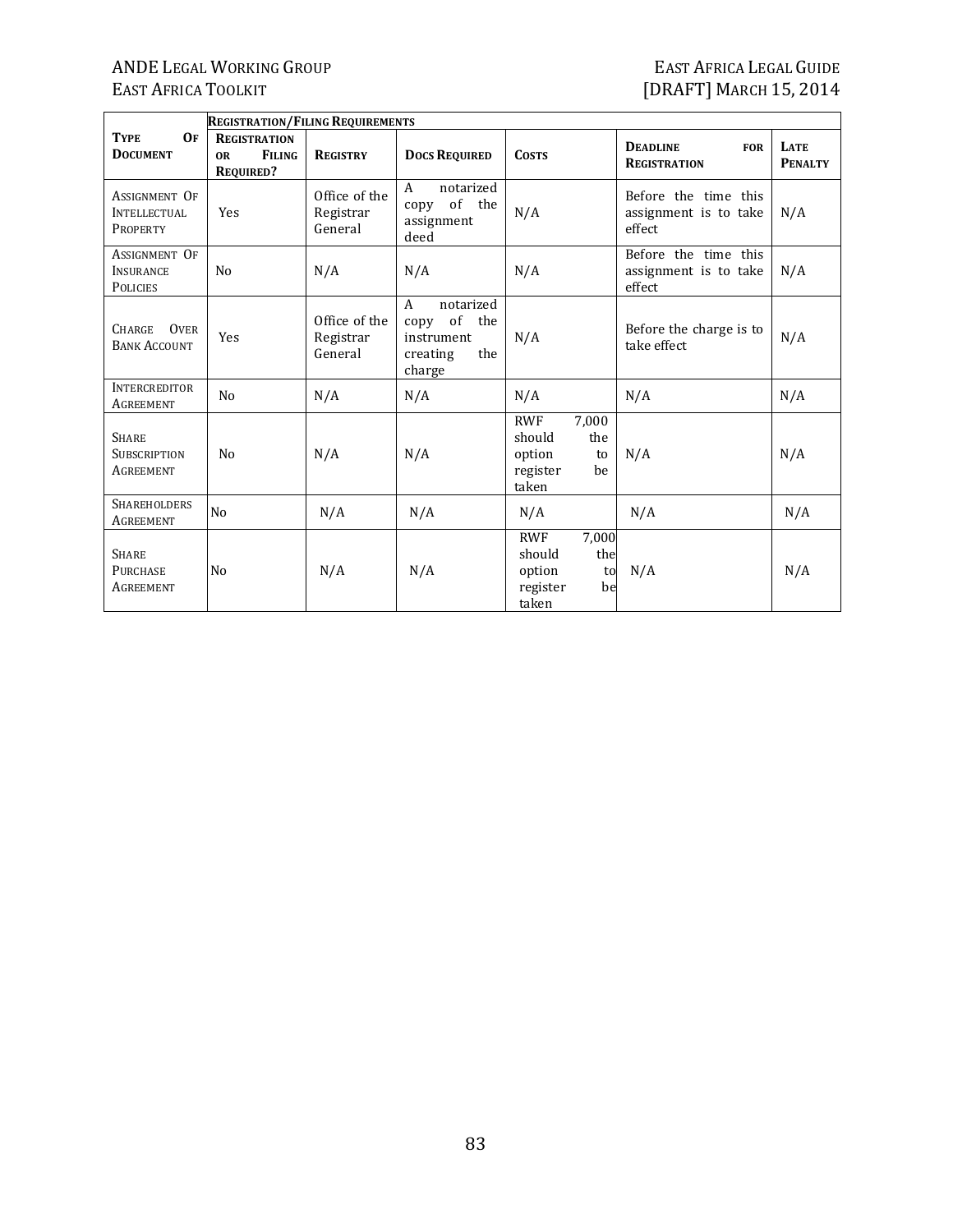#### **TANZANIASTAMP DUTY REQUIREMENTS**

|                                                                                                                               | <b>STAMP DUTY REQUIREMENTS</b>                                                                                                                                                                                                                                                                                                                                                                                                                                                                                                                                                                                                                                                                                                                                                                                                                                                                          |                                             |                           |                                                                                                                         |                                                                                      |                                                 |                                                        |  |  |
|-------------------------------------------------------------------------------------------------------------------------------|---------------------------------------------------------------------------------------------------------------------------------------------------------------------------------------------------------------------------------------------------------------------------------------------------------------------------------------------------------------------------------------------------------------------------------------------------------------------------------------------------------------------------------------------------------------------------------------------------------------------------------------------------------------------------------------------------------------------------------------------------------------------------------------------------------------------------------------------------------------------------------------------------------|---------------------------------------------|---------------------------|-------------------------------------------------------------------------------------------------------------------------|--------------------------------------------------------------------------------------|-------------------------------------------------|--------------------------------------------------------|--|--|
| <b>TYPE</b><br>Of<br><b>DOCUMENT</b>                                                                                          | <b>REQUIRE</b><br><b>STAMP</b><br>DUTY?                                                                                                                                                                                                                                                                                                                                                                                                                                                                                                                                                                                                                                                                                                                                                                                                                                                                 | <b>PLACE</b><br><b>OF</b><br><b>PAYMENT</b> | <b>COSTS</b>              | <b>Docs</b><br><b>REQUIRED</b>                                                                                          | <b>DEADLINE</b><br>T <sub>0</sub><br>PAY<br><b>DUTY</b>                              | <b>LATE</b><br><b>PAYMENT</b><br><b>PENALTY</b> | <b>TIME</b><br>T0<br><b>PROCESS</b>                    |  |  |
| <b>BOARD</b><br><b>RESOLUTIONS</b><br><b>OF</b><br>THE<br><b>COMPANY</b><br>APPROVING<br>THE DEBT OR<br>EQUITY<br>TRANSACTION | N/A                                                                                                                                                                                                                                                                                                                                                                                                                                                                                                                                                                                                                                                                                                                                                                                                                                                                                                     | N/A                                         | N/A                       | N/A                                                                                                                     | N/A                                                                                  | N/A                                             | N/A                                                    |  |  |
| <b>RESOLUTIONS</b><br>FOR<br><b>SHARE</b><br>TRANSFER                                                                         | N/A                                                                                                                                                                                                                                                                                                                                                                                                                                                                                                                                                                                                                                                                                                                                                                                                                                                                                                     | N/A                                         | N/A                       | N/A                                                                                                                     | N/A                                                                                  | N/A                                             | N/A                                                    |  |  |
| <b>RESOLUTIONS</b><br>FOR<br><b>SHARE</b><br><b>ALLOTMENT</b>                                                                 | N/A                                                                                                                                                                                                                                                                                                                                                                                                                                                                                                                                                                                                                                                                                                                                                                                                                                                                                                     | N/A                                         | N/A                       | N/A                                                                                                                     | N/A                                                                                  | N/A                                             | N/A                                                    |  |  |
| AMENDMENT<br>OF MEMO &<br><b>ARTS OF ASSOC</b>                                                                                | N/A                                                                                                                                                                                                                                                                                                                                                                                                                                                                                                                                                                                                                                                                                                                                                                                                                                                                                                     | N/A                                         | N/A                       | N/A                                                                                                                     | N/A                                                                                  | N/A                                             | N/A                                                    |  |  |
| <b>INCREASE</b><br>IN<br><b>NOMINAL</b><br><b>CAPITAL</b><br><b>RESOLUTIONS</b><br><b>AND FORM</b>                            | N/A                                                                                                                                                                                                                                                                                                                                                                                                                                                                                                                                                                                                                                                                                                                                                                                                                                                                                                     | N/A                                         | N/A                       | N/A                                                                                                                     | N/A                                                                                  | N/A                                             | N/A                                                    |  |  |
| <b>SPECIAL</b><br>RESOLUTION                                                                                                  | N/A<br>N/A<br>N/A<br>N/A<br>N/A<br>N/A<br>N/A<br>Special resolutions are required:<br>to alter the objects of the company;<br>(a)<br>to alter the articles;<br>(b)<br>to change the name of the company;<br>(c)<br>to create a reserve liability;<br>(d)<br>to authorise the payment of interest on shares out of capital where such authority is not given by the<br>(e)<br>articles;<br>reduction of share capital;<br>(f)<br>to appoint inspectors to investigate the affairs of a company;<br>(g)<br>to make unlimited the liability of directors or managers of a limited company;<br>(h)<br>to authorise an assignment of office by a director;<br>(i)<br>to resolve that a company be wound up by order of the court;<br>(i)<br>to institute a members voluntary winding up; and<br>(k)<br>to authorise the liquidator to accept the shares in consideration for the sale of company's property. |                                             |                           |                                                                                                                         |                                                                                      |                                                 |                                                        |  |  |
| STATEMENT OF<br>NOMINAL<br><b>CAPITAL</b>                                                                                     | N/A                                                                                                                                                                                                                                                                                                                                                                                                                                                                                                                                                                                                                                                                                                                                                                                                                                                                                                     | N/A                                         | N/A                       | N/A                                                                                                                     | N/A                                                                                  | N/A                                             | N/A                                                    |  |  |
| <b>SHARE</b><br><b>TRANSFER</b><br>FORM                                                                                       | Yes                                                                                                                                                                                                                                                                                                                                                                                                                                                                                                                                                                                                                                                                                                                                                                                                                                                                                                     | Tanzania<br>Revenue<br>Authority            | 1%<br>of<br>consideration | Resolutions<br>approving<br>transfer of<br>shares.<br>latest<br>audited<br>accounts<br>and<br>instrument<br>of transfer | 30<br>days<br>from date<br>of<br>execution<br>of<br>the<br>share<br>transfer<br>form |                                                 | Approximately<br>4 days but can<br>be done in a<br>day |  |  |
| <b>SHARE</b><br><b>ALLOTMENT</b><br>FORM                                                                                      | N/A                                                                                                                                                                                                                                                                                                                                                                                                                                                                                                                                                                                                                                                                                                                                                                                                                                                                                                     | N/A                                         | N/A                       | N/A                                                                                                                     | N/A                                                                                  | N/A                                             | N/A                                                    |  |  |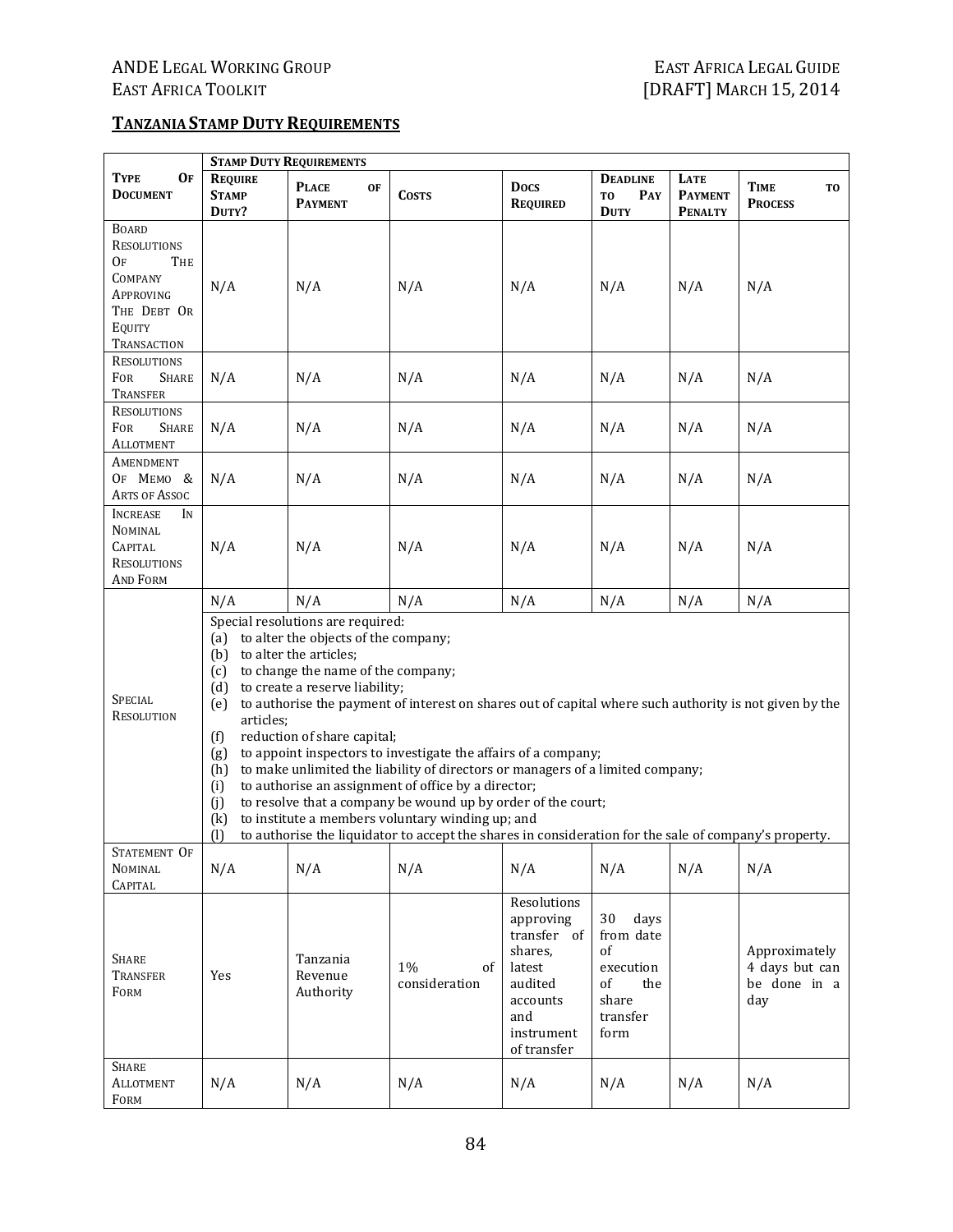Ť

|                                                                                    |                                                                                               | <b>STAMP DUTY REQUIREMENTS</b>                                                                      |                                                                           |                                                                                            |                                                         |                                          |                                     |
|------------------------------------------------------------------------------------|-----------------------------------------------------------------------------------------------|-----------------------------------------------------------------------------------------------------|---------------------------------------------------------------------------|--------------------------------------------------------------------------------------------|---------------------------------------------------------|------------------------------------------|-------------------------------------|
| <b>TYPE</b><br><b>OF</b><br><b>DOCUMENT</b>                                        | <b>REQUIRE</b><br><b>STAMP</b><br>DUTY?                                                       | <b>PLACE</b><br><b>OF</b><br><b>PAYMENT</b>                                                         | <b>COSTS</b>                                                              | <b>Docs</b><br><b>REQUIRED</b>                                                             | <b>DEADLINE</b><br>T <sub>0</sub><br>PAY<br><b>DUTY</b> | LATE<br><b>PAYMENT</b><br><b>PENALTY</b> | <b>TIME</b><br>TO<br><b>PROCESS</b> |
| LOAN<br><b>AGREEMENT</b>                                                           | Stamping<br>not<br>mandatory                                                                  | Tanzania<br>Revenue<br>Authority                                                                    | Nominal<br>Amount<br>(approximately<br>T.Shs. 2000.00)                    | Loan<br>Agreement                                                                          | N/A                                                     | N/A                                      | N/A                                 |
| PROMISSORY<br><b>NOTE</b>                                                          | N/A                                                                                           | N/A                                                                                                 | N/A                                                                       | N/A                                                                                        | N/A                                                     | N/A                                      | N/A                                 |
| PERSONAL<br><b>GUARANTEE BY</b><br>A DIRECTOR OF<br>THE ENTITY                     | Yes. This is<br>however<br>payable<br>where one<br>opt<br>to<br>register<br>the<br>guarantee. | of<br>Ministry<br>Lands<br>and<br>Human<br>Settlement<br>Development<br>- Registrar of<br>Documents | T.Shs. $10,000/$ =<br>(Nominal<br>Value)                                  | N/A                                                                                        | N/A                                                     | N/A                                      | N/A                                 |
| <b>CORPORATE</b><br><b>GUARANTEE BY</b><br>NON-LOCAL<br><b>ENTITY</b>              | Yes. This is<br>however<br>payable<br>where one<br>opt<br>to<br>register<br>the<br>guarantee. | of<br>Ministry<br>Lands<br>and<br>Human<br>Settlement<br>Development<br>- Registrar of<br>Documents | T.Shs. $10,000/$ =<br>(Nominal<br>Value)                                  | N/A                                                                                        | N/A                                                     | N/A                                      | N/A                                 |
| <b>CORPORATE</b><br><b>GUARANTEE</b><br><b>LOCAL ENTITY</b>                        | Yes. This is<br>however<br>payable<br>where one<br>opt<br>to<br>register<br>the<br>guarantee. | of<br>Ministry<br>Lands<br>and<br>Human<br>Settlement<br>Development<br>- Registrar of<br>Documents | T.Shs. $10,000/$ =<br>(Nominal<br>Value)                                  | N/A                                                                                        | N/A                                                     | N/A                                      | N/A                                 |
| <b>CHATTELS</b><br>MORTGAGE                                                        | N/A                                                                                           | N/A                                                                                                 | N/A                                                                       | N/A                                                                                        | N/A                                                     | N/A                                      | N/A                                 |
| MORTGAGE<br><b>OVER</b><br>LAND<br>(WHERE IT IS<br><b>CREATED BY A</b><br>COMPANY) | Yes                                                                                           | The<br>Companies<br>Registry                                                                        | T.Shs.<br>$(10,000/=$<br>Nominal Value)<br>Every<br>copy<br>T.Shs. 500.00 | Mortgage<br>Deed<br>Form<br>96<br>(Particulars)<br>of mortgage<br>charge<br>or<br>created) | 1day                                                    | N/A                                      | 1day                                |
| <b>DEBENTURE</b><br><b>OVER</b><br>ALL<br><b>ASSETS</b>                            | Yes                                                                                           | The<br>Companies<br>Registry                                                                        | T.Shs.<br>$(10,000/=$<br>Nominal Value)<br>Every<br>copy<br>T.Shs. 500.00 | Denture<br>Form<br>96<br>(Particulars<br>of mortgage<br>or<br>charge<br>created)           | 1day                                                    | N/A                                      | 1day                                |
| ASSIGNMENT<br>0F<br><b>INTELLECTUAL</b><br>PROPERTY                                | N/A                                                                                           | N/A                                                                                                 | N/A                                                                       | N/A                                                                                        | N/A                                                     | N/A                                      | N/A                                 |
| Assignment<br>OF INSURANCE<br>POLICIES                                             | N/A                                                                                           | N/A                                                                                                 | N/A                                                                       | N/A                                                                                        | N/A                                                     | N/A                                      | N/A                                 |
| CHARGE OVER<br><b>BANK ACCOUNT</b>                                                 | Yes                                                                                           | The<br>Companies<br>Registry                                                                        | T.Shs.<br>$(10,000/=$<br>Nominal Value)<br>Every<br>copy                  | The Charge<br>Deed Form<br>96<br>(Particulars                                              | 1day                                                    | N/A                                      | 1day                                |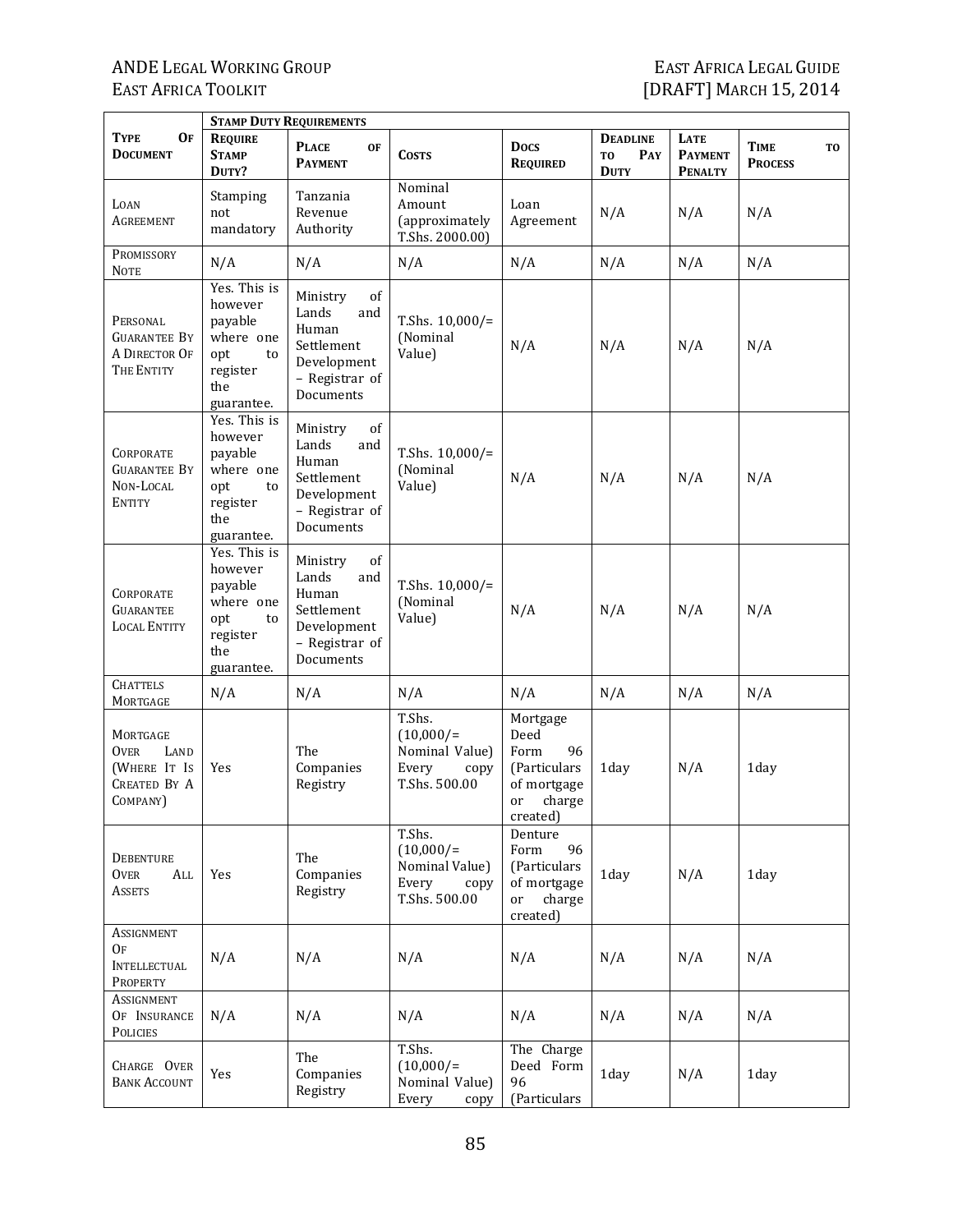# ANDE LEGAL WORKING GROUP FAST AFRICA LEGAL GUIDE EAST AFRICA LEGAL GUIDE<br>
EAST AFRICA TOOLKIT

EAST AFRICA TOOLKIT

'n

|                                                  |                                  | <b>STAMP DUTY REQUIREMENTS</b>              |               |                                         |                                                         |                                          |                                                 |
|--------------------------------------------------|----------------------------------|---------------------------------------------|---------------|-----------------------------------------|---------------------------------------------------------|------------------------------------------|-------------------------------------------------|
| <b>TYPE</b><br>OF<br><b>DOCUMENT</b>             | REQUIRE<br><b>STAMP</b><br>DUTY? | <b>PLACE</b><br><b>OF</b><br><b>PAYMENT</b> | <b>COSTS</b>  | <b>Docs</b><br><b>REQUIRED</b>          | <b>DEADLINE</b><br>PAY<br>T <sub>0</sub><br><b>DUTY</b> | LATE<br><b>PAYMENT</b><br><b>PENALTY</b> | <b>TIME</b><br>T <sub>0</sub><br><b>PROCESS</b> |
|                                                  |                                  |                                             | T.Shs. 500.00 | of mortgage<br>charge<br>or<br>created) |                                                         |                                          |                                                 |
| <b>INTERCREDITOR</b><br>AGREEMENT                | N/A                              | N/A                                         | N/A           | N/A                                     | N/A                                                     | N/A                                      | N/A                                             |
| <b>SHARE</b><br><b>SUBSCRIPTION</b><br>AGREEMENT | N/A                              | N/A                                         | N/A           | N/A                                     | N/A                                                     | N/A                                      | N/A                                             |
| <b>SHAREHOLDERS</b><br>AGREEMENT                 | N/A                              | N/A                                         | N/A           | N/A                                     | N/A                                                     | N/A                                      | N/A                                             |
| <b>SHARE</b><br>PURCHASE<br>AGREEMENT            | N/A                              | N/A                                         | N/A           | N/A                                     | N/A                                                     | N/A                                      | N/A                                             |

#### **TANZANIA REGISTRATION/FILING REQUIREMENTS**

|                                                                                                                               | <b>REGISTRATION/FILING REQUIREMENTS</b>               |                              |                                                                           |                                              |                                                                           |                               |                                                                                                                          |  |  |
|-------------------------------------------------------------------------------------------------------------------------------|-------------------------------------------------------|------------------------------|---------------------------------------------------------------------------|----------------------------------------------|---------------------------------------------------------------------------|-------------------------------|--------------------------------------------------------------------------------------------------------------------------|--|--|
| 0 <sub>F</sub><br><b>TYPE</b><br><b>DOCUMENT</b>                                                                              | <b>REGISTRATIO</b><br>N OR FILING<br><b>REQUIRED?</b> | <b>REGISTRY</b>              | <b>Docs</b><br><b>REQUIRED</b>                                            | <b>COSTS</b>                                 | <b>DEADLINE</b><br><b>FOR</b><br><b>REGISTRATIO</b><br>N                  | <b>TIME</b><br><b>PROCESS</b> | <b>TO LATE</b><br><b>PENALTY</b>                                                                                         |  |  |
| <b>BOARD</b><br><b>RESOLUTIONS</b><br>THE<br>OF<br><b>COMPANY</b><br><b>APPROVING</b><br>THE DEBT OR<br>EQUITY<br>TRANSACTION | N/A                                                   | N/A                          | N/A                                                                       | N/A                                          | N/A                                                                       | N/A                           | N/A                                                                                                                      |  |  |
| <b>RESOLUTIONS</b><br><b>SHARE</b><br><b>FOR</b><br><b>TRANSFER</b>                                                           | N/A                                                   | N/A                          | N/A                                                                       | N/A                                          | N/A                                                                       | N/A                           | N/A                                                                                                                      |  |  |
| <b>RESOLUTIONS</b><br><b>SHARE</b><br><b>FOR</b><br><b>ALLOTMENT</b>                                                          | N/A                                                   | N/A                          | N/A                                                                       | N/A                                          | N/A                                                                       | N/A                           | N/A                                                                                                                      |  |  |
| AMENDMENT<br>OF MEMO &<br><b>ARTS</b><br>OF<br>Assoc                                                                          | <b>Yes</b>                                            | Registrar<br>of<br>Companies | Copy of the<br>altered<br>Memorandu<br>plus<br>m<br>special<br>resolution | Filing<br>fee<br>of<br>T.Shs.<br>$15,000/$ = | With<br>fourteen<br>$(14)$ days of $ 1$ day<br>passing the<br>resolution. |                               | Company<br>and<br>every<br>officer of the<br>company<br>who is<br>in<br>default shall<br>be liable to a<br>default fine. |  |  |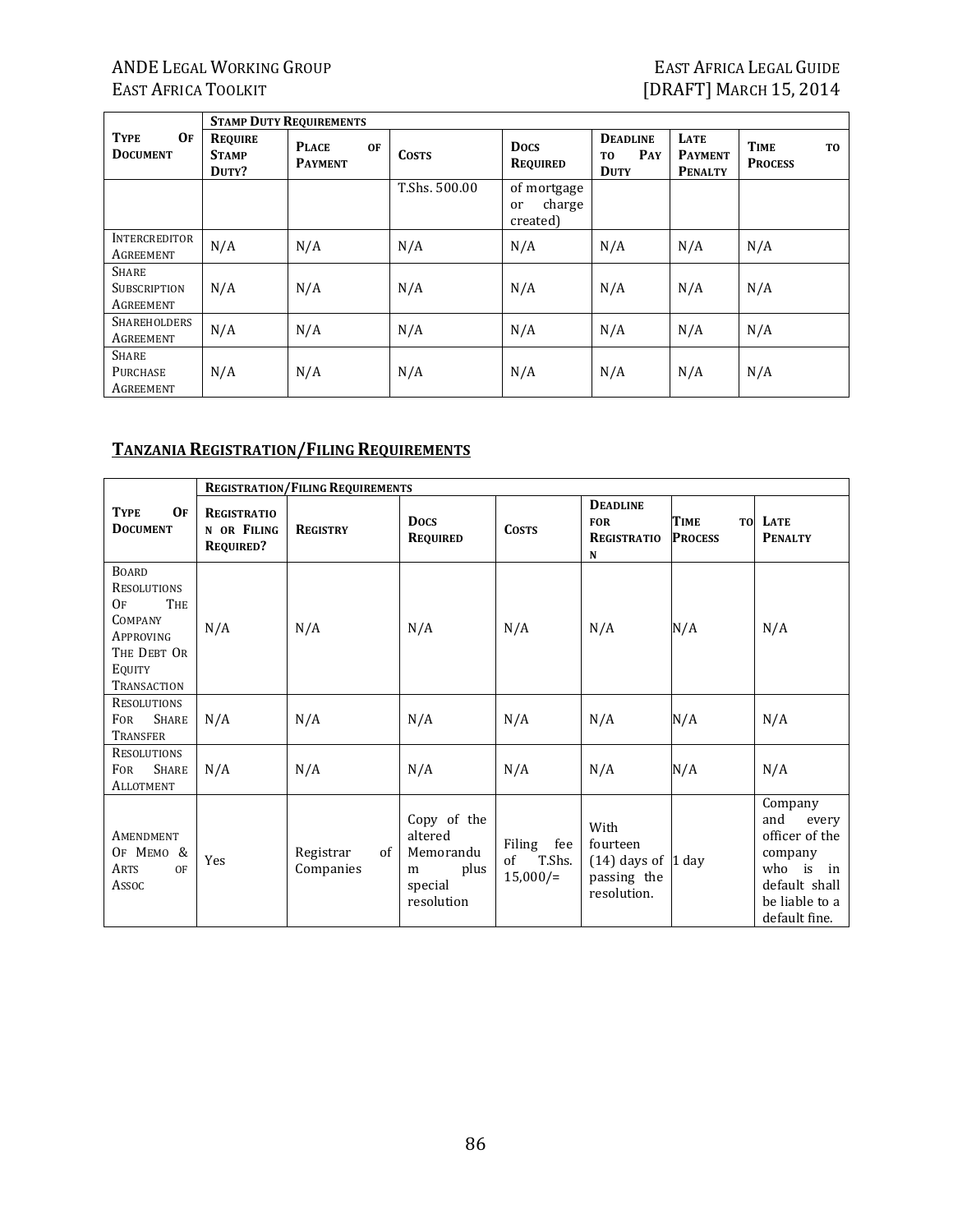|                                                                                                    |                                                       | <b>REGISTRATION/FILING REQUIREMENTS</b> |                                                                                                  |                                              |                                                                                                                    |                              |                                                                                                                                                                                                                                    |
|----------------------------------------------------------------------------------------------------|-------------------------------------------------------|-----------------------------------------|--------------------------------------------------------------------------------------------------|----------------------------------------------|--------------------------------------------------------------------------------------------------------------------|------------------------------|------------------------------------------------------------------------------------------------------------------------------------------------------------------------------------------------------------------------------------|
| OF<br>TYPE<br><b>DOCUMENT</b>                                                                      | <b>REGISTRATIO</b><br>N OR FILING<br><b>REQUIRED?</b> | <b>REGISTRY</b>                         | <b>Docs</b><br><b>REQUIRED</b>                                                                   | <b>COSTS</b>                                 | <b>DEADLINE</b><br><b>FOR</b><br><b>REGISTRATIO</b><br>N                                                           | TIME<br>TO<br><b>PROCESS</b> | LATE<br><b>PENALTY</b>                                                                                                                                                                                                             |
| <b>INCREASE</b><br>IN<br><b>NOMINAL</b><br><b>CAPITAL</b><br><b>RESOLUTIONS</b><br><b>AND FORM</b> | Yes                                                   | Registrar<br>of<br>Companies            | Form No. 66<br>(Increase in<br>share capital<br>beyond<br>registered<br>capital)                 | Filing<br>fee<br>T.Shs.<br>of<br>$15,000/$ = | Within<br>thirty<br>(30)<br>after<br>days<br>passing<br>of<br>the<br>resolution<br>authorising<br>the increase     | 1 day                        | If default is<br>made<br>in<br>complying<br>with<br>filing<br>every officer<br>of<br>the<br>company<br>who is in<br>default shall<br>be liable to a<br>default fine.<br>Default fine<br>however has<br>not<br>been<br>provided.    |
| <b>SPECIAL</b><br><b>RESOLUTION</b>                                                                | Yes                                                   | of<br>Registrar<br>Companies            | The<br>special<br>resolution (2<br>copies)                                                       | Filing<br>fee<br>T.Shs.<br>of<br>$15,000/$ = | Within<br>thirty<br>five<br>(35)<br>days<br>from<br>the<br>date<br>on<br>which<br>the<br>resolution<br>was passed. | 1 day                        | Company<br>and<br>every<br>officer of the<br>company<br>who is in<br>default shall<br>be liable to a<br>default fine.                                                                                                              |
| <b>STATEMENT</b><br>OF NOMINAL<br><b>CAPITAL</b>                                                   | N/A                                                   | N/A                                     | N/A                                                                                              | N/A                                          | N/A                                                                                                                | N/A                          | N/A                                                                                                                                                                                                                                |
| <b>SHARE</b><br>TRANSFER<br>FORM                                                                   | Yes                                                   | Registrar<br>of<br>Companies            | Instrument<br>of Transfer                                                                        | Filing<br>fee<br>T.Shs.<br>of<br>$15,000/$ = |                                                                                                                    | 1 day                        | If default is<br>made<br>in<br>complying<br>with<br>filing<br>every officer<br>of<br>the<br>company<br>who is<br>in<br>default shall<br>be liable to a<br>default fine.<br>Default fine<br>however has<br>not<br>been<br>provided. |
| <b>SHARE</b><br>ALLOTMENT<br>FORM                                                                  | Yes                                                   | of<br>Registrar<br>Companies            | Share<br>allotment<br>form<br>(statutory<br>form either<br>Form 55a<br>Form 55b<br>$\mathcal{L}$ | Filing fee<br>T.Shs.<br>of<br>$15,000/$ =    | Within sixty<br>$(60)$ days of<br>allotting<br>shares                                                              | 1 day                        | If default is<br>made<br>in<br>complying<br>with<br>filing<br>every officer<br>of<br>the<br>company<br>who is in<br>default shall<br>be liable to a<br>default fine.<br>Default fine<br>however has<br>not<br>been<br>provided.    |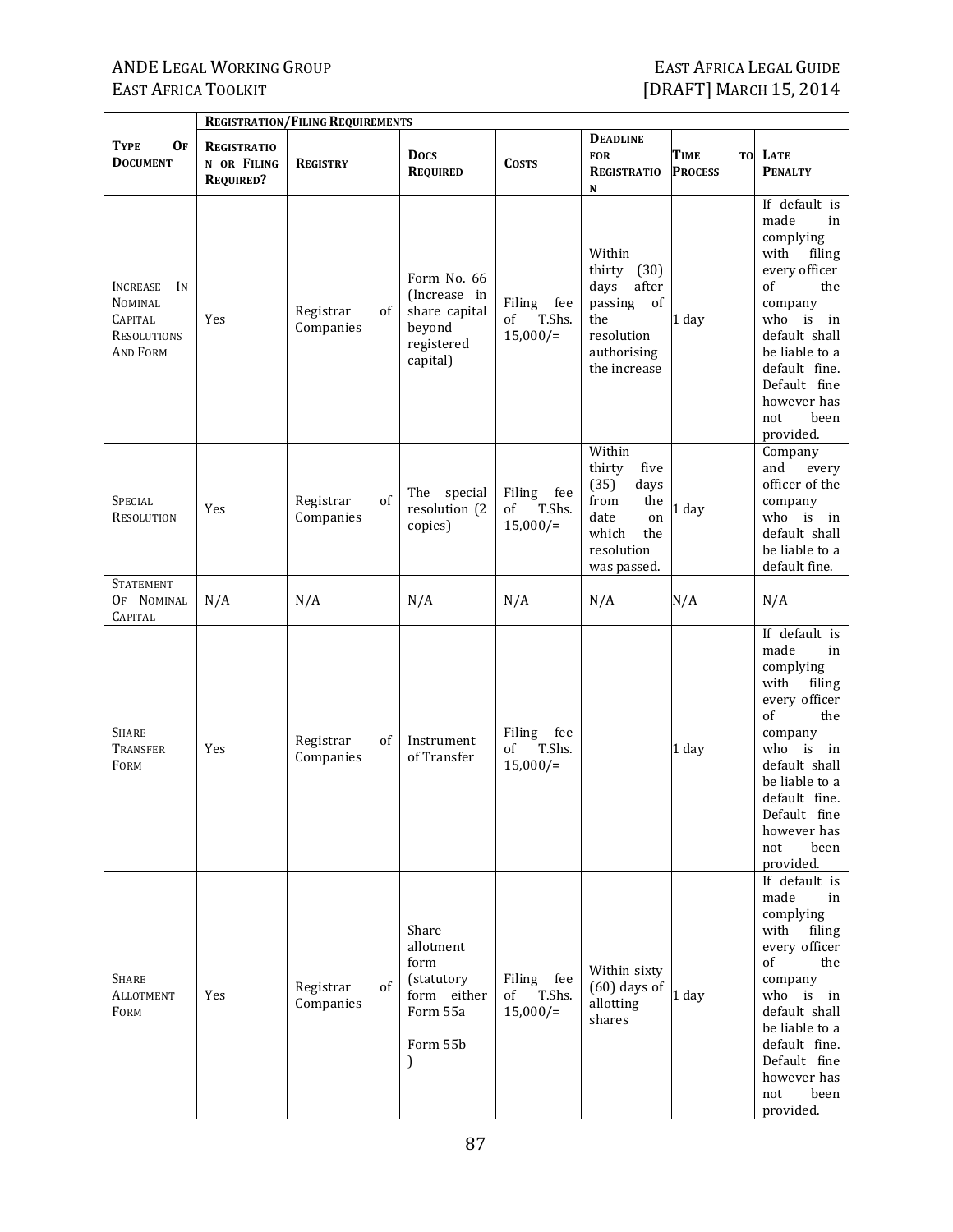|                                                                                     |                                                       | <b>REGISTRATION/FILING REQUIREMENTS</b>                                                                       |                                |              |                                                                    |                               |                           |
|-------------------------------------------------------------------------------------|-------------------------------------------------------|---------------------------------------------------------------------------------------------------------------|--------------------------------|--------------|--------------------------------------------------------------------|-------------------------------|---------------------------|
| 0 <sub>F</sub><br><b>TYPE</b><br><b>DOCUMENT</b>                                    | <b>REGISTRATIO</b><br>N OR FILING<br><b>REQUIRED?</b> | <b>REGISTRY</b>                                                                                               | <b>Docs</b><br><b>REQUIRED</b> | <b>COSTS</b> | <b>DEADLINE</b><br><b>FOR</b><br><b>REGISTRATIO</b><br>$\mathbf N$ | <b>TIME</b><br><b>PROCESS</b> | TO LATE<br><b>PENALTY</b> |
| LOAN<br><b>AGREEMENT</b>                                                            | N/A                                                   | N/A                                                                                                           | N/A                            | N/A          | N/A                                                                | N/A                           | N/A                       |
| PROMISSORY<br><b>NOTE</b>                                                           | N/A                                                   | N/A                                                                                                           | N/A                            | N/A          | N/A                                                                | N/A                           | N/A                       |
| PERSONAL<br><b>GUARANTEE</b><br>BY<br>A<br>DIRECTOR OF<br>THE ENTITY                | Yes<br>Registration<br>is however<br>optional         | of<br>Ministry<br>Lands<br>and<br>Human<br>Settlement<br>Development -<br>Registrar<br>of<br>Documents        | of<br>Deed<br>Guarantee        | N/A          | N/A                                                                | $7-14$ days                   | N/A                       |
| <b>CORPORATE</b><br><b>GUARANTEE</b><br>$NON-$<br><b>B</b> Y<br><b>LOCAL ENTITY</b> | Yes<br>Registration<br>is however<br>optional         | of<br>Ministry<br>Lands<br>and<br>Human<br>Settlement<br>Development -<br>Registrar<br>of<br><b>Documents</b> | of<br>Deed<br>Guarantee        | N/A          | N/A                                                                | $7-14$ days                   | N/A                       |
| <b>CORPORATE</b><br><b>GUARANTEE</b><br><b>LOCAL ENTITY</b>                         | Yes.<br>Registration<br>is however<br>optional.       | of<br>Ministry<br>Lands<br>and<br>Human<br>Settlement<br>Development -<br>Registrar<br>of<br>Documents        | Deed<br>of<br>Guarantee        | N/A          | N/A                                                                | $7-14$ days                   | N/A                       |
| <b>CHATTELS</b><br><b>MORTGAGE</b>                                                  | N/A                                                   | of<br>Ministry<br>Lands<br>and<br>Human<br>Settlement<br>Development                                          | Chattels<br>Mortgage           | N/A          | N/A                                                                | $7-14$ days                   | N/A                       |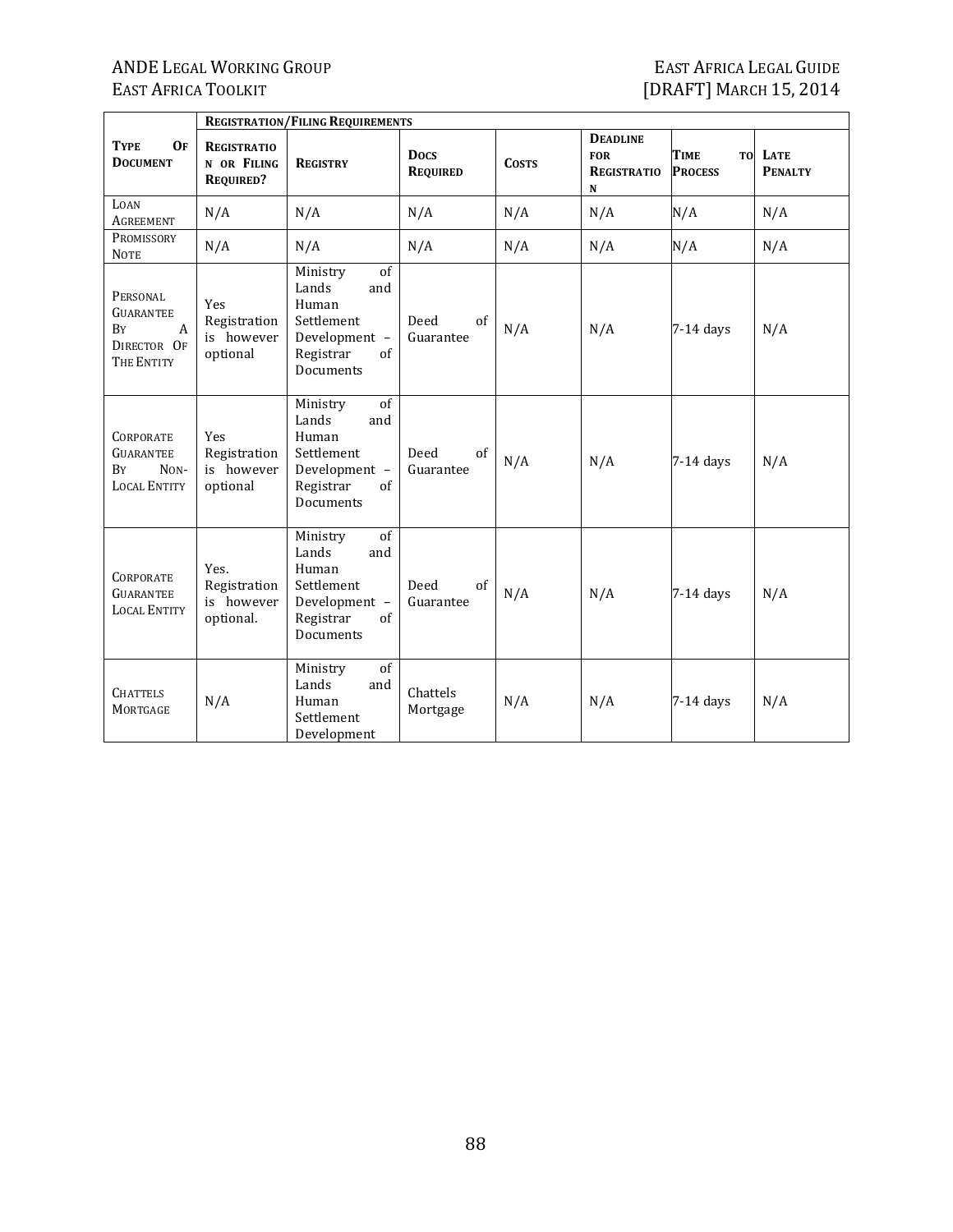|                                                                                    |                                                       | <b>REGISTRATION/FILING REQUIREMENTS</b>                                                                                                                |                                                                                           |                                                                                                                                                                                                                                               |                                                                        |                                                                                                                                                                                                                                                                                                                                                                                                                                                                                                                                                                                                                        |                                                                                                                                         |
|------------------------------------------------------------------------------------|-------------------------------------------------------|--------------------------------------------------------------------------------------------------------------------------------------------------------|-------------------------------------------------------------------------------------------|-----------------------------------------------------------------------------------------------------------------------------------------------------------------------------------------------------------------------------------------------|------------------------------------------------------------------------|------------------------------------------------------------------------------------------------------------------------------------------------------------------------------------------------------------------------------------------------------------------------------------------------------------------------------------------------------------------------------------------------------------------------------------------------------------------------------------------------------------------------------------------------------------------------------------------------------------------------|-----------------------------------------------------------------------------------------------------------------------------------------|
| 0F<br><b>TYPE</b><br><b>DOCUMENT</b>                                               | <b>REGISTRATIO</b><br>N OR FILING<br><b>REQUIRED?</b> | <b>REGISTRY</b>                                                                                                                                        | <b>Docs</b><br><b>REQUIRED</b>                                                            | <b>COSTS</b>                                                                                                                                                                                                                                  | <b>DEADLINE</b><br><b>FOR</b><br><b>REGISTRATIO</b><br>N               | <b>TIME</b><br><b>PROCESS</b>                                                                                                                                                                                                                                                                                                                                                                                                                                                                                                                                                                                          | TO LATE<br><b>PENALTY</b>                                                                                                               |
| MORTGAGE<br><b>OVER</b><br>LAND<br>(WHERE IT IS<br><b>CREATED BY A</b><br>COMPANY) | Yes                                                   | Ministry<br>of<br>Industry<br>and<br>Trade (Registr<br>of<br>ar<br>Companies)<br>and Ministry of<br>Lands<br>and<br>Human<br>Settlement<br>Development | Mortgage<br>Deed<br>96<br>Form<br>(Particulars<br>of mortgage<br>charge<br>or<br>created) | Registratio<br>n fees -<br>T.Shs.<br>$15,000/$ =<br>(Nominal<br>Value)<br>payable at<br>the<br>Companies<br>Registry<br>and<br>Registratio<br>n fee of<br>T.Shs.<br>$120,000/$ =<br>(Nominal<br>Value)<br>payable at<br>the Lands<br>Registry | Within forty<br>two<br>(42)<br>after<br>days<br>of<br>date<br>creation | 7-14 days at<br>the<br>Companies<br>Registry<br>3 to 4 weeks<br>if property is<br>located<br>in<br>Dar<br>es<br>Salaam<br>and<br>subject<br>to<br>correspondin<br>g<br>file<br>in<br>respect of the<br>property<br>being located<br>at<br>Ministry for<br>Lands. where<br>correspondin<br>file<br>in<br>g<br>respect<br>of<br>property<br>is<br>missing,<br>a<br>temporary<br>file in respect<br>of the same<br>will have to<br>be<br>opened<br>and<br>the<br>opening<br>process<br>can<br>take<br>three<br>$(3)$ to six $(6)$<br>months.<br>7-14 days if<br>property<br>is<br>located<br>outside<br>Dar<br>es Salaam. | the Security will<br>void against<br>any<br>liquidator or<br>administrato<br>$\mathbf r$<br>and<br>any<br>creditor<br>of<br>the company |
| <b>DEBENTURE</b><br><b>OVER</b><br>All<br><b>ASSETS</b>                            | Yes                                                   | Registrar<br>of<br>Companies                                                                                                                           | Denture<br>Form<br>96<br>(Particulars<br>of mortgage<br>or<br>charge<br>created)          | Registratio<br>fee<br>$\mathbf{n}$<br>T.Shs.<br>$15,000/$ =<br>(Nominal<br>Value)<br>at<br>the<br>Companies<br>Registry-                                                                                                                      | Within forty<br>two<br>(42)<br>after<br>days<br>date<br>of<br>creation | $7-14$ days                                                                                                                                                                                                                                                                                                                                                                                                                                                                                                                                                                                                            | Security will<br>void against<br>any<br>liquidator or<br>administrato<br>$\mathbf r$<br>and<br>any<br>creditor<br>of<br>the company     |
| ASSIGNMENT<br>OF<br><b>INTELLECTUAL</b><br>PROPERTY                                | N/A                                                   | N/A                                                                                                                                                    | N/A                                                                                       | N/A                                                                                                                                                                                                                                           | N/A                                                                    | N/A                                                                                                                                                                                                                                                                                                                                                                                                                                                                                                                                                                                                                    | N/A                                                                                                                                     |
| ASSIGNMENT<br>OF INSURANCE<br>POLICIES                                             | N/A                                                   | N/A                                                                                                                                                    | N/A                                                                                       | N/A                                                                                                                                                                                                                                           | N/A                                                                    | N/A                                                                                                                                                                                                                                                                                                                                                                                                                                                                                                                                                                                                                    | N/A                                                                                                                                     |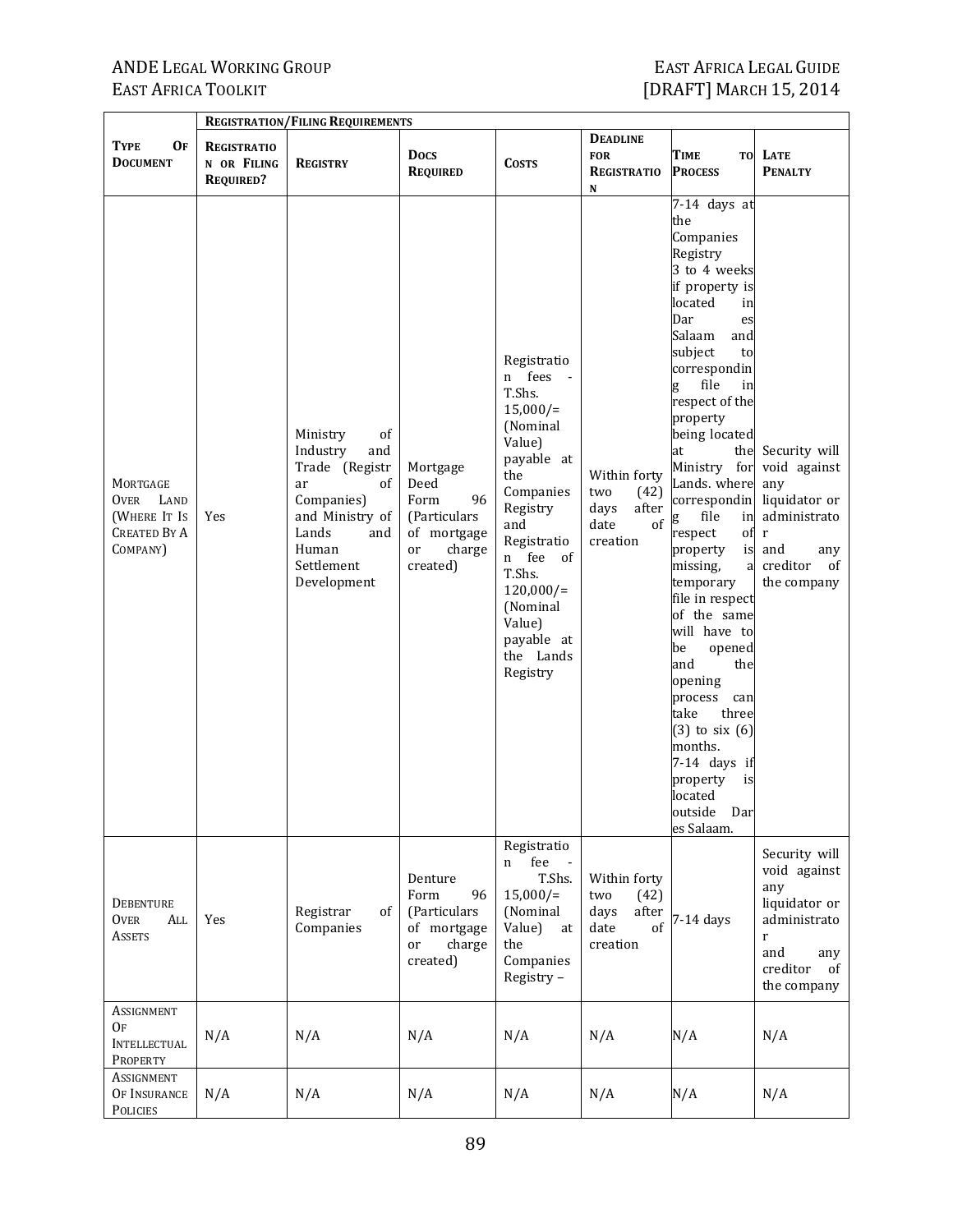|                                                  |                                                       | <b>REGISTRATION/FILING REQUIREMENTS</b> |                                                                                                    |                                                                                                               |                                                                        |                                                 |                                                                                                                                          |  |  |  |  |
|--------------------------------------------------|-------------------------------------------------------|-----------------------------------------|----------------------------------------------------------------------------------------------------|---------------------------------------------------------------------------------------------------------------|------------------------------------------------------------------------|-------------------------------------------------|------------------------------------------------------------------------------------------------------------------------------------------|--|--|--|--|
| <b>OF</b><br><b>TYPE</b><br><b>DOCUMENT</b>      | <b>REGISTRATIO</b><br>N OR FILING<br><b>REQUIRED?</b> | <b>REGISTRY</b>                         | <b>Docs</b><br><b>REQUIRED</b>                                                                     | <b>COSTS</b>                                                                                                  | <b>DEADLINE</b><br><b>FOR</b><br><b>REGISTRATIO</b><br>N               | <b>TIME</b><br>T <sub>0</sub><br><b>PROCESS</b> | LATE<br><b>PENALTY</b>                                                                                                                   |  |  |  |  |
| <b>CHARGE OVER</b><br>BANK<br><b>ACCOUNT</b>     | Yes                                                   | of<br>Registrar<br>Companies            | The<br>Charge<br>Deed<br>Form<br>96<br>(Particulars)<br>of<br>mortgage<br>charge<br>or<br>created) | Registratio<br>fee<br>n<br>T.Shs.<br>$15,000/$ =<br>(Nominal)<br>Value)<br>at<br>the<br>Companies<br>Registry | Within forty<br>(42)<br>two<br>after<br>days<br>of<br>date<br>creation | 7-14 days                                       | Security will<br>void against<br>any<br>liquidator or<br>administrato<br>r<br>and<br>any<br>creditor<br><sub>of</sub><br>the<br>company. |  |  |  |  |
| INTERCREDITO<br>r Agreement                      | N/A                                                   | N/A                                     | N/A                                                                                                | N/A                                                                                                           | N/A                                                                    | N/A                                             | N/A                                                                                                                                      |  |  |  |  |
| <b>SHARE</b><br><b>SUBSCRIPTION</b><br>AGREEMENT | N/A                                                   | N/A                                     | N/A                                                                                                | N/A                                                                                                           | N/A                                                                    | N/A                                             | N/A                                                                                                                                      |  |  |  |  |
| SHAREHOLDER<br>s Agreement                       | N/A                                                   | N/A                                     | N/A                                                                                                | N/A                                                                                                           | N/A                                                                    | N/A                                             | N/A                                                                                                                                      |  |  |  |  |
| <b>SHARE</b><br><b>PURCHASE</b><br>AGREEMENT     | N/A                                                   | N/A                                     | N/A                                                                                                | N/A                                                                                                           | N/A                                                                    | N/A                                             | N/A                                                                                                                                      |  |  |  |  |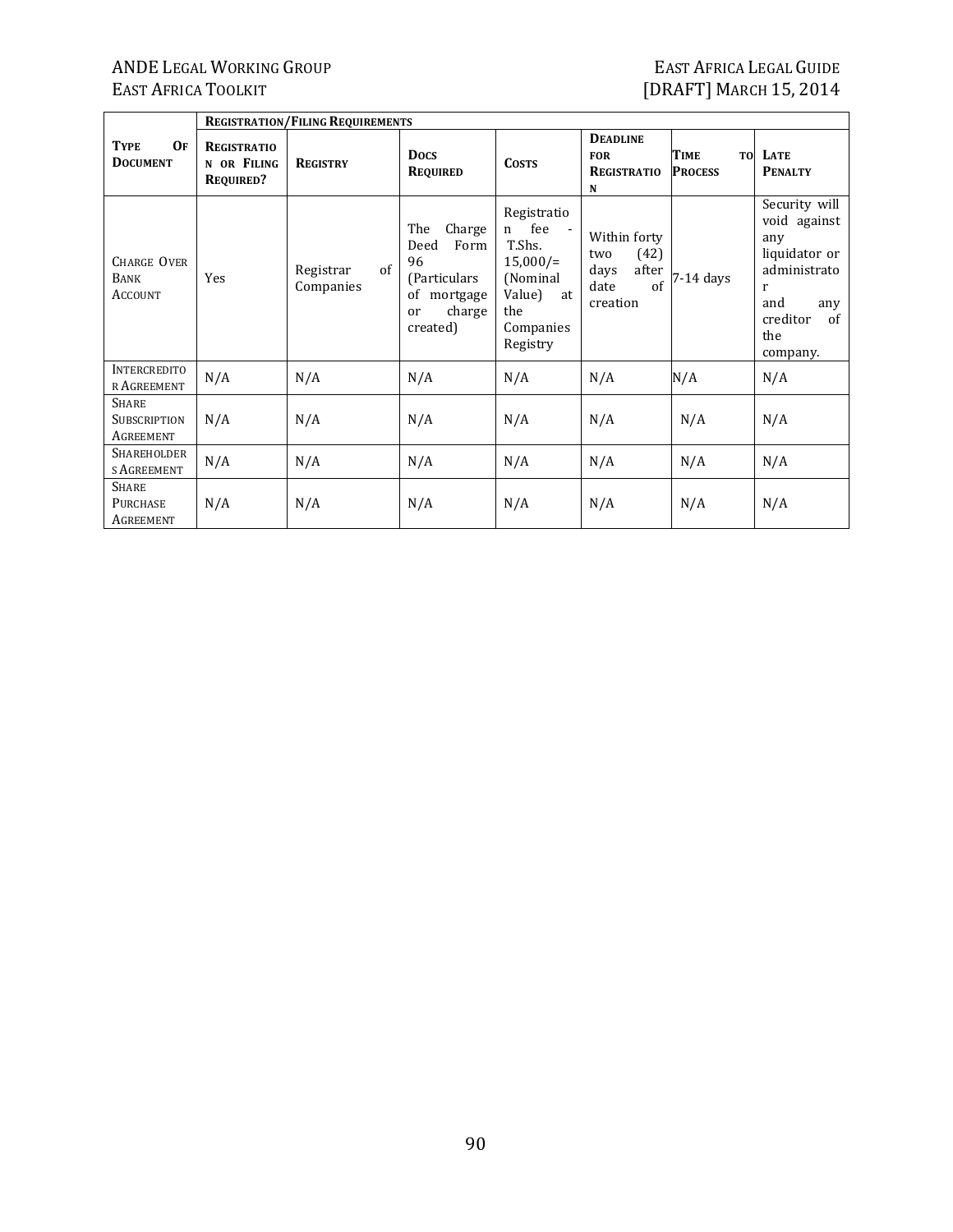#### **UGANDASTAMP DUTY REQUIREMENTS**

|                                                                                                                                                       |                                                                                                                                                                                                                                                                  | <b>STAMP DUTY REQUIREMENTS</b>                                                                          |                                  |                                                   |                                                                                                                         |                                                                                                                          |                           |
|-------------------------------------------------------------------------------------------------------------------------------------------------------|------------------------------------------------------------------------------------------------------------------------------------------------------------------------------------------------------------------------------------------------------------------|---------------------------------------------------------------------------------------------------------|----------------------------------|---------------------------------------------------|-------------------------------------------------------------------------------------------------------------------------|--------------------------------------------------------------------------------------------------------------------------|---------------------------|
| <b>TYPE</b><br><b>OF</b><br><b>DOCUMENT</b>                                                                                                           | <b>REQUIRE</b><br><b>STAMP</b><br>DUTY?                                                                                                                                                                                                                          | <b>PLACE</b><br>0F<br><b>PAYMENT</b>                                                                    | <b>COSTS</b>                     | <b>DOCS REQUIRED</b>                              | <b>DEADLINE TO</b><br>PAY DUTY                                                                                          | <b>LATE</b><br><b>PAYMENT</b><br><b>PENALTY</b>                                                                          | TIME TO<br><b>PROCESS</b> |
| <b>BOARD</b><br><b>RESOLUTIONS</b><br>OF<br>THE<br><b>COMPANY</b><br><b>APPROVING THE</b><br><b>DEBT</b><br><b>OR</b><br>EQUITY<br><b>TRANSACTION</b> | N/A                                                                                                                                                                                                                                                              | N/A                                                                                                     | N/A                              | N/A                                               | N/A                                                                                                                     | N/A                                                                                                                      | N/A                       |
| <b>RESOLUTIONS</b><br>FOR<br><b>SHARE</b><br>TRANSFER                                                                                                 | N/A                                                                                                                                                                                                                                                              | N/A                                                                                                     | N/A                              | N/A                                               | N/A                                                                                                                     | N/A                                                                                                                      | N/A                       |
| <b>RESOLUTIONS</b><br><b>FOR</b><br><b>SHARE</b><br><b>ALLOTMENT</b>                                                                                  | N/A                                                                                                                                                                                                                                                              | N/A                                                                                                     | N/A                              | N/A                                               | N/A                                                                                                                     | N/A                                                                                                                      | N/A                       |
| AMENDMENT<br>OF MEMO &<br>ARTS OF ASSOC                                                                                                               | N/A                                                                                                                                                                                                                                                              | N/A                                                                                                     | N/A                              | N/A                                               | N/A                                                                                                                     | N/A                                                                                                                      | N/A                       |
| <b>INCREASE</b><br>IN<br><b>NOMINAL</b>                                                                                                               | N/A                                                                                                                                                                                                                                                              | N/A                                                                                                     | N/A                              | N/A                                               | N/A                                                                                                                     | N/A                                                                                                                      | N/A                       |
| <b>CAPITAL</b><br><b>RESOLUTIONS</b>                                                                                                                  | Please note that whereas stamp duty is not paid on the resolution sanctioning the increase in share<br>capital, stamp duty at the rate of 0.5% of the total value is levied on the Notice of increase of share capital<br>filed with the Registrar of Companies. |                                                                                                         |                                  |                                                   |                                                                                                                         |                                                                                                                          |                           |
| <b>SPECIAL</b><br><b>RESOLUTION</b>                                                                                                                   | N/A                                                                                                                                                                                                                                                              | N/A                                                                                                     | N/A                              | N/A                                               | N/A                                                                                                                     | N/A                                                                                                                      | N/A                       |
| STATEMENT OF<br><b>NOMINAL</b><br>CAPITAL                                                                                                             | N/A                                                                                                                                                                                                                                                              | N/A                                                                                                     | N/A                              | N/A                                               | N/A                                                                                                                     | N/A                                                                                                                      | N/A                       |
| <b>SHARE</b><br><b>TRANSFER</b><br>FORM                                                                                                               | Yes                                                                                                                                                                                                                                                              | All<br>commercial<br>banks<br>except ABC<br>Fina<br>Bank,<br>Bank,<br>Bank<br>of India and<br>NIC Bank. | of<br>1%<br>the<br>consideration | Assessment and<br>the<br>share<br>transfer        | 30<br>days<br>after<br>execution of<br>the<br>document<br>and 21 days<br>from<br>the<br>date<br>indicated<br>assessment | $N/A$ .<br>However if<br>the<br>assessment<br>has expired,<br>one<br>will<br>need to get a<br>new<br>assessment<br>form. | Less<br>than a<br>day     |
| RETURN/SHARE<br><b>ALLOTMENT</b>                                                                                                                      | N/A                                                                                                                                                                                                                                                              |                                                                                                         | N/A                              | N/A                                               | N/A                                                                                                                     | N/A                                                                                                                      | N/A                       |
| LOAN<br><b>AGREEMENT</b>                                                                                                                              | Yes.                                                                                                                                                                                                                                                             | All<br>commercial<br>banks<br>except ABC<br>Bank,<br>Fina<br>Bank, Bank<br>of India and<br>NIC Bank.    | $5,000/$ =                       | Loan agreement<br>and<br>copy<br>of<br>assessment | 30<br>days<br>after<br>execution of<br>the<br>document<br>and 21 days<br>from<br>the<br>date<br>indicated<br>assessment | $N/A$ .<br>However if<br>the<br>assessment<br>has expired,<br>one<br>will<br>need to get a<br>new<br>assessment<br>form. | Less<br>than a<br>day     |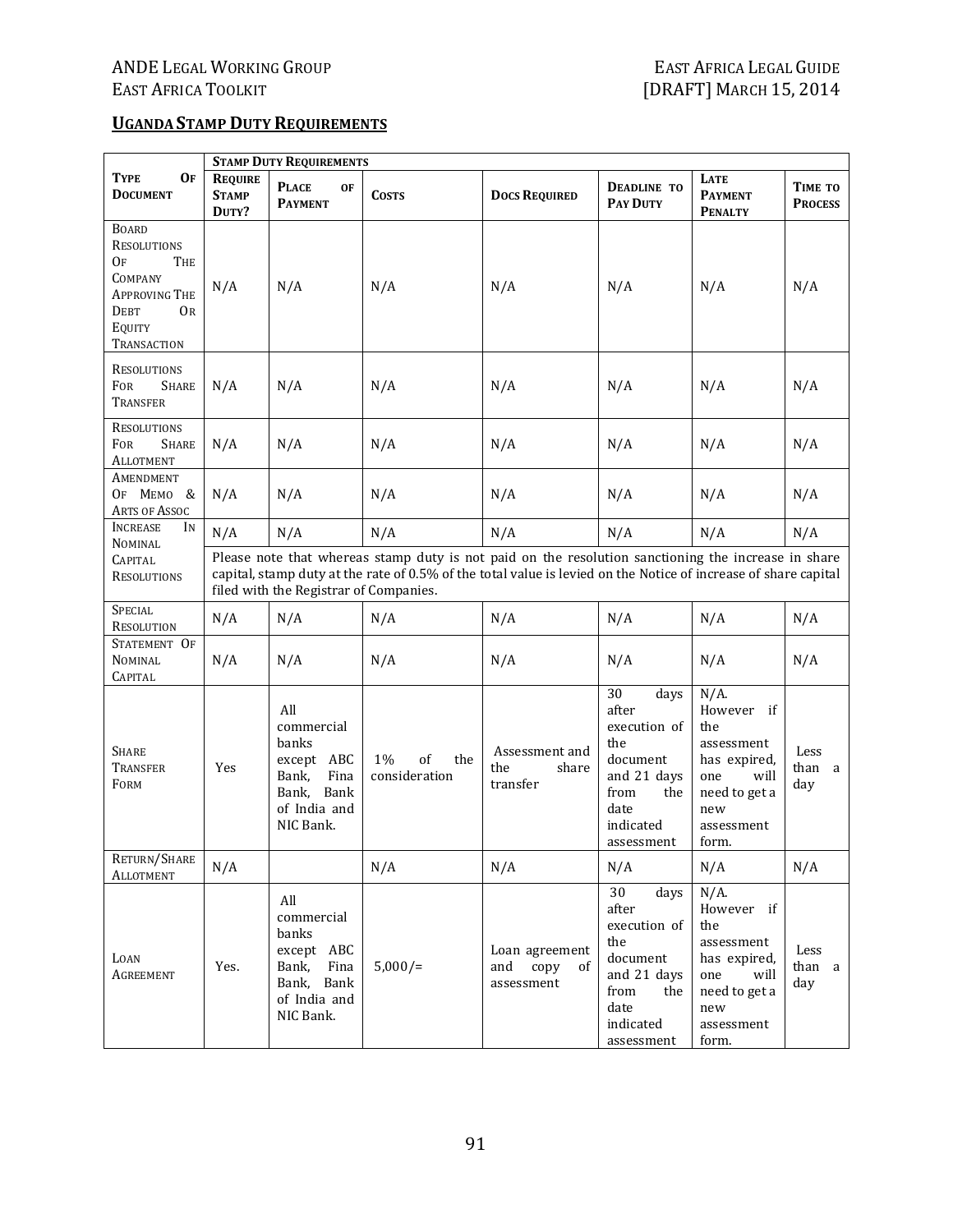|                                                                       |                                         | <b>STAMP DUTY REQUIREMENTS</b>                                                                      |                                           |                                                                     |                                                                                                                         |                                                                                                                          |                           |
|-----------------------------------------------------------------------|-----------------------------------------|-----------------------------------------------------------------------------------------------------|-------------------------------------------|---------------------------------------------------------------------|-------------------------------------------------------------------------------------------------------------------------|--------------------------------------------------------------------------------------------------------------------------|---------------------------|
| <b>OF</b><br>TYPE<br><b>DOCUMENT</b>                                  | <b>REQUIRE</b><br><b>STAMP</b><br>DUTY? | <b>PLACE</b><br><b>OF</b><br><b>PAYMENT</b>                                                         | <b>COSTS</b>                              | <b>DOCS REQUIRED</b>                                                | <b>DEADLINE TO</b><br><b>PAY DUTY</b>                                                                                   | LATE<br><b>PAYMENT</b><br><b>PENALTY</b>                                                                                 | TIME TO<br><b>PROCESS</b> |
| PROMISSORY<br><b>NOTE</b>                                             | Yes                                     | All<br>commercial<br>banks<br>except ABC<br>Fina<br>Bank,<br>Bank, Bank<br>of India and<br>NIC Bank | $5,000/$ =                                | Promissory<br>and<br>note<br>the<br>of<br>copy<br>the<br>assessment | 30<br>days<br>after<br>execution of<br>the<br>document<br>and 21 days<br>from<br>the<br>date<br>indicated<br>assessment | $N/A$ .<br>However if<br>the<br>assessment<br>has expired,<br>one<br>will<br>need to get a<br>new<br>assessment<br>form. | Less<br>than a<br>day     |
| PERSONAL<br><b>GUARANTEE BY</b><br>A DIRECTOR OF<br>THE ENTITY        | Yes                                     | All<br>commercial<br>banks<br>except ABC<br>Fina<br>Bank,<br>Bank, Bank<br>of India and<br>NIC Bank | $5,000/$ =                                | Guarantee<br>and<br>the assessment                                  | 30<br>days<br>after<br>execution of<br>the<br>document<br>and 21 days<br>from<br>the<br>date<br>indicated<br>assessment | $N/A$ .<br>However if<br>the<br>assessment<br>has expired,<br>one<br>will<br>need to get a<br>new<br>assessment<br>form. | Less<br>than a<br>day     |
| <b>CORPORATE</b><br><b>GUARANTEE BY</b><br>NON-LOCAL<br><b>ENTITY</b> | Yes                                     | All<br>commercial<br>banks<br>except ABC<br>Fina<br>Bank,<br>Bank, Bank<br>of India and<br>NIC Bank | $5,000/$ =                                | Guarantee and<br>the assessment                                     | 30<br>days<br>after<br>execution of<br>the<br>document<br>and 21 days<br>from<br>the<br>date<br>indicated<br>assessment | $N/A$ .<br>However if<br>the<br>assessment<br>has expired,<br>one<br>will<br>need to get a<br>new<br>assessment<br>form. | Less<br>than a<br>day     |
| CORPORATE<br>GUARANTEE<br><b>LOCAL ENTITY</b>                         | Yes                                     | All<br>commercial<br>banks<br>except ABC<br>Fina<br>Bank,<br>Bank, Bank<br>of India and<br>NIC Bank | $5,000/$ =                                | Guarantee and<br>the assessment                                     | 30<br>days<br>after<br>execution of<br>the<br>document<br>and 21 days<br>from<br>the<br>date<br>indicated<br>assessment | $N/A$ .<br>However if<br>the<br>assessment<br>has expired,<br>will<br>one<br>need to get a<br>new<br>assessment<br>form. | Less<br>than a<br>day     |
| <b>CHATTELS</b><br>MORTGAGE                                           | Yes                                     | All<br>commercial<br>banks<br>except ABC<br>Bank,<br>Fina<br>Bank, Bank<br>of India and<br>NIC Bank | the<br>$1\%$<br>of<br>amount<br>borrowed. | mortgage deed<br>and the stamp<br>duty assessment<br>form.          | 30<br>days<br>after<br>execution of<br>the<br>document<br>and 21 days<br>from<br>the<br>date<br>indicated<br>assessment | $N/A$ .<br>However if<br>the<br>assessment<br>has expired,<br>one<br>will<br>need to get a<br>new<br>assessment<br>form. | Less<br>than a<br>day     |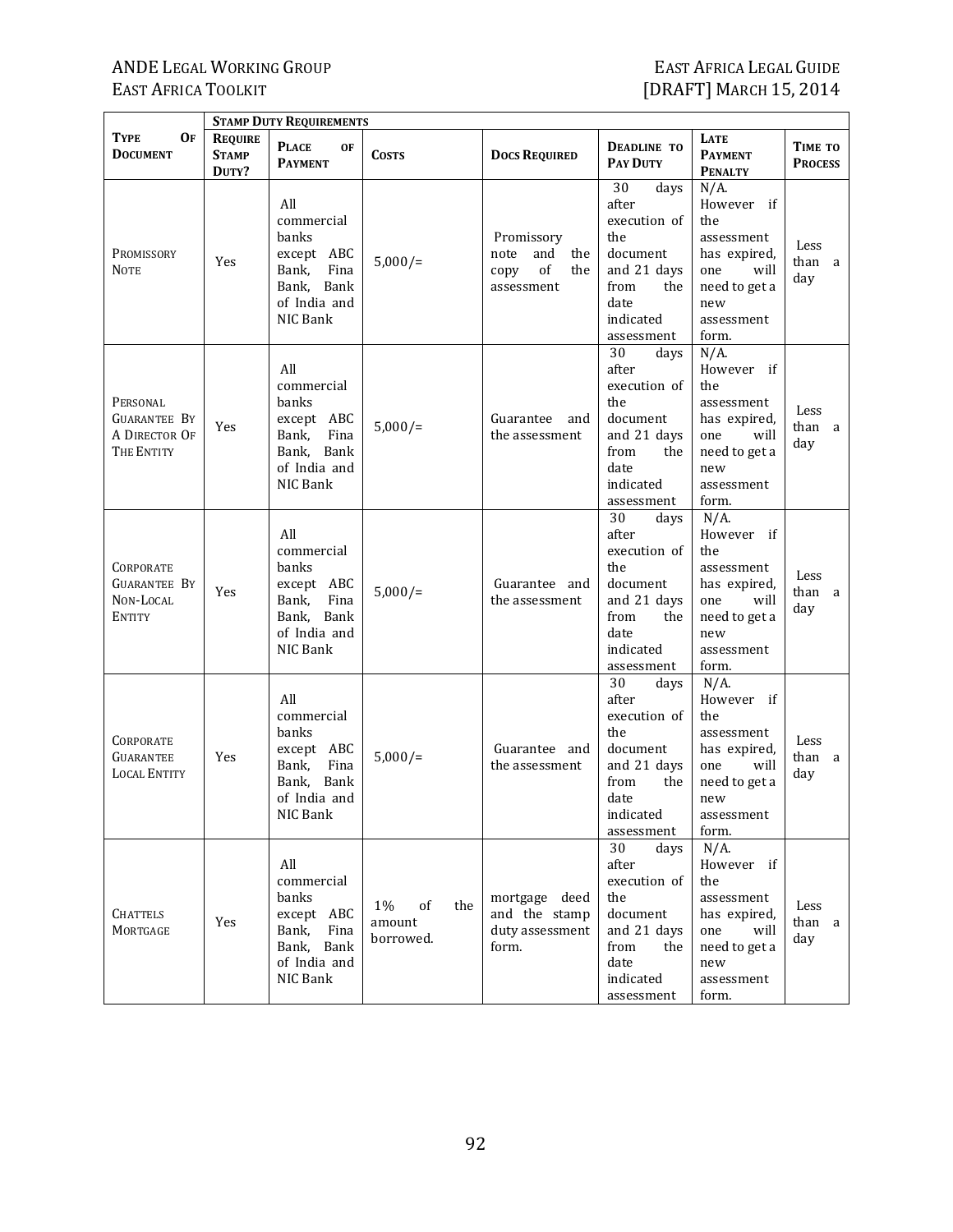|                                                         |                                         | <b>STAMP DUTY REQUIREMENTS</b>                                                                             |                                             |                                                                        |                                                                                                                         |                                                                                                                          |                           |
|---------------------------------------------------------|-----------------------------------------|------------------------------------------------------------------------------------------------------------|---------------------------------------------|------------------------------------------------------------------------|-------------------------------------------------------------------------------------------------------------------------|--------------------------------------------------------------------------------------------------------------------------|---------------------------|
| <b>OF</b><br>TYPE<br><b>DOCUMENT</b>                    | <b>REQUIRE</b><br><b>STAMP</b><br>DUTY? | <b>PLACE</b><br><b>OF</b><br><b>PAYMENT</b>                                                                | <b>COSTS</b>                                | <b>DOCS REQUIRED</b>                                                   | <b>DEADLINE TO</b><br><b>PAY DUTY</b>                                                                                   | LATE<br><b>PAYMENT</b><br><b>PENALTY</b>                                                                                 | TIME TO<br><b>PROCESS</b> |
| MORTGAGE<br><b>OVER LAND</b>                            | Yes                                     | All<br>commercial<br>banks<br>except ABC<br>Fina<br>Bank,<br>Bank, Bank<br>of India and<br>NIC Bank        | $0.5\%$<br>of<br>the<br>amount<br>borrowed. | Mortgage deed<br>and the stamp<br>duty assessment<br>form.             | 30<br>days<br>after<br>execution of<br>the<br>document<br>and 21 days<br>from<br>the<br>date<br>indicated<br>assessment | $N/A$ .<br>However if<br>the<br>assessment<br>has expired,<br>one<br>will<br>need to get a<br>new<br>assessment<br>form. | Less<br>than a<br>day     |
| <b>DEBENTURE</b><br><b>OVER</b><br>All<br><b>ASSETS</b> | Yes                                     | All<br>commercial<br>banks<br>except ABC<br>Bank,<br>Fina<br>Bank, Bank<br>of India and<br>NIC Bank        | $0.5\%$<br>of<br>the<br>amount<br>borrowed  | Debenture deed<br>and the stamp<br>duty assessment<br>form.            | 30<br>days<br>after<br>execution of<br>the<br>document<br>and 21 days<br>from<br>the<br>date<br>indicated<br>assessment | $N/A$ .<br>However if<br>the<br>assessment<br>has expired,<br>one<br>will<br>need to get a<br>new<br>assessment<br>form. | Less<br>than a<br>day     |
| Assignment Of<br><b>INTELLECTUAL</b><br>PROPERTY        | Yes                                     | All<br>commercial<br>banks<br>except ABC<br>Fina<br>Bank,<br>Bank, Bank<br>of India and<br>NIC Bank        | $5,000/$ =                                  | The<br>deed<br>assignment and<br>the stamp duty<br>assessment          | 30<br>days<br>after<br>execution of<br>the<br>document<br>and 21 days<br>from<br>the<br>date<br>indicated<br>assessment | $N/A$ .<br>However if<br>the<br>assessment<br>has expired,<br>one<br>will<br>need to get a<br>new<br>assessment<br>form. | Less<br>than a<br>day     |
| Assignment Of<br><b>INSURANCE</b><br><b>POLICIES</b>    | Yes                                     | All<br>commercial<br><b>banks</b><br>except ABC<br>Fina<br>Bank,<br>Bank, Bank<br>of India and<br>NIC Bank | $5,000/$ =                                  | The<br>deed<br>assignment and<br>the stamp duty<br>assessment<br>form. | 30<br>days<br>after<br>execution of<br>the<br>document<br>and 21 days<br>from<br>the<br>date<br>indicated<br>assessment | $N/A$ .<br>However if<br>the<br>assessment<br>has expired,<br>will<br>one<br>need to get a<br>new<br>assessment<br>form. | Less<br>than a<br>day     |
| CHARGE OVER<br><b>BANK ACCOUNT</b>                      | Yes                                     | All<br>commercial<br>banks<br>except ABC<br>Bank,<br>Fina<br>Bank, Bank<br>of India and<br>NIC Bank        | $0.5\%$ of<br>the<br>amount<br>borrowed     | The<br>charge/<br>deed<br>and the<br>stamp<br>duty<br>assessment       | 30<br>days<br>after<br>execution of<br>the<br>document<br>and 21 days<br>from<br>the<br>date<br>indicated<br>assessment | $N/A$ .<br>However if<br>the<br>assessment<br>has expired,<br>one<br>will<br>need to get a<br>new<br>assessment<br>form. | Less<br>than a<br>day     |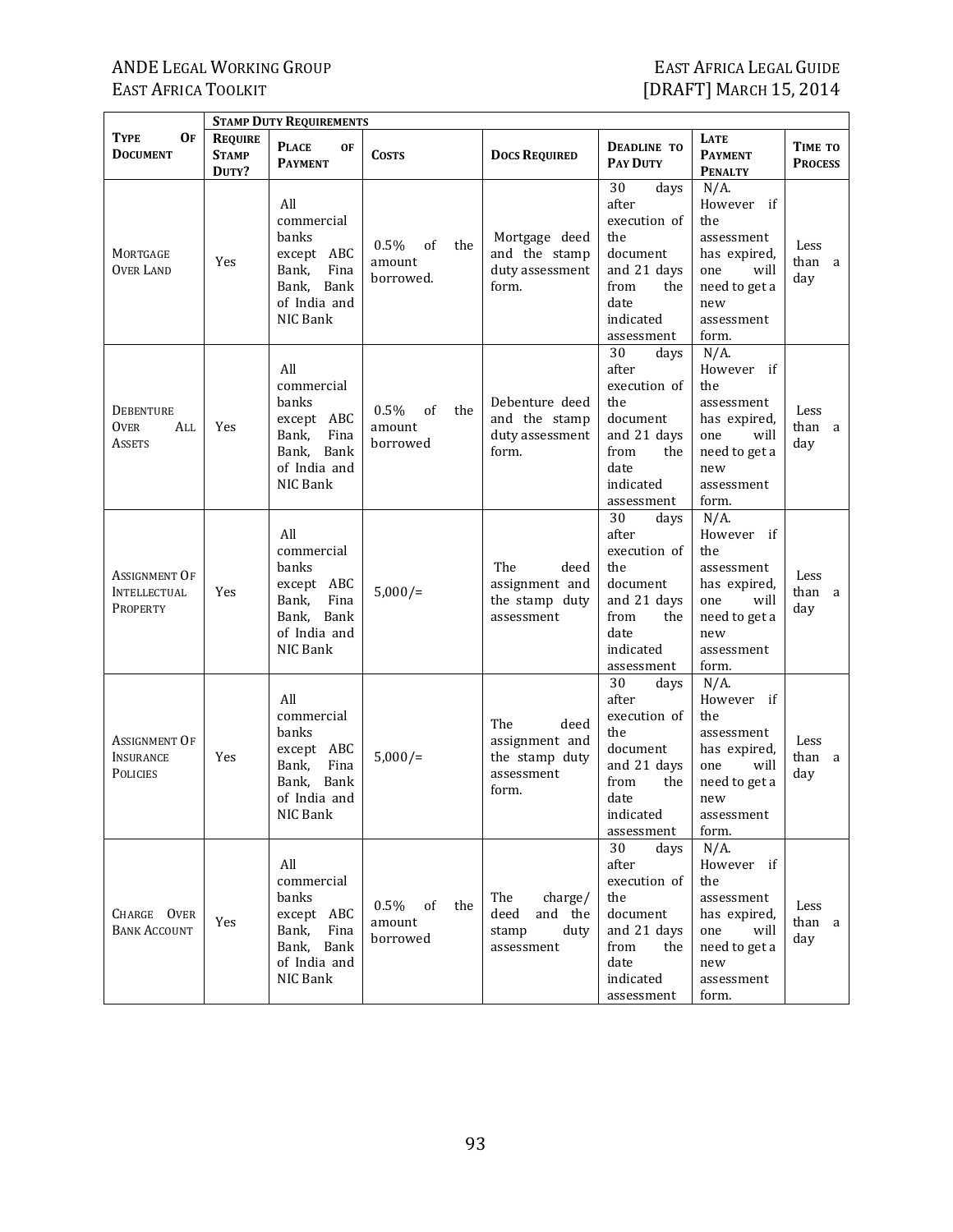7

|                                           |                                         | <b>STAMP DUTY REQUIREMENTS</b>                                                                      |              |                                                            |                                                                                                                         |                                                                                                                          |                           |
|-------------------------------------------|-----------------------------------------|-----------------------------------------------------------------------------------------------------|--------------|------------------------------------------------------------|-------------------------------------------------------------------------------------------------------------------------|--------------------------------------------------------------------------------------------------------------------------|---------------------------|
| TYPE<br>Of<br><b>DOCUMENT</b>             | <b>REQUIRE</b><br><b>STAMP</b><br>DUTY? | <b>PLACE</b><br><b>OF</b><br><b>PAYMENT</b>                                                         | <b>COSTS</b> | <b>DOCS REQUIRED</b>                                       | <b>DEADLINE TO</b><br><b>PAY DUTY</b>                                                                                   | <b>LATE</b><br><b>PAYMENT</b><br><b>PENALTY</b>                                                                          | TIME TO<br><b>PROCESS</b> |
| <b>INTERCREDITOR</b><br>AGREEMENT         | Yes                                     | All<br>commercial<br>banks<br>except ABC<br>Fina<br>Bank,<br>Bank, Bank<br>of India and<br>NIC Bank | $5,000/$ =   |                                                            | 30<br>days<br>after<br>execution of<br>the<br>document<br>and 21 days<br>from<br>the<br>date<br>indicated<br>assessment | $N/A$ .<br>However if<br>the<br>assessment<br>has expired,<br>one<br>will<br>need to get a<br>new<br>assessment<br>form. | Less<br>than a<br>day     |
| <b>SHARE</b><br>SUBSCRIPTION<br>Agreement | Yes                                     | All<br>commercial<br>banks<br>except ABC<br>Fina<br>Bank,<br>Bank, Bank<br>of India and<br>NIC Bank | $5,000/$ =   | The agreement<br>and the stamp<br>duty assessment<br>form. | 30<br>days<br>after<br>execution of<br>the<br>document<br>and 21 days<br>from<br>the<br>date<br>indicated<br>assessment | $N/A$ .<br>However if<br>the<br>assessment<br>has expired,<br>one<br>will<br>need to get a<br>new<br>assessment<br>form. | Less<br>than a<br>day     |
| <b>SHAREHOLDERS</b><br>AGREEMENT          | Yes                                     | All<br>commercial<br>banks<br>except ABC<br>Fina<br>Bank,<br>Bank, Bank<br>of India and<br>NIC Bank | $5,000/$ =   | The<br>agreement and<br>the stamp duty<br>assessment       | 30<br>days<br>after<br>execution of<br>the<br>document<br>and 21 days<br>from<br>the<br>date<br>indicated<br>assessment | $N/A$ .<br>However if<br>the<br>assessment<br>has expired,<br>one<br>will<br>need to get a<br>new<br>assessment<br>form. | Less<br>than a<br>day     |
| Share<br><b>PURCHASE</b><br>Agreement     | Yes.                                    | All<br>commercial<br>banks<br>except ABC<br>Bank,<br>Fina<br>Bank, Bank<br>of India and<br>NIC Bank | $5,000/$ =   | The agreement<br>and the stamp<br>duty assessment<br>form. | 30<br>days<br>after<br>execution of<br>the<br>document<br>and 21 days<br>from<br>the<br>date<br>indicated<br>assessment | $N/A$ .<br>However if<br>the<br>assessment<br>has expired,<br>one<br>will<br>need to get a<br>new<br>assessment<br>form. | Less<br>than a<br>day     |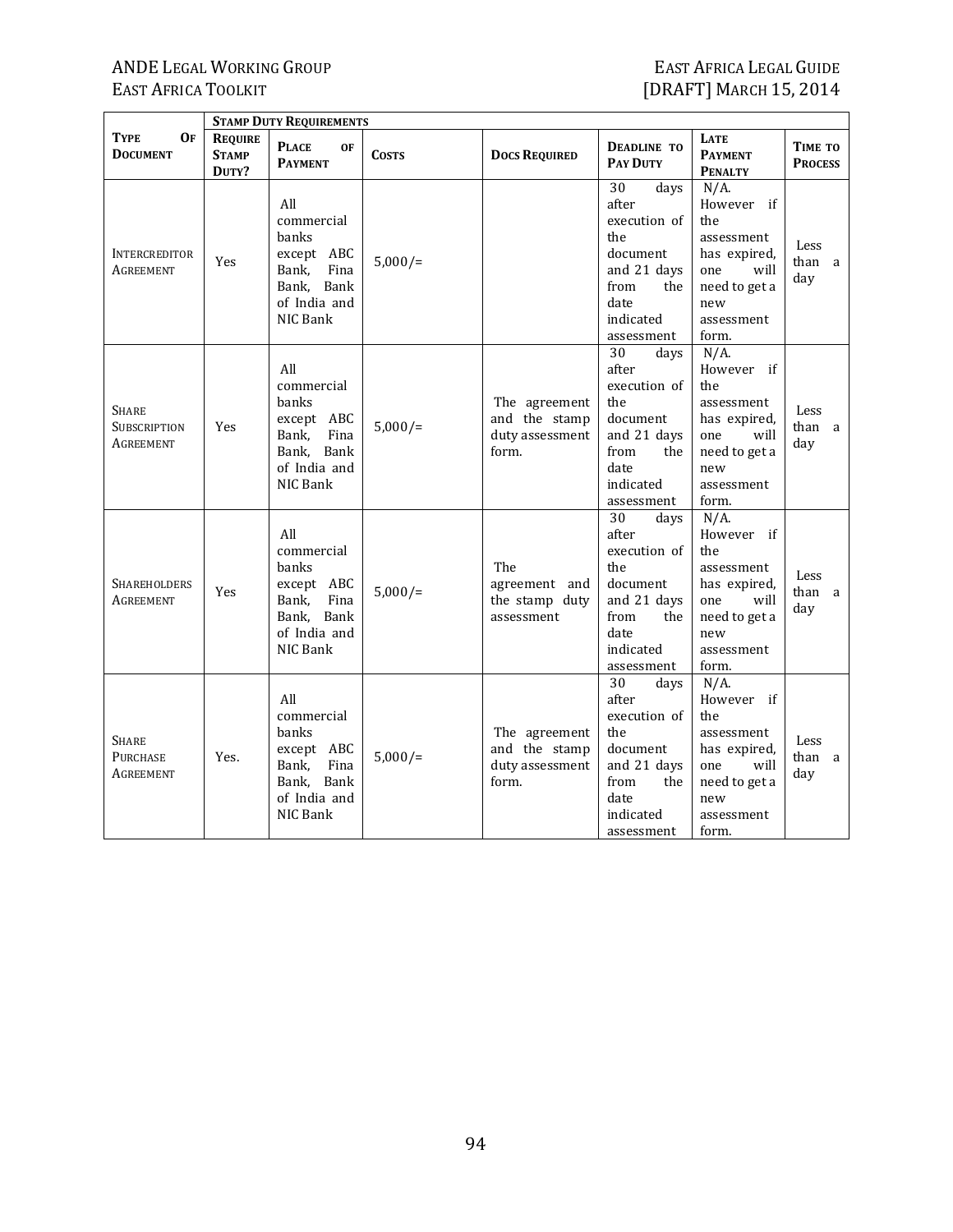#### **UGANDA REGISTRATION/FILING REQUIREMENTS**

|                                                                                                                                         | <b>REGISTRATION/FILING REQUIREMENTS</b>                               |                       |                                                                                                                      |              |                                            |                                                                                                 |                           |  |
|-----------------------------------------------------------------------------------------------------------------------------------------|-----------------------------------------------------------------------|-----------------------|----------------------------------------------------------------------------------------------------------------------|--------------|--------------------------------------------|-------------------------------------------------------------------------------------------------|---------------------------|--|
| <b>TYPE</b><br><b>OF</b><br><b>DOCUMENT</b>                                                                                             | <b>REGISTRATION</b><br><b>FILING</b><br><b>OR</b><br><b>REQUIRED?</b> | <b>REGISTRY</b>       | <b>DOCS REQUIRED</b>                                                                                                 | <b>COSTS</b> | <b>DEADLINE FOR</b><br><b>REGISTRATION</b> | <b>TIME</b><br><b>PROCESS</b>                                                                   | TO LATE<br><b>PENALTY</b> |  |
| <b>BOARD</b><br><b>RESOLUTIONS</b><br>0f<br>The<br>COMPANY<br><b>APPROVING THE</b><br><b>DEBT</b><br>OR<br>EQUITY<br><b>TRANSACTION</b> | Yes                                                                   | Companies<br>Registry | Resolution                                                                                                           | $22,000/$ =  | N/A                                        | $3 - 5$<br>working<br>days<br>depending<br>on<br>availability<br>of<br>the<br>Registry<br>file. | the $N/A$                 |  |
| RESOLUTIONS<br><b>FOR</b><br><b>SHARE</b><br><b>TRANSFER</b>                                                                            | Yes                                                                   | Companies<br>Registry | Resolution                                                                                                           | $22,000/$ =  | N/A                                        | $3 - 5$<br>working<br>days<br>depending<br>on<br>availability<br>of<br>the<br>Registry<br>file. | the $N/A$                 |  |
| <b>RESOLUTIONS</b><br>FOR<br><b>SHARE</b><br>ALLOTMENT                                                                                  | Yes                                                                   | Companies<br>Registry | Resolution                                                                                                           | $22,000/$ =  | N/A                                        | $3 - 5$<br>working<br>days<br>depending<br>on<br>availability<br>of<br>the<br>Registry<br>file. | the $N/A$                 |  |
| AMENDMENT<br>OF MEMO &<br><b>ARTS OF ASSOC</b>                                                                                          | Yes                                                                   | Companies<br>Registry | Resolution by<br>the Company<br>sanctioning<br>the<br>amendment<br>the<br>and<br>amended<br>Memo & Arts<br>of Assoc. | $35,000/$ =  | N/A                                        | $3 - 5$<br>working<br>days<br>depending<br>on<br>availability<br>of<br>the<br>Registry<br>file. | the $N/A$                 |  |
| <b>INCREASE</b><br>IN<br><b>NOMINAL</b><br><b>CAPITAL</b><br><b>RESOLUTIONS</b>                                                         | Yes                                                                   | Companies<br>Registry | Resolution                                                                                                           | $22,000/$ =  | N/A                                        | $3 - 5$<br>working<br>days<br>depending<br>on<br>availability<br>of<br>the<br>Registry<br>file. | the $N/A$                 |  |
| <b>SPECIAL</b><br><b>RESOLUTION</b>                                                                                                     | Yes                                                                   | Companies<br>Registry | Resolution                                                                                                           | $22,000/=$   | N/A                                        | $3 - 5$<br>working<br>days<br>depending<br>on<br>availability<br>of<br>the<br>Registry<br>file. | the $N/A$                 |  |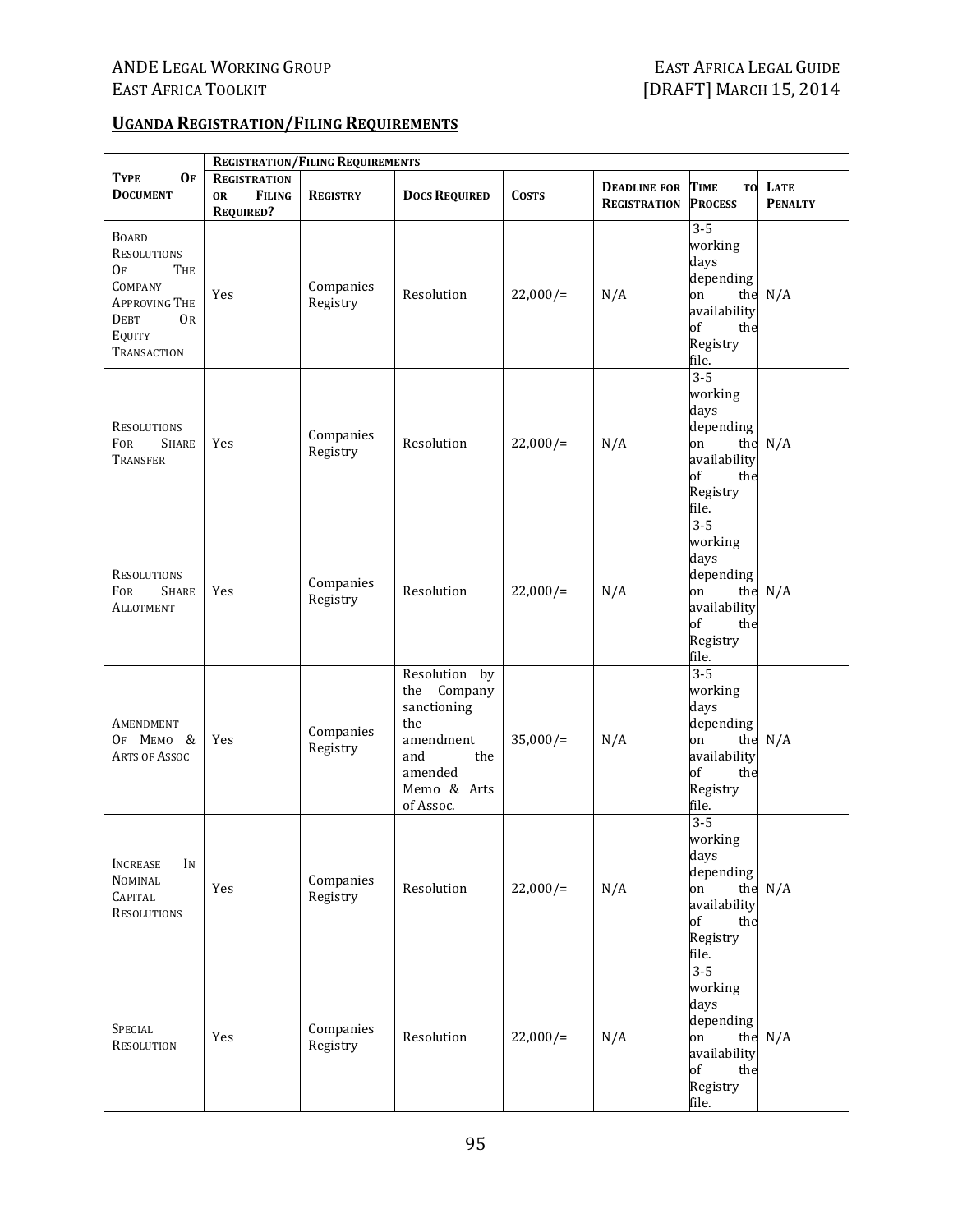|                                                                | <b>REGISTRATION/FILING REQUIREMENTS</b>                                                                                                                                               |                                                                                                                                                                                     |                                                                                |              |                                            |                                                                                                        |                               |  |
|----------------------------------------------------------------|---------------------------------------------------------------------------------------------------------------------------------------------------------------------------------------|-------------------------------------------------------------------------------------------------------------------------------------------------------------------------------------|--------------------------------------------------------------------------------|--------------|--------------------------------------------|--------------------------------------------------------------------------------------------------------|-------------------------------|--|
| <b>OF</b><br><b>TYPE</b><br><b>DOCUMENT</b>                    | <b>REGISTRATION</b><br><b>FILING</b><br><b>OR</b><br><b>REQUIRED?</b>                                                                                                                 | <b>REGISTRY</b>                                                                                                                                                                     | <b>DOCS REQUIRED</b>                                                           | <b>COSTS</b> | <b>DEADLINE FOR</b><br><b>REGISTRATION</b> | <b>TIME</b><br>T <sub>0</sub><br><b>PROCESS</b>                                                        | <b>LATE</b><br><b>PENALTY</b> |  |
| STATEMENT OF<br><b>NOMINAL</b><br><b>CAPITAL</b>               | Yes                                                                                                                                                                                   | Companies<br>Registry                                                                                                                                                               | Filed<br>at<br>incorporation<br>with<br>other<br>documents.                    | $22,000/$ =  | N/A                                        | $3 - 5$<br>working<br>days<br>depending<br>on<br>the<br>availability<br>of<br>the<br>Registry<br>file. | N/A                           |  |
| <b>SHARE</b><br><b>TRANSFER</b><br>FORM                        | Yes                                                                                                                                                                                   | Companies<br>Registry                                                                                                                                                               | Board<br>resolution<br>approving the<br>transfer                               | $27,000/$ =  | N/A                                        | $3 - 5$<br>working<br>days<br>depending<br>on<br>the<br>availability<br>of<br>the<br>Registry<br>file. | N/A                           |  |
| RETURN/SHARE<br><b>ALLOTMENT</b>                               | <b>YES</b>                                                                                                                                                                            | Companies<br>Registry                                                                                                                                                               | Resolution                                                                     | $25,000/$ =  | N/A                                        | $3 - 5$<br>working<br>days<br>depending<br>on<br>the<br>availability<br>of<br>the<br>Registry<br>file. | N/A                           |  |
| LOAN<br><b>AGREEMENT</b>                                       | No                                                                                                                                                                                    | N/A                                                                                                                                                                                 | N/A                                                                            | N/A          | N/A                                        | N/A                                                                                                    | N/A                           |  |
| PROMISSORY<br><b>NOTE</b>                                      | N <sub>0</sub>                                                                                                                                                                        | N/A                                                                                                                                                                                 | N/A                                                                            | N/A          | N/A                                        | N/A                                                                                                    | N/A                           |  |
| PERSONAL<br><b>GUARANTEE BY</b><br>A DIRECTOR OF<br>THE ENTITY | No                                                                                                                                                                                    | N/A                                                                                                                                                                                 | N/A                                                                            | N/A          | N/A                                        | N/A                                                                                                    | N/A                           |  |
| <b>CORPORATE</b><br><b>GUARANTEE BY</b><br>NON-LOCAL<br>ENTITY | No                                                                                                                                                                                    | N/A                                                                                                                                                                                 | N/A                                                                            | N/A          | N/A                                        | N/A                                                                                                    | N/A                           |  |
| CORPORATE<br><b>GUARANTEE</b><br><b>LOCAL ENTITY</b>           | No                                                                                                                                                                                    | N/A                                                                                                                                                                                 | N/A                                                                            | N/A          | N/A                                        | N/A                                                                                                    | N/A                           |  |
| <b>CHATTELS</b><br>MORTGAGE                                    | Yes<br>(Note:<br>the<br>common<br>chattel<br>mortgage is<br>over motor<br>vehicles and<br>an<br>application<br>is made to<br>register<br>a<br>caveat over<br>the<br>motor<br>vehicle) | Uganda<br>Revenue<br>Authority (if<br>the chattel is<br>motor<br>a<br>vehicle).<br>(At<br>the<br>Companies<br>Registry<br>if<br>the chattel is<br>created<br>by<br>the<br>Company). | The mortgage<br>deed and the<br>receipt<br>for<br>payment<br>of<br>stamp duty. | $52,500/=$   | N/A                                        | N/A                                                                                                    | N/A                           |  |